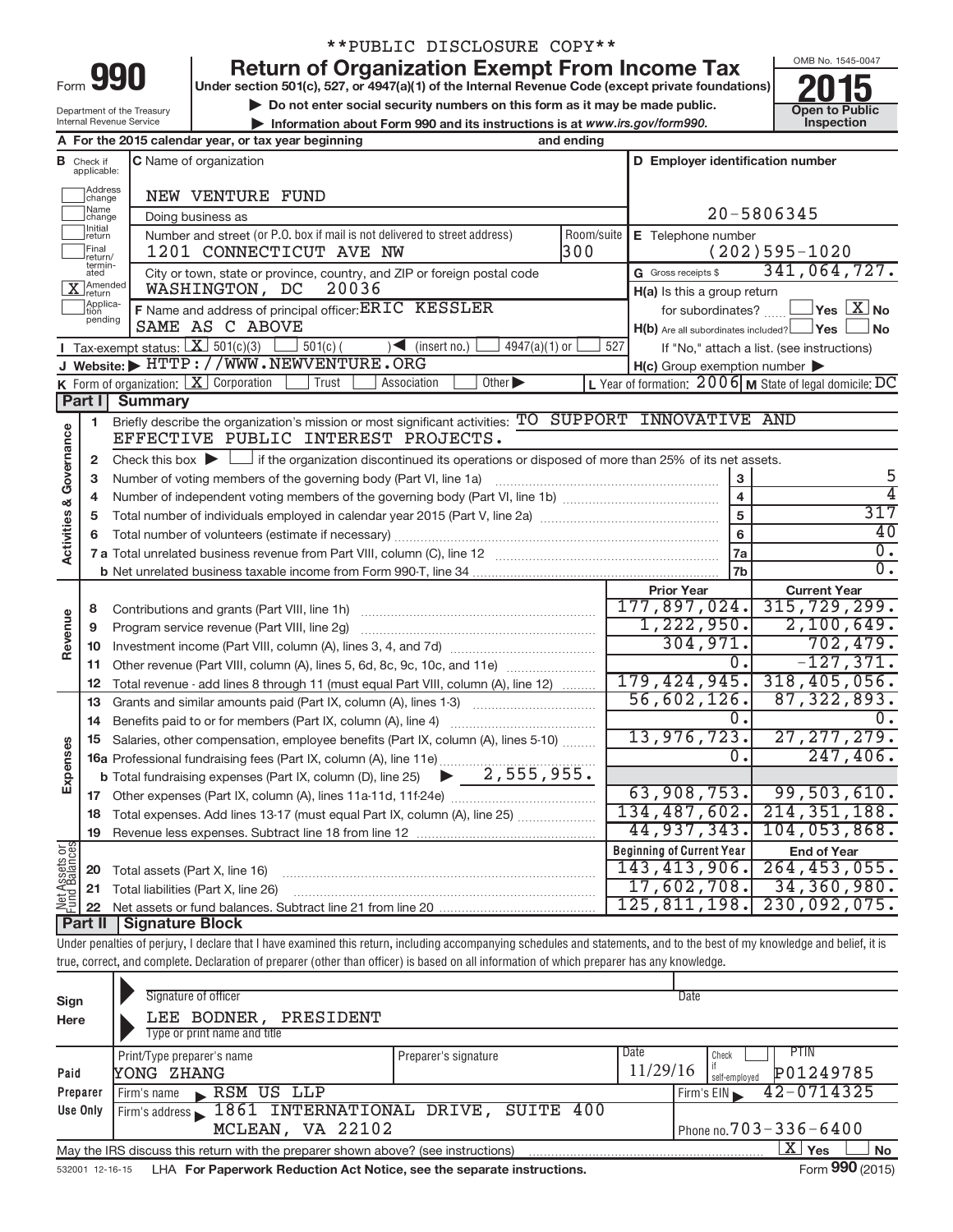|                | 20-5806345<br>NEW VENTURE FUND<br>Form 990 (2015)                                                                                                 |                        | Page 2                              |
|----------------|---------------------------------------------------------------------------------------------------------------------------------------------------|------------------------|-------------------------------------|
|                | <b>Part III   Statement of Program Service Accomplishments</b>                                                                                    |                        |                                     |
|                |                                                                                                                                                   |                        | $\overline{\mathbf{X}}$             |
| 1.             | Briefly describe the organization's mission:                                                                                                      |                        |                                     |
|                | FOUNDED IN OCTOBER 2006, THE NEW VENTURE FUND ("NVF") IS A 501(C)(3)                                                                              |                        |                                     |
|                | PUBLIC CHARITABLE ORGANIZATION DEDICATED TO SUPPORTING INNOVATIVE AND<br>EFFECTIVE PUBLIC INTEREST PROJECTS. THE ORGANIZATION CURRENTLY MANAGES   |                        |                                     |
|                | PROGRAMS, PROVIDES FISCAL SPONSORSHIPS TO NONPROFIT ORGANIZATIONS, AND                                                                            |                        |                                     |
| $\overline{2}$ | Did the organization undertake any significant program services during the year which were not listed on                                          |                        |                                     |
|                | the prior Form 990 or 990-EZ?                                                                                                                     | $\boxed{\text{X}}$ Yes | ⊥No                                 |
|                | If "Yes," describe these new services on Schedule O.                                                                                              |                        |                                     |
| 3              | Did the organization cease conducting, or make significant changes in how it conducts, any program services?                                      |                        | $\overline{Y}$ es $\overline{X}$ No |
|                | If "Yes," describe these changes on Schedule O.                                                                                                   |                        |                                     |
| 4              | Describe the organization's program service accomplishments for each of its three largest program services, as measured by expenses.              |                        |                                     |
|                | Section 501(c)(3) and 501(c)(4) organizations are required to report the amount of grants and allocations to others, the total expenses, and      |                        |                                     |
|                | revenue, if any, for each program service reported.                                                                                               |                        |                                     |
| 4a             | 23, 670, 329. ) (Revenue \$<br>55, 925, 791. including grants of \$<br>(Code:<br>) (Expenses \$                                                   | 286, 822.              |                                     |
|                | YOUTH DEVELOPMENT AND EDUCATION:                                                                                                                  |                        |                                     |
|                |                                                                                                                                                   |                        |                                     |
|                | NVF OPERATES A VARIETY OF YOUTH DEVELOPMENT AND EDUCATION-FOCUSED                                                                                 |                        |                                     |
|                | PROJECTS. THESE PROJECTS WORK IN A RANGE OF AREAS TO SUPPORT THE                                                                                  |                        |                                     |
|                | DEVELOPMENT OF YOUTH AND IMPROVEMENT OF EDUCATION IN THE U.S., SUCH AS                                                                            |                        |                                     |
|                | EARLY LEARNING IN VULNERABLE POPULATIONS, LITERACY, CONNECTED LEARNING,                                                                           |                        |                                     |
|                | SUPPORT TO TEACHERS AND OTHER EDUCATIONAL PROFESSIONALS, AND ADVOCACY                                                                             |                        |                                     |
|                | FOR EFFECTIVE TEACHING PRACTICES AND EDUCTION REFORM. OUR WORK                                                                                    |                        |                                     |
|                | PRIMARILY INCLUDES GRANTMAKING, CONVENINGS, AND STRATEGIC                                                                                         |                        |                                     |
|                | COMMUNICATIONS SUPPORT.                                                                                                                           |                        |                                     |
|                |                                                                                                                                                   |                        |                                     |
| 4b             | 48, 170, 513. including grants of \$<br>$18,071,238.$ (Revenue \$<br>) (Expenses \$<br>(Code:                                                     | 806,998.               |                                     |
|                | <b>ENVIRONMENTAL</b><br>(CLIMATE, CONSERVATION & ENERGY)<br>PROGRAMS:                                                                             |                        |                                     |
|                |                                                                                                                                                   |                        |                                     |
|                | NVF'S ENVIRONMENTAL PROGRAMS FOCUS ON A RANGE OF CONSERVATION, CLIMATE,                                                                           |                        |                                     |
|                | AND ENERGY ISSUES IN THE U.S. AND ABROAD. THESE ISSUES INCLUDE OCEAN                                                                              |                        |                                     |
|                | AND RIVER CONSERVATION, ALTERNATIVE ENERGY SOURCES AND REDUCTION OF                                                                               |                        |                                     |
|                | FOSSIL FUELS, PROTECTION OF OCEAN LIFE, WILDLANDS CONSERVATION,                                                                                   |                        |                                     |
|                | ECOLOGICAL AGRICULTURE, AND HABITAT RESTORATION. ACTIVITIES AMONG THESE                                                                           |                        |                                     |
|                | PROJECTS INCLUDE GRANTMAKING, COMMUNICATIONS, COOORDINATION AMONG                                                                                 |                        |                                     |
|                | STAKEHOLDERS, CIVIC AND MEDIA ENGAGEMENT, AND PUBLIC AWARENESS<br>CAMPAIGNS.                                                                      |                        |                                     |
|                |                                                                                                                                                   |                        |                                     |
|                |                                                                                                                                                   |                        |                                     |
|                | $(10, 393, 680)$ (Expenses \$20,000.)<br>4c (Code:                                                                                                |                        |                                     |
|                | CIVIL RIGHTS, SOCIAL ACTION, AND ADVOCACY:                                                                                                        |                        |                                     |
|                |                                                                                                                                                   |                        |                                     |
|                | NVF'S CIVIL RIGHTS, SOCIAL ACTION, AND ADVOCACY PORTFOLIA SPANS A BROAD                                                                           |                        |                                     |
|                | SPECTRUM OF PROJECTS, INCLUDING THOSE WHICH SEEK TO PROTECT THE RIGHTS                                                                            |                        |                                     |
|                | OF CITIZENS TO POLITICAL AND SOCIAL FREEDOM AND EQUALITY; INSPIRE AND                                                                             |                        |                                     |
|                | IMPLEMENT NEW IDEAS AND PROCESSES FOR THE BETTERMENT OF SOCIETY; AND                                                                              |                        |                                     |
|                | FOSTER PUBLIC PARTICPATION IN THE DEBATE ON IMPORTANT SOCIAL ISSUES TO                                                                            |                        |                                     |
|                | ENSURE THAT COMMUNITIES HAVE A VOICE IN PUBLIC POLICIES THAT IMPACT                                                                               |                        |                                     |
|                | THEIR LIVES.                                                                                                                                      |                        |                                     |
|                |                                                                                                                                                   |                        |                                     |
|                |                                                                                                                                                   |                        |                                     |
|                |                                                                                                                                                   |                        |                                     |
|                | 4d Other program services (Describe in Schedule O.)<br>61, 496, 636. including grants of \$35, 187, 646.) (Revenue \$<br>369,022.<br>(Expenses \$ |                        |                                     |
|                | 198,542,902.<br>4e Total program service expenses                                                                                                 |                        |                                     |
|                |                                                                                                                                                   |                        |                                     |

| $\bullet$ Total program service expenses $\blacktriangleright$ | 198 |
|----------------------------------------------------------------|-----|
|                                                                |     |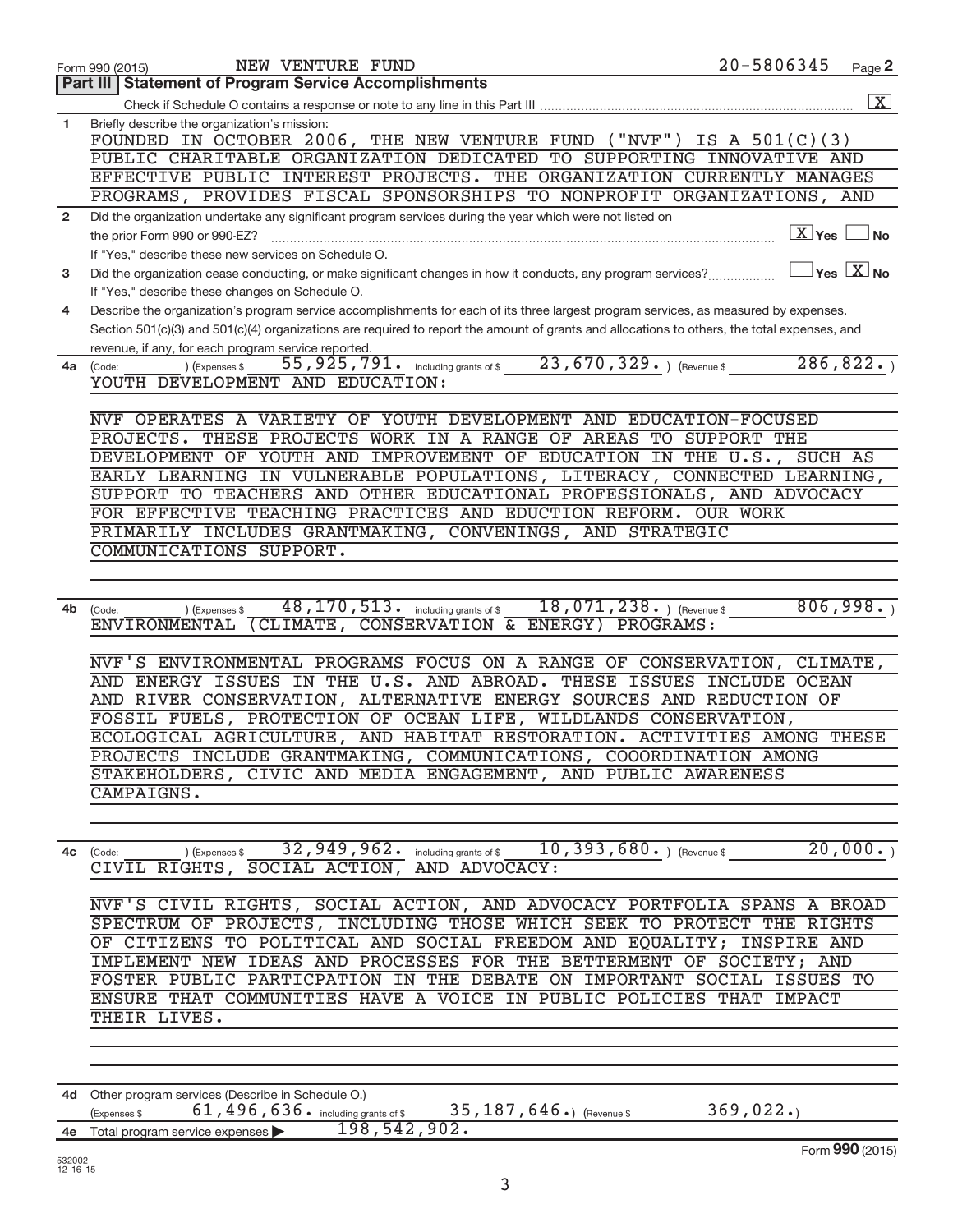NEW VENTURE FUND

**Part IV Checklist of Required Schedules**

|    |                                                                                                                                                                                                                                     |                 | Yes                     | No                      |
|----|-------------------------------------------------------------------------------------------------------------------------------------------------------------------------------------------------------------------------------------|-----------------|-------------------------|-------------------------|
| 1  | Is the organization described in section $501(c)(3)$ or $4947(a)(1)$ (other than a private foundation)?                                                                                                                             |                 |                         |                         |
|    | If "Yes," complete Schedule A                                                                                                                                                                                                       | 1               | X                       |                         |
| 2  | Is the organization required to complete Schedule B, Schedule of Contributors? [111] [12] the organization required to complete Schedule B, Schedule of Contributors? [11] [12] [12] the organization required to complete Sch      | $\overline{2}$  | $\overline{\textbf{x}}$ |                         |
| 3  | Did the organization engage in direct or indirect political campaign activities on behalf of or in opposition to candidates for<br>public office? If "Yes," complete Schedule C, Part I                                             | 3               |                         | x                       |
| 4  | Section 501(c)(3) organizations. Did the organization engage in lobbying activities, or have a section 501(h) election in effect                                                                                                    | 4               | х                       |                         |
| 5  | Is the organization a section 501(c)(4), 501(c)(5), or 501(c)(6) organization that receives membership dues, assessments, or                                                                                                        |                 |                         |                         |
|    |                                                                                                                                                                                                                                     | 5               |                         | X                       |
| 6  | Did the organization maintain any donor advised funds or any similar funds or accounts for which donors have the right to                                                                                                           |                 |                         |                         |
|    | provide advice on the distribution or investment of amounts in such funds or accounts? If "Yes," complete Schedule D, Part I                                                                                                        | 6               |                         | X                       |
| 7  | Did the organization receive or hold a conservation easement, including easements to preserve open space,                                                                                                                           |                 |                         |                         |
|    | the environment, historic land areas, or historic structures? If "Yes," complete Schedule D, Part II<br>.                                                                                                                           | $\overline{7}$  |                         | X                       |
| 8  | Did the organization maintain collections of works of art, historical treasures, or other similar assets? If "Yes," complete<br>Schedule D, Part III                                                                                | 8               |                         | X                       |
| 9  | Did the organization report an amount in Part X, line 21, for escrow or custodial account liability, serve as a custodian for                                                                                                       |                 |                         |                         |
|    | amounts not listed in Part X; or provide credit counseling, debt management, credit repair, or debt negotiation services?                                                                                                           |                 |                         |                         |
|    | If "Yes," complete Schedule D, Part IV                                                                                                                                                                                              | 9               |                         | X                       |
| 10 | Did the organization, directly or through a related organization, hold assets in temporarily restricted endowments, permanent                                                                                                       | 10              |                         | X                       |
| 11 | If the organization's answer to any of the following questions is "Yes," then complete Schedule D, Parts VI, VII, VIII, IX, or X                                                                                                    |                 |                         |                         |
|    | as applicable.                                                                                                                                                                                                                      |                 |                         |                         |
|    | a Did the organization report an amount for land, buildings, and equipment in Part X, line 10? If "Yes," complete Schedule D,                                                                                                       |                 |                         |                         |
|    | Part VI                                                                                                                                                                                                                             | 11a             | х                       |                         |
|    | <b>b</b> Did the organization report an amount for investments - other securities in Part X, line 12 that is 5% or more of its total                                                                                                |                 |                         |                         |
|    |                                                                                                                                                                                                                                     | 11b             |                         | x                       |
|    | c Did the organization report an amount for investments - program related in Part X, line 13 that is 5% or more of its total                                                                                                        |                 |                         |                         |
|    |                                                                                                                                                                                                                                     | 11c             |                         | X                       |
|    | d Did the organization report an amount for other assets in Part X, line 15 that is 5% or more of its total assets reported in                                                                                                      | 11d             |                         | x                       |
|    | e Did the organization report an amount for other liabilities in Part X, line 25? If "Yes," complete Schedule D, Part X                                                                                                             | 11e             | $\overline{\mathbf{x}}$ |                         |
| f  | Did the organization's separate or consolidated financial statements for the tax year include a footnote that addresses                                                                                                             |                 |                         |                         |
|    | the organization's liability for uncertain tax positions under FIN 48 (ASC 740)? If "Yes," complete Schedule D, Part X                                                                                                              | 11f             | х                       |                         |
|    | 12a Did the organization obtain separate, independent audited financial statements for the tax year? If "Yes," complete                                                                                                             |                 |                         |                         |
|    | Schedule D, Parts XI and XII                                                                                                                                                                                                        | 12a             |                         | x                       |
|    | <b>b</b> Was the organization included in consolidated, independent audited financial statements for the tax year?                                                                                                                  |                 |                         |                         |
|    | If "Yes," and if the organization answered "No" to line 12a, then completing Schedule D, Parts XI and XII is optional                                                                                                               | 12 <sub>b</sub> | X                       | $\overline{\textbf{X}}$ |
| 13 | Is the organization a school described in section $170(b)(1)(A)(ii)$ ? If "Yes," complete Schedule E                                                                                                                                | 13              |                         | х                       |
|    | 14a Did the organization maintain an office, employees, or agents outside of the United States?<br><b>b</b> Did the organization have aggregate revenues or expenses of more than \$10,000 from grantmaking, fundraising, business, | 14a             |                         |                         |
|    | investment, and program service activities outside the United States, or aggregate foreign investments valued at \$100,000                                                                                                          |                 |                         |                         |
|    |                                                                                                                                                                                                                                     | 14b             | х                       |                         |
| 15 | Did the organization report on Part IX, column (A), line 3, more than \$5,000 of grants or other assistance to or for any                                                                                                           |                 |                         |                         |
|    |                                                                                                                                                                                                                                     | 15              | х                       |                         |
| 16 | Did the organization report on Part IX, column (A), line 3, more than \$5,000 of aggregate grants or other assistance to                                                                                                            |                 |                         |                         |
|    |                                                                                                                                                                                                                                     | 16              |                         | x                       |
| 17 | Did the organization report a total of more than \$15,000 of expenses for professional fundraising services on Part IX,                                                                                                             |                 |                         |                         |
|    |                                                                                                                                                                                                                                     | 17              | х                       |                         |
| 18 | Did the organization report more than \$15,000 total of fundraising event gross income and contributions on Part VIII, lines                                                                                                        | 18              | X                       |                         |
| 19 | Did the organization report more than \$15,000 of gross income from gaming activities on Part VIII, line 9a? If "Yes,"                                                                                                              |                 |                         |                         |
|    |                                                                                                                                                                                                                                     | 19              |                         | x                       |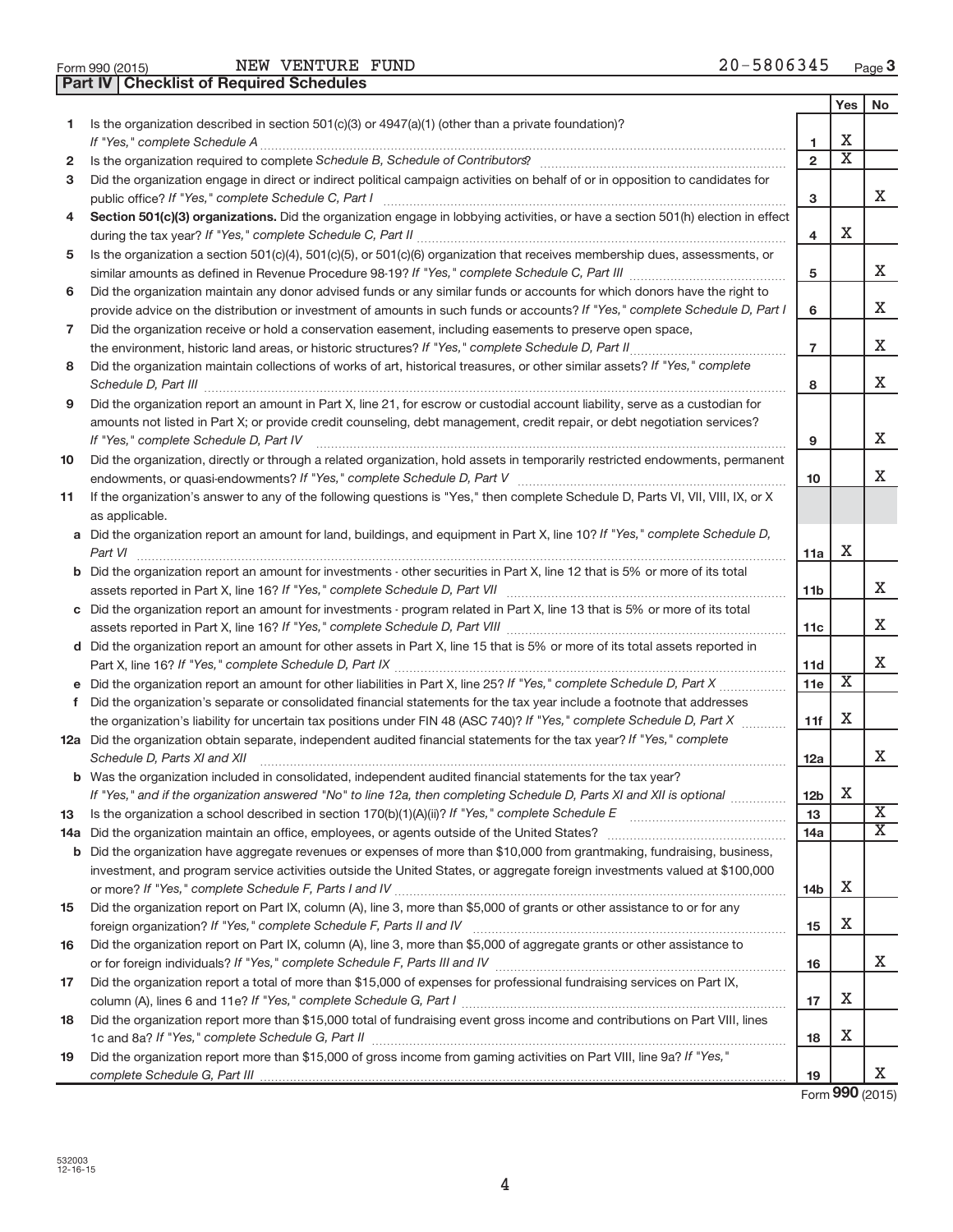|  | Form 990 (2015) |
|--|-----------------|
|  |                 |

*(continued)* **Part IV Checklist of Required Schedules**

|    |                                                                                                                                                                                                                                                       |                  | Yes                     | No                    |
|----|-------------------------------------------------------------------------------------------------------------------------------------------------------------------------------------------------------------------------------------------------------|------------------|-------------------------|-----------------------|
|    | 20a Did the organization operate one or more hospital facilities? If "Yes," complete Schedule H                                                                                                                                                       | 20a              |                         | X                     |
|    |                                                                                                                                                                                                                                                       | 20 <sub>b</sub>  |                         |                       |
| 21 | Did the organization report more than \$5,000 of grants or other assistance to any domestic organization or                                                                                                                                           |                  |                         |                       |
|    | domestic government on Part IX, column (A), line 1? If "Yes," complete Schedule I, Parts I and II                                                                                                                                                     | 21               | Х                       |                       |
| 22 | Did the organization report more than \$5,000 of grants or other assistance to or for domestic individuals on                                                                                                                                         | 22               | Х                       |                       |
| 23 | Did the organization answer "Yes" to Part VII, Section A, line 3, 4, or 5 about compensation of the organization's current                                                                                                                            |                  |                         |                       |
|    | and former officers, directors, trustees, key employees, and highest compensated employees? If "Yes," complete                                                                                                                                        |                  |                         |                       |
|    | Schedule J                                                                                                                                                                                                                                            | 23               | Х                       |                       |
|    | 24a Did the organization have a tax-exempt bond issue with an outstanding principal amount of more than \$100,000 as of the                                                                                                                           |                  |                         |                       |
|    | last day of the year, that was issued after December 31, 2002? If "Yes," answer lines 24b through 24d and complete                                                                                                                                    |                  |                         |                       |
|    | Schedule K. If "No", go to line 25a                                                                                                                                                                                                                   | 24a              |                         | X                     |
| b  |                                                                                                                                                                                                                                                       | 24 <sub>b</sub>  |                         |                       |
| С  | Did the organization maintain an escrow account other than a refunding escrow at any time during the year to defease                                                                                                                                  |                  |                         |                       |
|    |                                                                                                                                                                                                                                                       | 24c              |                         |                       |
|    |                                                                                                                                                                                                                                                       | 24d              |                         |                       |
|    | 25a Section 501(c)(3), 501(c)(4), and 501(c)(29) organizations. Did the organization engage in an excess benefit                                                                                                                                      |                  |                         | X                     |
|    |                                                                                                                                                                                                                                                       | 25a              |                         |                       |
|    | b Is the organization aware that it engaged in an excess benefit transaction with a disqualified person in a prior year, and<br>that the transaction has not been reported on any of the organization's prior Forms 990 or 990-EZ? If "Yes," complete |                  |                         |                       |
|    | Schedule L, Part I                                                                                                                                                                                                                                    | 25b              |                         | X                     |
| 26 | Did the organization report any amount on Part X, line 5, 6, or 22 for receivables from or payables to any current or                                                                                                                                 |                  |                         |                       |
|    | former officers, directors, trustees, key employees, highest compensated employees, or disqualified persons? If "Yes,"                                                                                                                                |                  |                         |                       |
|    | complete Schedule L, Part II                                                                                                                                                                                                                          | 26               |                         | X                     |
| 27 | Did the organization provide a grant or other assistance to an officer, director, trustee, key employee, substantial                                                                                                                                  |                  |                         |                       |
|    | contributor or employee thereof, a grant selection committee member, or to a 35% controlled entity or family member                                                                                                                                   |                  |                         |                       |
|    |                                                                                                                                                                                                                                                       | 27               |                         | х                     |
| 28 | Was the organization a party to a business transaction with one of the following parties (see Schedule L, Part IV                                                                                                                                     |                  |                         |                       |
|    | instructions for applicable filing thresholds, conditions, and exceptions):                                                                                                                                                                           |                  |                         |                       |
| а  | A current or former officer, director, trustee, or key employee? If "Yes," complete Schedule L, Part IV                                                                                                                                               | 28a              |                         | X                     |
| b  | A family member of a current or former officer, director, trustee, or key employee? If "Yes," complete Schedule L, Part IV                                                                                                                            | 28 <sub>b</sub>  |                         | $\overline{\text{X}}$ |
| С  | An entity of which a current or former officer, director, trustee, or key employee (or a family member thereof) was an officer,                                                                                                                       |                  | Х                       |                       |
|    | director, trustee, or direct or indirect owner? If "Yes," complete Schedule L, Part IV                                                                                                                                                                | <b>28c</b><br>29 | $\overline{\text{x}}$   |                       |
| 29 | Did the organization receive contributions of art, historical treasures, or other similar assets, or qualified conservation                                                                                                                           |                  |                         |                       |
| 30 |                                                                                                                                                                                                                                                       | 30               |                         | х                     |
| 31 | Did the organization liquidate, terminate, or dissolve and cease operations?                                                                                                                                                                          |                  |                         |                       |
|    |                                                                                                                                                                                                                                                       | 31               |                         | х                     |
| 32 | Did the organization sell, exchange, dispose of, or transfer more than 25% of its net assets? If "Yes," complete                                                                                                                                      |                  |                         |                       |
|    |                                                                                                                                                                                                                                                       | 32               |                         | х                     |
| 33 | Did the organization own 100% of an entity disregarded as separate from the organization under Regulations                                                                                                                                            |                  |                         |                       |
|    |                                                                                                                                                                                                                                                       | 33               |                         | X                     |
| 34 | Was the organization related to any tax-exempt or taxable entity? If "Yes," complete Schedule R, Part II, III, or IV, and                                                                                                                             |                  |                         |                       |
|    | Part V, line 1                                                                                                                                                                                                                                        | 34               | Х                       |                       |
|    |                                                                                                                                                                                                                                                       | 35a              | $\overline{\textbf{x}}$ |                       |
|    | b If "Yes" to line 35a, did the organization receive any payment from or engage in any transaction with a controlled entity                                                                                                                           |                  |                         |                       |
|    |                                                                                                                                                                                                                                                       | 35b              |                         | X                     |
| 36 | Section 501(c)(3) organizations. Did the organization make any transfers to an exempt non-charitable related organization?                                                                                                                            |                  |                         |                       |
|    |                                                                                                                                                                                                                                                       | 36               |                         | х                     |
| 37 | Did the organization conduct more than 5% of its activities through an entity that is not a related organization                                                                                                                                      |                  |                         | х                     |
| 38 | Did the organization complete Schedule O and provide explanations in Schedule O for Part VI, lines 11b and 19?                                                                                                                                        | 37               |                         |                       |
|    |                                                                                                                                                                                                                                                       | 38               | Х                       |                       |
|    |                                                                                                                                                                                                                                                       |                  |                         |                       |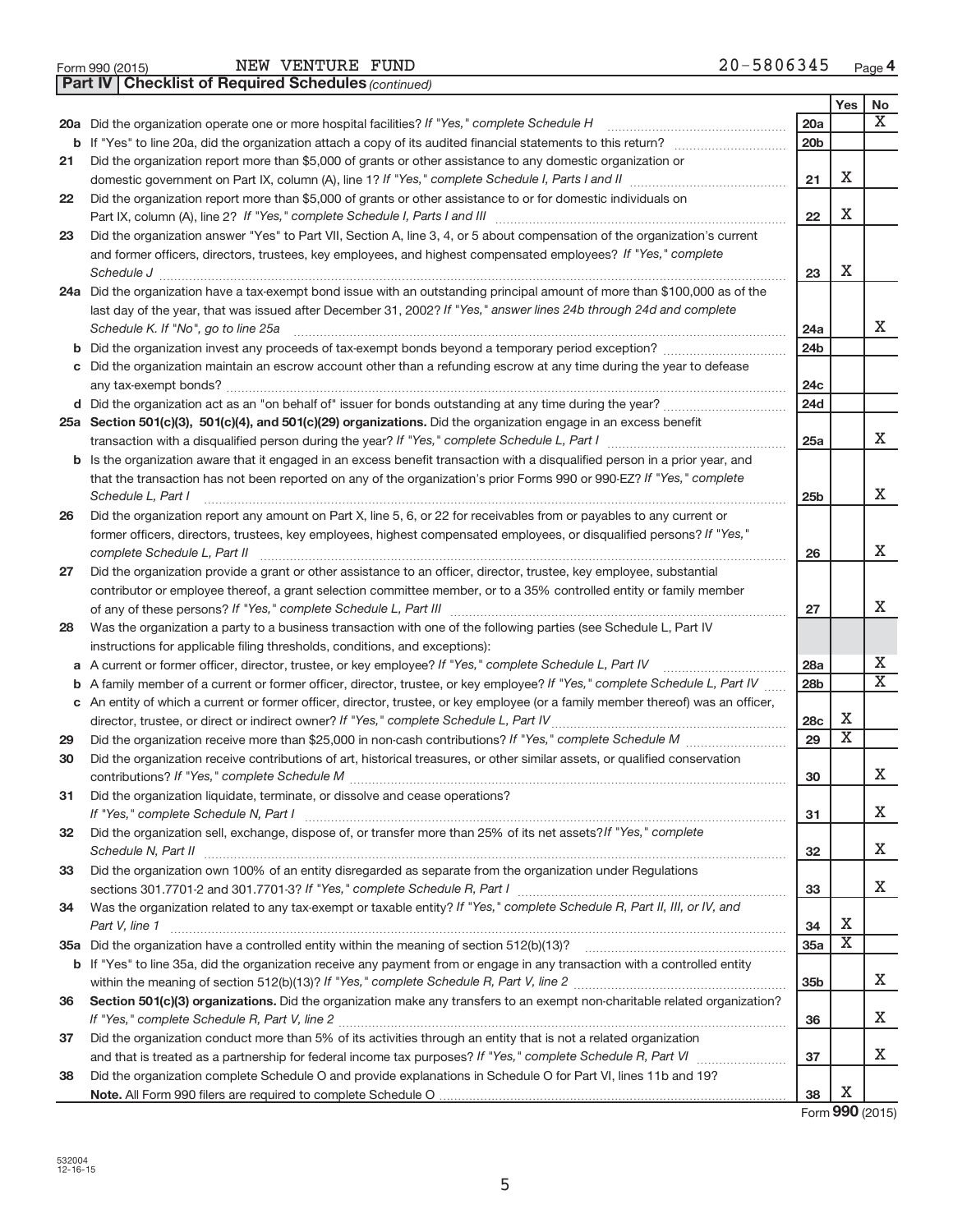|         | NEW VENTURE FUND<br>Form 990 (2015)                                                                                                             |                        | 20-5806345 |                |                         | Page 5                |
|---------|-------------------------------------------------------------------------------------------------------------------------------------------------|------------------------|------------|----------------|-------------------------|-----------------------|
|         | <b>Statements Regarding Other IRS Filings and Tax Compliance</b><br><b>Part V</b>                                                               |                        |            |                |                         |                       |
|         | Check if Schedule O contains a response or note to any line in this Part V                                                                      |                        |            |                |                         |                       |
|         |                                                                                                                                                 |                        |            |                | Yes                     | No                    |
|         |                                                                                                                                                 | 1a                     | 978        |                |                         |                       |
| b       | Enter the number of Forms W-2G included in line 1a. Enter -0- if not applicable                                                                 | 1 <sub>b</sub>         | 0          |                |                         |                       |
|         | c Did the organization comply with backup withholding rules for reportable payments to vendors and reportable gaming                            |                        |            |                |                         |                       |
|         |                                                                                                                                                 |                        |            | 1c             | х                       |                       |
|         | 2a Enter the number of employees reported on Form W-3, Transmittal of Wage and Tax Statements,                                                  |                        |            |                |                         |                       |
|         | filed for the calendar year ending with or within the year covered by this return                                                               | 2a                     | 317        |                |                         |                       |
|         | <b>b</b> If at least one is reported on line 2a, did the organization file all required federal employment tax returns?                         |                        |            | 2 <sub>b</sub> | X                       |                       |
|         |                                                                                                                                                 |                        |            |                |                         |                       |
|         |                                                                                                                                                 |                        |            | 3a             |                         | х                     |
|         |                                                                                                                                                 |                        |            | 3 <sub>b</sub> |                         |                       |
|         | 4a At any time during the calendar year, did the organization have an interest in, or a signature or other authority over, a                    |                        |            |                |                         |                       |
|         | financial account in a foreign country (such as a bank account, securities account, or other financial account)?                                |                        |            | 4a             |                         | X                     |
|         | <b>b</b> If "Yes," enter the name of the foreign country:                                                                                       |                        |            |                |                         |                       |
|         | See instructions for filing requirements for FinCEN Form 114, Report of Foreign Bank and Financial Accounts (FBAR).                             |                        |            |                |                         |                       |
|         |                                                                                                                                                 |                        |            | 5a             |                         | х                     |
|         |                                                                                                                                                 |                        |            | 5 <sub>b</sub> |                         | $\overline{\text{X}}$ |
|         |                                                                                                                                                 |                        |            | 5c             |                         |                       |
|         | 6a Does the organization have annual gross receipts that are normally greater than \$100,000, and did the organization solicit                  |                        |            |                |                         |                       |
|         |                                                                                                                                                 |                        |            | 6a             |                         | X                     |
|         | <b>b</b> If "Yes," did the organization include with every solicitation an express statement that such contributions or gifts                   |                        |            |                |                         |                       |
|         |                                                                                                                                                 |                        |            | 6b             |                         |                       |
| 7       | Organizations that may receive deductible contributions under section 170(c).                                                                   |                        |            |                |                         |                       |
| a       | Did the organization receive a payment in excess of \$75 made partly as a contribution and partly for goods and services provided to the payor? |                        |            | 7a             | х                       |                       |
|         |                                                                                                                                                 |                        |            | 7b             | $\overline{\textbf{X}}$ |                       |
|         | c Did the organization sell, exchange, or otherwise dispose of tangible personal property for which it was required                             |                        |            |                |                         |                       |
|         |                                                                                                                                                 |                        |            | 7c             |                         | X                     |
|         |                                                                                                                                                 |                        |            |                |                         |                       |
| e       | Did the organization receive any funds, directly or indirectly, to pay premiums on a personal benefit contract?                                 |                        |            | 7e             |                         | Х                     |
| f.      |                                                                                                                                                 |                        |            | 7f             |                         | $\overline{\text{X}}$ |
|         | If the organization received a contribution of qualified intellectual property, did the organization file Form 8899 as required?                |                        |            | 7g             |                         |                       |
|         | h If the organization received a contribution of cars, boats, airplanes, or other vehicles, did the organization file a Form 1098-C?            |                        |            | 7h             |                         |                       |
| 8       | Sponsoring organizations maintaining donor advised funds. Did a donor advised fund maintained by the                                            |                        |            |                |                         |                       |
|         |                                                                                                                                                 |                        |            | 8              |                         |                       |
|         | Sponsoring organizations maintaining donor advised funds.                                                                                       |                        |            |                |                         |                       |
| а       | Did the sponsoring organization make any taxable distributions under section 4966?                                                              |                        |            | 9а             |                         |                       |
| b       |                                                                                                                                                 |                        |            | 9b             |                         |                       |
| 10      | Section 501(c)(7) organizations. Enter:                                                                                                         |                        |            |                |                         |                       |
| a       |                                                                                                                                                 | 10a<br>10 <sub>b</sub> |            |                |                         |                       |
| b       | Gross receipts, included on Form 990, Part VIII, line 12, for public use of club facilities                                                     |                        |            |                |                         |                       |
| 11<br>а | Section 501(c)(12) organizations. Enter:                                                                                                        | 11a                    |            |                |                         |                       |
|         | b Gross income from other sources (Do not net amounts due or paid to other sources against                                                      |                        |            |                |                         |                       |
|         |                                                                                                                                                 | 11b                    |            |                |                         |                       |
|         | 12a Section 4947(a)(1) non-exempt charitable trusts. Is the organization filing Form 990 in lieu of Form 1041?                                  |                        |            | 12a            |                         |                       |
|         | <b>b</b> If "Yes," enter the amount of tax-exempt interest received or accrued during the year                                                  | 12b                    |            |                |                         |                       |
| 13      | Section 501(c)(29) qualified nonprofit health insurance issuers.                                                                                |                        |            |                |                         |                       |
|         | a Is the organization licensed to issue qualified health plans in more than one state?                                                          |                        |            | 13a            |                         |                       |
|         | Note. See the instructions for additional information the organization must report on Schedule O.                                               |                        |            |                |                         |                       |
|         | <b>b</b> Enter the amount of reserves the organization is required to maintain by the states in which the                                       |                        |            |                |                         |                       |
|         |                                                                                                                                                 | 13b                    |            |                |                         |                       |
|         |                                                                                                                                                 | 13 <sub>c</sub>        |            |                |                         |                       |
|         | 14a Did the organization receive any payments for indoor tanning services during the tax year?                                                  |                        |            | 14a            |                         | x                     |
|         |                                                                                                                                                 |                        |            | 14b            |                         |                       |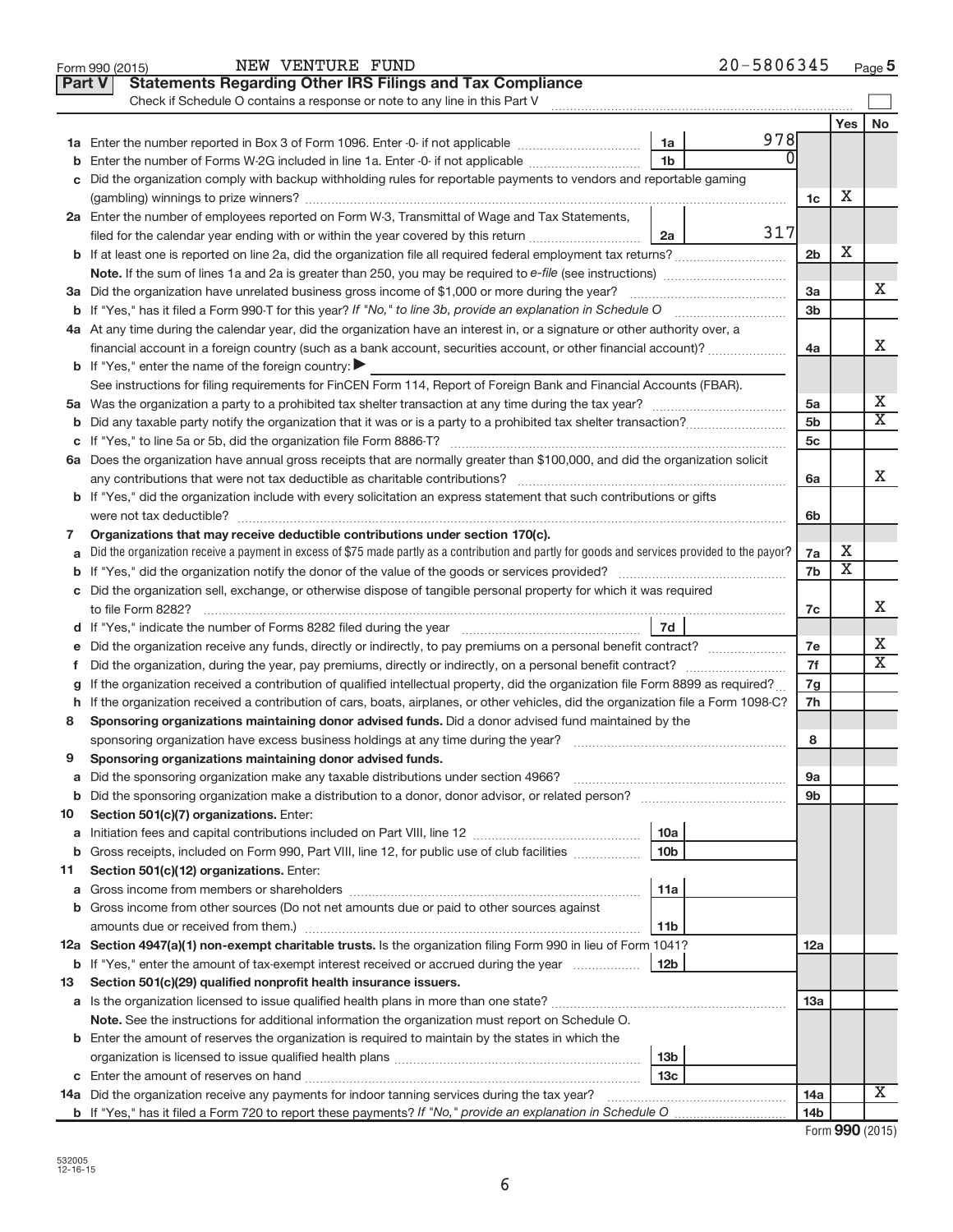|    | Part VI Governance, Management, and Disclosure For each "Yes" response to lines 2 through 7b below, and for a "No" response                          |                               |                         |                         |                         |
|----|------------------------------------------------------------------------------------------------------------------------------------------------------|-------------------------------|-------------------------|-------------------------|-------------------------|
|    | to line 8a, 8b, or 10b below, describe the circumstances, processes, or changes in Schedule O. See instructions.                                     |                               |                         |                         |                         |
|    |                                                                                                                                                      |                               |                         |                         | $\boxed{\text{X}}$      |
|    | <b>Section A. Governing Body and Management</b>                                                                                                      |                               |                         |                         |                         |
|    |                                                                                                                                                      |                               |                         | Yes <sub>1</sub>        | No                      |
|    | 1a Enter the number of voting members of the governing body at the end of the tax year                                                               | 1a                            |                         |                         |                         |
|    | If there are material differences in voting rights among members of the governing body, or if the governing                                          |                               |                         |                         |                         |
|    | body delegated broad authority to an executive committee or similar committee, explain in Schedule O.                                                |                               |                         |                         |                         |
| b  | Enter the number of voting members included in line 1a, above, who are independent                                                                   | 1b                            |                         |                         |                         |
| 2  | Did any officer, director, trustee, or key employee have a family relationship or a business relationship with any other                             |                               |                         |                         |                         |
|    | officer, director, trustee, or key employee?                                                                                                         |                               | $\overline{2}$          |                         | X                       |
| 3  | Did the organization delegate control over management duties customarily performed by or under the direct supervision                                |                               |                         |                         |                         |
|    |                                                                                                                                                      |                               | 3                       | X                       |                         |
| 4  | Did the organization make any significant changes to its governing documents since the prior Form 990 was filed?                                     |                               | $\overline{\mathbf{4}}$ |                         | $\overline{\mathbf{X}}$ |
| 5  |                                                                                                                                                      |                               | 5                       |                         | $\overline{\mathbf{X}}$ |
| 6  |                                                                                                                                                      |                               | 6                       |                         | $\overline{\mathbf{X}}$ |
| 7a | Did the organization have members, stockholders, or other persons who had the power to elect or appoint one or                                       |                               |                         |                         |                         |
|    |                                                                                                                                                      |                               | 7a                      |                         | Χ                       |
|    | <b>b</b> Are any governance decisions of the organization reserved to (or subject to approval by) members, stockholders, or                          |                               |                         |                         |                         |
|    | persons other than the governing body?                                                                                                               |                               | 7b                      |                         | X                       |
| 8  | Did the organization contemporaneously document the meetings held or written actions undertaken during the year by the following:                    |                               |                         |                         |                         |
| a  |                                                                                                                                                      |                               | 8a                      | х                       |                         |
| b  |                                                                                                                                                      |                               | 8b                      | $\overline{\mathbf{X}}$ |                         |
| 9  | Is there any officer, director, trustee, or key employee listed in Part VII, Section A, who cannot be reached at the                                 |                               |                         |                         |                         |
|    |                                                                                                                                                      |                               | 9                       |                         | x                       |
|    | Section B. Policies (This Section B requests information about policies not required by the Internal Revenue Code.)                                  |                               |                         |                         |                         |
|    |                                                                                                                                                      |                               |                         | Yes                     | No                      |
|    |                                                                                                                                                      |                               | 10a                     |                         | X                       |
|    | b If "Yes," did the organization have written policies and procedures governing the activities of such chapters, affiliates,                         |                               |                         |                         |                         |
|    |                                                                                                                                                      |                               | 10 <sub>b</sub>         |                         |                         |
|    | 11a Has the organization provided a complete copy of this Form 990 to all members of its governing body before filing the form?                      |                               | 11a                     | X                       |                         |
|    | <b>b</b> Describe in Schedule O the process, if any, used by the organization to review this Form 990.                                               |                               |                         |                         |                         |
|    | 12a Did the organization have a written conflict of interest policy? If "No," go to line 13                                                          |                               | 12a                     | х                       |                         |
|    | <b>b</b> Were officers, directors, or trustees, and key employees required to disclose annually interests that could give rise to conflicts?         |                               | 12 <sub>b</sub>         | Х                       |                         |
|    | c Did the organization regularly and consistently monitor and enforce compliance with the policy? If "Yes," describe                                 |                               |                         |                         |                         |
|    |                                                                                                                                                      |                               | 12c                     | Х                       |                         |
| 13 |                                                                                                                                                      |                               | 13                      | $\overline{\textbf{X}}$ |                         |
| 14 |                                                                                                                                                      |                               | 14                      | $\overline{\text{x}}$   |                         |
| 15 | Did the process for determining compensation of the following persons include a review and approval by independent                                   |                               |                         |                         |                         |
|    | persons, comparability data, and contemporaneous substantiation of the deliberation and decision?                                                    |                               |                         |                         |                         |
|    |                                                                                                                                                      |                               | 15a                     |                         | X                       |
|    |                                                                                                                                                      |                               | 15 <sub>b</sub>         |                         | $\overline{\text{X}}$   |
|    | If "Yes" to line 15a or 15b, describe the process in Schedule O (see instructions).                                                                  |                               |                         |                         |                         |
|    | <b>16a</b> Did the organization invest in, contribute assets to, or participate in a joint venture or similar arrangement with a                     |                               |                         |                         |                         |
|    | taxable entity during the year?                                                                                                                      |                               | 16a                     |                         | x                       |
|    | b If "Yes," did the organization follow a written policy or procedure requiring the organization to evaluate its participation                       |                               |                         |                         |                         |
|    | in joint venture arrangements under applicable federal tax law, and take steps to safeguard the organization's                                       |                               |                         |                         |                         |
|    | exempt status with respect to such arrangements?                                                                                                     |                               | 16b                     |                         |                         |
|    | <b>Section C. Disclosure</b>                                                                                                                         |                               |                         |                         |                         |
| 17 | List the states with which a copy of this Form 990 is required to be filed >AL, AK, AR, CA, CO, CT, FL, GA, HI, IL, KS, KY                           |                               |                         |                         |                         |
| 18 | Section 6104 requires an organization to make its Forms 1023 (or 1024 if applicable), 990, and 990-T (Section 501(c)(3)s only) available             |                               |                         |                         |                         |
|    | for public inspection. Indicate how you made these available. Check all that apply.                                                                  |                               |                         |                         |                         |
|    | $\lfloor x \rfloor$ Upon request<br>Own website<br>Another's website                                                                                 | Other (explain in Schedule O) |                         |                         |                         |
| 19 | Describe in Schedule O whether (and if so, how) the organization made its governing documents, conflict of interest policy, and financial            |                               |                         |                         |                         |
|    | statements available to the public during the tax year.                                                                                              |                               |                         |                         |                         |
| 20 | State the name, address, and telephone number of the person who possesses the organization's books and records:<br>ARABELLA ADVISORS - (202)595-1020 |                               |                         |                         |                         |

Form 990 (2015) Page NEW VENTURE FUND 20-5806345

| 1201 CONNECTICUT AVE NW , |  |  | , NO. 300, WASHINGTON, DC 20036 |  |
|---------------------------|--|--|---------------------------------|--|
|                           |  |  |                                 |  |

SEE SCHEDULE O FOR FULL LIST OF STATES

7

**6**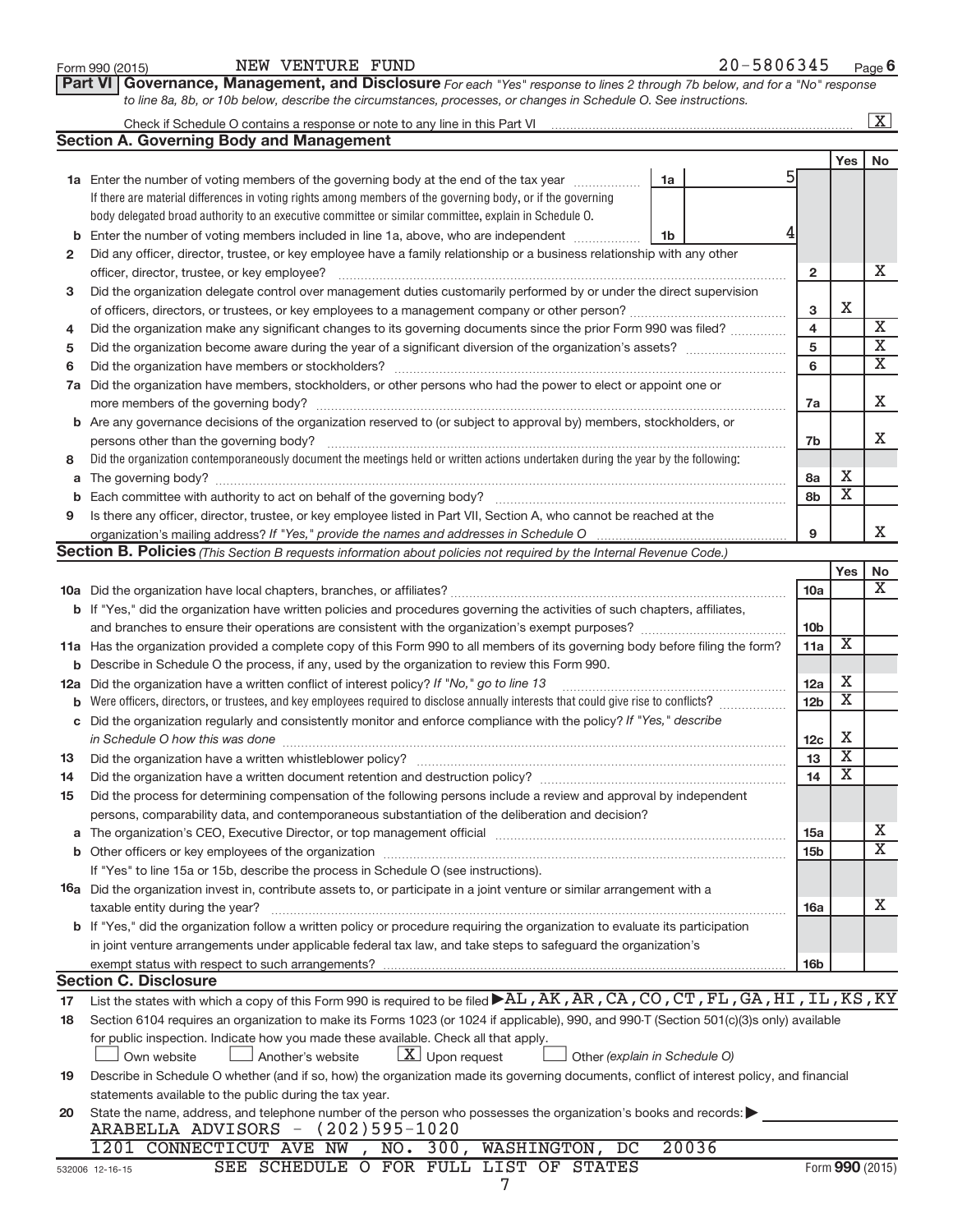$\begin{array}{c} \hline \end{array}$ 

| Part VII Compensation of Officers, Directors, Trustees, Key Employees, Highest Compensated |
|--------------------------------------------------------------------------------------------|
| <b>Employees, and Independent Contractors</b>                                              |

Check if Schedule O contains a response or note to any line in this Part VII

**Section A. Officers, Directors, Trustees, Key Employees, and Highest Compensated Employees**

**1a**  Complete this table for all persons required to be listed. Report compensation for the calendar year ending with or within the organization's tax year.

 $\bullet$  List all of the organization's current officers, directors, trustees (whether individuals or organizations), regardless of amount of compensation. Enter  $-0$ - in columns  $(D)$ ,  $(E)$ , and  $(F)$  if no compensation was paid.

**•** List all of the organization's **current** key employees, if any. See instructions for definition of "key employee."

**Examber 1** Current Lightest compensated employees (other than an officer, director, trustee, or key employee) who received reportable compensation (Box 5 of Form W-2 and/or Box 7 of Form 1099-MISC) of more than \$100,000 from the organization and any related organizations.

 $\bullet$  List all of the organization's former officers, key employees, and highest compensated employees who received more than \$100,000 of reportable compensation from the organization and any related organizations.

**•** List all of the organization's former directors or trustees that received, in the capacity as a former director or trustee of the organization, more than \$10,000 of reportable compensation from the organization and any related organizations.

List persons in the following order: individual trustees or directors; institutional trustees; officers; key employees; highest compensated employees; and former such persons.

Check this box if neither the organization nor any related organization compensated any current officer, director, or trustee.  $\overline{\phantom{a}}$ 

| Position<br>Name and Title<br>Average<br>Reportable<br>Reportable<br>Estimated<br>(do not check more than one<br>compensation<br>hours per<br>box, unless person is both an<br>compensation<br>amount of<br>officer and a director/trustee)<br>from related<br>week<br>from<br>other<br>Individual trustee or director<br>(list any<br>the<br>organizations<br>compensation<br>organization<br>(W-2/1099-MISC)<br>from the<br>hours for<br>Highest compensated<br>employee<br>Institutional trustee<br>(W-2/1099-MISC)<br>related<br>organization<br>Key employee<br>organizations<br>and related<br>below<br>organizations<br>Former<br>Officer | $0$ .         |
|--------------------------------------------------------------------------------------------------------------------------------------------------------------------------------------------------------------------------------------------------------------------------------------------------------------------------------------------------------------------------------------------------------------------------------------------------------------------------------------------------------------------------------------------------------------------------------------------------------------------------------------------------|---------------|
|                                                                                                                                                                                                                                                                                                                                                                                                                                                                                                                                                                                                                                                  |               |
|                                                                                                                                                                                                                                                                                                                                                                                                                                                                                                                                                                                                                                                  |               |
|                                                                                                                                                                                                                                                                                                                                                                                                                                                                                                                                                                                                                                                  |               |
|                                                                                                                                                                                                                                                                                                                                                                                                                                                                                                                                                                                                                                                  |               |
|                                                                                                                                                                                                                                                                                                                                                                                                                                                                                                                                                                                                                                                  |               |
|                                                                                                                                                                                                                                                                                                                                                                                                                                                                                                                                                                                                                                                  |               |
|                                                                                                                                                                                                                                                                                                                                                                                                                                                                                                                                                                                                                                                  |               |
| line)                                                                                                                                                                                                                                                                                                                                                                                                                                                                                                                                                                                                                                            |               |
| 2.00<br>ERIC KESSLER<br>(1)                                                                                                                                                                                                                                                                                                                                                                                                                                                                                                                                                                                                                      |               |
| 0.<br>$\mathbf X$<br>$\mathbf X$<br>0.<br>BOARD CHAIR                                                                                                                                                                                                                                                                                                                                                                                                                                                                                                                                                                                            |               |
| 1.00<br>(2)<br>ADAM EICHBERG                                                                                                                                                                                                                                                                                                                                                                                                                                                                                                                                                                                                                     |               |
| $\mathbf X$<br>$\mathbf X$<br>0.<br>0.<br><b>TREASURER</b>                                                                                                                                                                                                                                                                                                                                                                                                                                                                                                                                                                                       | $0$ .         |
| 1.00<br>(3)<br>KATHERINE MILLER                                                                                                                                                                                                                                                                                                                                                                                                                                                                                                                                                                                                                  |               |
| 0.<br>$\mathbf X$<br>0.<br>X<br><b>SECRETARY</b>                                                                                                                                                                                                                                                                                                                                                                                                                                                                                                                                                                                                 | $\mathbf 0$ . |
| 1.00<br>(4)<br>HARRY DRUCKER                                                                                                                                                                                                                                                                                                                                                                                                                                                                                                                                                                                                                     |               |
| $\overline{\text{X}}$<br>0.<br>0.<br><b>DIRECTOR</b>                                                                                                                                                                                                                                                                                                                                                                                                                                                                                                                                                                                             | $\mathbf 0$ . |
| JOSEPH "PJ" SIMMONS<br>1.00<br>(5)                                                                                                                                                                                                                                                                                                                                                                                                                                                                                                                                                                                                               |               |
| 0.<br>0.<br>$\mathbf X$<br><b>DIRECTOR</b>                                                                                                                                                                                                                                                                                                                                                                                                                                                                                                                                                                                                       | $\mathbf 0$ . |
| 40.00<br>LEE BODNER<br>(6)                                                                                                                                                                                                                                                                                                                                                                                                                                                                                                                                                                                                                       |               |
| 160,833.<br>0.<br>$\mathbf X$<br>PRESIDENT                                                                                                                                                                                                                                                                                                                                                                                                                                                                                                                                                                                                       | 20,424.       |
| 40.00<br>WILBUR PRIESTER<br>(7)                                                                                                                                                                                                                                                                                                                                                                                                                                                                                                                                                                                                                  |               |
| $\mathbf X$<br>0.<br>0.<br>CHIEF FINANCIAL OFFICER                                                                                                                                                                                                                                                                                                                                                                                                                                                                                                                                                                                               | $0$ .         |
| 40.00<br>ANDREW SCHULZ<br>(8)                                                                                                                                                                                                                                                                                                                                                                                                                                                                                                                                                                                                                    |               |
| $\mathbf X$<br>0.<br>0.<br>GENERAL COUNSEL                                                                                                                                                                                                                                                                                                                                                                                                                                                                                                                                                                                                       | $0$ .         |
| 40.00<br>MARC KASTNER<br>(9)                                                                                                                                                                                                                                                                                                                                                                                                                                                                                                                                                                                                                     |               |
| 403,961.<br>0.<br>X<br>PROJECT DIRECTOR                                                                                                                                                                                                                                                                                                                                                                                                                                                                                                                                                                                                          | 8,626.        |
| 40.00<br>(10) KAREN NUSSLE                                                                                                                                                                                                                                                                                                                                                                                                                                                                                                                                                                                                                       |               |
| X<br>330,179.<br>$\mathbf 0$ .<br>PROJECT DIRECTOR                                                                                                                                                                                                                                                                                                                                                                                                                                                                                                                                                                                               | 33,132.       |
| 40.00<br>(11) HEATHER JOSEPH                                                                                                                                                                                                                                                                                                                                                                                                                                                                                                                                                                                                                     |               |
| 302,764.<br>$\overline{\text{X}}$<br>0.<br>PROJECT DIRECTOR                                                                                                                                                                                                                                                                                                                                                                                                                                                                                                                                                                                      | 27,842.       |
| 40.00<br>(12) BRITISH ROBINSON                                                                                                                                                                                                                                                                                                                                                                                                                                                                                                                                                                                                                   |               |
| X<br>0.<br>273,077.<br>PROJECT DIRECTOR                                                                                                                                                                                                                                                                                                                                                                                                                                                                                                                                                                                                          | 20,090.       |
| 40.00<br>(13) KATHERINE HUBBARD                                                                                                                                                                                                                                                                                                                                                                                                                                                                                                                                                                                                                  |               |
| 250,000.<br>X<br>0.<br>PROJECT DIRECTOR                                                                                                                                                                                                                                                                                                                                                                                                                                                                                                                                                                                                          | 30,068.       |
|                                                                                                                                                                                                                                                                                                                                                                                                                                                                                                                                                                                                                                                  |               |
|                                                                                                                                                                                                                                                                                                                                                                                                                                                                                                                                                                                                                                                  |               |
|                                                                                                                                                                                                                                                                                                                                                                                                                                                                                                                                                                                                                                                  |               |
|                                                                                                                                                                                                                                                                                                                                                                                                                                                                                                                                                                                                                                                  |               |
|                                                                                                                                                                                                                                                                                                                                                                                                                                                                                                                                                                                                                                                  |               |
|                                                                                                                                                                                                                                                                                                                                                                                                                                                                                                                                                                                                                                                  |               |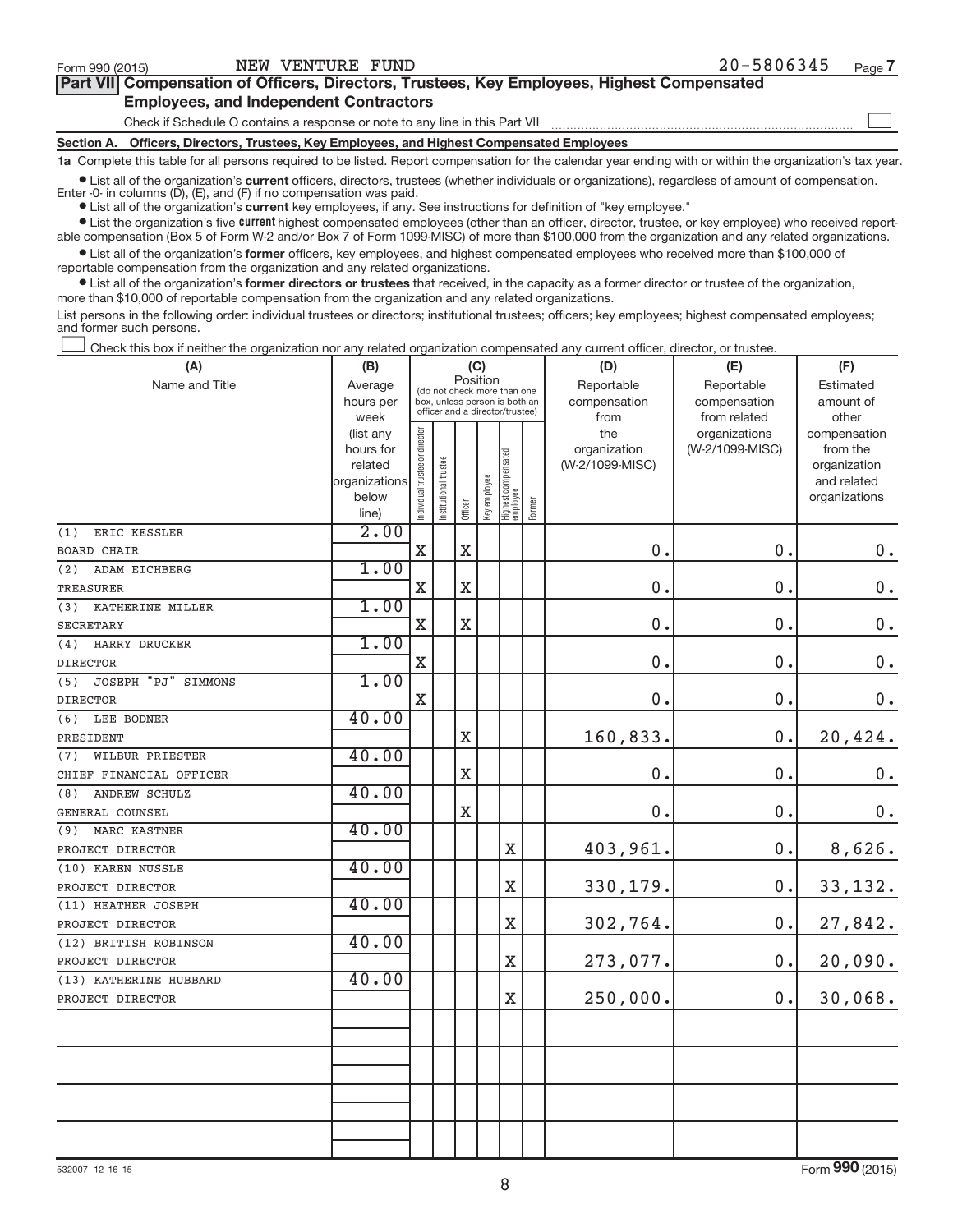| NEW VENTURE FUND<br>Form 990 (2015)                                                                                                                                                                                                                          |                                                                                                                                                                                                                                                             |                               |                       |         |              |                                   |        |                                          | 20-5806345                       |                        |     |                                                                          | Page 8           |
|--------------------------------------------------------------------------------------------------------------------------------------------------------------------------------------------------------------------------------------------------------------|-------------------------------------------------------------------------------------------------------------------------------------------------------------------------------------------------------------------------------------------------------------|-------------------------------|-----------------------|---------|--------------|-----------------------------------|--------|------------------------------------------|----------------------------------|------------------------|-----|--------------------------------------------------------------------------|------------------|
| <b>Part VII</b><br>Section A. Officers, Directors, Trustees, Key Employees, and Highest Compensated Employees (continued)                                                                                                                                    |                                                                                                                                                                                                                                                             |                               |                       |         |              |                                   |        |                                          |                                  |                        |     |                                                                          |                  |
| (A)<br>Name and title                                                                                                                                                                                                                                        | (B)<br>(C)<br>(D)<br>(E)<br>Position<br>Average<br>Reportable<br>Reportable<br>(do not check more than one<br>hours per<br>compensation<br>compensation<br>box, unless person is both an<br>officer and a director/trustee)<br>week<br>from related<br>from |                               |                       |         |              |                                   |        | (F)<br>Estimated<br>amount of<br>other   |                                  |                        |     |                                                                          |                  |
|                                                                                                                                                                                                                                                              | (list any<br>hours for<br>related<br>organizations<br>below<br>line)                                                                                                                                                                                        | ndividual trustee or director | Institutional trustee | Officer | Key employee | Highest compensated<br>  employee | Former | the<br>organization<br>(W-2/1099-MISC)   | organizations<br>(W-2/1099-MISC) |                        |     | compensation<br>from the<br>organization<br>and related<br>organizations |                  |
|                                                                                                                                                                                                                                                              |                                                                                                                                                                                                                                                             |                               |                       |         |              |                                   |        |                                          |                                  |                        |     |                                                                          |                  |
|                                                                                                                                                                                                                                                              |                                                                                                                                                                                                                                                             |                               |                       |         |              |                                   |        |                                          |                                  |                        |     |                                                                          |                  |
|                                                                                                                                                                                                                                                              |                                                                                                                                                                                                                                                             |                               |                       |         |              |                                   |        |                                          |                                  |                        |     |                                                                          |                  |
|                                                                                                                                                                                                                                                              |                                                                                                                                                                                                                                                             |                               |                       |         |              |                                   |        |                                          |                                  |                        |     |                                                                          |                  |
|                                                                                                                                                                                                                                                              |                                                                                                                                                                                                                                                             |                               |                       |         |              |                                   |        |                                          |                                  |                        |     |                                                                          |                  |
|                                                                                                                                                                                                                                                              |                                                                                                                                                                                                                                                             |                               |                       |         |              |                                   |        |                                          |                                  |                        |     |                                                                          |                  |
|                                                                                                                                                                                                                                                              |                                                                                                                                                                                                                                                             |                               |                       |         |              |                                   |        |                                          |                                  |                        |     |                                                                          |                  |
|                                                                                                                                                                                                                                                              |                                                                                                                                                                                                                                                             |                               |                       |         |              |                                   |        |                                          |                                  |                        |     |                                                                          |                  |
|                                                                                                                                                                                                                                                              |                                                                                                                                                                                                                                                             |                               |                       |         |              |                                   |        |                                          |                                  |                        |     |                                                                          |                  |
|                                                                                                                                                                                                                                                              |                                                                                                                                                                                                                                                             |                               |                       |         |              |                                   |        | 1,720,814.<br>$\overline{0}$ .           |                                  | $\overline{0}$ .<br>σ. |     | 140, 182.                                                                |                  |
| c Total from continuation sheets to Part VII, Section A manufactured by                                                                                                                                                                                      |                                                                                                                                                                                                                                                             |                               |                       |         |              |                                   |        | 1,720,814.                               |                                  | $\overline{0}$ .       |     | 140, 182.                                                                | $\overline{0}$ . |
| Total number of individuals (including but not limited to those listed above) who received more than \$100,000 of reportable<br>2<br>compensation from the organization $\blacktriangleright$                                                                |                                                                                                                                                                                                                                                             |                               |                       |         |              |                                   |        |                                          |                                  |                        |     |                                                                          | 65               |
|                                                                                                                                                                                                                                                              |                                                                                                                                                                                                                                                             |                               |                       |         |              |                                   |        |                                          |                                  |                        |     | Yes                                                                      | No.              |
| Did the organization list any former officer, director, or trustee, key employee, or highest compensated employee on<br>3                                                                                                                                    |                                                                                                                                                                                                                                                             |                               |                       |         |              |                                   |        |                                          |                                  |                        | 3   |                                                                          | х                |
| For any individual listed on line 1a, is the sum of reportable compensation and other compensation from the organization<br>and related organizations greater than \$150,000? If "Yes," complete Schedule J for such individual                              |                                                                                                                                                                                                                                                             |                               |                       |         |              |                                   |        |                                          |                                  |                        | 4   | х                                                                        |                  |
| Did any person listed on line 1a receive or accrue compensation from any unrelated organization or individual for services<br>5                                                                                                                              |                                                                                                                                                                                                                                                             |                               |                       |         |              |                                   |        |                                          |                                  |                        | 5   |                                                                          | X                |
| <b>Section B. Independent Contractors</b>                                                                                                                                                                                                                    |                                                                                                                                                                                                                                                             |                               |                       |         |              |                                   |        |                                          |                                  |                        |     |                                                                          |                  |
| Complete this table for your five highest compensated independent contractors that received more than \$100,000 of compensation from<br>1.<br>the organization. Report compensation for the calendar year ending with or within the organization's tax year. |                                                                                                                                                                                                                                                             |                               |                       |         |              |                                   |        |                                          |                                  |                        |     |                                                                          |                  |
| (A)<br>Name and business address                                                                                                                                                                                                                             |                                                                                                                                                                                                                                                             |                               |                       |         |              |                                   |        | (B)<br>Description of services           |                                  |                        | (C) | Compensation                                                             |                  |
| ARABELLA ADVISORS, 1201 CONNECTICUT AVE<br>NW, SUITE 300, WASHINGTON, DC 20036                                                                                                                                                                               |                                                                                                                                                                                                                                                             |                               |                       |         |              |                                   |        | MANAGEMENT SERVICES                      |                                  |                        |     | 13, 167, 207.                                                            |                  |
| PURPOSE CAMPAIGNS LLC<br>115 FIFTH AVE, 6TH FL, NEW YORK, NY 10003                                                                                                                                                                                           |                                                                                                                                                                                                                                                             |                               |                       |         |              |                                   |        | CONSULTING                               |                                  |                        |     | 7,399,483.                                                               |                  |
| SHEPARDSON STERN & KAMINSKY<br>88 PINE ST, 30TH FLOOR, NEW YORK, NY 10005                                                                                                                                                                                    |                                                                                                                                                                                                                                                             |                               |                       |         |              |                                   |        | CONSULTING                               |                                  |                        |     | 2,887,402.                                                               |                  |
| DCI GROUP AZ, LLC, 1828 L ST, NW, SUITE<br>400, WASHINGTON, DC 20036                                                                                                                                                                                         |                                                                                                                                                                                                                                                             |                               |                       |         |              |                                   |        | CONSULTING                               |                                  |                        |     | 2,390,144.                                                               |                  |
| <b>HILLTOP PUBLIC SOLUTIONS</b><br>3000 K ST NW #320, WASHINGTON, DC 20007                                                                                                                                                                                   |                                                                                                                                                                                                                                                             |                               |                       |         |              |                                   |        | <b>BUSINESS MANAGEMENT</b><br>CONSULTANT |                                  |                        |     | 2,087,297.                                                               |                  |
| Total number of independent contractors (including but not limited to those listed above) who received more than<br>$\mathbf{2}$<br>\$100,000 of compensation from the organization                                                                          |                                                                                                                                                                                                                                                             |                               |                       |         | 148          |                                   |        |                                          |                                  |                        |     |                                                                          |                  |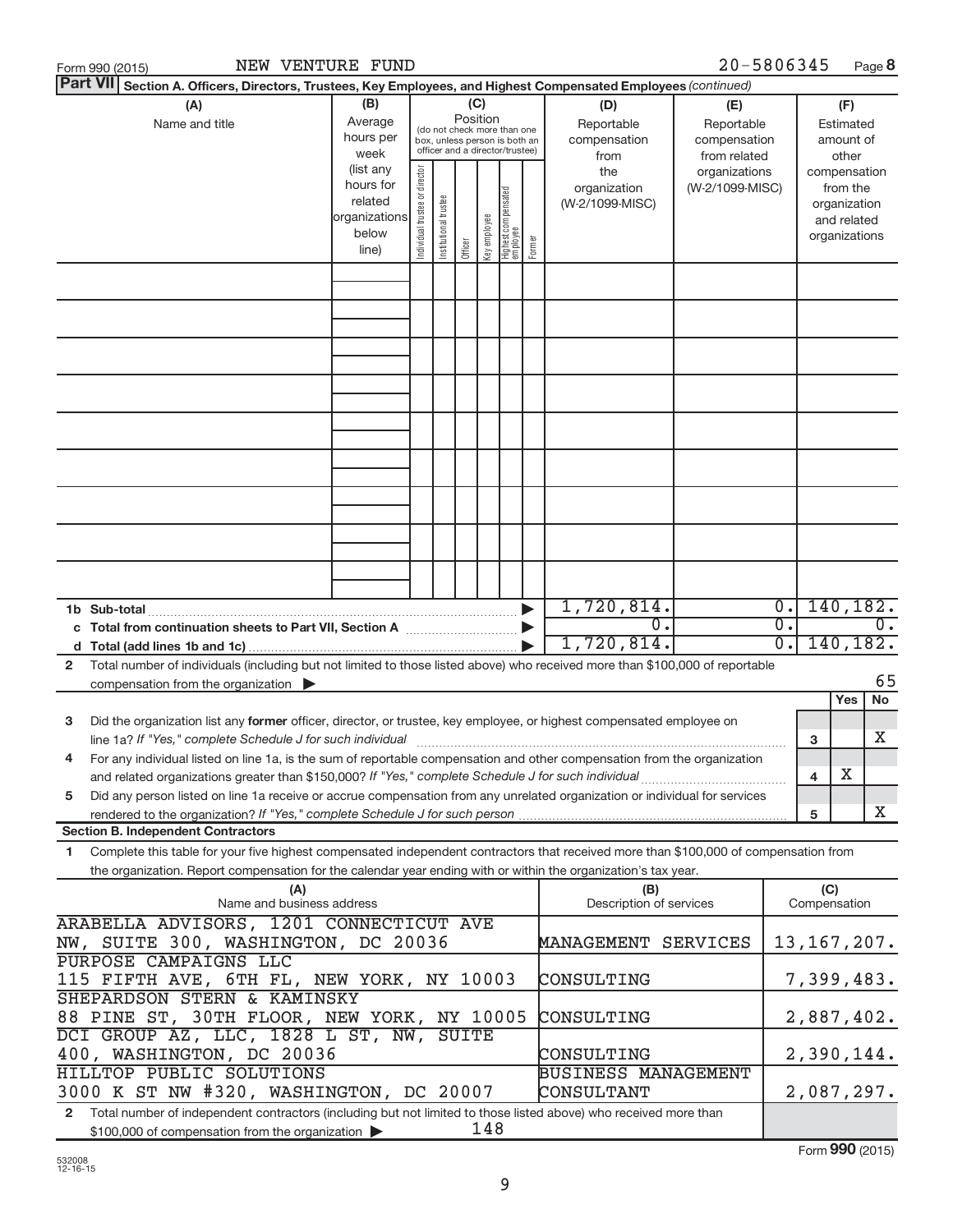|                                                           | <b>Part VIII</b> | Statement or Revenue                                  |                |                            |                      |                                                 |                                         | X                                                           |
|-----------------------------------------------------------|------------------|-------------------------------------------------------|----------------|----------------------------|----------------------|-------------------------------------------------|-----------------------------------------|-------------------------------------------------------------|
|                                                           |                  |                                                       |                |                            | (A)<br>Total revenue | (B)<br>Related or<br>exempt function<br>revenue | (C)<br>Unrelated<br>business<br>revenue | Revenue excluded<br>from tax under<br>sections<br>512 - 514 |
|                                                           |                  | 1 a Federated campaigns                               | 1a             |                            |                      |                                                 |                                         |                                                             |
| Contributions, Gifts, Grants<br>and Other Similar Amounts |                  |                                                       | 1 <sub>b</sub> | 1,801,749.                 |                      |                                                 |                                         |                                                             |
|                                                           |                  |                                                       | 1 <sub>c</sub> | 1,268,079.                 |                      |                                                 |                                         |                                                             |
|                                                           |                  | d Related organizations                               | 1 <sub>d</sub> |                            |                      |                                                 |                                         |                                                             |
|                                                           |                  | e Government grants (contributions)                   | 1e             | 368,477.                   |                      |                                                 |                                         |                                                             |
|                                                           |                  | f All other contributions, gifts, grants, and         |                |                            |                      |                                                 |                                         |                                                             |
|                                                           |                  | similar amounts not included above                    | 1f             | 312,290,994.               |                      |                                                 |                                         |                                                             |
|                                                           |                  | Noncash contributions included in lines 1a-1f: \$     |                | 65,505,267.                |                      |                                                 |                                         |                                                             |
|                                                           |                  |                                                       |                |                            | 315, 729, 299.       |                                                 |                                         |                                                             |
|                                                           |                  |                                                       |                | <b>Business Code</b>       |                      |                                                 |                                         |                                                             |
|                                                           | 2 a              | CONSULTING REVENUE                                    |                | 900099                     | 1,311,966.           | 1,311,966.                                      |                                         |                                                             |
|                                                           | b                | <b>FORUM REVENUE</b>                                  |                | 900099                     | 788,683.             | 170,876.                                        |                                         | 617,807.                                                    |
|                                                           | С                |                                                       |                |                            |                      |                                                 |                                         |                                                             |
|                                                           | d                |                                                       |                |                            |                      |                                                 |                                         |                                                             |
| Program Service                                           | е                |                                                       |                |                            |                      |                                                 |                                         |                                                             |
|                                                           |                  | All other program service revenue                     |                |                            | 2,100,649.           |                                                 |                                         |                                                             |
|                                                           | g<br>3           |                                                       |                | ▶                          |                      |                                                 |                                         |                                                             |
|                                                           |                  | Investment income (including dividends, interest, and |                | ▶                          | 620,682.             |                                                 |                                         | 620,682.                                                    |
|                                                           | 4                | Income from investment of tax-exempt bond proceeds    |                | ▶                          |                      |                                                 |                                         |                                                             |
|                                                           | 5                |                                                       |                |                            |                      |                                                 |                                         |                                                             |
|                                                           |                  |                                                       | (i) Real       | (ii) Personal              |                      |                                                 |                                         |                                                             |
|                                                           |                  | 6 a Gross rents                                       |                |                            |                      |                                                 |                                         |                                                             |
|                                                           |                  | <b>b</b> Less: rental expenses                        |                |                            |                      |                                                 |                                         |                                                             |
|                                                           | с                | Rental income or (loss)                               |                |                            |                      |                                                 |                                         |                                                             |
|                                                           |                  |                                                       |                |                            |                      |                                                 |                                         |                                                             |
|                                                           |                  | 7 a Gross amount from sales of                        | (i) Securities | (ii) Other                 |                      |                                                 |                                         |                                                             |
|                                                           |                  | assets other than inventory                           | 22,280,961.    |                            |                      |                                                 |                                         |                                                             |
|                                                           |                  | <b>b</b> Less: cost or other basis                    |                |                            |                      |                                                 |                                         |                                                             |
|                                                           |                  | and sales expenses  [                                 | 22,199,164.    |                            |                      |                                                 |                                         |                                                             |
|                                                           |                  |                                                       | 81.797.        |                            |                      |                                                 |                                         |                                                             |
|                                                           |                  |                                                       |                | $\blacktriangleright$      | 81,797.              |                                                 |                                         | 81,797.                                                     |
|                                                           |                  | 8 a Gross income from fundraising events (not         |                |                            |                      |                                                 |                                         |                                                             |
| <b>Other Revenue</b>                                      |                  | including \$1,268,079. of                             |                |                            |                      |                                                 |                                         |                                                             |
|                                                           |                  | contributions reported on line 1c). See               |                |                            |                      |                                                 |                                         |                                                             |
|                                                           |                  |                                                       | a              | 234,260.                   |                      |                                                 |                                         |                                                             |
|                                                           |                  |                                                       | b              | 460,507.                   |                      |                                                 |                                         |                                                             |
|                                                           |                  | c Net income or (loss) from fundraising events        |                | $\blacktriangleright$<br>. | $-226, 247.$         |                                                 |                                         | $-226, 247.$                                                |
|                                                           |                  | 9 a Gross income from gaming activities. See          |                |                            |                      |                                                 |                                         |                                                             |
|                                                           |                  |                                                       |                |                            |                      |                                                 |                                         |                                                             |
|                                                           |                  | c Net income or (loss) from gaming activities         | b              |                            |                      |                                                 |                                         |                                                             |
|                                                           |                  |                                                       |                |                            |                      |                                                 |                                         |                                                             |
|                                                           |                  | 10 a Gross sales of inventory, less returns           |                |                            |                      |                                                 |                                         |                                                             |
|                                                           |                  |                                                       | b              |                            |                      |                                                 |                                         |                                                             |
|                                                           |                  | c Net income or (loss) from sales of inventory        |                |                            |                      |                                                 |                                         |                                                             |
|                                                           |                  | Miscellaneous Revenue                                 |                | <b>Business Code</b>       |                      |                                                 |                                         |                                                             |
|                                                           |                  | 11 a OTHER INCOME                                     |                | 900099                     | 98,876.              |                                                 |                                         | 98,876.                                                     |
|                                                           | b                |                                                       |                |                            |                      |                                                 |                                         |                                                             |
|                                                           | с                |                                                       |                |                            |                      |                                                 |                                         |                                                             |
|                                                           | d                |                                                       |                |                            |                      |                                                 |                                         |                                                             |
|                                                           |                  |                                                       |                |                            | 98,876.              |                                                 |                                         |                                                             |
|                                                           | 12               |                                                       |                |                            | 318,405,056.         | 1,482,842.                                      | 0.                                      | 1, 192, 915.                                                |

**Part VIII Statement Statement** 

|  |  |            | $\cdots$ 000 (2010) |               |  |
|--|--|------------|---------------------|---------------|--|
|  |  | art VIII l |                     | <b>Statem</b> |  |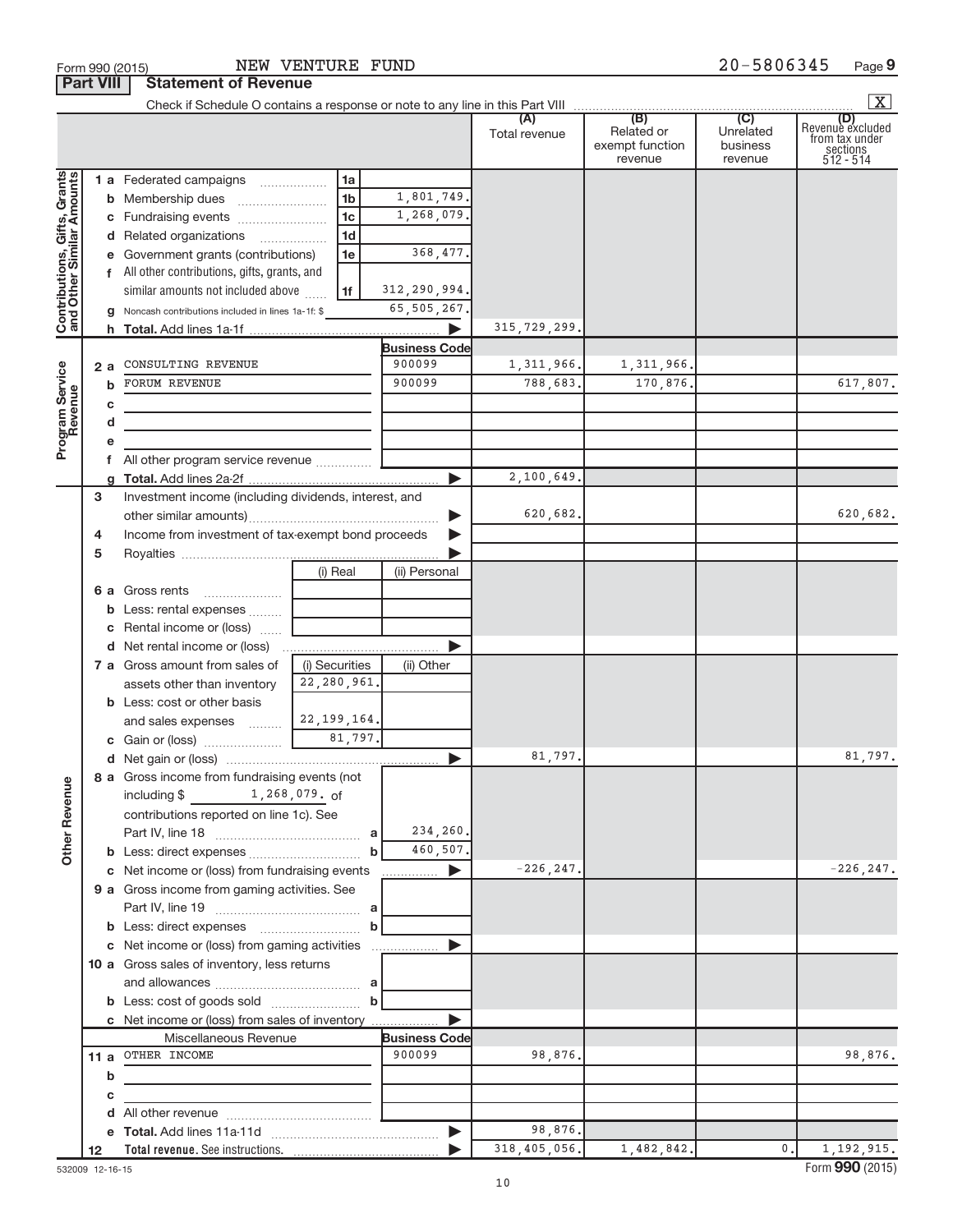NEW VENTURE FUND

**Part IX | Statement of Functional Expenses** 

|                 | Section 501(c)(3) and 501(c)(4) organizations must complete all columns. All other organizations must complete column (A).                                                                                  |                                                             |                                       |                                    |                                |
|-----------------|-------------------------------------------------------------------------------------------------------------------------------------------------------------------------------------------------------------|-------------------------------------------------------------|---------------------------------------|------------------------------------|--------------------------------|
|                 | Check if Schedule O contains a response or note to any line in this Part IX.                                                                                                                                |                                                             |                                       |                                    | $\mathbf{X}$                   |
|                 | Do not include amounts reported on lines 6b,<br>7b, 8b, 9b, and 10b of Part VIII.                                                                                                                           | (A)<br>Total expenses                                       | (B)<br>Program service<br>expenses    | Management and<br>general expenses | (D)<br>Fundraising<br>expenses |
| 1.              | Grants and other assistance to domestic organizations                                                                                                                                                       |                                                             |                                       |                                    |                                |
|                 | and domestic governments. See Part IV, line 21                                                                                                                                                              |                                                             | $67,651,195.$ 67,651,195.             |                                    |                                |
| $\mathbf{2}$    | Grants and other assistance to domestic                                                                                                                                                                     |                                                             |                                       |                                    |                                |
|                 | individuals. See Part IV, line 22                                                                                                                                                                           |                                                             | $5, 146, 530.$ 5, 146, 530.           |                                    |                                |
| 3               | Grants and other assistance to foreign                                                                                                                                                                      |                                                             |                                       |                                    |                                |
|                 | organizations, foreign governments, and foreign                                                                                                                                                             |                                                             |                                       |                                    |                                |
|                 | individuals. See Part IV, lines 15 and 16                                                                                                                                                                   |                                                             | 14, 525, 168. 14, 525, 168.           |                                    |                                |
| 4               | Benefits paid to or for members                                                                                                                                                                             |                                                             |                                       |                                    |                                |
| 5               | Compensation of current officers, directors,                                                                                                                                                                |                                                             |                                       |                                    |                                |
|                 | trustees, and key employees                                                                                                                                                                                 | 160,833.                                                    |                                       | 160,833.                           |                                |
| 6               | Compensation not included above, to disqualified                                                                                                                                                            |                                                             |                                       |                                    |                                |
|                 | persons (as defined under section 4958(f)(1)) and                                                                                                                                                           |                                                             |                                       |                                    |                                |
|                 | persons described in section 4958(c)(3)(B)                                                                                                                                                                  |                                                             |                                       |                                    |                                |
| 7               |                                                                                                                                                                                                             |                                                             | $23, 718, 314.$ $23, 445, 541.$       |                                    | 272,773.                       |
| 8               | Pension plan accruals and contributions (include                                                                                                                                                            |                                                             |                                       |                                    |                                |
|                 | section 401(k) and 403(b) employer contributions)                                                                                                                                                           | $\begin{array}{c} 532,931. \ \hline 1,400,310. \end{array}$ | 532,931.                              |                                    |                                |
| 9               | Other employee benefits                                                                                                                                                                                     |                                                             | $\frac{1,400,310}{.}$                 |                                    |                                |
| 10              |                                                                                                                                                                                                             | 1,464,891.                                                  | 1,464,891.                            |                                    |                                |
| 11              | Fees for services (non-employees):                                                                                                                                                                          |                                                             |                                       |                                    |                                |
|                 |                                                                                                                                                                                                             | 11,524,545.                                                 |                                       | 11,524,545.                        |                                |
|                 |                                                                                                                                                                                                             | 1,321,638.                                                  | 1,321,638.                            |                                    |                                |
|                 |                                                                                                                                                                                                             | 101, 814.                                                   | 41,319.                               | 60,495.                            |                                |
|                 |                                                                                                                                                                                                             | 2,158,311.                                                  | 2,158,311.                            |                                    |                                |
|                 | e Professional fundraising services. See Part IV, line 17                                                                                                                                                   | 247, 406.                                                   |                                       |                                    | 247, 406.                      |
|                 | f Investment management fees                                                                                                                                                                                |                                                             |                                       |                                    |                                |
|                 | g Other. (If line 11g amount exceeds 10% of line 25,                                                                                                                                                        |                                                             |                                       |                                    |                                |
|                 | column (A) amount, list line 11g expenses on Sch O.)                                                                                                                                                        | 3,127,632.                                                  | 65,712,518. 63,490,785.<br>1,998,095. | 1,367,871.                         | 853,862.<br>1, 129, 537.       |
| 12 <sub>2</sub> |                                                                                                                                                                                                             | 752,419.                                                    | 642,509.                              | 13, 102.                           | 96,808.                        |
| 13              |                                                                                                                                                                                                             | 2,152,355.                                                  | 2,067,076.                            | 85, 279.                           |                                |
| 14              |                                                                                                                                                                                                             |                                                             |                                       |                                    |                                |
| 15              |                                                                                                                                                                                                             | 2, 268, 614.                                                | 2, 215, 983.                          |                                    | 52,631.                        |
| 16              |                                                                                                                                                                                                             | 6,057,940.                                                  | 6,039,197.                            | 12, 219.                           | 6,524.                         |
| 17<br>18        | Payments of travel or entertainment expenses                                                                                                                                                                |                                                             |                                       |                                    |                                |
|                 | for any federal, state, or local public officials                                                                                                                                                           |                                                             |                                       |                                    |                                |
| 19              | Conferences, conventions, and meetings                                                                                                                                                                      | 2,528,639.                                                  | 2,528,639.                            |                                    |                                |
| 20              | Interest                                                                                                                                                                                                    |                                                             |                                       |                                    |                                |
| 21              |                                                                                                                                                                                                             |                                                             |                                       |                                    |                                |
| 22              | Depreciation, depletion, and amortization                                                                                                                                                                   | 84, 125.                                                    | 84,125.                               |                                    |                                |
| 23              | Insurance                                                                                                                                                                                                   | 86,482.                                                     | 75, 266.                              | $11,216$ .                         |                                |
| 24              | Other expenses. Itemize expenses not covered<br>above. (List miscellaneous expenses in line 24e. If line<br>24e amount exceeds 10% of line 25, column (A)<br>amount, list line 24e expenses on Schedule O.) |                                                             |                                       |                                    |                                |
| a               | FOREIGN CURRENCY TRANSL                                                                                                                                                                                     | 1,096,467.                                                  | 1,096,467.                            |                                    |                                |
|                 | OTHER EXPENSES                                                                                                                                                                                              | 812, 115.                                                   | 450, 127.                             | 5,067.                             | 356, 921.                      |
|                 | DUES AND SUBSCRIPTIONS                                                                                                                                                                                      | 178,503.                                                    | 166,799.                              | 11,704.                            |                                |
| d               | FUND EXP ON LINE 8B                                                                                                                                                                                         | $-460, 507.$                                                |                                       |                                    | $-460, 507.$                   |
|                 | e All other expenses                                                                                                                                                                                        |                                                             |                                       |                                    |                                |
| 25              | Total functional expenses. Add lines 1 through 24e                                                                                                                                                          | 214, 351, 188. 198, 542, 902.                               |                                       | 13, 252, 331.                      | 2,555,955.                     |
| 26              | Joint costs. Complete this line only if the organization                                                                                                                                                    |                                                             |                                       |                                    |                                |
|                 | reported in column (B) joint costs from a combined                                                                                                                                                          |                                                             |                                       |                                    |                                |
|                 | educational campaign and fundraising solicitation.                                                                                                                                                          |                                                             |                                       |                                    |                                |
|                 | Check here $\blacktriangleright$<br>if following SOP 98-2 (ASC 958-720)                                                                                                                                     |                                                             |                                       |                                    |                                |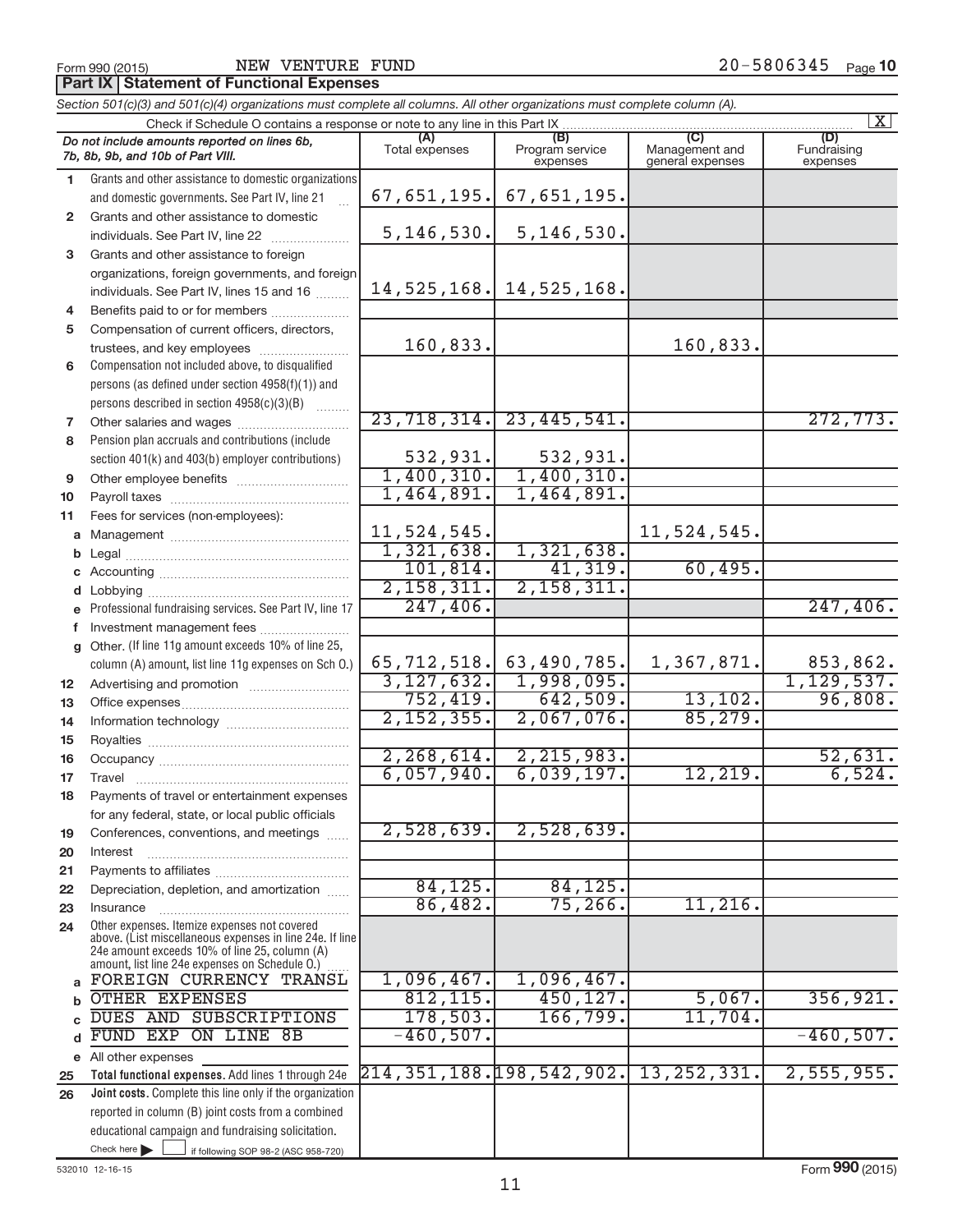| Form 990 (2015) | NEW                                                                        | VENTURE FUND |  | 20-5806345 | Page 11 |  |
|-----------------|----------------------------------------------------------------------------|--------------|--|------------|---------|--|
|                 | <b>Part X   Balance Sheet</b>                                              |              |  |            |         |  |
|                 | Check if Schedule O contains a response or note to any line in this Part X |              |  |            |         |  |

|                             |              |                                                                                                                                                                                                                                |                 |                         | (A)<br>Beginning of year |                 | (B)<br>End of year |
|-----------------------------|--------------|--------------------------------------------------------------------------------------------------------------------------------------------------------------------------------------------------------------------------------|-----------------|-------------------------|--------------------------|-----------------|--------------------|
|                             | 1            |                                                                                                                                                                                                                                |                 |                         | 33, 280, 102.            | $\mathbf{1}$    | 56,826,743.        |
|                             | $\mathbf{2}$ |                                                                                                                                                                                                                                | 78, 321, 229.   | $\overline{\mathbf{c}}$ | 116, 555, 602.           |                 |                    |
|                             | 3            |                                                                                                                                                                                                                                | 28,935,574.     | $\overline{3}$          | 76, 104, 877.            |                 |                    |
|                             | 4            |                                                                                                                                                                                                                                | 352,690.        | $\overline{4}$          | 3,009,504.               |                 |                    |
|                             | 5            | Loans and other receivables from current and former officers, directors,                                                                                                                                                       |                 |                         |                          |                 |                    |
|                             |              | trustees, key employees, and highest compensated employees. Complete                                                                                                                                                           |                 |                         |                          |                 |                    |
|                             |              | Part II of Schedule Later and Contract Dental Marshall Definition of Schedule Later and Contract Dental Marshall Definition of Definition of Definition of Definition of Definition of Definition of Definition of Definition  |                 |                         |                          | 5               |                    |
|                             | 6            | Loans and other receivables from other disqualified persons (as defined under                                                                                                                                                  |                 |                         |                          |                 |                    |
|                             |              | section 4958(f)(1)), persons described in section 4958(c)(3)(B), and contributing                                                                                                                                              |                 |                         |                          |                 |                    |
|                             |              | employers and sponsoring organizations of section 501(c)(9) voluntary                                                                                                                                                          |                 |                         |                          |                 |                    |
|                             |              | employees' beneficiary organizations (see instr). Complete Part II of Sch L                                                                                                                                                    |                 |                         |                          | 6               |                    |
| Assets                      | 7            |                                                                                                                                                                                                                                |                 |                         |                          | $\overline{7}$  | 133,702.           |
|                             | 8            |                                                                                                                                                                                                                                |                 |                         |                          | 8               |                    |
|                             | 9            | Prepaid expenses and deferred charges [11] [11] prepaid expenses and deferred charges [11] [11] presummation and the Prepaid expension and the Prepaid expension and the Prepaid experiment of Prepaid experiment and the Prep |                 |                         | 2,399,499.               | $\overline{9}$  | 1,418,799.         |
|                             |              | 10a Land, buildings, and equipment: cost or other                                                                                                                                                                              |                 |                         |                          |                 |                    |
|                             |              | basis. Complete Part VI of Schedule D                                                                                                                                                                                          | 10a             | 505, 566.               |                          |                 |                    |
|                             |              | <b>b</b> Less: accumulated depreciation <i>mimimimimi</i>                                                                                                                                                                      | 10 <sub>b</sub> | 133,920.                | 124,812.                 | 10 <sub>c</sub> | 371,646.           |
|                             | 11           |                                                                                                                                                                                                                                |                 | 11                      |                          |                 |                    |
|                             | 12           |                                                                                                                                                                                                                                |                 | 12                      | 10,032,182.              |                 |                    |
|                             | 13           |                                                                                                                                                                                                                                |                 | 13                      |                          |                 |                    |
|                             | 14           |                                                                                                                                                                                                                                |                 | 14                      |                          |                 |                    |
|                             | 15           |                                                                                                                                                                                                                                |                 | 15                      |                          |                 |                    |
|                             | 16           |                                                                                                                                                                                                                                |                 |                         | 143, 413, 906.           | 16              | 264, 453, 055.     |
|                             | 17           |                                                                                                                                                                                                                                |                 |                         | 5,412,375.               | 17              | 17,741,192.        |
|                             | 18           |                                                                                                                                                                                                                                |                 | 12, 168, 333.           | 18                       | 15, 975, 313.   |                    |
|                             | 19           |                                                                                                                                                                                                                                |                 |                         | 22,000.                  | 19              | 561,350.           |
|                             | 20           |                                                                                                                                                                                                                                |                 |                         |                          | 20              |                    |
|                             | 21           | Escrow or custodial account liability. Complete Part IV of Schedule D                                                                                                                                                          |                 |                         |                          | 21              |                    |
|                             | 22           | Loans and other payables to current and former officers, directors, trustees,                                                                                                                                                  |                 |                         |                          |                 |                    |
| Liabilities                 |              | key employees, highest compensated employees, and disqualified persons.                                                                                                                                                        |                 |                         |                          |                 |                    |
|                             |              |                                                                                                                                                                                                                                |                 |                         |                          | 22              |                    |
|                             | 23           | Secured mortgages and notes payable to unrelated third parties                                                                                                                                                                 |                 |                         |                          | 23              |                    |
|                             | 24           | Unsecured notes and loans payable to unrelated third parties                                                                                                                                                                   |                 |                         |                          | 24              |                    |
|                             | 25           | Other liabilities (including federal income tax, payables to related third                                                                                                                                                     |                 |                         |                          |                 |                    |
|                             |              | parties, and other liabilities not included on lines 17-24). Complete Part X of                                                                                                                                                |                 |                         |                          |                 |                    |
|                             |              | Schedule D                                                                                                                                                                                                                     |                 |                         | 0.                       | 25              | 83,125.            |
|                             | 26           |                                                                                                                                                                                                                                |                 |                         | 17,602,708.              | 26              | 34,360,980.        |
|                             |              | Organizations that follow SFAS 117 (ASC 958), check here $\blacktriangleright \begin{array}{c} \boxed{X} \\ \end{array}$ and                                                                                                   |                 |                         |                          |                 |                    |
|                             |              | complete lines 27 through 29, and lines 33 and 34.                                                                                                                                                                             |                 |                         |                          |                 |                    |
|                             | 27           |                                                                                                                                                                                                                                |                 |                         | $-161,954.$              | 27              | 1,476,548.         |
|                             | 28           |                                                                                                                                                                                                                                |                 |                         | 125, 973, 152.           | 28              | 228, 615, 527.     |
|                             | 29           | Permanently restricted net assets                                                                                                                                                                                              |                 |                         |                          | 29              |                    |
| Net Assets or Fund Balances |              | Organizations that do not follow SFAS 117 (ASC 958), check here >                                                                                                                                                              |                 |                         |                          |                 |                    |
|                             |              | and complete lines 30 through 34.                                                                                                                                                                                              |                 |                         |                          |                 |                    |
|                             | 30           |                                                                                                                                                                                                                                |                 |                         |                          | 30              |                    |
|                             | 31           | Paid-in or capital surplus, or land, building, or equipment fund                                                                                                                                                               |                 |                         |                          | 31              |                    |
|                             | 32           | Retained earnings, endowment, accumulated income, or other funds                                                                                                                                                               |                 |                         |                          | 32              |                    |
|                             | 33           |                                                                                                                                                                                                                                |                 |                         | 125, 811, 198.           | 33              | 230,092,075.       |
|                             | 34           |                                                                                                                                                                                                                                |                 |                         | 143, 413, 906.           | 34              | 264, 453, 055.     |

| Form 990 (2015) |                               |
|-----------------|-------------------------------|
|                 | <b>Part X   Balance Sheet</b> |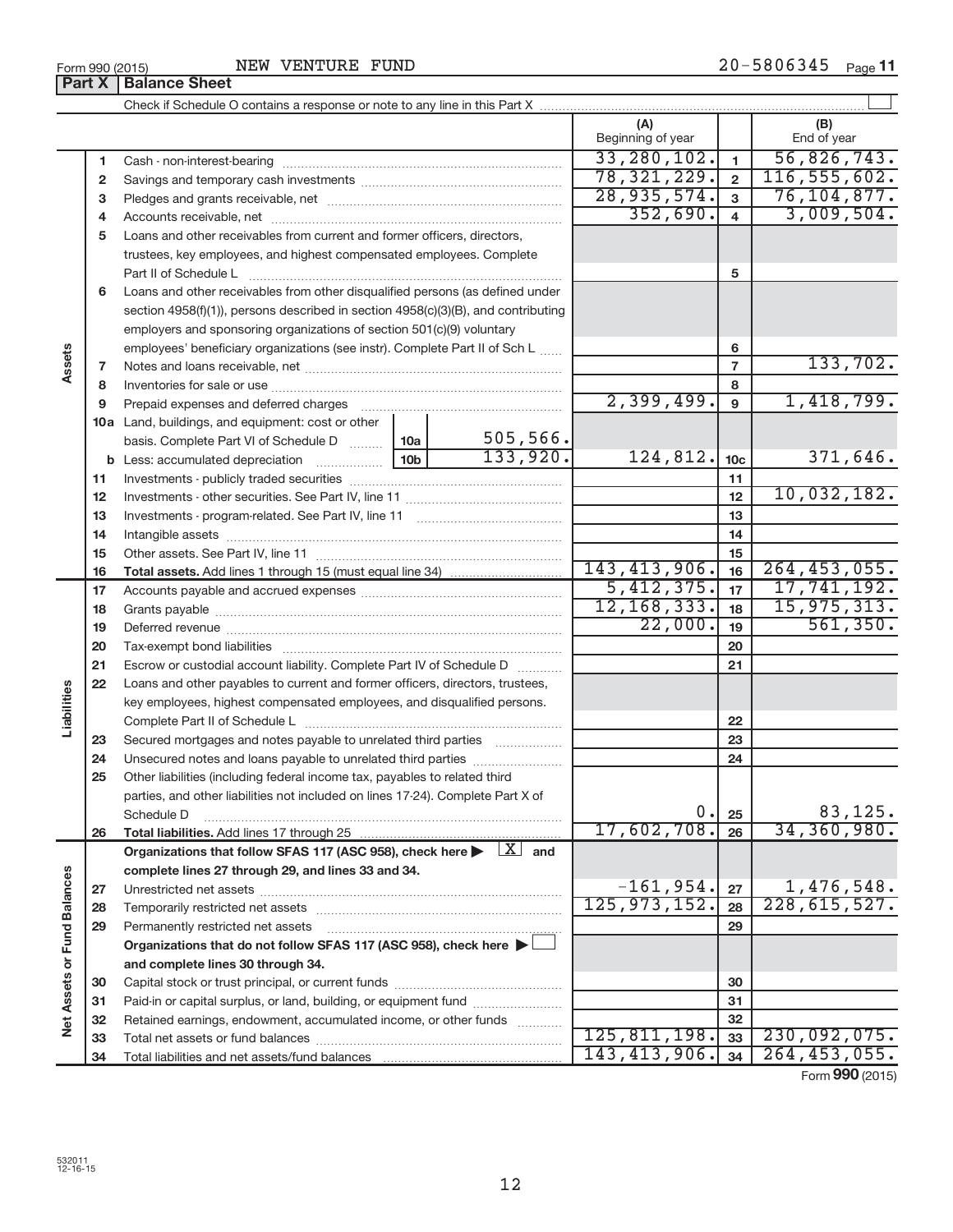|              | NEW VENTURE FUND<br>Form 990 (2015)                                                                                                  |                         | 20-5806345 |                |        | Page 12                 |
|--------------|--------------------------------------------------------------------------------------------------------------------------------------|-------------------------|------------|----------------|--------|-------------------------|
|              | <b>Part XI</b><br><b>Reconciliation of Net Assets</b>                                                                                |                         |            |                |        |                         |
|              |                                                                                                                                      |                         |            |                |        | $\overline{\mathbf{X}}$ |
|              |                                                                                                                                      |                         |            |                |        |                         |
| 1            |                                                                                                                                      | 1                       |            | 318,405,056.   |        |                         |
| $\mathbf{2}$ |                                                                                                                                      | $\overline{2}$          |            | 214, 351, 188. |        |                         |
| 3            |                                                                                                                                      | 3                       |            |                |        | 104,053,868.            |
| 4            |                                                                                                                                      | $\overline{\mathbf{4}}$ |            |                |        | 125, 811, 198.          |
| 5            |                                                                                                                                      | 5                       |            |                |        | $-90, 725.$             |
| 6            | Donated services and use of facilities                                                                                               | 6                       |            |                |        |                         |
| 7            | Investment expenses                                                                                                                  | $\overline{7}$          |            |                |        |                         |
| 8            |                                                                                                                                      | 8                       |            |                |        | 384, 484.               |
| 9            |                                                                                                                                      | 9                       |            |                |        | $-66,750.$              |
| 10           | Net assets or fund balances at end of year. Combine lines 3 through 9 (must equal Part X, line 33,                                   |                         |            |                |        |                         |
|              | column (B))                                                                                                                          | 10 <sup>10</sup>        |            | 230,092,075.   |        |                         |
|              | Part XII Financial Statements and Reporting                                                                                          |                         |            |                |        |                         |
|              |                                                                                                                                      |                         |            |                |        | $\vert$ X $\vert$       |
|              |                                                                                                                                      |                         |            |                | Yes    | <b>No</b>               |
| 1.           | $\lfloor x \rfloor$ Accrual<br>Accounting method used to prepare the Form 990: [130] Cash<br>$\Box$ Other                            |                         |            |                |        |                         |
|              | If the organization changed its method of accounting from a prior year or checked "Other," explain in Schedule O.                    |                         |            |                |        |                         |
|              |                                                                                                                                      |                         |            | 2a             |        | х                       |
|              | If "Yes," check a box below to indicate whether the financial statements for the year were compiled or reviewed on a                 |                         |            |                |        |                         |
|              | separate basis, consolidated basis, or both:                                                                                         |                         |            |                |        |                         |
|              | Both consolidated and separate basis<br>Separate basis<br><b>Consolidated basis</b>                                                  |                         |            |                |        |                         |
|              |                                                                                                                                      |                         |            | 2 <sub>b</sub> | X      |                         |
|              | If "Yes," check a box below to indicate whether the financial statements for the year were audited on a separate basis,              |                         |            |                |        |                         |
|              | consolidated basis, or both:                                                                                                         |                         |            |                |        |                         |
|              | $\boxed{\textbf{X}}$ Consolidated basis<br>Separate basis<br>Both consolidated and separate basis                                    |                         |            |                |        |                         |
|              | c If "Yes" to line 2a or 2b, does the organization have a committee that assumes responsibility for oversight of the audit,          |                         |            |                |        |                         |
|              |                                                                                                                                      |                         |            | 2 <sub>c</sub> | x      |                         |
|              | If the organization changed either its oversight process or selection process during the tax year, explain in Schedule O.            |                         |            |                |        |                         |
|              | 3a As a result of a federal award, was the organization required to undergo an audit or audits as set forth in the Single Audit      |                         |            |                |        |                         |
|              | Act and OMB Circular A-133?                                                                                                          |                         |            | 3a             |        | x                       |
|              | <b>b</b> If "Yes," did the organization undergo the required audit or audits? If the organization did not undergo the required audit |                         |            |                |        |                         |
|              | or audits, explain why in Schedule O and describe any steps taken to undergo such audits matures and the matur                       |                         |            | 3 <sub>b</sub> | $\sim$ |                         |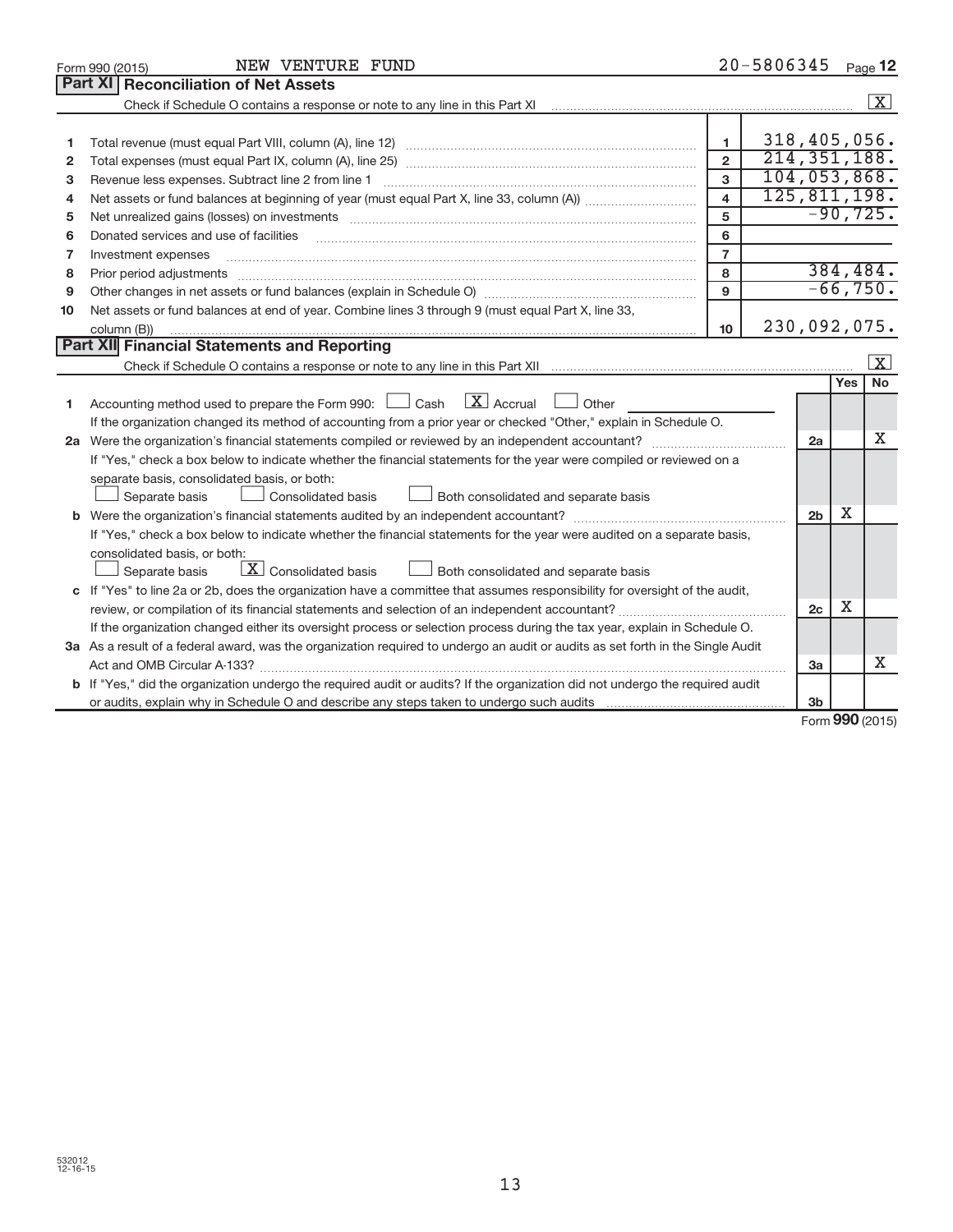| (Form 990 or 990-EZ) |  |  |  |  |
|----------------------|--|--|--|--|
|----------------------|--|--|--|--|

# Form 990 or 990-EZ) **Public Charity Status and Public Support**<br>
Complete if the organization is a section 501(c)(3) organization or a section<br> **2015**

|  |  | 4947(a)(1) nonexempt charitable trust. |  |
|--|--|----------------------------------------|--|
|  |  | . All. I. I. F.  000  F.  000 FT       |  |

| __ | . .                   |
|----|-----------------------|
|    | <b>Open to Public</b> |
|    | <b>Inspection</b>     |

OMB No. 1545-0047

Department of the Treasury Internal Revenue Service

| Attach to Form 990 or Form 990-EZ. |                                                                                                   |
|------------------------------------|---------------------------------------------------------------------------------------------------|
|                                    | Information about Schedule A (Form 990 or 990-EZ) and its instructions is at WWW.irs.gov/form990. |

|                | Internal Revenue Service<br><b>Inspection</b><br>Information about Schedule A (Form 990 or 990-EZ) and its instructions is at WWW.irs.gov/form990.                                                                               |                          |  |                                                                        |                                                                                                                                               |                                            |                     |                        |                                       |
|----------------|----------------------------------------------------------------------------------------------------------------------------------------------------------------------------------------------------------------------------------|--------------------------|--|------------------------------------------------------------------------|-----------------------------------------------------------------------------------------------------------------------------------------------|--------------------------------------------|---------------------|------------------------|---------------------------------------|
|                |                                                                                                                                                                                                                                  | Name of the organization |  |                                                                        |                                                                                                                                               |                                            |                     |                        | <b>Employer identification number</b> |
|                |                                                                                                                                                                                                                                  |                          |  | NEW VENTURE FUND                                                       |                                                                                                                                               |                                            |                     |                        | 20-5806345                            |
|                | Part I                                                                                                                                                                                                                           |                          |  |                                                                        | Reason for Public Charity Status (All organizations must complete this part.) See instructions.                                               |                                            |                     |                        |                                       |
|                |                                                                                                                                                                                                                                  |                          |  |                                                                        | The organization is not a private foundation because it is: (For lines 1 through 11, check only one box.)                                     |                                            |                     |                        |                                       |
| 1              |                                                                                                                                                                                                                                  |                          |  |                                                                        | A church, convention of churches, or association of churches described in section 170(b)(1)(A)(i).                                            |                                            |                     |                        |                                       |
| 2              |                                                                                                                                                                                                                                  |                          |  |                                                                        | A school described in section 170(b)(1)(A)(ii). (Attach Schedule E (Form 990 or 990-EZ).)                                                     |                                            |                     |                        |                                       |
| 3              | A hospital or a cooperative hospital service organization described in section 170(b)(1)(A)(iii).                                                                                                                                |                          |  |                                                                        |                                                                                                                                               |                                            |                     |                        |                                       |
| 4              |                                                                                                                                                                                                                                  |                          |  |                                                                        | A medical research organization operated in conjunction with a hospital described in section 170(b)(1)(A)(iii). Enter the hospital's name,    |                                            |                     |                        |                                       |
|                |                                                                                                                                                                                                                                  | city, and state:         |  |                                                                        |                                                                                                                                               |                                            |                     |                        |                                       |
| 5              |                                                                                                                                                                                                                                  |                          |  |                                                                        | An organization operated for the benefit of a college or university owned or operated by a governmental unit described in                     |                                            |                     |                        |                                       |
|                |                                                                                                                                                                                                                                  |                          |  | section 170(b)(1)(A)(iv). (Complete Part II.)                          |                                                                                                                                               |                                            |                     |                        |                                       |
| 6              |                                                                                                                                                                                                                                  |                          |  |                                                                        | A federal, state, or local government or governmental unit described in section 170(b)(1)(A)(v).                                              |                                            |                     |                        |                                       |
| $\overline{7}$ | $\lfloor x \rfloor$                                                                                                                                                                                                              |                          |  |                                                                        | An organization that normally receives a substantial part of its support from a governmental unit or from the general public described in     |                                            |                     |                        |                                       |
|                |                                                                                                                                                                                                                                  |                          |  | section 170(b)(1)(A)(vi). (Complete Part II.)                          |                                                                                                                                               |                                            |                     |                        |                                       |
| 8              |                                                                                                                                                                                                                                  |                          |  |                                                                        | A community trust described in section 170(b)(1)(A)(vi). (Complete Part II.)                                                                  |                                            |                     |                        |                                       |
| 9              |                                                                                                                                                                                                                                  |                          |  |                                                                        | An organization that normally receives: (1) more than 33 1/3% of its support from contributions, membership fees, and gross receipts from     |                                            |                     |                        |                                       |
|                |                                                                                                                                                                                                                                  |                          |  |                                                                        | activities related to its exempt functions - subject to certain exceptions, and (2) no more than 33 1/3% of its support from gross investment |                                            |                     |                        |                                       |
|                |                                                                                                                                                                                                                                  |                          |  |                                                                        | income and unrelated business taxable income (less section 511 tax) from businesses acquired by the organization after June 30, 1975.         |                                            |                     |                        |                                       |
|                |                                                                                                                                                                                                                                  |                          |  | See section 509(a)(2). (Complete Part III.)                            |                                                                                                                                               |                                            |                     |                        |                                       |
| 10             |                                                                                                                                                                                                                                  |                          |  |                                                                        | An organization organized and operated exclusively to test for public safety. See section 509(a)(4).                                          |                                            |                     |                        |                                       |
| 11             |                                                                                                                                                                                                                                  |                          |  |                                                                        | An organization organized and operated exclusively for the benefit of, to perform the functions of, or to carry out the purposes of one or    |                                            |                     |                        |                                       |
|                |                                                                                                                                                                                                                                  |                          |  |                                                                        | more publicly supported organizations described in section 509(a)(1) or section 509(a)(2). See section 509(a)(3). Check the box in            |                                            |                     |                        |                                       |
|                |                                                                                                                                                                                                                                  |                          |  |                                                                        | lines 11a through 11d that describes the type of supporting organization and complete lines 11e, 11f, and 11g.                                |                                            |                     |                        |                                       |
| а              |                                                                                                                                                                                                                                  |                          |  |                                                                        | Type I. A supporting organization operated, supervised, or controlled by its supported organization(s), typically by giving                   |                                            |                     |                        |                                       |
|                |                                                                                                                                                                                                                                  |                          |  |                                                                        | the supported organization(s) the power to regularly appoint or elect a majority of the directors or trustees of the supporting               |                                            |                     |                        |                                       |
|                |                                                                                                                                                                                                                                  |                          |  | organization. You must complete Part IV, Sections A and B.             |                                                                                                                                               |                                            |                     |                        |                                       |
| b              |                                                                                                                                                                                                                                  |                          |  |                                                                        | Type II. A supporting organization supervised or controlled in connection with its supported organization(s), by having                       |                                            |                     |                        |                                       |
|                |                                                                                                                                                                                                                                  |                          |  |                                                                        | control or management of the supporting organization vested in the same persons that control or manage the supported                          |                                            |                     |                        |                                       |
|                |                                                                                                                                                                                                                                  |                          |  | organization(s). You must complete Part IV, Sections A and C.          |                                                                                                                                               |                                            |                     |                        |                                       |
| с              |                                                                                                                                                                                                                                  |                          |  |                                                                        |                                                                                                                                               |                                            |                     |                        |                                       |
|                | Type III functionally integrated. A supporting organization operated in connection with, and functionally integrated with,<br>its supported organization(s) (see instructions). You must complete Part IV, Sections A, D, and E. |                          |  |                                                                        |                                                                                                                                               |                                            |                     |                        |                                       |
|                | Type III non-functionally integrated. A supporting organization operated in connection with its supported organization(s)<br>d                                                                                                   |                          |  |                                                                        |                                                                                                                                               |                                            |                     |                        |                                       |
|                | that is not functionally integrated. The organization generally must satisfy a distribution requirement and an attentiveness                                                                                                     |                          |  |                                                                        |                                                                                                                                               |                                            |                     |                        |                                       |
|                |                                                                                                                                                                                                                                  |                          |  |                                                                        | requirement (see instructions). You must complete Part IV, Sections A and D, and Part V.                                                      |                                            |                     |                        |                                       |
| е              |                                                                                                                                                                                                                                  |                          |  |                                                                        | Check this box if the organization received a written determination from the IRS that it is a Type I, Type II, Type III                       |                                            |                     |                        |                                       |
|                |                                                                                                                                                                                                                                  |                          |  |                                                                        | functionally integrated, or Type III non-functionally integrated supporting organization.                                                     |                                            |                     |                        |                                       |
|                |                                                                                                                                                                                                                                  |                          |  |                                                                        |                                                                                                                                               |                                            |                     |                        |                                       |
|                |                                                                                                                                                                                                                                  |                          |  | Provide the following information about the supported organization(s). |                                                                                                                                               |                                            |                     |                        |                                       |
|                |                                                                                                                                                                                                                                  | (i) Name of supported    |  | $(ii)$ EIN                                                             | (iii) Type of organization                                                                                                                    | (iv) Is the organization<br>listed in your |                     | (v) Amount of monetary | (vi) Amount of                        |
|                |                                                                                                                                                                                                                                  | organization             |  |                                                                        | (described on lines 1-9<br>above (see instructions))                                                                                          |                                            | governing document? | support (see           | other support (see                    |
|                |                                                                                                                                                                                                                                  |                          |  |                                                                        |                                                                                                                                               | Yes                                        | No                  | instructions)          | instructions)                         |
|                |                                                                                                                                                                                                                                  |                          |  |                                                                        |                                                                                                                                               |                                            |                     |                        |                                       |
|                |                                                                                                                                                                                                                                  |                          |  |                                                                        |                                                                                                                                               |                                            |                     |                        |                                       |
|                |                                                                                                                                                                                                                                  |                          |  |                                                                        |                                                                                                                                               |                                            |                     |                        |                                       |

**Total**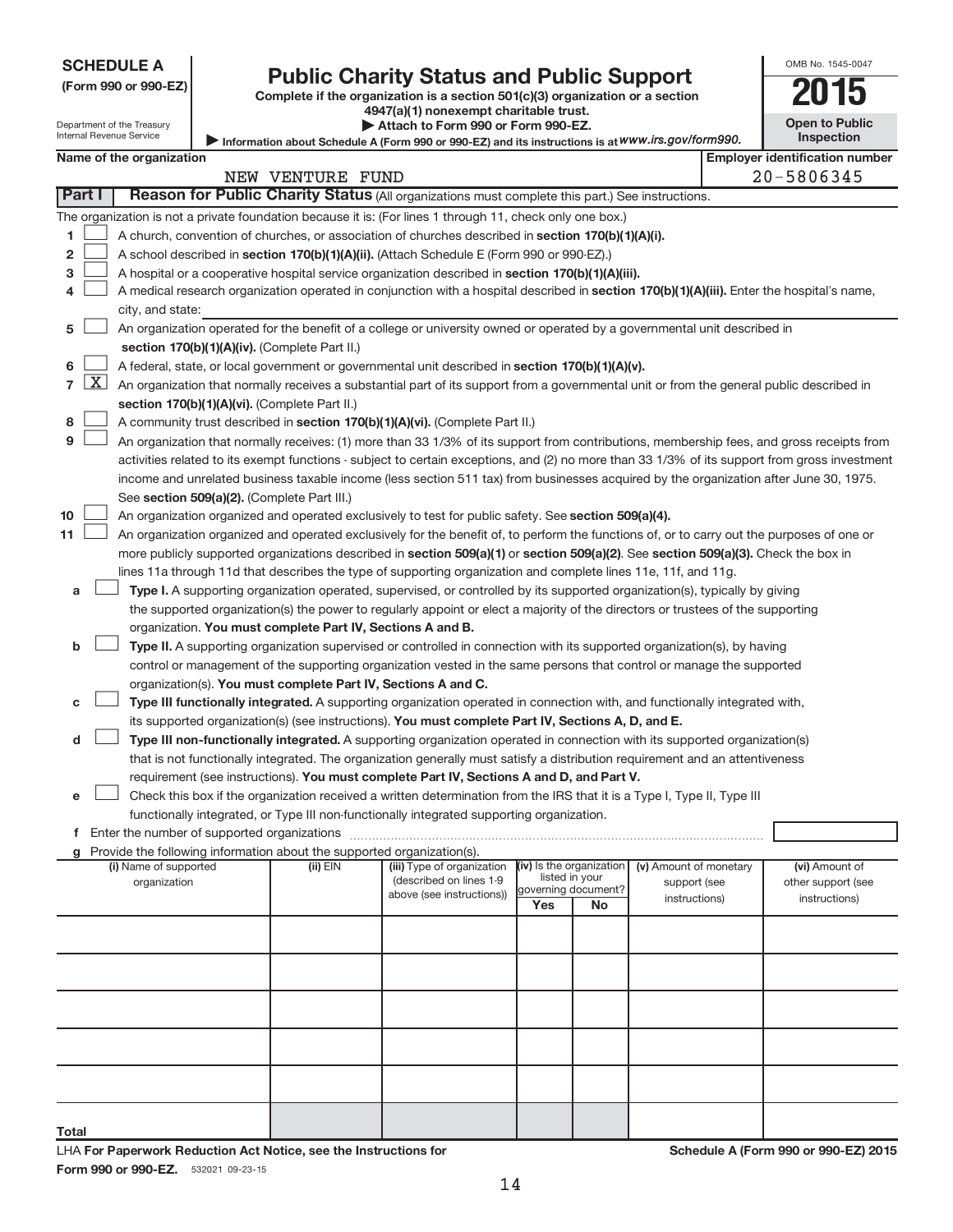#### Schedule A (Form 990 or 990-EZ) 2015  $NEW$   $VENTURE$   $FUND$   $20-5806345$   $Page$

**Part II** | Support Schedule for Organizations Described in Sections 170(b)(1)(A)(iv) and 170(b)(1)(A)(vi)

(Complete only if you checked the box on line 5, 7, or 8 of Part I or if the organization failed to qualify under Part III. If the organization fails to qualify under the tests listed below, please complete Part III.)

| Calendar year (or fiscal year beginning in)<br>(a) 2011<br>(b) 2012<br>$(c)$ 2013<br>$(d)$ 2014<br>(e) 2015<br>1 Gifts, grants, contributions, and<br>membership fees received. (Do not<br>51,601,913.<br>111,843,284. 177,897,024.<br>315, 729, 299.<br>include any "unusual grants.")<br>35, 238, 110.<br>2 Tax revenues levied for the organ-<br>ization's benefit and either paid to<br>or expended on its behalf<br>3 The value of services or facilities<br>furnished by a governmental unit to<br>the organization without charge<br>35, 238, 110.<br>51,601,913.<br>111,843,284.<br>177,897,024.<br>315, 729, 299.<br>4 Total. Add lines 1 through 3<br>5 The portion of total contributions<br>by each person (other than a<br>governmental unit or publicly<br>supported organization) included<br>on line 1 that exceeds 2% of the<br>amount shown on line 11, | (f) Total<br>692,309,630.<br>692,309,630. |
|---------------------------------------------------------------------------------------------------------------------------------------------------------------------------------------------------------------------------------------------------------------------------------------------------------------------------------------------------------------------------------------------------------------------------------------------------------------------------------------------------------------------------------------------------------------------------------------------------------------------------------------------------------------------------------------------------------------------------------------------------------------------------------------------------------------------------------------------------------------------------|-------------------------------------------|
|                                                                                                                                                                                                                                                                                                                                                                                                                                                                                                                                                                                                                                                                                                                                                                                                                                                                           |                                           |
|                                                                                                                                                                                                                                                                                                                                                                                                                                                                                                                                                                                                                                                                                                                                                                                                                                                                           |                                           |
|                                                                                                                                                                                                                                                                                                                                                                                                                                                                                                                                                                                                                                                                                                                                                                                                                                                                           |                                           |
|                                                                                                                                                                                                                                                                                                                                                                                                                                                                                                                                                                                                                                                                                                                                                                                                                                                                           |                                           |
|                                                                                                                                                                                                                                                                                                                                                                                                                                                                                                                                                                                                                                                                                                                                                                                                                                                                           |                                           |
|                                                                                                                                                                                                                                                                                                                                                                                                                                                                                                                                                                                                                                                                                                                                                                                                                                                                           |                                           |
|                                                                                                                                                                                                                                                                                                                                                                                                                                                                                                                                                                                                                                                                                                                                                                                                                                                                           |                                           |
|                                                                                                                                                                                                                                                                                                                                                                                                                                                                                                                                                                                                                                                                                                                                                                                                                                                                           |                                           |
|                                                                                                                                                                                                                                                                                                                                                                                                                                                                                                                                                                                                                                                                                                                                                                                                                                                                           |                                           |
|                                                                                                                                                                                                                                                                                                                                                                                                                                                                                                                                                                                                                                                                                                                                                                                                                                                                           |                                           |
|                                                                                                                                                                                                                                                                                                                                                                                                                                                                                                                                                                                                                                                                                                                                                                                                                                                                           |                                           |
|                                                                                                                                                                                                                                                                                                                                                                                                                                                                                                                                                                                                                                                                                                                                                                                                                                                                           |                                           |
|                                                                                                                                                                                                                                                                                                                                                                                                                                                                                                                                                                                                                                                                                                                                                                                                                                                                           |                                           |
|                                                                                                                                                                                                                                                                                                                                                                                                                                                                                                                                                                                                                                                                                                                                                                                                                                                                           |                                           |
|                                                                                                                                                                                                                                                                                                                                                                                                                                                                                                                                                                                                                                                                                                                                                                                                                                                                           |                                           |
|                                                                                                                                                                                                                                                                                                                                                                                                                                                                                                                                                                                                                                                                                                                                                                                                                                                                           |                                           |
|                                                                                                                                                                                                                                                                                                                                                                                                                                                                                                                                                                                                                                                                                                                                                                                                                                                                           |                                           |
| column (f)                                                                                                                                                                                                                                                                                                                                                                                                                                                                                                                                                                                                                                                                                                                                                                                                                                                                | 161, 451, 437.                            |
| 6 Public support. Subtract line 5 from line 4.                                                                                                                                                                                                                                                                                                                                                                                                                                                                                                                                                                                                                                                                                                                                                                                                                            | 530,858,193.                              |
| <b>Section B. Total Support</b>                                                                                                                                                                                                                                                                                                                                                                                                                                                                                                                                                                                                                                                                                                                                                                                                                                           |                                           |
| Calendar year (or fiscal year beginning in)<br>(a) 2011<br>(b) 2012<br>$(c)$ 2013<br>$(d)$ 2014                                                                                                                                                                                                                                                                                                                                                                                                                                                                                                                                                                                                                                                                                                                                                                           | (f) Total                                 |
| (e) 2015<br>35, 238, 110<br>51,601,913<br>111,843,284<br>177,897,024<br>315, 729, 299<br><b>7</b> Amounts from line 4                                                                                                                                                                                                                                                                                                                                                                                                                                                                                                                                                                                                                                                                                                                                                     | 692,309,630.                              |
| 8 Gross income from interest,                                                                                                                                                                                                                                                                                                                                                                                                                                                                                                                                                                                                                                                                                                                                                                                                                                             |                                           |
|                                                                                                                                                                                                                                                                                                                                                                                                                                                                                                                                                                                                                                                                                                                                                                                                                                                                           |                                           |
| dividends, payments received on                                                                                                                                                                                                                                                                                                                                                                                                                                                                                                                                                                                                                                                                                                                                                                                                                                           |                                           |
| securities loans, rents, royalties<br>192, 196.<br>152, 556.<br>341, 155.<br>620,682.<br>162,836.                                                                                                                                                                                                                                                                                                                                                                                                                                                                                                                                                                                                                                                                                                                                                                         |                                           |
| and income from similar sources                                                                                                                                                                                                                                                                                                                                                                                                                                                                                                                                                                                                                                                                                                                                                                                                                                           | 1,469,425.                                |
| 9 Net income from unrelated business                                                                                                                                                                                                                                                                                                                                                                                                                                                                                                                                                                                                                                                                                                                                                                                                                                      |                                           |
| activities, whether or not the                                                                                                                                                                                                                                                                                                                                                                                                                                                                                                                                                                                                                                                                                                                                                                                                                                            |                                           |
| business is regularly carried on                                                                                                                                                                                                                                                                                                                                                                                                                                                                                                                                                                                                                                                                                                                                                                                                                                          |                                           |
| 10 Other income. Do not include gain                                                                                                                                                                                                                                                                                                                                                                                                                                                                                                                                                                                                                                                                                                                                                                                                                                      |                                           |
| or loss from the sale of capital                                                                                                                                                                                                                                                                                                                                                                                                                                                                                                                                                                                                                                                                                                                                                                                                                                          |                                           |
| $333, 136$ , $335, 852$ .<br>2,716.<br>assets (Explain in Part VI.)                                                                                                                                                                                                                                                                                                                                                                                                                                                                                                                                                                                                                                                                                                                                                                                                       |                                           |
| 11 Total support. Add lines 7 through 10                                                                                                                                                                                                                                                                                                                                                                                                                                                                                                                                                                                                                                                                                                                                                                                                                                  | 694, 114, 907.                            |
| 12<br><b>12</b> Gross receipts from related activities, etc. (see instructions)                                                                                                                                                                                                                                                                                                                                                                                                                                                                                                                                                                                                                                                                                                                                                                                           | 3,323,599.                                |
| 13 First five years. If the Form 990 is for the organization's first, second, third, fourth, or fifth tax year as a section 501(c)(3)                                                                                                                                                                                                                                                                                                                                                                                                                                                                                                                                                                                                                                                                                                                                     |                                           |
| organization, check this box and stop here                                                                                                                                                                                                                                                                                                                                                                                                                                                                                                                                                                                                                                                                                                                                                                                                                                |                                           |
| Section C. Computation of Public Support Percentage                                                                                                                                                                                                                                                                                                                                                                                                                                                                                                                                                                                                                                                                                                                                                                                                                       |                                           |
| 14                                                                                                                                                                                                                                                                                                                                                                                                                                                                                                                                                                                                                                                                                                                                                                                                                                                                        | 76.48<br>%                                |
| 15                                                                                                                                                                                                                                                                                                                                                                                                                                                                                                                                                                                                                                                                                                                                                                                                                                                                        | 68.82<br>%                                |
| 16a 33 1/3% support test - 2015. If the organization did not check the box on line 13, and line 14 is 33 1/3% or more, check this box and                                                                                                                                                                                                                                                                                                                                                                                                                                                                                                                                                                                                                                                                                                                                 |                                           |
| stop here. The organization qualifies as a publicly supported organization manufactured content and the support of the state of the state of the state of the state of the state of the state of the state of the state of the                                                                                                                                                                                                                                                                                                                                                                                                                                                                                                                                                                                                                                            | $\blacktriangleright$ $X$                 |
| b 33 1/3% support test - 2014. If the organization did not check a box on line 13 or 16a, and line 15 is 33 1/3% or more, check this box                                                                                                                                                                                                                                                                                                                                                                                                                                                                                                                                                                                                                                                                                                                                  |                                           |
|                                                                                                                                                                                                                                                                                                                                                                                                                                                                                                                                                                                                                                                                                                                                                                                                                                                                           |                                           |
| 17a 10% -facts-and-circumstances test - 2015. If the organization did not check a box on line 13, 16a, or 16b, and line 14 is 10% or more,                                                                                                                                                                                                                                                                                                                                                                                                                                                                                                                                                                                                                                                                                                                                |                                           |
| and if the organization meets the "facts-and-circumstances" test, check this box and stop here. Explain in Part VI how the organization                                                                                                                                                                                                                                                                                                                                                                                                                                                                                                                                                                                                                                                                                                                                   |                                           |
|                                                                                                                                                                                                                                                                                                                                                                                                                                                                                                                                                                                                                                                                                                                                                                                                                                                                           |                                           |
| b 10% -facts-and-circumstances test - 2014. If the organization did not check a box on line 13, 16a, 16b, or 17a, and line 15 is 10% or                                                                                                                                                                                                                                                                                                                                                                                                                                                                                                                                                                                                                                                                                                                                   |                                           |
| more, and if the organization meets the "facts-and-circumstances" test, check this box and stop here. Explain in Part VI how the                                                                                                                                                                                                                                                                                                                                                                                                                                                                                                                                                                                                                                                                                                                                          |                                           |
|                                                                                                                                                                                                                                                                                                                                                                                                                                                                                                                                                                                                                                                                                                                                                                                                                                                                           |                                           |
| 18 Private foundation. If the organization did not check a box on line 13, 16a, 16b, 17a, or 17b, check this box and see instructions                                                                                                                                                                                                                                                                                                                                                                                                                                                                                                                                                                                                                                                                                                                                     |                                           |

**Schedule A (Form 990 or 990-EZ) 2015**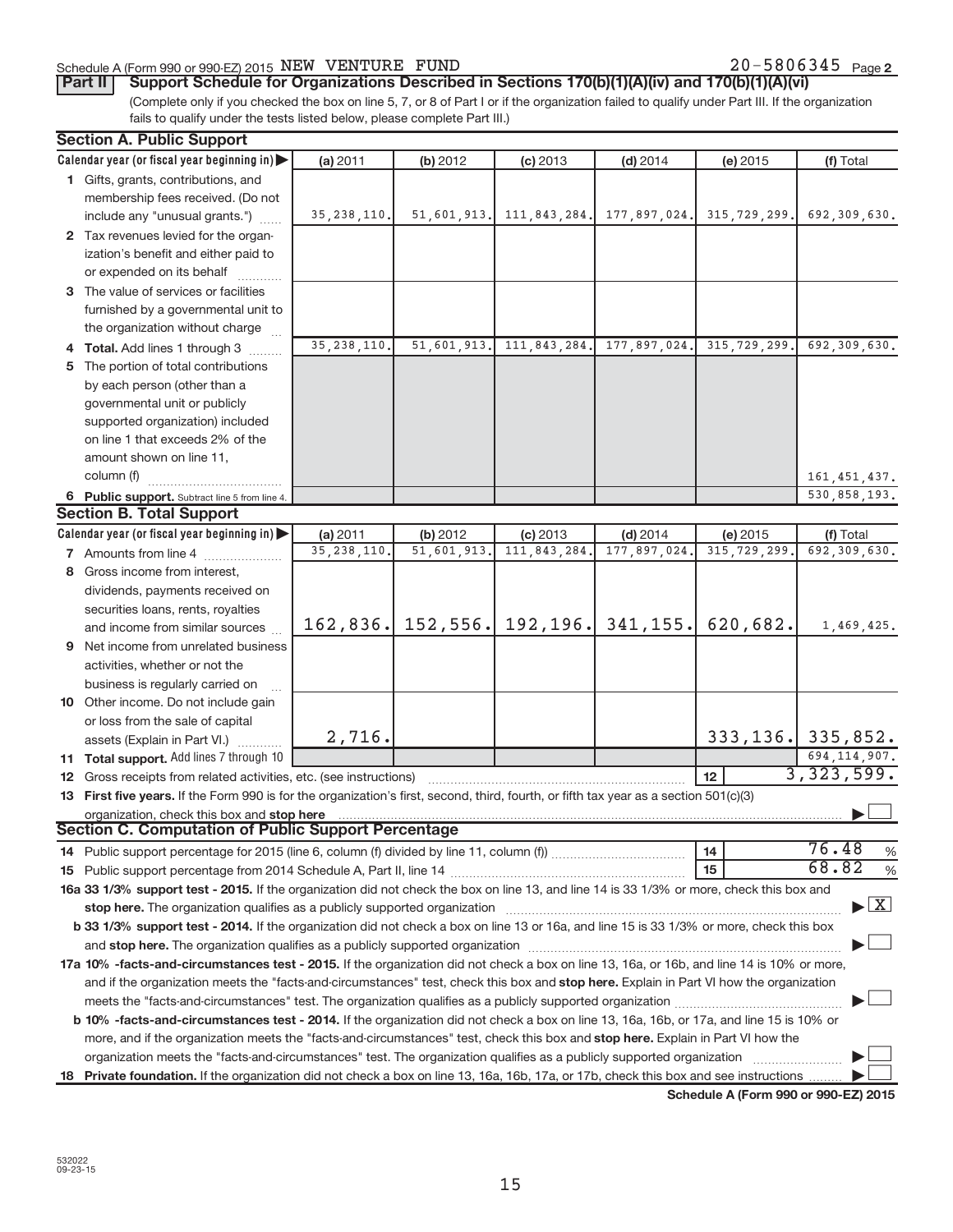#### Schedule A (Form 990 or 990-EZ) 2015  $NEW$   $VENTURE$   $FUND$   $20-5806345$   $Page$

#### **Part III | Support Schedule for Organizations Described in Section 509(a)(2)**

20-5806345 Page 3

(Complete only if you checked the box on line 9 of Part I or if the organization failed to qualify under Part II. If the organization fails to qualify under the tests listed below, please complete Part II.)

| <b>Section A. Public Support</b>                                                                                                                                                                                              |          |          |            |            |          |                                      |
|-------------------------------------------------------------------------------------------------------------------------------------------------------------------------------------------------------------------------------|----------|----------|------------|------------|----------|--------------------------------------|
| Calendar year (or fiscal year beginning in)                                                                                                                                                                                   | (a) 2011 | (b) 2012 | $(c)$ 2013 | $(d)$ 2014 | (e) 2015 | (f) Total                            |
| 1 Gifts, grants, contributions, and                                                                                                                                                                                           |          |          |            |            |          |                                      |
| membership fees received. (Do not                                                                                                                                                                                             |          |          |            |            |          |                                      |
| include any "unusual grants.")                                                                                                                                                                                                |          |          |            |            |          |                                      |
| 2 Gross receipts from admissions,<br>merchandise sold or services per-<br>formed, or facilities furnished in<br>any activity that is related to the<br>organization's tax-exempt purpose                                      |          |          |            |            |          |                                      |
| 3 Gross receipts from activities that                                                                                                                                                                                         |          |          |            |            |          |                                      |
| are not an unrelated trade or bus-<br>iness under section 513                                                                                                                                                                 |          |          |            |            |          |                                      |
| 4 Tax revenues levied for the organ-                                                                                                                                                                                          |          |          |            |            |          |                                      |
| ization's benefit and either paid to<br>or expended on its behalf<br>and a state                                                                                                                                              |          |          |            |            |          |                                      |
| 5 The value of services or facilities                                                                                                                                                                                         |          |          |            |            |          |                                      |
| furnished by a governmental unit to<br>the organization without charge                                                                                                                                                        |          |          |            |            |          |                                      |
| 6 Total. Add lines 1 through 5                                                                                                                                                                                                |          |          |            |            |          |                                      |
| 7a Amounts included on lines 1, 2, and                                                                                                                                                                                        |          |          |            |            |          |                                      |
| 3 received from disqualified persons                                                                                                                                                                                          |          |          |            |            |          |                                      |
| <b>b</b> Amounts included on lines 2 and 3 received<br>from other than disqualified persons that<br>exceed the greater of \$5,000 or 1% of the<br>amount on line 13 for the year                                              |          |          |            |            |          |                                      |
| c Add lines 7a and 7b                                                                                                                                                                                                         |          |          |            |            |          |                                      |
| 8 Public support. (Subtract line 7c from line 6.)                                                                                                                                                                             |          |          |            |            |          |                                      |
| <b>Section B. Total Support</b>                                                                                                                                                                                               |          |          |            |            |          |                                      |
| Calendar year (or fiscal year beginning in)                                                                                                                                                                                   | (a) 2011 | (b) 2012 | $(c)$ 2013 | $(d)$ 2014 | (e) 2015 | (f) Total                            |
| 9 Amounts from line 6                                                                                                                                                                                                         |          |          |            |            |          |                                      |
| <b>10a</b> Gross income from interest,<br>dividends, payments received on<br>securities loans, rents, royalties<br>and income from similar sources                                                                            |          |          |            |            |          |                                      |
| <b>b</b> Unrelated business taxable income                                                                                                                                                                                    |          |          |            |            |          |                                      |
| (less section 511 taxes) from businesses                                                                                                                                                                                      |          |          |            |            |          |                                      |
| acquired after June 30, 1975                                                                                                                                                                                                  |          |          |            |            |          |                                      |
| c Add lines 10a and 10b                                                                                                                                                                                                       |          |          |            |            |          |                                      |
| <b>11</b> Net income from unrelated business<br>activities not included in line 10b.<br>whether or not the business is<br>regularly carried on                                                                                |          |          |            |            |          |                                      |
| 12 Other income. Do not include gain<br>or loss from the sale of capital<br>assets (Explain in Part VI.)                                                                                                                      |          |          |            |            |          |                                      |
| <b>13</b> Total support. (Add lines 9, 10c, 11, and 12.)                                                                                                                                                                      |          |          |            |            |          |                                      |
| 14 First five years. If the Form 990 is for the organization's first, second, third, fourth, or fifth tax year as a section 501(c)(3) organization,                                                                           |          |          |            |            |          |                                      |
|                                                                                                                                                                                                                               |          |          |            |            |          |                                      |
| <b>Section C. Computation of Public Support Percentage</b>                                                                                                                                                                    |          |          |            |            |          |                                      |
|                                                                                                                                                                                                                               |          |          |            |            | 15       | %                                    |
| 16 Public support percentage from 2014 Schedule A, Part III, line 15 [11] manufacture manufacture manufacture manufacture 16 Public State Manufacture manufacture manufacture manufacture manufacture manufacture manufacture |          |          |            |            | 16       | %                                    |
| <b>Section D. Computation of Investment Income Percentage</b>                                                                                                                                                                 |          |          |            |            |          |                                      |
|                                                                                                                                                                                                                               |          |          |            |            | 17       | %                                    |
| 18 Investment income percentage from 2014 Schedule A, Part III, line 17                                                                                                                                                       |          |          |            |            | 18       | %                                    |
| 19a 33 1/3% support tests - 2015. If the organization did not check the box on line 14, and line 15 is more than 33 1/3%, and line 17 is not                                                                                  |          |          |            |            |          |                                      |
| more than 33 1/3%, check this box and stop here. The organization qualifies as a publicly supported organization                                                                                                              |          |          |            |            |          |                                      |
| b 33 1/3% support tests - 2014. If the organization did not check a box on line 14 or line 19a, and line 16 is more than 33 1/3%, and                                                                                         |          |          |            |            |          |                                      |
| line 18 is not more than 33 1/3%, check this box and stop here. The organization qualifies as a publicly supported organization                                                                                               |          |          |            |            |          |                                      |
|                                                                                                                                                                                                                               |          |          |            |            |          |                                      |
| 532023 09-23-15                                                                                                                                                                                                               |          |          |            |            |          | Schedule A (Form 990 or 990-EZ) 2015 |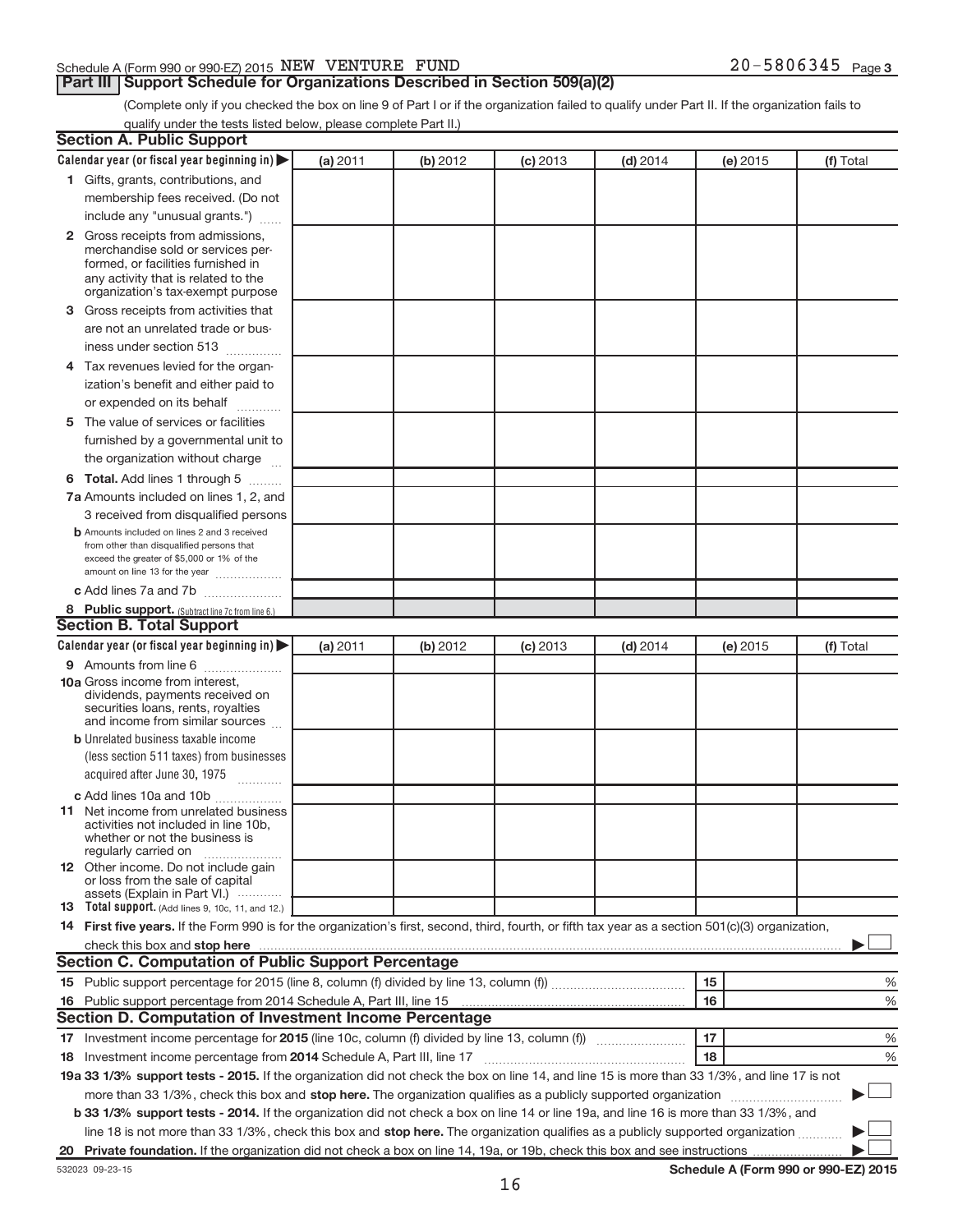**Yes No**

#### **Part IV Supporting Organizations**

(Complete only if you checked a box in line 11 on Part I. If you checked 11a of Part I, complete Sections A and B. If you checked 11b of Part I, complete Sections A and C. If you checked 11c of Part I, complete Sections A, D, and E. If you checked 11d of Part I, complete Sections A and D, and complete Part V.)

#### **Section A. All Supporting Organizations**

- **1** Are all of the organization's supported organizations listed by name in the organization's governing documents? If "No" describe in Part VI how the supported organizations are designated. If designated by *class or purpose, describe the designation. If historic and continuing relationship, explain.*
- **2** Did the organization have any supported organization that does not have an IRS determination of status under section 509(a)(1) or (2)? If "Yes," explain in Part VI how the organization determined that the supported *organization was described in section 509(a)(1) or (2).*
- **3a** Did the organization have a supported organization described in section 501(c)(4), (5), or (6)? If "Yes," answer *(b) and (c) below.*
- **b** Did the organization confirm that each supported organization qualified under section 501(c)(4), (5), or (6) and satisfied the public support tests under section 509(a)(2)? If "Yes," describe in Part VI when and how the *organization made the determination.*
- **c** Did the organization ensure that all support to such organizations was used exclusively for section 170(c)(2)(B) purposes? If "Yes," explain in Part VI what controls the organization put in place to ensure such use.
- **4 a** *If* Was any supported organization not organized in the United States ("foreign supported organization")? *"Yes," and if you checked 11a or 11b in Part I, answer (b) and (c) below.*
- **b** Did the organization have ultimate control and discretion in deciding whether to make grants to the foreign supported organization? If "Yes," describe in Part VI how the organization had such control and discretion *despite being controlled or supervised by or in connection with its supported organizations.*
- **c** Did the organization support any foreign supported organization that does not have an IRS determination under sections 501(c)(3) and 509(a)(1) or (2)? If "Yes," explain in Part VI what controls the organization used *to ensure that all support to the foreign supported organization was used exclusively for section 170(c)(2)(B) purposes.*
- **5a** Did the organization add, substitute, or remove any supported organizations during the tax year? If "Yes," answer (b) and (c) below (if applicable). Also, provide detail in Part VI, including (i) the names and EIN *numbers of the supported organizations added, substituted, or removed; (ii) the reasons for each such action; (iii) the authority under the organization's organizing document authorizing such action; and (iv) how the action was accomplished (such as by amendment to the organizing document).*
- **b** Type I or Type II only. Was any added or substituted supported organization part of a class already designated in the organization's organizing document?
- **c Substitutions only.**  Was the substitution the result of an event beyond the organization's control?
- **6** Did the organization provide support (whether in the form of grants or the provision of services or facilities) to support or benefit one or more of the filing organization's supported organizations? If "Yes," provide detail in anyone other than (i) its supported organizations, (ii) individuals that are part of the charitable class benefited by one or more of its supported organizations, or (iii) other supporting organizations that also *Part VI.*
- **7** Did the organization provide a grant, loan, compensation, or other similar payment to a substantial contributor regard to a substantial contributor? If "Yes," complete Part I of Schedule L (Form 990 or 990-EZ). (defined in section 4958(c)(3)(C)), a family member of a substantial contributor, or a 35% controlled entity with
- **8** Did the organization make a loan to a disqualified person (as defined in section 4958) not described in line 7? *If "Yes," complete Part I of Schedule L (Form 990 or 990-EZ).*
- **9 a** Was the organization controlled directly or indirectly at any time during the tax year by one or more in section 509(a)(1) or (2))? If "Yes," provide detail in Part VI. disqualified persons as defined in section 4946 (other than foundation managers and organizations described
- **b** Did one or more disqualified persons (as defined in line 9a) hold a controlling interest in any entity in which the supporting organization had an interest? If "Yes," provide detail in Part VI.
- **c** Did a disqualified person (as defined in line 9a) have an ownership interest in, or derive any personal benefit from, assets in which the supporting organization also had an interest? If "Yes," provide detail in Part VI.
- **10 a** Was the organization subject to the excess business holdings rules of section 4943 because of section supporting organizations)? If "Yes," answer 10b below. 4943(f) (regarding certain Type II supporting organizations, and all Type III non-functionally integrated
- **b** Did the organization have any excess business holdings in the tax year? (Use Schedule C, Form 4720, to *determine whether the organization had excess business holdings.)*

**1 2 3a 3b 3c 4a 4b 4c 5a 5b 5c 6 7 8 9a 9b 9c 10a**

**10b**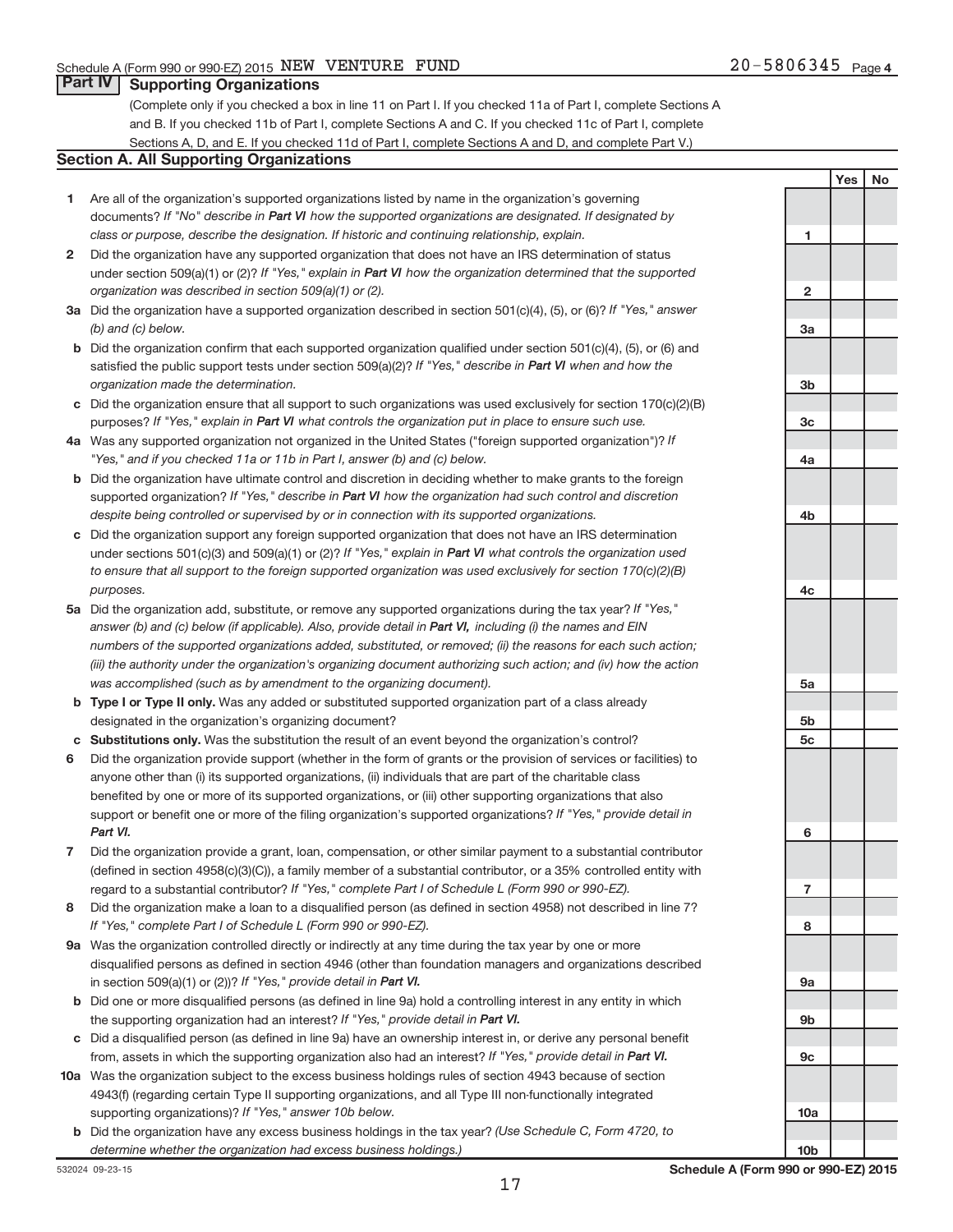|              |                                                                                                                                 |                 | Yes | No        |
|--------------|---------------------------------------------------------------------------------------------------------------------------------|-----------------|-----|-----------|
| 11           | Has the organization accepted a gift or contribution from any of the following persons?                                         |                 |     |           |
|              | a A person who directly or indirectly controls, either alone or together with persons described in (b) and (c)                  |                 |     |           |
|              | below, the governing body of a supported organization?                                                                          | 11a             |     |           |
|              | <b>b</b> A family member of a person described in (a) above?                                                                    | 11 <sub>b</sub> |     |           |
|              | c A 35% controlled entity of a person described in (a) or (b) above? If "Yes" to a, b, or c, provide detail in Part VI.         | 11c             |     |           |
|              | <b>Section B. Type I Supporting Organizations</b>                                                                               |                 |     |           |
|              |                                                                                                                                 |                 | Yes | <b>No</b> |
| 1            | Did the directors, trustees, or membership of one or more supported organizations have the power to                             |                 |     |           |
|              | regularly appoint or elect at least a majority of the organization's directors or trustees at all times during the              |                 |     |           |
|              | tax year? If "No," describe in Part VI how the supported organization(s) effectively operated, supervised, or                   |                 |     |           |
|              | controlled the organization's activities. If the organization had more than one supported organization,                         |                 |     |           |
|              | describe how the powers to appoint and/or remove directors or trustees were allocated among the supported                       |                 |     |           |
|              | organizations and what conditions or restrictions, if any, applied to such powers during the tax year.                          | 1               |     |           |
| $\mathbf{2}$ | Did the organization operate for the benefit of any supported organization other than the supported                             |                 |     |           |
|              | organization(s) that operated, supervised, or controlled the supporting organization? If "Yes," explain in                      |                 |     |           |
|              | Part VI how providing such benefit carried out the purposes of the supported organization(s) that operated,                     |                 |     |           |
|              | supervised, or controlled the supporting organization.                                                                          | $\overline{2}$  |     |           |
|              | <b>Section C. Type II Supporting Organizations</b>                                                                              |                 |     |           |
|              |                                                                                                                                 |                 | Yes | <b>No</b> |
| 1            | Were a majority of the organization's directors or trustees during the tax year also a majority of the directors                |                 |     |           |
|              | or trustees of each of the organization's supported organization(s)? If "No," describe in Part VI how control                   |                 |     |           |
|              | or management of the supporting organization was vested in the same persons that controlled or managed                          |                 |     |           |
|              | the supported organization(s).                                                                                                  | 1               |     |           |
|              | <b>Section D. All Type III Supporting Organizations</b>                                                                         |                 |     |           |
|              |                                                                                                                                 |                 | Yes | No        |
| 1            | Did the organization provide to each of its supported organizations, by the last day of the fifth month of the                  |                 |     |           |
|              | organization's tax year, (i) a written notice describing the type and amount of support provided during the prior tax           |                 |     |           |
|              | year, (ii) a copy of the Form 990 that was most recently filed as of the date of notification, and (iii) copies of the          |                 |     |           |
|              | organization's governing documents in effect on the date of notification, to the extent not previously provided?                | 1               |     |           |
| 2            | Were any of the organization's officers, directors, or trustees either (i) appointed or elected by the supported                |                 |     |           |
|              | organization(s) or (ii) serving on the governing body of a supported organization? If "No," explain in Part VI how              |                 |     |           |
|              | the organization maintained a close and continuous working relationship with the supported organization(s).                     | $\mathbf{2}$    |     |           |
| 3            | By reason of the relationship described in (2), did the organization's supported organizations have a                           |                 |     |           |
|              | significant voice in the organization's investment policies and in directing the use of the organization's                      |                 |     |           |
|              | income or assets at all times during the tax year? If "Yes," describe in Part VI the role the organization's                    |                 |     |           |
|              | supported organizations played in this regard.                                                                                  | 3               |     |           |
|              | Section E. Type III Functionally-Integrated Supporting Organizations                                                            |                 |     |           |
| 1            | Check the box next to the method that the organization used to satisfy the Integral Part Test during the yealsee instructions): |                 |     |           |
| a            | The organization satisfied the Activities Test. Complete line 2 below.                                                          |                 |     |           |
| b            | The organization is the parent of each of its supported organizations. Complete line 3 below.                                   |                 |     |           |
| c            | The organization supported a governmental entity. Describe in Part VI how you supported a government entity (see instructions). |                 |     |           |
| 2            | Activities Test. Answer (a) and (b) below.                                                                                      |                 | Yes | No        |
| a            | Did substantially all of the organization's activities during the tax year directly further the exempt purposes of              |                 |     |           |
|              | the supported organization(s) to which the organization was responsive? If "Yes," then in Part VI identify                      |                 |     |           |
|              | how these activities directly furthered their exempt purposes,<br>those supported organizations and explain                     |                 |     |           |
|              | how the organization was responsive to those supported organizations, and how the organization determined                       |                 |     |           |
|              | that these activities constituted substantially all of its activities.                                                          | 2a              |     |           |
|              | <b>b</b> Did the activities described in (a) constitute activities that, but for the organization's involvement, one or more    |                 |     |           |
|              | of the organization's supported organization(s) would have been engaged in? If "Yes," explain in Part VI the                    |                 |     |           |
|              | reasons for the organization's position that its supported organization(s) would have engaged in these                          |                 |     |           |
|              | activities but for the organization's involvement.                                                                              | 2b              |     |           |
| з            | Parent of Supported Organizations. Answer (a) and (b) below.                                                                    |                 |     |           |
|              | a Did the organization have the power to regularly appoint or elect a majority of the officers, directors, or                   |                 |     |           |
|              | trustees of each of the supported organizations? Provide details in Part VI.                                                    | 3a              |     |           |
|              | b Did the organization exercise a substantial degree of direction over the policies, programs, and activities of each           |                 |     |           |
|              | of its supported organizations? If "Yes," describe in Part VI the role played by the organization in this regard.               | 3b              |     |           |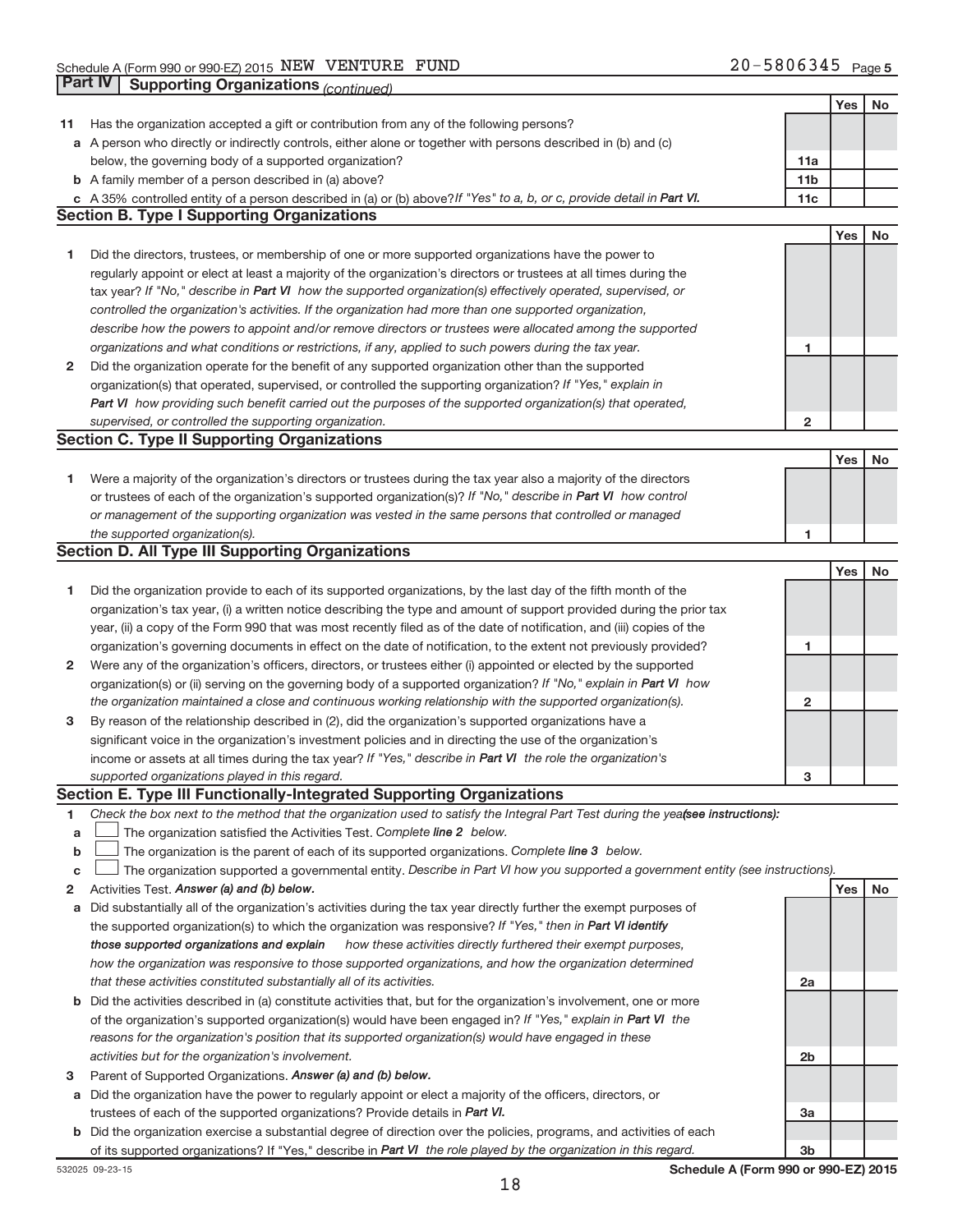#### Schedule A (Form 990 or 990-EZ) 2015  $NEW$   $VENTURE$   $FUND$   $20-5806345$   $Page$

1 **Letter here if the organization satisfied the Integral Part Test as a qualifying trust on Nov. 20, 1970. See instructions. All** other Type III non-functionally integrated supporting organizations must complete Sections A through E. **Part V Type III Non-Functionally Integrated 509(a)(3) Supporting Organizations** 

|              | Section A - Adjusted Net Income                                              |                | (A) Prior Year | (B) Current Year<br>(optional) |
|--------------|------------------------------------------------------------------------------|----------------|----------------|--------------------------------|
| 1            | Net short-term capital gain                                                  | $\blacksquare$ |                |                                |
| $\mathbf{2}$ | Recoveries of prior-year distributions                                       | $\overline{2}$ |                |                                |
| 3            | Other gross income (see instructions)                                        | 3              |                |                                |
| 4            | Add lines 1 through 3                                                        | 4              |                |                                |
| 5            | Depreciation and depletion                                                   | 5              |                |                                |
| 6            | Portion of operating expenses paid or incurred for production or             |                |                |                                |
|              | collection of gross income or for management, conservation, or               |                |                |                                |
|              | maintenance of property held for production of income (see instructions)     | 6              |                |                                |
| 7            | Other expenses (see instructions)                                            | $\overline{7}$ |                |                                |
| 8            | Adjusted Net Income (subtract lines 5, 6 and 7 from line 4)                  | 8              |                |                                |
|              | <b>Section B - Minimum Asset Amount</b>                                      |                | (A) Prior Year | (B) Current Year<br>(optional) |
| 1.           | Aggregate fair market value of all non-exempt-use assets (see                |                |                |                                |
|              | instructions for short tax year or assets held for part of year):            |                |                |                                |
|              | a Average monthly value of securities                                        | 1a             |                |                                |
|              | <b>b</b> Average monthly cash balances                                       | 1 <sub>b</sub> |                |                                |
|              | c Fair market value of other non-exempt-use assets                           | 1c             |                |                                |
|              | d Total (add lines 1a, 1b, and 1c)                                           | 1 <sub>d</sub> |                |                                |
|              | e Discount claimed for blockage or other                                     |                |                |                                |
|              | factors (explain in detail in <b>Part VI</b> ):                              |                |                |                                |
| 2            | Acquisition indebtedness applicable to non-exempt-use assets                 | $\mathbf{2}$   |                |                                |
| 3            | Subtract line 2 from line 1d                                                 | 3              |                |                                |
| 4            | Cash deemed held for exempt use. Enter 1-1/2% of line 3 (for greater amount, |                |                |                                |
|              | see instructions).                                                           | 4              |                |                                |
| 5            | Net value of non-exempt-use assets (subtract line 4 from line 3)             | 5              |                |                                |
| 6            | Multiply line 5 by .035                                                      | 6              |                |                                |
| 7            | Recoveries of prior-year distributions                                       | $\overline{7}$ |                |                                |
| 8            | Minimum Asset Amount (add line 7 to line 6)                                  | 8              |                |                                |
|              | <b>Section C - Distributable Amount</b>                                      |                |                | <b>Current Year</b>            |
| 1            | Adjusted net income for prior year (from Section A, line 8, Column A)        | 1              |                |                                |
| 2            | Enter 85% of line 1                                                          | $\mathbf{2}$   |                |                                |
| 3            | Minimum asset amount for prior year (from Section B, line 8, Column A)       | 3              |                |                                |
| 4            | Enter greater of line 2 or line 3                                            | 4              |                |                                |
| 5            | Income tax imposed in prior year                                             | 5              |                |                                |
| 6            | Distributable Amount. Subtract line 5 from line 4, unless subject to         |                |                |                                |
|              | emergency temporary reduction (see instructions)                             | 6              |                |                                |
|              |                                                                              |                |                |                                |

**7** Check here if the current year is the organization's first as a non-functionally-integrated Type III supporting organization (see instructions).

**Schedule A (Form 990 or 990-EZ) 2015**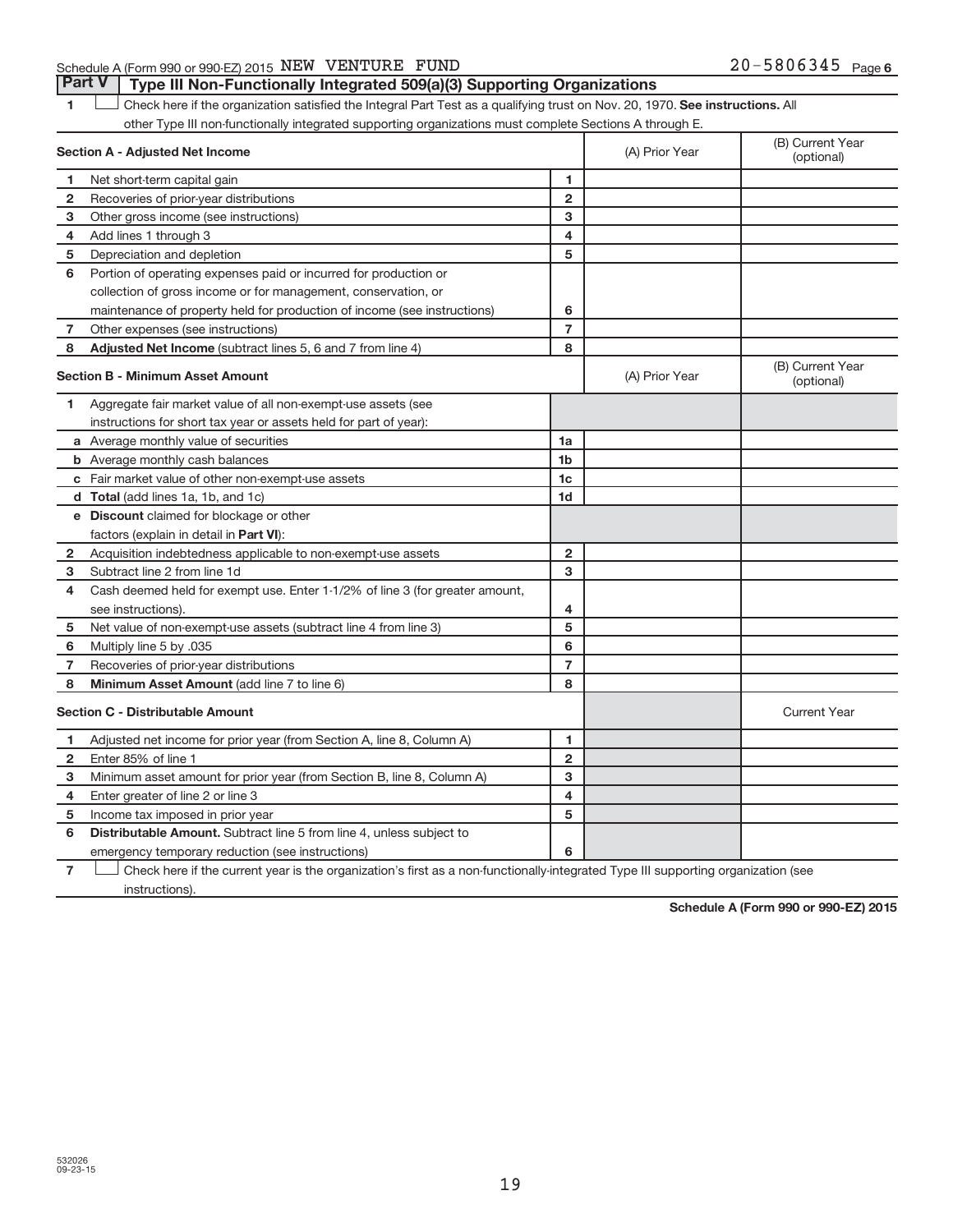| <b>Part V</b><br>Type III Non-Functionally Integrated 509(a)(3) Supporting Organizations (continued) |                                                                                                 |                             |                                       |                                                |  |
|------------------------------------------------------------------------------------------------------|-------------------------------------------------------------------------------------------------|-----------------------------|---------------------------------------|------------------------------------------------|--|
|                                                                                                      | <b>Section D - Distributions</b>                                                                |                             |                                       | <b>Current Year</b>                            |  |
| 1                                                                                                    | Amounts paid to supported organizations to accomplish exempt purposes                           |                             |                                       |                                                |  |
| 2                                                                                                    | Amounts paid to perform activity that directly furthers exempt purposes of supported            |                             |                                       |                                                |  |
|                                                                                                      | organizations, in excess of income from activity                                                |                             |                                       |                                                |  |
| 3                                                                                                    | Administrative expenses paid to accomplish exempt purposes of supported organizations           |                             |                                       |                                                |  |
| 4                                                                                                    | Amounts paid to acquire exempt-use assets                                                       |                             |                                       |                                                |  |
| 5                                                                                                    | Qualified set-aside amounts (prior IRS approval required)                                       |                             |                                       |                                                |  |
| 6                                                                                                    | Other distributions (describe in <b>Part VI</b> ). See instructions.                            |                             |                                       |                                                |  |
| 7                                                                                                    | <b>Total annual distributions.</b> Add lines 1 through 6.                                       |                             |                                       |                                                |  |
| 8                                                                                                    | Distributions to attentive supported organizations to which the organization is responsive      |                             |                                       |                                                |  |
|                                                                                                      | (provide details in Part VI). See instructions.                                                 |                             |                                       |                                                |  |
| 9                                                                                                    | Distributable amount for 2015 from Section C, line 6                                            |                             |                                       |                                                |  |
| 10                                                                                                   | Line 8 amount divided by Line 9 amount                                                          |                             |                                       |                                                |  |
|                                                                                                      |                                                                                                 | (i)                         | (ii)                                  | (iii)                                          |  |
|                                                                                                      | Section E - Distribution Allocations (see instructions)                                         | <b>Excess Distributions</b> | <b>Underdistributions</b><br>Pre-2015 | <b>Distributable</b><br><b>Amount for 2015</b> |  |
|                                                                                                      |                                                                                                 |                             |                                       |                                                |  |
| 1                                                                                                    | Distributable amount for 2015 from Section C, line 6                                            |                             |                                       |                                                |  |
| $\mathbf{2}$                                                                                         | Underdistributions, if any, for years prior to 2015                                             |                             |                                       |                                                |  |
|                                                                                                      | (reasonable cause required-see instructions)                                                    |                             |                                       |                                                |  |
| 3                                                                                                    | Excess distributions carryover, if any, to 2015:                                                |                             |                                       |                                                |  |
| a                                                                                                    |                                                                                                 |                             |                                       |                                                |  |
| b                                                                                                    |                                                                                                 |                             |                                       |                                                |  |
| c                                                                                                    |                                                                                                 |                             |                                       |                                                |  |
|                                                                                                      | d From 2013                                                                                     |                             |                                       |                                                |  |
|                                                                                                      | e From 2014                                                                                     |                             |                                       |                                                |  |
| f                                                                                                    | Total of lines 3a through e                                                                     |                             |                                       |                                                |  |
|                                                                                                      | g Applied to underdistributions of prior years                                                  |                             |                                       |                                                |  |
|                                                                                                      | h Applied to 2015 distributable amount                                                          |                             |                                       |                                                |  |
|                                                                                                      | Carryover from 2010 not applied (see instructions)                                              |                             |                                       |                                                |  |
|                                                                                                      | Remainder. Subtract lines 3g, 3h, and 3i from 3f.                                               |                             |                                       |                                                |  |
| 4                                                                                                    | Distributions for 2015 from Section D,                                                          |                             |                                       |                                                |  |
|                                                                                                      | line $7:$                                                                                       |                             |                                       |                                                |  |
|                                                                                                      | a Applied to underdistributions of prior years<br><b>b</b> Applied to 2015 distributable amount |                             |                                       |                                                |  |
| С                                                                                                    | Remainder. Subtract lines 4a and 4b from 4.                                                     |                             |                                       |                                                |  |
| 5                                                                                                    | Remaining underdistributions for years prior to 2015, if                                        |                             |                                       |                                                |  |
|                                                                                                      | any. Subtract lines 3g and 4a from line 2 (if amount                                            |                             |                                       |                                                |  |
|                                                                                                      | greater than zero, see instructions).                                                           |                             |                                       |                                                |  |
| 6                                                                                                    | Remaining underdistributions for 2015. Subtract lines 3h                                        |                             |                                       |                                                |  |
|                                                                                                      | and 4b from line 1 (if amount greater than zero, see                                            |                             |                                       |                                                |  |
|                                                                                                      | instructions).                                                                                  |                             |                                       |                                                |  |
| $\overline{7}$                                                                                       | Excess distributions carryover to 2016. Add lines 3j                                            |                             |                                       |                                                |  |
|                                                                                                      | and 4c.                                                                                         |                             |                                       |                                                |  |
| 8                                                                                                    | Breakdown of line 7:                                                                            |                             |                                       |                                                |  |
| a                                                                                                    |                                                                                                 |                             |                                       |                                                |  |
| b                                                                                                    |                                                                                                 |                             |                                       |                                                |  |
|                                                                                                      | c Excess from 2013                                                                              |                             |                                       |                                                |  |
|                                                                                                      | d Excess from 2014                                                                              |                             |                                       |                                                |  |
|                                                                                                      | e Excess from 2015                                                                              |                             |                                       |                                                |  |

**Schedule A (Form 990 or 990-EZ) 2015**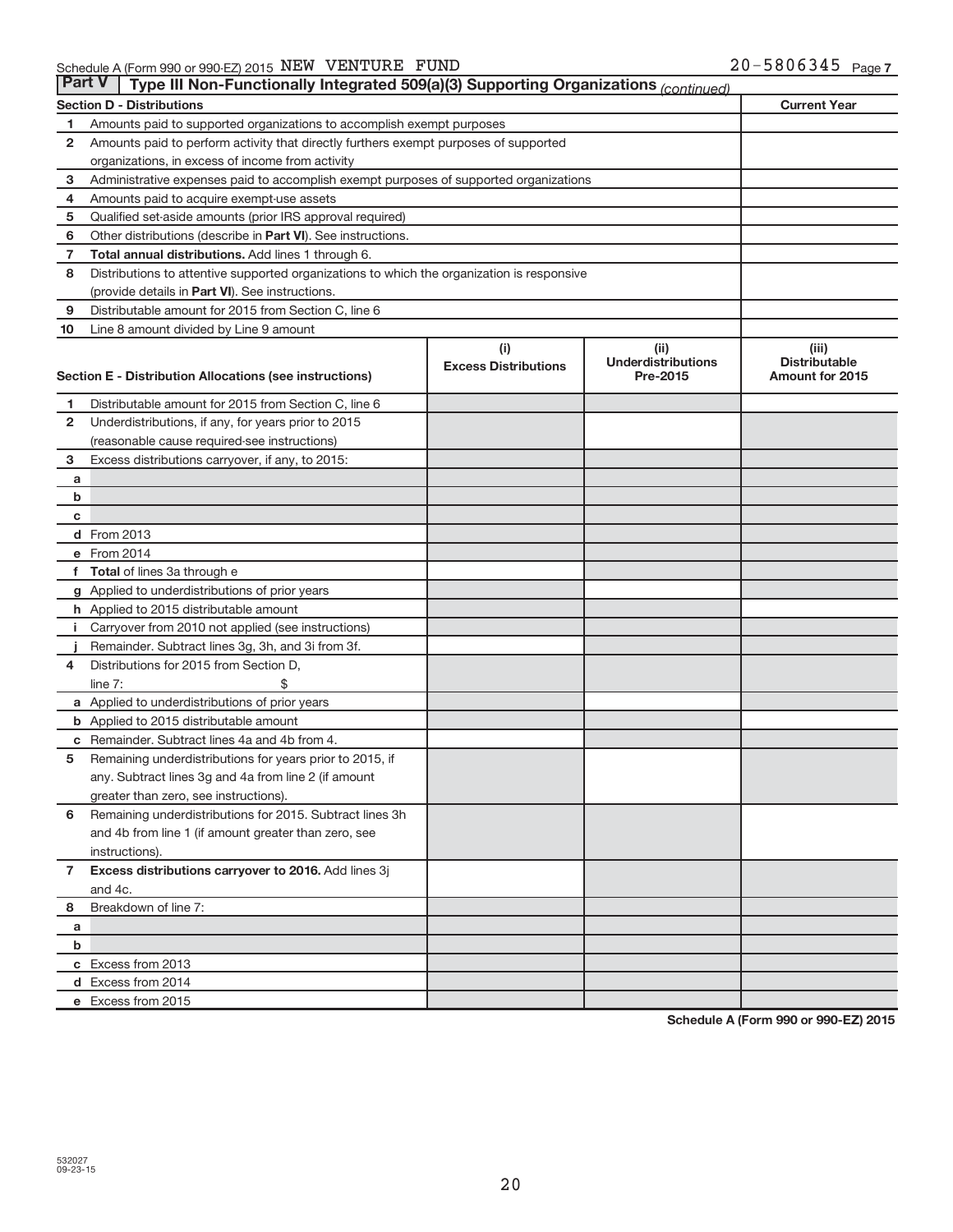Schedule A (Form 990 or 990-EZ) 2015  $NEW$   $VENTURE$   $FUND$   $20-5806345$   $Page$ 

| <b>Part VI</b> | Supplemental Information. Provide the explanations required by Part II, line 10; Part II, line 17a or 17b; Part III, line 12;                   |
|----------------|-------------------------------------------------------------------------------------------------------------------------------------------------|
|                | Part IV, Section A, lines 1, 2, 3b, 3c, 4b, 4c, 5a, 6, 9a, 9b, 9c, 11a, 11b, and 11c; Part IV, Section B, lines 1 and 2; Part IV, Section C,    |
|                | line 1; Part IV, Section D, lines 2 and 3; Part IV, Section E, lines 1c, 2a, 2b, 3a and 3b; Part V, line 1; Part V, Section B, line 1e; Part V, |
|                | Section D, lines 5, 6, and 8; and Part V, Section E, lines 2, 5, and 6. Also complete this part for any additional information.                 |
|                | (See instructions.)                                                                                                                             |

SCHEDULE A, PART II, LINE 10, EXPLANATION FOR OTHER INCOME:

| OTHER INCOME       |                                                                                       |
|--------------------|---------------------------------------------------------------------------------------|
| 2011 AMOUNT:<br>\$ | 2,716.                                                                                |
| 2015 AMOUNT:<br>\$ | 98,876.<br>the control of the control of the control of the control of the control of |
|                    |                                                                                       |
| FUNDRAISING REV    | the control of the control of the control of the control of the control of            |
| 2015 AMOUNT: \$    | 234,260.                                                                              |
|                    |                                                                                       |
|                    |                                                                                       |
|                    |                                                                                       |
|                    |                                                                                       |
|                    |                                                                                       |
|                    |                                                                                       |
|                    |                                                                                       |
|                    |                                                                                       |
|                    |                                                                                       |
|                    |                                                                                       |
|                    |                                                                                       |
|                    |                                                                                       |
|                    |                                                                                       |
|                    |                                                                                       |
|                    |                                                                                       |
|                    |                                                                                       |
|                    |                                                                                       |
|                    |                                                                                       |
|                    |                                                                                       |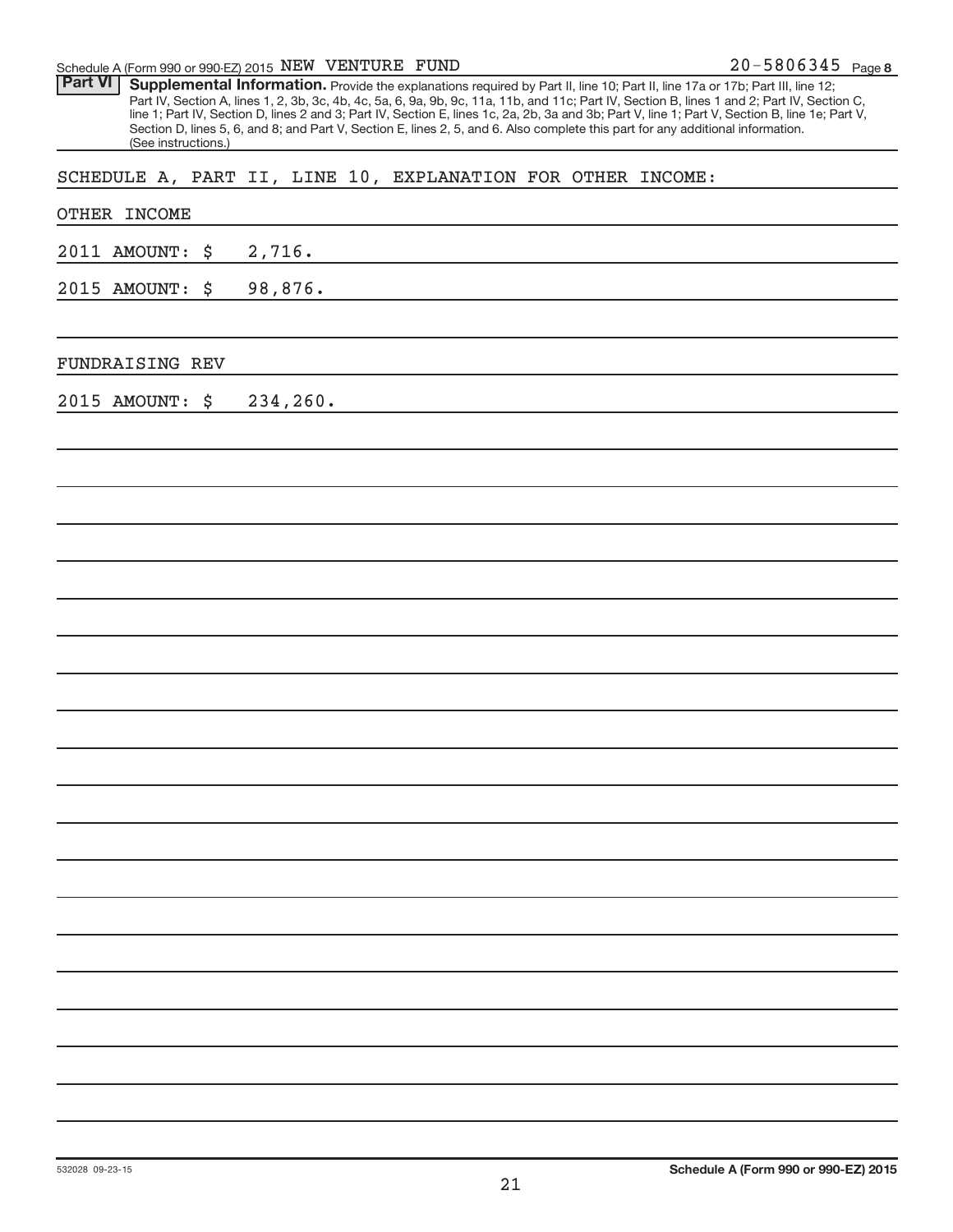Department of the Treasury Internal Revenue Service **(Form 990, 990-EZ,**

**Organization type** (check one):

#### \*\* PUBLIC DISCLOSURE COPY \*\*

### **Schedule B Schedule of Contributors**

**or 990-PF) | Attach to Form 990, Form 990-EZ, or Form 990-PF. | Information about Schedule B (Form 990, 990-EZ, or 990-PF) and** its instructions is at www.irs.gov/form990.

OMB No. 1545-0047

**2015**

**Name of the organization Employer identification number**

20-5806345

| NEW | VENTURE | FUND |
|-----|---------|------|
|-----|---------|------|

| Filers of:         | Section:                                                                  |
|--------------------|---------------------------------------------------------------------------|
| Form 990 or 990-FZ | $ \mathbf{X} $ 501(c)( 3) (enter number) organization                     |
|                    | 4947(a)(1) nonexempt charitable trust not treated as a private foundation |
|                    | 527 political organization                                                |
| Form 990-PF        | 501(c)(3) exempt private foundation                                       |
|                    | 4947(a)(1) nonexempt charitable trust treated as a private foundation     |
|                    | 501(c)(3) taxable private foundation                                      |

Check if your organization is covered by the General Rule or a Special Rule.

**Note.**  Only a section 501(c)(7), (8), or (10) organization can check boxes for both the General Rule and a Special Rule. See instructions.

#### **General Rule**

 $\begin{array}{c} \hline \end{array}$ 

For an organization filing Form 990, 990-EZ, or 990-PF that received, during the year, contributions totaling \$5,000 or more (in money or property) from any one contributor. Complete Parts I and II. See instructions for determining a contributor's total contributions.

#### **Special Rules**

any one contributor, during the year, total contributions of the greater of (1) \$5,000 or (2) 2% of the amount on (i) Form 990, Part VIII, line 1h,  $\boxed{\text{X}}$  For an organization described in section 501(c)(3) filing Form 990 or 990-EZ that met the 33 1/3% support test of the regulations under sections 509(a)(1) and 170(b)(1)(A)(vi), that checked Schedule A (Form 990 or 990-EZ), Part II, line 13, 16a, or 16b, and that received from or (ii) Form 990-EZ, line 1. Complete Parts I and II.

year, total contributions of more than \$1,000 *exclusively* for religious, charitable, scientific, literary, or educational purposes, or for For an organization described in section 501(c)(7), (8), or (10) filing Form 990 or 990-EZ that received from any one contributor, during the the prevention of cruelty to children or animals. Complete Parts I, II, and III.  $\begin{array}{c} \hline \end{array}$ 

purpose. Do not complete any of the parts unless the General Rule applies to this organization because it received nonexclusively year, contributions exclusively for religious, charitable, etc., purposes, but no such contributions totaled more than \$1,000. If this box is checked, enter here the total contributions that were received during the year for an exclusively religious, charitable, etc., For an organization described in section 501(c)(7), (8), or (10) filing Form 990 or 990-EZ that received from any one contributor, during the religious, charitable, etc., contributions totaling \$5,000 or more during the year  $\ldots$  $\ldots$  $\ldots$  $\ldots$  $\ldots$  $\ldots$  $\begin{array}{c} \hline \end{array}$ 

**Caution.** An organization that is not covered by the General Rule and/or the Special Rules does not file Schedule B (Form 990, 990-EZ, or 990-PF),  **must** but it answer "No" on Part IV, line 2, of its Form 990; or check the box on line H of its Form 990-EZ or on its Form 990-PF, Part I, line 2, to certify that it does not meet the filing requirements of Schedule B (Form 990, 990-EZ, or 990-PF).

LHA For Paperwork Reduction Act Notice, see the Instructions for Form 990, 990-EZ, or 990-PF. Schedule B (Form 990, 990-EZ, or 990-PF) (2015)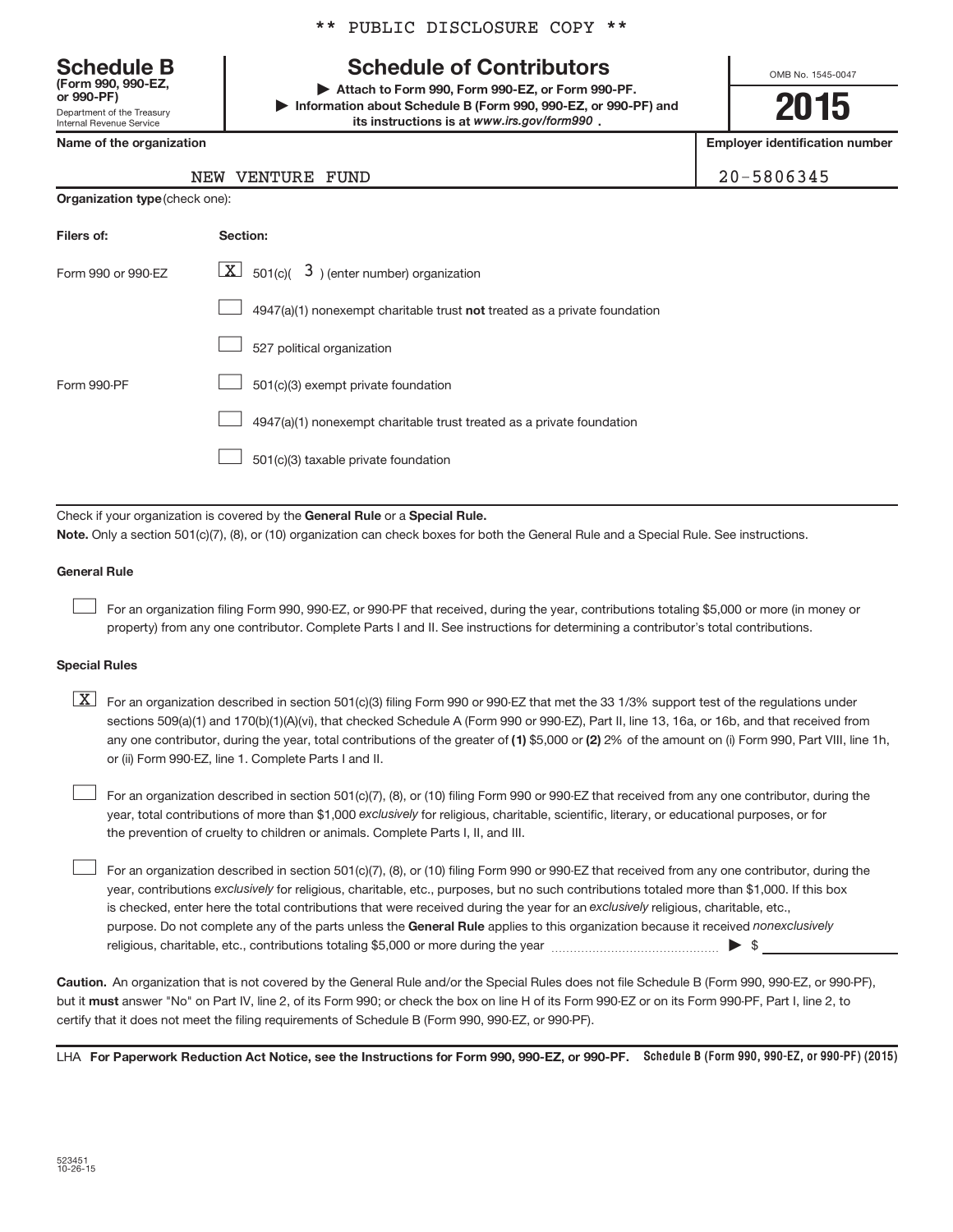#### Schedule B (Form 990, 990-EZ, or 990-PF) (2015)

**Name of organization Employer identification number**

NEW VENTURE FUND 20-5806345

| Part I     | Contributors (see instructions). Use duplicate copies of Part I if additional space is needed. |                                                               |                                                                                                                                                                |
|------------|------------------------------------------------------------------------------------------------|---------------------------------------------------------------|----------------------------------------------------------------------------------------------------------------------------------------------------------------|
| (a)        | (b)                                                                                            | (c)                                                           | (d)                                                                                                                                                            |
| No.        | Name, address, and ZIP + 4                                                                     | <b>Total contributions</b>                                    | Type of contribution                                                                                                                                           |
| 1          |                                                                                                | 39, 112, 420.<br>$\frac{1}{2}$                                | $\overline{\mathbf{X}}$<br>Person<br>Payroll<br><b>Noncash</b><br>(Complete Part II for<br>noncash contributions.)                                             |
| (a)<br>No. | (b)<br>Name, address, and ZIP + 4                                                              | (c)<br><b>Total contributions</b>                             | (d)<br>Type of contribution                                                                                                                                    |
| 2          |                                                                                                | 25,000,000.<br>$\frac{1}{2}$                                  | $\overline{\mathbf{X}}$<br>Person<br>Payroll<br><b>Noncash</b><br>(Complete Part II for<br>noncash contributions.)                                             |
| (a)        | (b)                                                                                            | (c)                                                           | (d)                                                                                                                                                            |
| No.<br>3   | Name, address, and ZIP + 4                                                                     | <b>Total contributions</b><br>20, 294, 000.<br>$\frac{1}{2}$  | Type of contribution<br>$\overline{\mathbf{X}}$<br>Person<br>Payroll<br>$\overline{\mathbf{X}}$<br>Noncash<br>(Complete Part II for<br>noncash contributions.) |
| (a)        | (b)                                                                                            | (c)                                                           | (d)                                                                                                                                                            |
| No.<br>4   | Name, address, and ZIP + 4                                                                     | <b>Total contributions</b><br>16, 100, 000.<br>$$\mathbb{S}$$ | Type of contribution<br>$\overline{\mathbf{X}}$<br>Person<br>Payroll<br>Noncash<br>(Complete Part II for<br>noncash contributions.)                            |
| (a)<br>No. | (b)<br>Name, address, and ZIP + 4                                                              | (c)<br><b>Total contributions</b>                             | (d)<br>Type of contribution                                                                                                                                    |
| 5          |                                                                                                | 11,449,510.<br>$$\$                                           | $\overline{\text{X}}$<br>Person<br>Payroll<br>Noncash<br>(Complete Part II for<br>noncash contributions.)                                                      |
| (a)<br>No. | (b)<br>Name, address, and ZIP + 4                                                              | (c)<br><b>Total contributions</b>                             | (d)<br>Type of contribution                                                                                                                                    |
| 6          |                                                                                                | 10,848,000.<br>\$                                             | $\overline{\text{X}}$<br>Person<br>Payroll<br><b>Noncash</b><br>(Complete Part II for<br>noncash contributions.)                                               |

**Schedule B (Form 990, 990-EZ, or 990-PF) (2015)**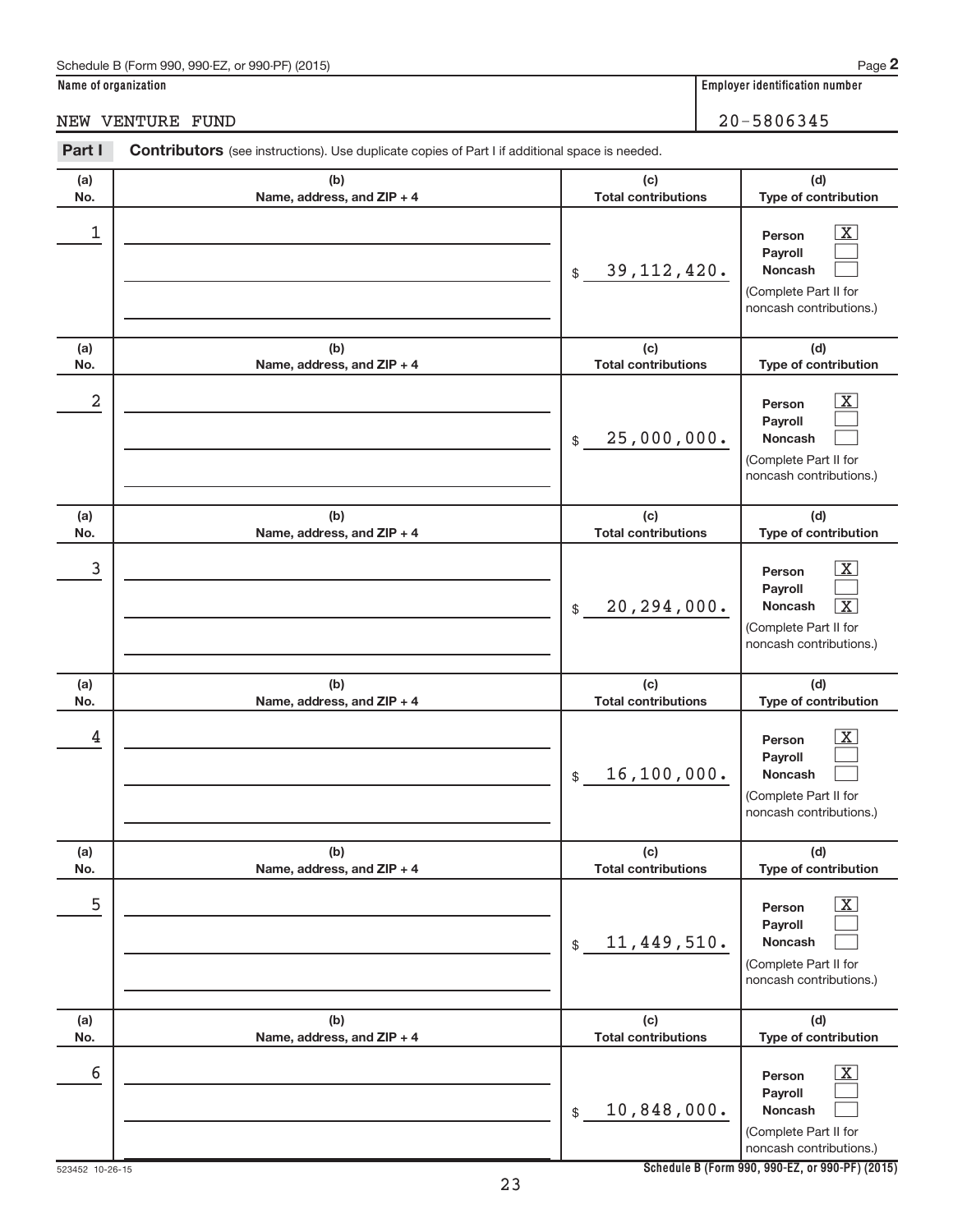#### Schedule B (Form 990, 990-EZ, or 990-PF) (2015)

**Name of organization Employer identification number**

NEW VENTURE FUND 20-5806345

#### **(a) No. (b) Name, address, and ZIP + 4 (c) Total contributions (d) Type of contribution Person Payroll Noncash (a) No. (b) Name, address, and ZIP + 4 (c) Total contributions (d) Type of contribution Person Payroll Noncash (a) No. (b) Name, address, and ZIP + 4 (c) Total contributions (d) Type of contribution Person Payroll Noncash (a) No. (b) Name, address, and ZIP + 4 (c) Total contributions (d) Type of contribution Person Payroll Noncash (a) No. (b) Name, address, and ZIP + 4 (c) Total contributions (d) Type of contribution Person Payroll Noncash (a) No. (b) Name, address, and ZIP + 4 (c) Total contributions (d) Type of contribution Person Payroll Noncash** Part I Contributors (see instructions). Use duplicate copies of Part I if additional space is needed. \$ (Complete Part II for noncash contributions.) \$ (Complete Part II for noncash contributions.) \$ (Complete Part II for noncash contributions.) \$ (Complete Part II for noncash contributions.) \$ (Complete Part II for noncash contributions.) \$ (Complete Part II for noncash contributions.) | X |  $\begin{array}{c} \hline \end{array}$  $\begin{array}{c} \hline \end{array}$  $\overline{\mathbf{X}}$  $\begin{array}{c} \hline \end{array}$  $\begin{array}{c} \hline \end{array}$  $\boxed{\text{X}}$  $\begin{array}{c} \hline \end{array}$  $\begin{array}{c} \hline \end{array}$  $\boxed{\text{X}}$  $\begin{array}{c} \hline \end{array}$  $\begin{array}{c} \hline \end{array}$  $\begin{array}{c} \hline \end{array}$  $\begin{array}{c} \hline \end{array}$  $\begin{array}{c} \hline \end{array}$  $\begin{array}{c} \hline \end{array}$  $\begin{array}{c} \hline \end{array}$  $\begin{array}{c} \hline \end{array}$  $7$   $|$  Person  $\overline{\text{X}}$ 10,760,600.  $8$  Person  $\overline{\text{X}}$ 10,000,000. 9 X 9,520,000.  $10$  Person  $\overline{\text{X}}$ 7,403,643.

**Schedule B (Form 990, 990-EZ, or 990-PF) (2015)**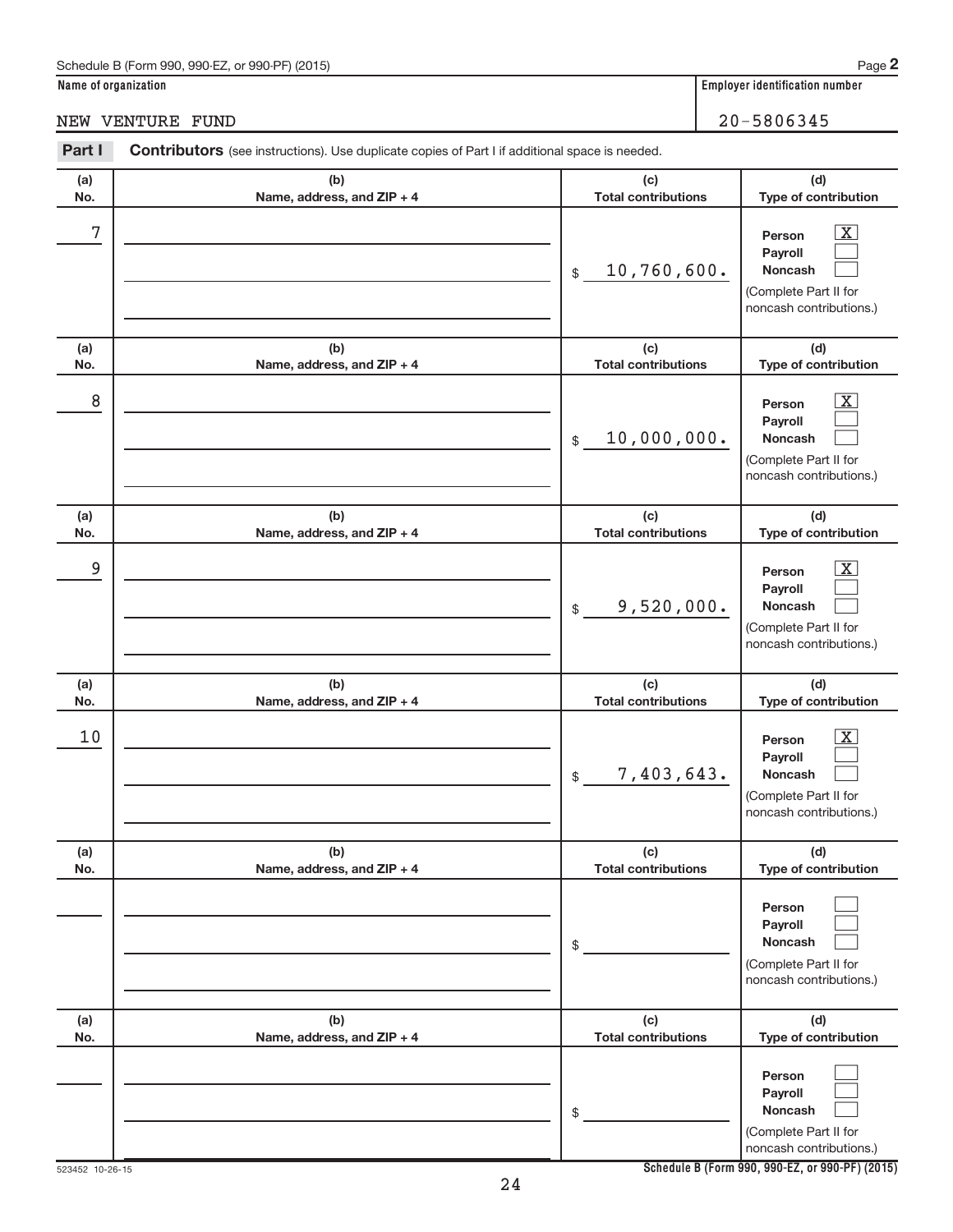|                              | NEW VENTURE FUND                                                                                    |                                                | 20-5806345           |
|------------------------------|-----------------------------------------------------------------------------------------------------|------------------------------------------------|----------------------|
| Part II                      | Noncash Property (see instructions). Use duplicate copies of Part II if additional space is needed. |                                                |                      |
| (a)<br>No.<br>from<br>Part I | (b)<br>Description of noncash property given                                                        | (c)<br>FMV (or estimate)<br>(see instructions) | (d)<br>Date received |
|                              | <b>STOCKS</b>                                                                                       |                                                |                      |
| 3                            |                                                                                                     | 18,878,582.<br>$\mathsf{\$}$                   | 12/31/16             |
| (a)<br>No.<br>from<br>Part I | (b)<br>Description of noncash property given                                                        | (c)<br>FMV (or estimate)<br>(see instructions) | (d)<br>Date received |
|                              |                                                                                                     | \$                                             |                      |
| (a)<br>No.<br>from<br>Part I | (b)<br>Description of noncash property given                                                        | (c)<br>FMV (or estimate)<br>(see instructions) | (d)<br>Date received |
|                              |                                                                                                     | \$                                             |                      |
| (a)<br>No.<br>from<br>Part I | (b)<br>Description of noncash property given                                                        | (c)<br>FMV (or estimate)<br>(see instructions) | (d)<br>Date received |
|                              |                                                                                                     | \$                                             |                      |
| (a)<br>No.<br>from<br>Part I | (b)<br>Description of noncash property given                                                        | (c)<br>FMV (or estimate)<br>(see instructions) | (d)<br>Date received |
|                              |                                                                                                     | \$                                             |                      |
| (a)<br>No.<br>from<br>Part I | (b)<br>Description of noncash property given                                                        | (c)<br>FMV (or estimate)<br>(see instructions) | (d)<br>Date received |
|                              |                                                                                                     | \$                                             |                      |

**3**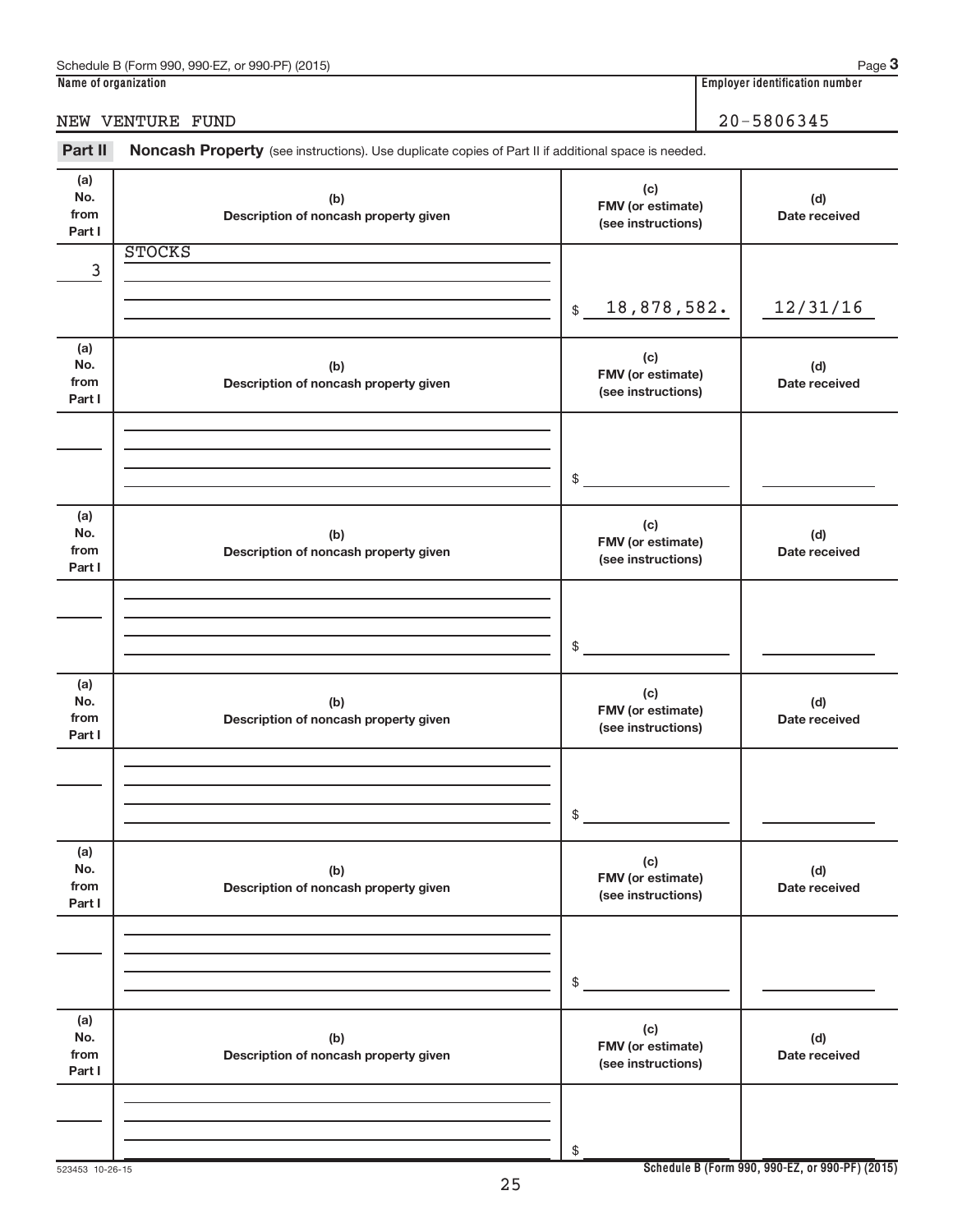| Name of organization                                                                                                                                                                                                                                                                                                                                                  |                      | <b>Employer identification number</b>                                                                                                                 |
|-----------------------------------------------------------------------------------------------------------------------------------------------------------------------------------------------------------------------------------------------------------------------------------------------------------------------------------------------------------------------|----------------------|-------------------------------------------------------------------------------------------------------------------------------------------------------|
| NEW VENTURE FUND                                                                                                                                                                                                                                                                                                                                                      |                      | 20-5806345                                                                                                                                            |
| <b>Part III</b><br>the year from any one contributor. Complete columns (a) through (e) and the following line entry. For organizations<br>completing Part III, enter the total of exclusively religious, charitable, etc., contributions of \$1,000 or less for the year. (Enter this info. once.)<br>Use duplicate copies of Part III if additional space is needed. |                      | Exclusively religious, charitable, etc., contributions to organizations described in section 501(c)(7), (8), or (10) that total more than \$1,000 for |
| (a) No.<br>from<br>(b) Purpose of gift<br>Part I                                                                                                                                                                                                                                                                                                                      | (c) Use of gift      | (d) Description of how gift is held                                                                                                                   |
|                                                                                                                                                                                                                                                                                                                                                                       |                      |                                                                                                                                                       |
|                                                                                                                                                                                                                                                                                                                                                                       | (e) Transfer of gift |                                                                                                                                                       |
| Transferee's name, address, and ZIP + 4                                                                                                                                                                                                                                                                                                                               |                      | Relationship of transferor to transferee                                                                                                              |
| (a) No.<br>from<br>(b) Purpose of gift                                                                                                                                                                                                                                                                                                                                | (c) Use of gift      | (d) Description of how gift is held                                                                                                                   |
| Part I                                                                                                                                                                                                                                                                                                                                                                |                      |                                                                                                                                                       |
|                                                                                                                                                                                                                                                                                                                                                                       | (e) Transfer of gift |                                                                                                                                                       |
| Transferee's name, address, and ZIP + 4                                                                                                                                                                                                                                                                                                                               |                      | Relationship of transferor to transferee                                                                                                              |
|                                                                                                                                                                                                                                                                                                                                                                       |                      |                                                                                                                                                       |
| (a) No.<br>from<br>(b) Purpose of gift<br>Part I                                                                                                                                                                                                                                                                                                                      | (c) Use of gift      | (d) Description of how gift is held                                                                                                                   |
|                                                                                                                                                                                                                                                                                                                                                                       |                      |                                                                                                                                                       |
|                                                                                                                                                                                                                                                                                                                                                                       | (e) Transfer of gift |                                                                                                                                                       |
| Transferee's name, address, and ZIP + 4                                                                                                                                                                                                                                                                                                                               |                      | Relationship of transferor to transferee                                                                                                              |
|                                                                                                                                                                                                                                                                                                                                                                       |                      |                                                                                                                                                       |
| $(a)$ No.<br>from<br>(b) Purpose of gift<br>Part I                                                                                                                                                                                                                                                                                                                    | (c) Use of gift      | (d) Description of how gift is held                                                                                                                   |
|                                                                                                                                                                                                                                                                                                                                                                       |                      |                                                                                                                                                       |
|                                                                                                                                                                                                                                                                                                                                                                       | (e) Transfer of gift |                                                                                                                                                       |
| Transferee's name, address, and ZIP + 4                                                                                                                                                                                                                                                                                                                               |                      | Relationship of transferor to transferee                                                                                                              |
|                                                                                                                                                                                                                                                                                                                                                                       |                      |                                                                                                                                                       |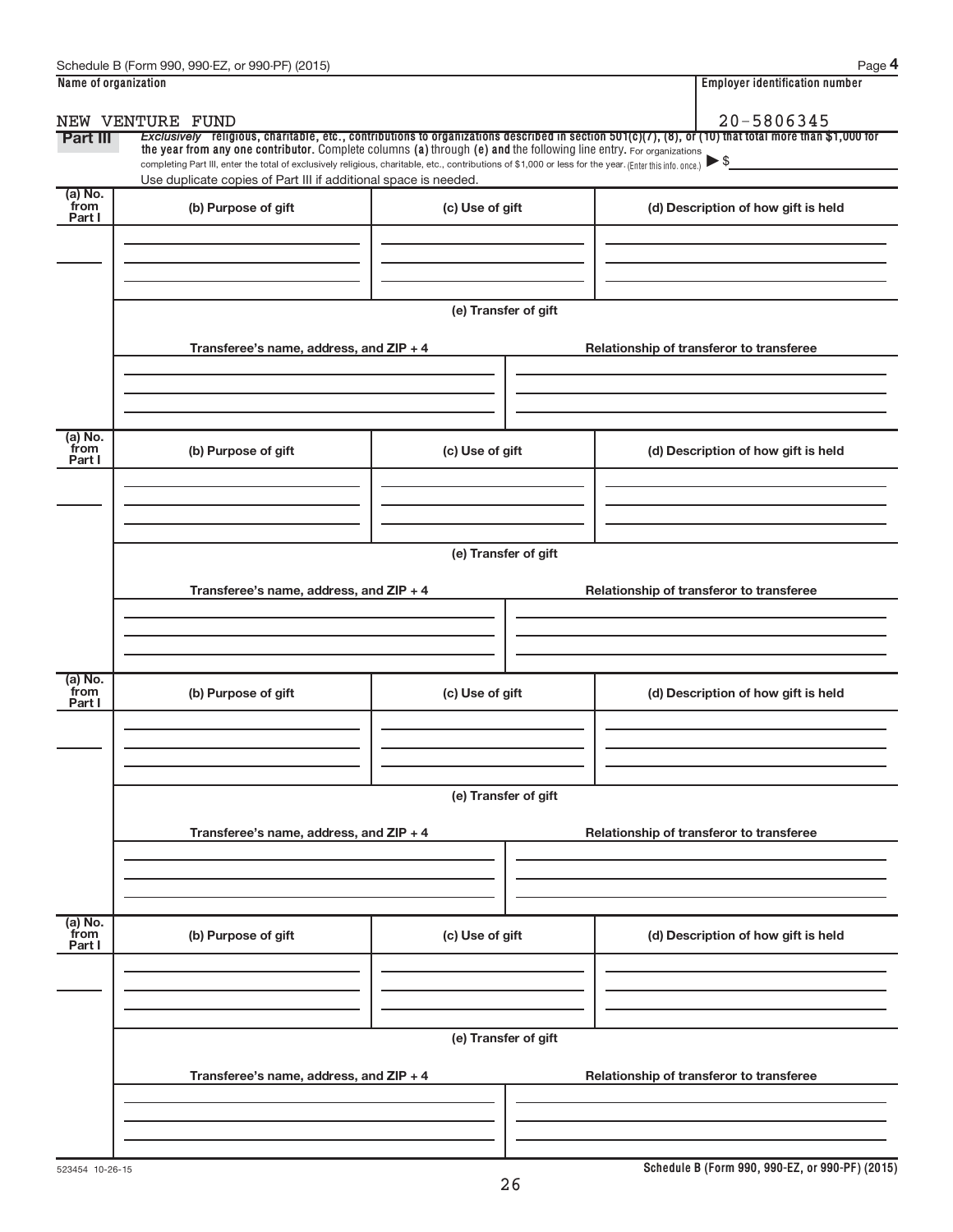# **SCHEDULE C**

Department of the Treasury Internal Revenue Service

# **Political Campaign and Lobbying Activities**<br> **Preanizations Exempt From Income Tax Under section 501(c) and section 527**

**Information about Schedule C (Form 990 or 990-EZ) and its instructions is at |**  *www.irs.gov/form990.* **(Form 990 or 990-EZ) For Organizations Exempt From Income Tax Under section 501(c) and section 527** Complete if the organization is described below. > Attach to Form 990 or Form 990-EZ.



#### **If the organization answered "Yes," on Form 990, Part IV, line 3, or Form 990-EZ, Part V, line 46 (Political Campaign Activities), then**

- Section 501(c)(3) organizations: Complete Parts I-A and B. Do not complete Part I-C.
- ¥ Section 501(c) (other than section 501(c)(3)) organizations: Complete Parts I-A and C below. Do not complete Part I-B.
- Section 527 organizations: Complete Part I-A only.

#### **If the organization answered "Yes," on Form 990, Part IV, line 4, or Form 990-EZ, Part VI, line 47 (Lobbying Activities), then**

- ¥ Section 501(c)(3) organizations that have filed Form 5768 (election under section 501(h)): Complete Part II-A. Do not complete Part II-B.
- Section 501(c)(3) organizations that have NOT filed Form 5768 (election under section 501(h)): Complete Part II-B. Do not complete Part II-A.

**If the organization answered "Yes," on Form 990, Part IV, line 5 (Proxy Tax) (see separate instructions) or Form 990-EZ, Part V, line 35c (Proxy Tax) (see separate instructions), then**

| • Section 501(c)(4), (5), or (6) organizations: Complete Part III. |  |  |
|--------------------------------------------------------------------|--|--|
|                                                                    |  |  |

|   | Name of organization           |                                         |                                                                                                                                                                                                                                                                                                                             |           |                                                                             | <b>Employer identification number</b>                                                                                                                       |
|---|--------------------------------|-----------------------------------------|-----------------------------------------------------------------------------------------------------------------------------------------------------------------------------------------------------------------------------------------------------------------------------------------------------------------------------|-----------|-----------------------------------------------------------------------------|-------------------------------------------------------------------------------------------------------------------------------------------------------------|
|   | 20-5806345<br>NEW VENTURE FUND |                                         |                                                                                                                                                                                                                                                                                                                             |           |                                                                             |                                                                                                                                                             |
|   | <b>Part I-A</b>                |                                         | Complete if the organization is exempt under section 501(c) or is a section 527 organization.                                                                                                                                                                                                                               |           |                                                                             |                                                                                                                                                             |
|   |                                |                                         | 1 Provide a description of the organization's direct and indirect political campaign activities in Part IV.<br>$Poltical expenditures$ $\qquad \qquad$                                                                                                                                                                      |           |                                                                             |                                                                                                                                                             |
|   |                                |                                         | Part I-B Complete if the organization is exempt under section $501(c)(3)$ .                                                                                                                                                                                                                                                 |           |                                                                             |                                                                                                                                                             |
|   |                                |                                         |                                                                                                                                                                                                                                                                                                                             |           |                                                                             |                                                                                                                                                             |
|   |                                |                                         |                                                                                                                                                                                                                                                                                                                             |           |                                                                             |                                                                                                                                                             |
|   |                                |                                         |                                                                                                                                                                                                                                                                                                                             |           |                                                                             | Yes<br><b>No</b>                                                                                                                                            |
|   |                                |                                         |                                                                                                                                                                                                                                                                                                                             |           |                                                                             | Yes<br><b>No</b>                                                                                                                                            |
|   |                                | <b>b</b> If "Yes," describe in Part IV. | Complete if the organization is exempt under section 501(c), except section 501(c)(3).                                                                                                                                                                                                                                      |           |                                                                             |                                                                                                                                                             |
|   | <b>Part I-C</b>                |                                         |                                                                                                                                                                                                                                                                                                                             |           |                                                                             |                                                                                                                                                             |
|   |                                |                                         | 1 Enter the amount directly expended by the filing organization for section 527 exempt function activities                                                                                                                                                                                                                  |           |                                                                             | $\blacktriangleright$ \$                                                                                                                                    |
|   |                                |                                         | 2 Enter the amount of the filing organization's funds contributed to other organizations for section 527                                                                                                                                                                                                                    |           |                                                                             |                                                                                                                                                             |
|   |                                |                                         | exempt function activities measurements and the contract of the set of the contract of the set of the set of the set of the set of the set of the set of the set of the set of the set of the set of the set of the set of the<br>3 Total exempt function expenditures. Add lines 1 and 2. Enter here and on Form 1120-POL, |           |                                                                             |                                                                                                                                                             |
|   |                                |                                         | line 17b $\ldots$ $\blacktriangleright$ s $\ldots$                                                                                                                                                                                                                                                                          |           |                                                                             |                                                                                                                                                             |
|   |                                |                                         |                                                                                                                                                                                                                                                                                                                             |           |                                                                             | Yes<br><b>No</b>                                                                                                                                            |
| 5 |                                |                                         | Enter the names, addresses and employer identification number (EIN) of all section 527 political organizations to which the filing organization                                                                                                                                                                             |           |                                                                             |                                                                                                                                                             |
|   |                                |                                         | made payments. For each organization listed, enter the amount paid from the filing organization's funds. Also enter the amount of political                                                                                                                                                                                 |           |                                                                             |                                                                                                                                                             |
|   |                                |                                         | contributions received that were promptly and directly delivered to a separate political organization, such as a separate segregated fund or a                                                                                                                                                                              |           |                                                                             |                                                                                                                                                             |
|   |                                |                                         | political action committee (PAC). If additional space is needed, provide information in Part IV.                                                                                                                                                                                                                            |           |                                                                             |                                                                                                                                                             |
|   |                                | (a) Name                                | (b) Address                                                                                                                                                                                                                                                                                                                 | $(c)$ EIN | (d) Amount paid from<br>filing organization's<br>funds. If none, enter -0-. | (e) Amount of political<br>contributions received and<br>promptly and directly<br>delivered to a separate<br>political organization.<br>If none, enter -0-. |
|   |                                |                                         |                                                                                                                                                                                                                                                                                                                             |           |                                                                             |                                                                                                                                                             |
|   |                                |                                         |                                                                                                                                                                                                                                                                                                                             |           |                                                                             |                                                                                                                                                             |
|   |                                |                                         |                                                                                                                                                                                                                                                                                                                             |           |                                                                             |                                                                                                                                                             |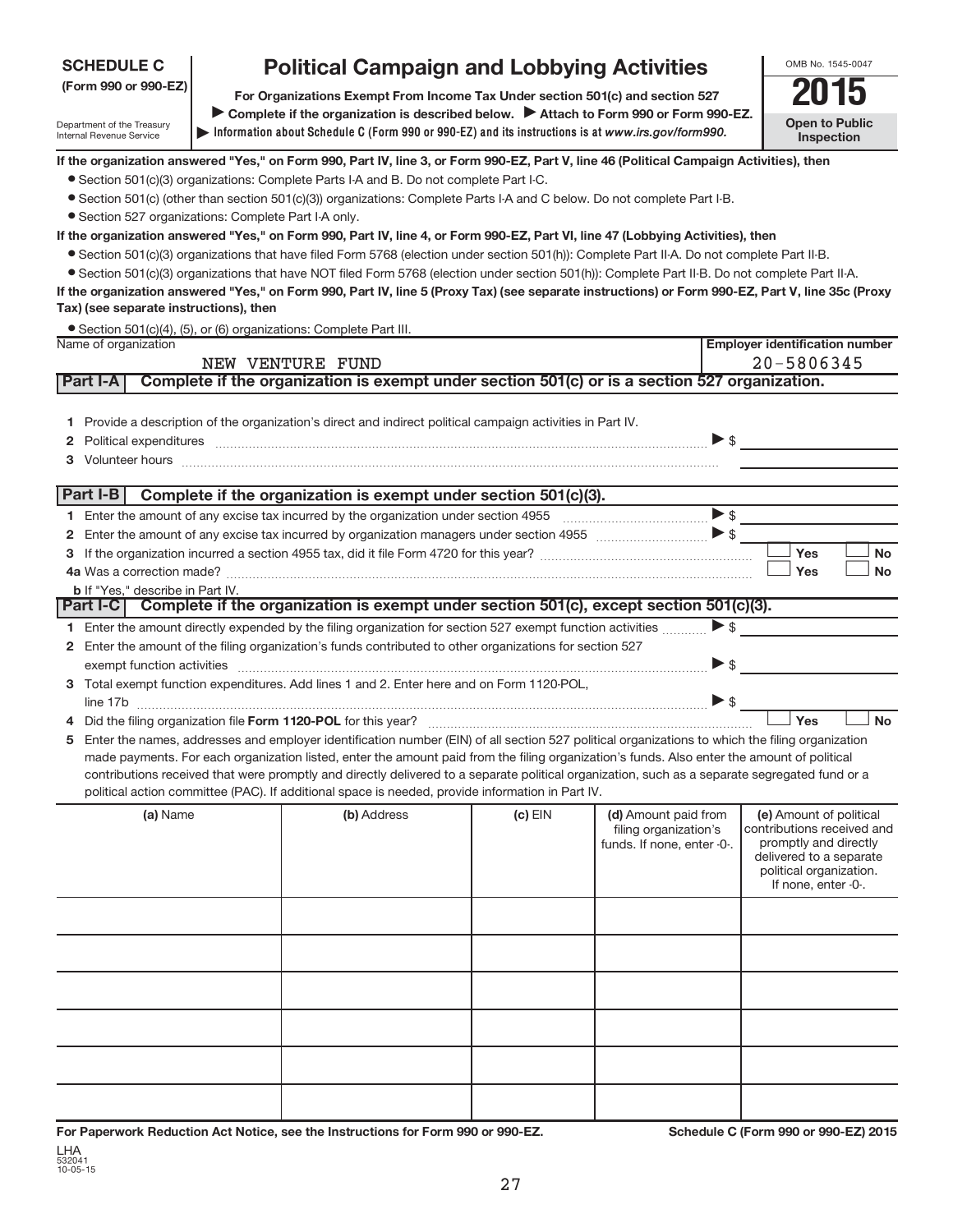|  | Schedule C (Form 990 or 990-EZ) 2015 NEW VENTURE FUND |  |  | $20 - 5806345$ Page 2 |  |
|--|-------------------------------------------------------|--|--|-----------------------|--|
|--|-------------------------------------------------------|--|--|-----------------------|--|

| Complete if the organization is exempt under section 501(c)(3) and filed Form 5768 (election under<br>Part II-A<br>section 501(h)).                                |                                        |                                                         |            |                                        |                                |
|--------------------------------------------------------------------------------------------------------------------------------------------------------------------|----------------------------------------|---------------------------------------------------------|------------|----------------------------------------|--------------------------------|
| A Check $\blacktriangleright$<br>if the filing organization belongs to an affiliated group (and list in Part IV each affiliated group member's name, address, EIN, |                                        |                                                         |            |                                        |                                |
| expenses, and share of excess lobbying expenditures).                                                                                                              |                                        |                                                         |            |                                        |                                |
| <b>B</b> Check $\blacktriangleright$<br>if the filing organization checked box A and "limited control" provisions apply.                                           |                                        |                                                         |            |                                        |                                |
| (The term "expenditures" means amounts paid or incurred.)                                                                                                          | <b>Limits on Lobbying Expenditures</b> |                                                         |            | (a) Filing<br>organization's<br>totals | (b) Affiliated group<br>totals |
| 1a Total lobbying expenditures to influence public opinion (grass roots lobbying)                                                                                  |                                        |                                                         |            |                                        |                                |
| <b>b</b> Total lobbying expenditures to influence a legislative body (direct lobbying) <i>manumumumum</i>                                                          |                                        |                                                         |            |                                        |                                |
|                                                                                                                                                                    |                                        |                                                         |            |                                        |                                |
|                                                                                                                                                                    |                                        |                                                         |            |                                        |                                |
|                                                                                                                                                                    |                                        |                                                         |            |                                        |                                |
| f Lobbying nontaxable amount. Enter the amount from the following table in both columns.                                                                           |                                        |                                                         |            |                                        |                                |
| If the amount on line 1e, column $(a)$ or $(b)$ is:                                                                                                                |                                        | The lobbying nontaxable amount is:                      |            |                                        |                                |
| Not over \$500,000                                                                                                                                                 |                                        | 20% of the amount on line 1e.                           |            |                                        |                                |
| Over \$500,000 but not over \$1,000,000                                                                                                                            |                                        | \$100,000 plus 15% of the excess over \$500,000.        |            |                                        |                                |
| Over \$1,000,000 but not over \$1,500,000                                                                                                                          |                                        | \$175,000 plus 10% of the excess over \$1,000,000       |            |                                        |                                |
| Over \$1,500,000 but not over \$17,000,000                                                                                                                         |                                        | \$225,000 plus 5% of the excess over \$1,500,000.       |            |                                        |                                |
| Over \$17,000,000                                                                                                                                                  | \$1,000,000.                           |                                                         |            |                                        |                                |
|                                                                                                                                                                    |                                        |                                                         |            |                                        |                                |
|                                                                                                                                                                    |                                        |                                                         |            |                                        |                                |
| h Subtract line 1g from line 1a. If zero or less, enter -0-                                                                                                        |                                        |                                                         |            |                                        |                                |
|                                                                                                                                                                    |                                        |                                                         |            |                                        |                                |
| If there is an amount other than zero on either line 1h or line 1i, did the organization file Form 4720                                                            |                                        |                                                         |            |                                        |                                |
| reporting section 4911 tax for this year?                                                                                                                          |                                        | 4-Year Averaging Period Under section 501(h)            |            |                                        | Yes<br>No                      |
| (Some organizations that made a section 501(h) election do not have to complete all of the five columns below.                                                     |                                        | See the separate instructions for lines 2a through 2f.) |            |                                        |                                |
|                                                                                                                                                                    |                                        | Lobbying Expenditures During 4-Year Averaging Period    |            |                                        |                                |
| Calendar year<br>(or fiscal year beginning in)                                                                                                                     | (a) 2012                               | (b) 2013                                                | $(c)$ 2014 | $(d)$ 2015                             | (e) Total                      |
| 2a Lobbying nontaxable amount                                                                                                                                      |                                        |                                                         |            |                                        |                                |
| <b>b</b> Lobbying ceiling amount<br>(150% of line 2a, column(e))                                                                                                   |                                        |                                                         |            |                                        |                                |
| c Total lobbying expenditures                                                                                                                                      |                                        |                                                         |            |                                        |                                |
| d Grassroots nontaxable amount                                                                                                                                     |                                        |                                                         |            |                                        |                                |
| e Grassroots ceiling amount<br>(150% of line 2d, column (e))                                                                                                       |                                        |                                                         |            |                                        |                                |
| f Grassroots lobbying expenditures                                                                                                                                 |                                        |                                                         |            |                                        |                                |

**Schedule C (Form 990 or 990-EZ) 2015**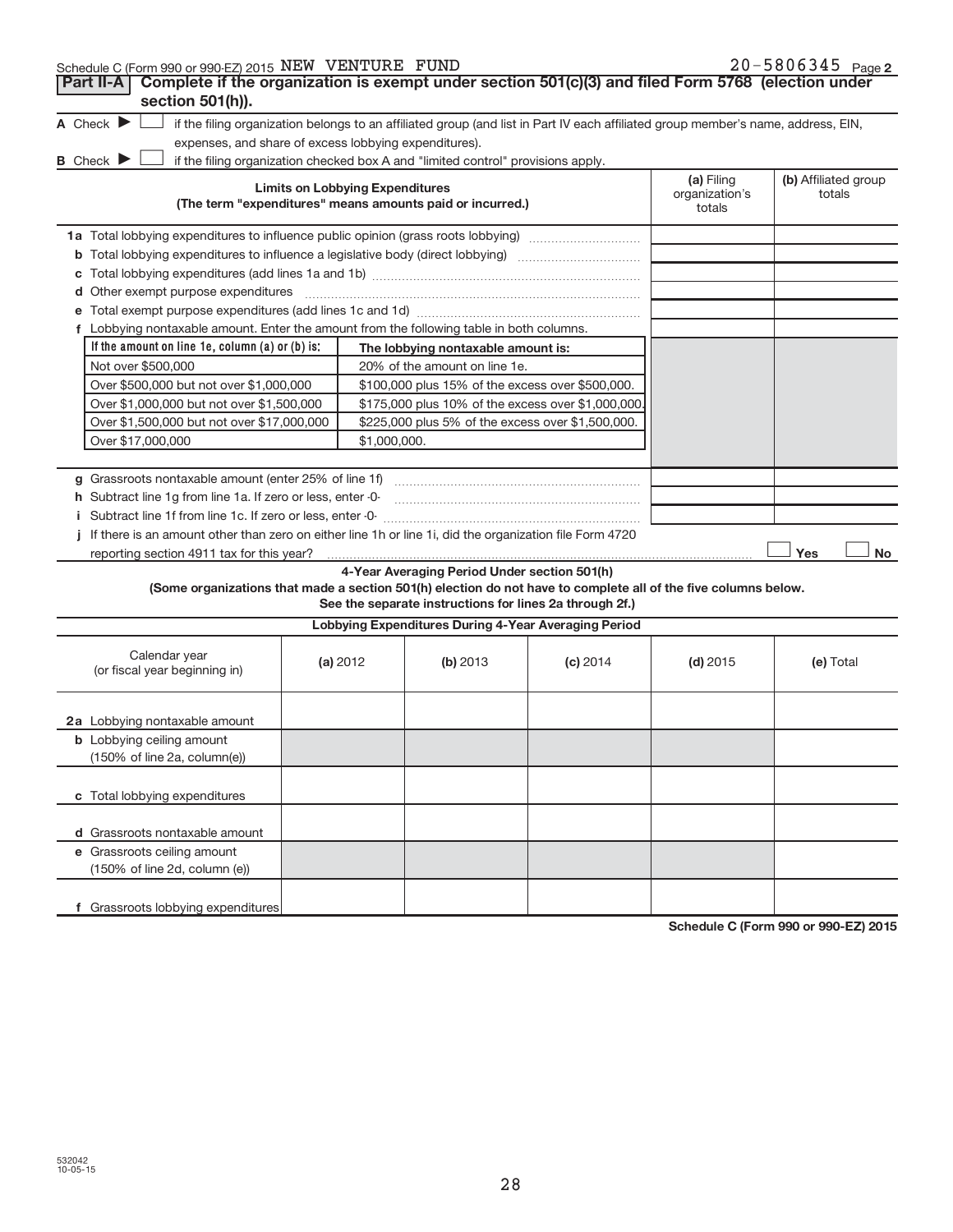#### Schedule C (Form 990 or 990-EZ) 2015  $NEW$   $VENTURE$   $FUND$   $20-5806345$   $Page$

### **Part II-B** Complete if the organization is exempt under section 501(c)(3) and has NOT filed Form 5768 **(election under section 501(h)).**

| For each "Yes," response on lines 1a through 1i below, provide in Part IV a detailed description                                                                                                                               |                             | (a)                     | (b)    |            |
|--------------------------------------------------------------------------------------------------------------------------------------------------------------------------------------------------------------------------------|-----------------------------|-------------------------|--------|------------|
| of the lobbying activity.                                                                                                                                                                                                      | Yes                         | No                      | Amount |            |
| During the year, did the filing organization attempt to influence foreign, national, state or<br>1.                                                                                                                            |                             |                         |        |            |
| local legislation, including any attempt to influence public opinion on a legislative matter                                                                                                                                   |                             |                         |        |            |
| or referendum, through the use of:                                                                                                                                                                                             |                             |                         |        |            |
|                                                                                                                                                                                                                                | х                           |                         |        |            |
| <b>b</b> Paid staff or management (include compensation in expenses reported on lines 1c through 1i)?                                                                                                                          | $\overline{\textnormal{x}}$ |                         |        |            |
|                                                                                                                                                                                                                                | $\overline{\textbf{x}}$     |                         |        | 867, 313.  |
|                                                                                                                                                                                                                                | $\overline{\text{x}}$       |                         |        | 21,892.    |
|                                                                                                                                                                                                                                | $\overline{\text{x}}$       |                         |        | 31,878.    |
|                                                                                                                                                                                                                                | $\overline{\text{x}}$       |                         |        | 1,590,848. |
| g Direct contact with legislators, their staffs, government officials, or a legislative body?                                                                                                                                  | $\overline{\text{x}}$       |                         |        | 492,552.   |
| h Rallies, demonstrations, seminars, conventions, speeches, lectures, or any similar means?                                                                                                                                    | $\overline{\texttt{x}}$     |                         |        | 3,481.     |
| <i>i</i> Other activities?                                                                                                                                                                                                     | $\overline{\textnormal{x}}$ |                         |        | 741, 194.  |
|                                                                                                                                                                                                                                |                             |                         |        | 3,749,158. |
| 2a Did the activities in line 1 cause the organization to be not described in section 501(c)(3)?                                                                                                                               |                             | $\overline{\mathbf{X}}$ |        |            |
|                                                                                                                                                                                                                                |                             |                         |        |            |
| c If "Yes," enter the amount of any tax incurred by organization managers under section 4912                                                                                                                                   |                             |                         |        |            |
| d If the filing organization incurred a section 4912 tax, did it file Form 4720 for this year?                                                                                                                                 |                             |                         |        |            |
| Part III-A Complete if the organization is exempt under section 501(c)(4), section 501(c)(5), or section                                                                                                                       |                             |                         |        |            |
| $501(c)(6)$ .                                                                                                                                                                                                                  |                             |                         |        |            |
|                                                                                                                                                                                                                                |                             |                         | Yes    | No         |
| 1                                                                                                                                                                                                                              |                             | 1                       |        |            |
| 2                                                                                                                                                                                                                              |                             | $\mathbf{2}$            |        |            |
| 3                                                                                                                                                                                                                              |                             | 3                       |        |            |
| Part III-B Complete if the organization is exempt under section 501(c)(4), section 501(c)(5), or section<br>501(c)(6) and if either (a) BOTH Part III-A, lines 1 and 2, are answered "No," OR (b) Part III-A, line 3, is       |                             |                         |        |            |
| answered "Yes."                                                                                                                                                                                                                |                             |                         |        |            |
| Dues, assessments and similar amounts from members [111] www.communicallynews.communicallyness.communicallyness.com<br>1                                                                                                       |                             | 1                       |        |            |
| Section 162(e) nondeductible lobbying and political expenditures (do not include amounts of political<br>$\mathbf{2}$                                                                                                          |                             |                         |        |            |
| expenses for which the section 527(f) tax was paid).                                                                                                                                                                           |                             |                         |        |            |
|                                                                                                                                                                                                                                |                             | 2a                      |        |            |
| b Carryover from last year manufactured and content to content the content of the content of the content of the content of the content of the content of the content of the content of the content of the content of the conte |                             | 2 <sub>b</sub>          |        |            |
|                                                                                                                                                                                                                                |                             | 2c                      |        |            |
|                                                                                                                                                                                                                                |                             | 3                       |        |            |
| If notices were sent and the amount on line 2c exceeds the amount on line 3, what portion of the excess<br>4                                                                                                                   |                             |                         |        |            |
| does the organization agree to carryover to the reasonable estimate of nondeductible lobbying and political                                                                                                                    |                             |                         |        |            |
| expenditure next year?                                                                                                                                                                                                         |                             | 4                       |        |            |
| Taxable amount of lobbying and political expenditures (see instructions)<br>5                                                                                                                                                  |                             | 5                       |        |            |
| <b>Part IV</b><br><b>Supplemental Information</b>                                                                                                                                                                              |                             |                         |        |            |
| Provide the descriptions required for Part I-A, line 1; Part I-B, line 4; Part I-C, line 5; Part II-A (affiliated group list); Part II-A, lines 1 and 2 (see                                                                   |                             |                         |        |            |
| instructions); and Part II-B, line 1. Also, complete this part for any additional information.<br>PART II-B, LINE 1, LOBBYING ACTIVITIES:                                                                                      |                             |                         |        |            |
| NVF HAS CONDUCTED LOBBYING ACTIVITIES WITH RESPECT TO LEGISLATION                                                                                                                                                              |                             |                         |        |            |
| RELATED TO ENVIRONMENTAL, EDUCATION, HEALTH, FOREIGN AID, TAX REFORM,                                                                                                                                                          |                             |                         |        |            |
| AND OTHER ISSUES.                                                                                                                                                                                                              |                             |                         |        |            |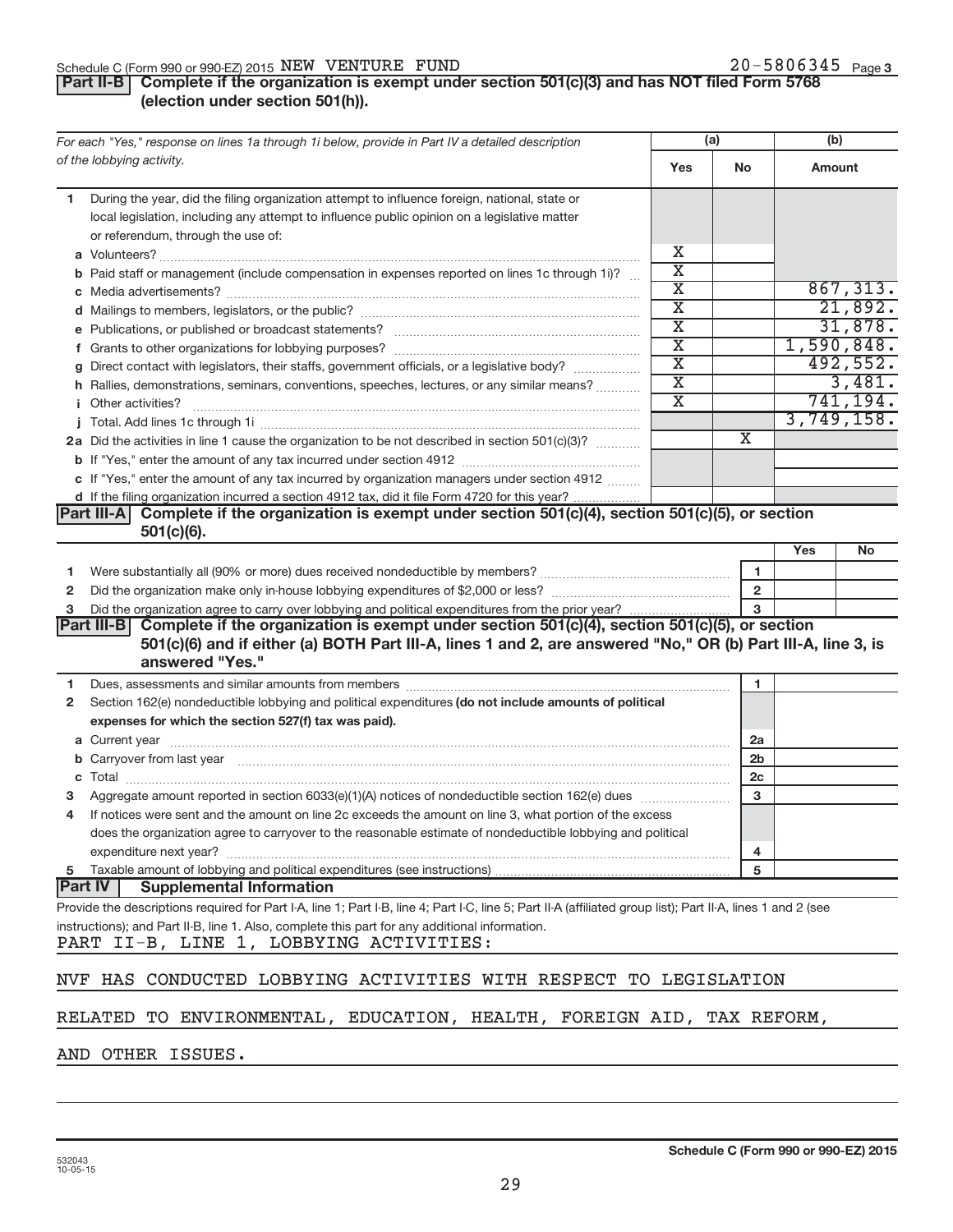| (Form 990) |  |
|------------|--|
|------------|--|

532051 11-02-15

**(Form 990) | Complete if the organization answered "Yes" on Form 990, Part IV, line 6, 7, 8, 9, 10, 11a, 11b, 11c, 11d, 11e, 11f, 12a, or 12b. SCHEDULE D Supplemental Financial Statements**<br> **Form 990 2015**<br> **Part IV** line 6.7.8.9.10, 11a, 11b, 11c, 11d, 11e, 11f, 12a, or 12b

| OMB No. 1545-0047     |
|-----------------------|
|                       |
| <b>Open to Public</b> |
| Inspection            |

|  |  |  |  | ployer identification number |  |
|--|--|--|--|------------------------------|--|
|  |  |  |  |                              |  |

|              | Attach to Form 990.<br>Department of the Treasury<br>Information about Schedule D (Form 990) and its instructions is at www.irs.gov/form990.<br>Internal Revenue Service |                                                                                                        |                                                                                                                                                |                | <b>Open to Public</b><br>Inspection |
|--------------|--------------------------------------------------------------------------------------------------------------------------------------------------------------------------|--------------------------------------------------------------------------------------------------------|------------------------------------------------------------------------------------------------------------------------------------------------|----------------|-------------------------------------|
|              | Name of the organization                                                                                                                                                 | <b>Employer identification number</b><br>20-5806345                                                    |                                                                                                                                                |                |                                     |
| Part I       |                                                                                                                                                                          |                                                                                                        | Organizations Maintaining Donor Advised Funds or Other Similar Funds or Accounts. Complete if the                                              |                |                                     |
|              |                                                                                                                                                                          | organization answered "Yes" on Form 990, Part IV, line 6.                                              |                                                                                                                                                |                |                                     |
|              |                                                                                                                                                                          |                                                                                                        | (a) Donor advised funds                                                                                                                        |                | (b) Funds and other accounts        |
| 1            |                                                                                                                                                                          |                                                                                                        |                                                                                                                                                |                |                                     |
| 2            |                                                                                                                                                                          | Aggregate value of contributions to (during year)                                                      |                                                                                                                                                |                |                                     |
| 3            |                                                                                                                                                                          | Aggregate value of grants from (during year)                                                           |                                                                                                                                                |                |                                     |
| 4            |                                                                                                                                                                          |                                                                                                        |                                                                                                                                                |                |                                     |
| 5            |                                                                                                                                                                          |                                                                                                        | Did the organization inform all donors and donor advisors in writing that the assets held in donor advised funds                               |                |                                     |
|              |                                                                                                                                                                          |                                                                                                        |                                                                                                                                                |                | Yes<br><b>No</b>                    |
| 6            |                                                                                                                                                                          |                                                                                                        | Did the organization inform all grantees, donors, and donor advisors in writing that grant funds can be used only                              |                |                                     |
|              |                                                                                                                                                                          |                                                                                                        | for charitable purposes and not for the benefit of the donor or donor advisor, or for any other purpose conferring                             |                |                                     |
|              | impermissible private benefit?                                                                                                                                           |                                                                                                        |                                                                                                                                                |                | Yes<br>No                           |
|              | Part II                                                                                                                                                                  |                                                                                                        | Conservation Easements. Complete if the organization answered "Yes" on Form 990, Part IV, line 7.                                              |                |                                     |
| 1.           |                                                                                                                                                                          | Purpose(s) of conservation easements held by the organization (check all that apply).                  |                                                                                                                                                |                |                                     |
|              |                                                                                                                                                                          | Preservation of land for public use (e.g., recreation or education)                                    | Preservation of a historically important land area                                                                                             |                |                                     |
|              |                                                                                                                                                                          | Protection of natural habitat                                                                          | Preservation of a certified historic structure                                                                                                 |                |                                     |
|              |                                                                                                                                                                          | Preservation of open space                                                                             |                                                                                                                                                |                |                                     |
| $\mathbf{2}$ |                                                                                                                                                                          |                                                                                                        | Complete lines 2a through 2d if the organization held a qualified conservation contribution in the form of a conservation easement on the last |                |                                     |
|              | day of the tax year.                                                                                                                                                     |                                                                                                        |                                                                                                                                                |                | Held at the End of the Tax Year     |
| а            |                                                                                                                                                                          |                                                                                                        |                                                                                                                                                | 2a             |                                     |
|              |                                                                                                                                                                          |                                                                                                        |                                                                                                                                                | 2 <sub>b</sub> |                                     |
|              |                                                                                                                                                                          |                                                                                                        |                                                                                                                                                | 2c             |                                     |
| d            |                                                                                                                                                                          |                                                                                                        | Number of conservation easements included in (c) acquired after 8/17/06, and not on a historic structure                                       |                |                                     |
|              |                                                                                                                                                                          |                                                                                                        |                                                                                                                                                | 2d             |                                     |
| 3            |                                                                                                                                                                          |                                                                                                        | Number of conservation easements modified, transferred, released, extinguished, or terminated by the organization during the tax               |                |                                     |
|              | year                                                                                                                                                                     |                                                                                                        |                                                                                                                                                |                |                                     |
|              |                                                                                                                                                                          | Number of states where property subject to conservation easement is located >                          |                                                                                                                                                |                |                                     |
| 5            |                                                                                                                                                                          | Does the organization have a written policy regarding the periodic monitoring, inspection, handling of |                                                                                                                                                |                |                                     |
|              |                                                                                                                                                                          | violations, and enforcement of the conservation easements it holds?                                    |                                                                                                                                                |                | <b>No</b><br>Yes                    |
| 6            |                                                                                                                                                                          |                                                                                                        | Staff and volunteer hours devoted to monitoring, inspecting, handling of violations, and enforcing conservation easements during the year      |                |                                     |
|              |                                                                                                                                                                          |                                                                                                        |                                                                                                                                                |                |                                     |
|              | $\blacktriangleright$ \$                                                                                                                                                 |                                                                                                        | Amount of expenses incurred in monitoring, inspecting, handling of violations, and enforcing conservation easements during the year            |                |                                     |

| 8 Does each conservation easement reported on line 2(d) above satisfy the requirements of section 170(h)(4)(B)(i)                         |                           |           |  |
|-------------------------------------------------------------------------------------------------------------------------------------------|---------------------------|-----------|--|
| and section $170(h)(4)(B)(ii)?$                                                                                                           | $\mathsf{Y}_{\mathsf{P}}$ | $\Box$ No |  |
| 9 In Part XIII, describe how the organization reports conservation easements in its revenue and expense statement, and balance sheet, and |                           |           |  |

| In Part XIII, describe how the organization reports conservation easements in its revenue and expense statement, and balance sheet, and      |
|----------------------------------------------------------------------------------------------------------------------------------------------|
| include, if applicable, the text of the footnote to the organization's financial statements that describes the organization's accounting for |
| conservation easements.                                                                                                                      |

| <b>Part III   Organizations Maintaining Collections of Art, Historical Treasures, or Other Similar Assets.</b> |
|----------------------------------------------------------------------------------------------------------------|
| Complete if the organization answered "Yes" on Form 990, Part IV, line 8.                                      |

| 1a If the organization elected, as permitted under SFAS 116 (ASC 958), not to report in its revenue statement and balance sheet works of art,             |
|-----------------------------------------------------------------------------------------------------------------------------------------------------------|
| historical treasures, or other similar assets held for public exhibition, education, or research in furtherance of public service, provide, in Part XIII, |
| the text of the footnote to its financial statements that describes these items.                                                                          |

| treasures, or other similar assets held for public exhibition, education, or research in furtherance of public service, provide the following amounts |
|-------------------------------------------------------------------------------------------------------------------------------------------------------|
| relating to these items:                                                                                                                              |
|                                                                                                                                                       |

|   | LHA For Paperwork Reduction Act Notice, see the Instructions for Form 990.                                                                                                                                                                           | Schedule D (Form 990) 2015 |
|---|------------------------------------------------------------------------------------------------------------------------------------------------------------------------------------------------------------------------------------------------------|----------------------------|
|   |                                                                                                                                                                                                                                                      |                            |
|   | <b>a</b> Revenue included on Form 990, Part VIII, line 1<br>$\triangleright$ s                                                                                                                                                                       |                            |
|   | the following amounts required to be reported under SFAS 116 (ASC 958) relating to these items:                                                                                                                                                      |                            |
| 2 | If the organization received or held works of art, historical treasures, or other similar assets for financial gain, provide                                                                                                                         |                            |
|   | (ii) Assets included in Form 990, Part X [11] [12] Marketing and Marketing Marketing Marketing Marketing Marketing Marketing Marketing Marketing Marketing Marketing Marketing Marketing Marketing Marketing Marketing Marketi<br>$\triangleright$ s |                            |
|   | (i) Revenue included on Form 990, Part VIII, line 1                                                                                                                                                                                                  |                            |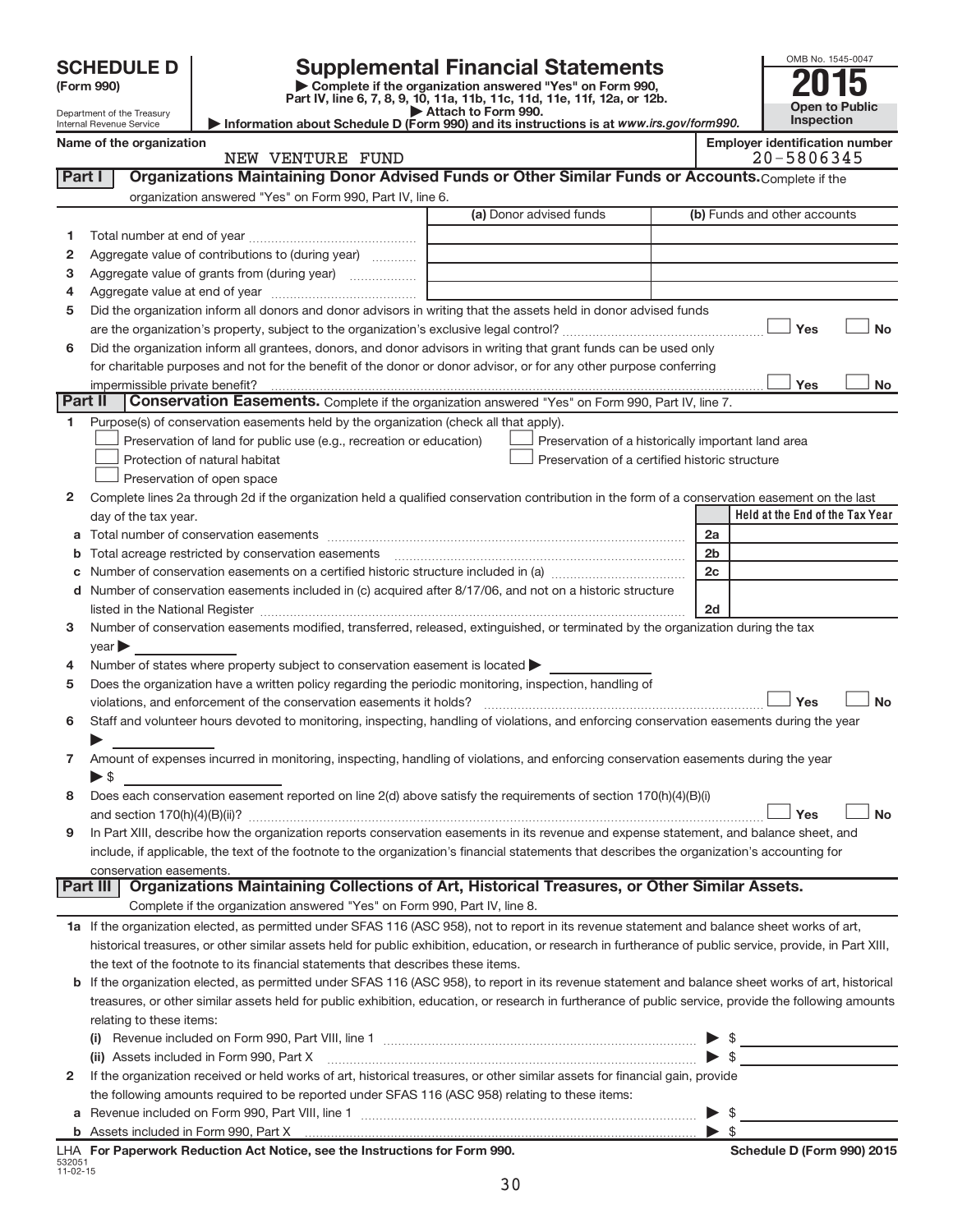|    | Schedule D (Form 990) 2015                                                                                                                                                                                                          | NEW VENTURE FUND   |                           |                                                                             |                 | $20 - 5806345$ Page 2 |                          |          |           |
|----|-------------------------------------------------------------------------------------------------------------------------------------------------------------------------------------------------------------------------------------|--------------------|---------------------------|-----------------------------------------------------------------------------|-----------------|-----------------------|--------------------------|----------|-----------|
|    | Part III<br>Organizations Maintaining Collections of Art, Historical Treasures, or Other Similar Assets(continued)                                                                                                                  |                    |                           |                                                                             |                 |                       |                          |          |           |
| З  | Using the organization's acquisition, accession, and other records, check any of the following that are a significant use of its collection items                                                                                   |                    |                           |                                                                             |                 |                       |                          |          |           |
|    | (check all that apply):                                                                                                                                                                                                             |                    |                           |                                                                             |                 |                       |                          |          |           |
| a  | Public exhibition                                                                                                                                                                                                                   | d                  | Loan or exchange programs |                                                                             |                 |                       |                          |          |           |
| b  | Scholarly research                                                                                                                                                                                                                  | е                  | Other                     |                                                                             |                 |                       |                          |          |           |
| c  | Preservation for future generations                                                                                                                                                                                                 |                    |                           |                                                                             |                 |                       |                          |          |           |
| 4  | Provide a description of the organization's collections and explain how they further the organization's exempt purpose in Part XIII.                                                                                                |                    |                           |                                                                             |                 |                       |                          |          |           |
| 5  | During the year, did the organization solicit or receive donations of art, historical treasures, or other similar assets                                                                                                            |                    |                           |                                                                             |                 |                       |                          |          |           |
|    |                                                                                                                                                                                                                                     |                    |                           |                                                                             |                 |                       | Yes                      |          | No        |
|    | Part IV<br>Escrow and Custodial Arrangements. Complete if the organization answered "Yes" on Form 990, Part IV, line 9, or                                                                                                          |                    |                           |                                                                             |                 |                       |                          |          |           |
|    | reported an amount on Form 990, Part X, line 21.                                                                                                                                                                                    |                    |                           |                                                                             |                 |                       |                          |          |           |
|    | 1a Is the organization an agent, trustee, custodian or other intermediary for contributions or other assets not included                                                                                                            |                    |                           |                                                                             |                 |                       |                          |          |           |
|    |                                                                                                                                                                                                                                     |                    |                           |                                                                             |                 |                       | Yes                      |          | <b>No</b> |
|    | b If "Yes," explain the arrangement in Part XIII and complete the following table:                                                                                                                                                  |                    |                           |                                                                             |                 |                       |                          |          |           |
|    |                                                                                                                                                                                                                                     |                    |                           |                                                                             |                 |                       | Amount                   |          |           |
| C  | Beginning balance <b>communications</b> and the contract of the contract of the contract of the contract of the contract of the contract of the contract of the contract of the contract of the contract of the contract of the con |                    |                           |                                                                             | 1c              |                       |                          |          |           |
|    |                                                                                                                                                                                                                                     |                    |                           |                                                                             | 1d              |                       |                          |          |           |
|    | Distributions during the year manufactured and an account of the year manufactured and the year manufactured and the year manufactured and the year manufactured and the year manufactured and the year manufactured and the y      |                    |                           |                                                                             | 1e              |                       |                          |          |           |
| f. |                                                                                                                                                                                                                                     |                    |                           |                                                                             | 1f              |                       |                          |          |           |
|    | 2a Did the organization include an amount on Form 990, Part X, line 21, for escrow or custodial account liability?                                                                                                                  |                    |                           |                                                                             |                 |                       | Yes                      |          | No        |
|    | <b>b</b> If "Yes," explain the arrangement in Part XIII. Check here if the explanation has been provided on Part XIII                                                                                                               |                    |                           |                                                                             |                 |                       |                          |          |           |
|    | Endowment Funds. Complete if the organization answered "Yes" on Form 990, Part IV, line 10.<br><b>Part V</b>                                                                                                                        |                    |                           |                                                                             |                 |                       |                          |          |           |
|    |                                                                                                                                                                                                                                     | (a) Current year   | (b) Prior year            | (c) Two years back $\vert$ (d) Three years back $\vert$ (e) Four years back |                 |                       |                          |          |           |
| 1а | Beginning of year balance                                                                                                                                                                                                           |                    |                           |                                                                             |                 |                       |                          |          |           |
|    |                                                                                                                                                                                                                                     |                    |                           |                                                                             |                 |                       |                          |          |           |
|    | Net investment earnings, gains, and losses                                                                                                                                                                                          |                    |                           |                                                                             |                 |                       |                          |          |           |
| d  |                                                                                                                                                                                                                                     |                    |                           |                                                                             |                 |                       |                          |          |           |
|    | e Other expenditures for facilities                                                                                                                                                                                                 |                    |                           |                                                                             |                 |                       |                          |          |           |
|    | and programs                                                                                                                                                                                                                        |                    |                           |                                                                             |                 |                       |                          |          |           |
| τ. |                                                                                                                                                                                                                                     |                    |                           |                                                                             |                 |                       |                          |          |           |
| g  | End of year balance                                                                                                                                                                                                                 |                    |                           |                                                                             |                 |                       |                          |          |           |
| 2  | Provide the estimated percentage of the current year end balance (line 1g, column (a)) held as:                                                                                                                                     |                    |                           |                                                                             |                 |                       |                          |          |           |
| а  | Board designated or quasi-endowment                                                                                                                                                                                                 |                    |                           |                                                                             |                 |                       |                          |          |           |
| b  | Permanent endowment                                                                                                                                                                                                                 | $\%$               |                           |                                                                             |                 |                       |                          |          |           |
|    | Temporarily restricted endowment                                                                                                                                                                                                    | %                  |                           |                                                                             |                 |                       |                          |          |           |
|    | The percentages on lines 2a, 2b, and 2c should equal 100%.                                                                                                                                                                          |                    |                           |                                                                             |                 |                       |                          |          |           |
|    | 3a Are there endowment funds not in the possession of the organization that are held and administered for the organization                                                                                                          |                    |                           |                                                                             |                 |                       |                          |          |           |
|    | by:                                                                                                                                                                                                                                 |                    |                           |                                                                             |                 |                       |                          | Yes      | No.       |
|    | (i)                                                                                                                                                                                                                                 |                    |                           |                                                                             |                 |                       | 3a(i)                    |          |           |
|    |                                                                                                                                                                                                                                     |                    |                           |                                                                             |                 |                       | 3a(ii)<br>3 <sub>b</sub> |          |           |
| 4  | Describe in Part XIII the intended uses of the organization's endowment funds.                                                                                                                                                      |                    |                           |                                                                             |                 |                       |                          |          |           |
|    | <b>Part VI</b><br>Land, Buildings, and Equipment.                                                                                                                                                                                   |                    |                           |                                                                             |                 |                       |                          |          |           |
|    | Complete if the organization answered "Yes" on Form 990, Part IV, line 11a. See Form 990, Part X, line 10.                                                                                                                          |                    |                           |                                                                             |                 |                       |                          |          |           |
|    | Description of property                                                                                                                                                                                                             | (a) Cost or other  | (b) Cost or other         |                                                                             | (c) Accumulated |                       | (d) Book value           |          |           |
|    |                                                                                                                                                                                                                                     | basis (investment) | basis (other)             |                                                                             | depreciation    |                       |                          |          |           |
|    |                                                                                                                                                                                                                                     |                    |                           |                                                                             |                 |                       |                          |          |           |
|    |                                                                                                                                                                                                                                     |                    |                           |                                                                             |                 |                       |                          |          |           |
|    |                                                                                                                                                                                                                                     |                    |                           |                                                                             |                 |                       |                          |          |           |
|    |                                                                                                                                                                                                                                     |                    |                           | 505, 566.                                                                   | 133,920.        |                       |                          | 371,646. |           |
|    |                                                                                                                                                                                                                                     |                    |                           |                                                                             |                 |                       |                          |          |           |
|    | Total. Add lines 1a through 1e. (Column (d) must equal Form 990, Part X, column (B), line 10c.)                                                                                                                                     |                    |                           |                                                                             |                 | ▶                     |                          | 371,646. |           |
|    |                                                                                                                                                                                                                                     |                    |                           |                                                                             |                 |                       |                          |          |           |

**Schedule D (Form 990) 2015**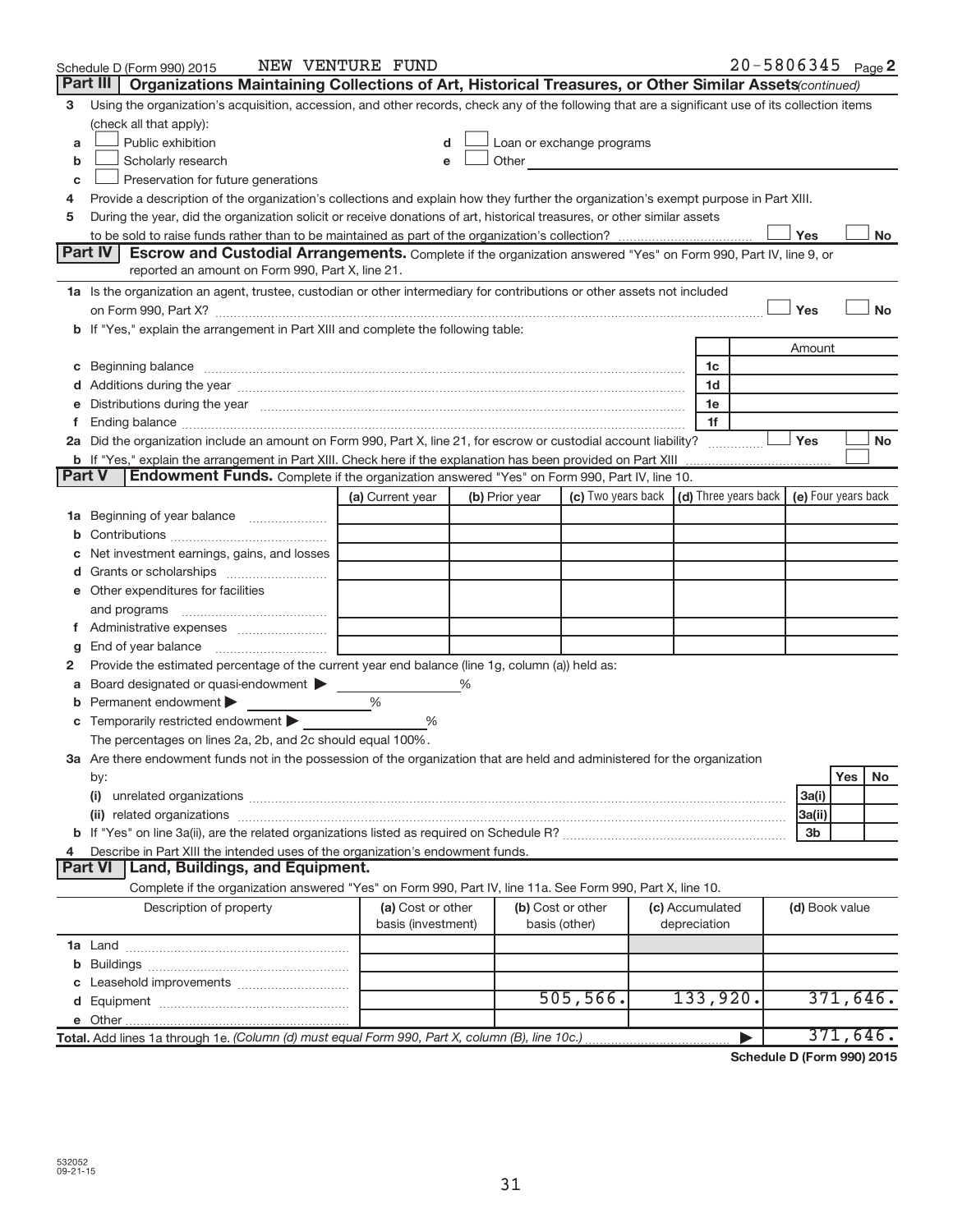| (a) Description of security or category (including name of security)                                              |                 | Complete if the organization answered "Yes" on Form 990, Part IV, line 11b. See Form 990, Part X, line 12. |                                                           |
|-------------------------------------------------------------------------------------------------------------------|-----------------|------------------------------------------------------------------------------------------------------------|-----------------------------------------------------------|
|                                                                                                                   | (b) Book value  |                                                                                                            | (c) Method of valuation: Cost or end-of-year market value |
| (1) Financial derivatives                                                                                         |                 |                                                                                                            |                                                           |
| (2) Closely-held equity interests                                                                                 |                 |                                                                                                            |                                                           |
| $(3)$ Other                                                                                                       |                 |                                                                                                            |                                                           |
| (A)                                                                                                               |                 |                                                                                                            |                                                           |
|                                                                                                                   |                 |                                                                                                            |                                                           |
| (B)                                                                                                               |                 |                                                                                                            |                                                           |
| (C)                                                                                                               |                 |                                                                                                            |                                                           |
| (D)                                                                                                               |                 |                                                                                                            |                                                           |
| (E)                                                                                                               |                 |                                                                                                            |                                                           |
| (F)                                                                                                               |                 |                                                                                                            |                                                           |
| (G)                                                                                                               |                 |                                                                                                            |                                                           |
| (H)                                                                                                               |                 |                                                                                                            |                                                           |
| Total. (Col. (b) must equal Form 990, Part X, col. (B) line 12.)                                                  |                 |                                                                                                            |                                                           |
| Part VIII Investments - Program Related.                                                                          |                 |                                                                                                            |                                                           |
| Complete if the organization answered "Yes" on Form 990, Part IV, line 11c. See Form 990, Part X, line 13.        |                 |                                                                                                            |                                                           |
| (a) Description of investment                                                                                     | (b) Book value  |                                                                                                            | (c) Method of valuation: Cost or end-of-year market value |
|                                                                                                                   |                 |                                                                                                            |                                                           |
| (1)                                                                                                               |                 |                                                                                                            |                                                           |
| (2)                                                                                                               |                 |                                                                                                            |                                                           |
| (3)                                                                                                               |                 |                                                                                                            |                                                           |
| (4)                                                                                                               |                 |                                                                                                            |                                                           |
| (5)                                                                                                               |                 |                                                                                                            |                                                           |
| (6)                                                                                                               |                 |                                                                                                            |                                                           |
| (7)                                                                                                               |                 |                                                                                                            |                                                           |
| (8)                                                                                                               |                 |                                                                                                            |                                                           |
| (9)                                                                                                               |                 |                                                                                                            |                                                           |
| Total. (Col. (b) must equal Form 990, Part X, col. (B) line $13.$ )                                               |                 |                                                                                                            |                                                           |
| Part IX<br><b>Other Assets.</b>                                                                                   |                 |                                                                                                            |                                                           |
|                                                                                                                   |                 |                                                                                                            |                                                           |
| Complete if the organization answered "Yes" on Form 990, Part IV, line 11d. See Form 990, Part X, line 15.        |                 |                                                                                                            |                                                           |
|                                                                                                                   | (a) Description |                                                                                                            | (b) Book value                                            |
| (1)                                                                                                               |                 |                                                                                                            |                                                           |
| (2)                                                                                                               |                 |                                                                                                            |                                                           |
|                                                                                                                   |                 |                                                                                                            |                                                           |
| (3)                                                                                                               |                 |                                                                                                            |                                                           |
|                                                                                                                   |                 |                                                                                                            |                                                           |
| (4)                                                                                                               |                 |                                                                                                            |                                                           |
| (5)                                                                                                               |                 |                                                                                                            |                                                           |
| (6)                                                                                                               |                 |                                                                                                            |                                                           |
| (7)                                                                                                               |                 |                                                                                                            |                                                           |
| (8)                                                                                                               |                 |                                                                                                            |                                                           |
| (9)                                                                                                               |                 |                                                                                                            |                                                           |
|                                                                                                                   |                 |                                                                                                            |                                                           |
| Total. (Column (b) must equal Form 990, Part X, col. (B) line 15.)<br><b>Other Liabilities.</b><br>Part X         |                 |                                                                                                            |                                                           |
| Complete if the organization answered "Yes" on Form 990, Part IV, line 11e or 11f. See Form 990, Part X, line 25. |                 |                                                                                                            |                                                           |
| (a) Description of liability                                                                                      |                 | (b) Book value                                                                                             |                                                           |
| Federal income taxes<br>(1)                                                                                       |                 |                                                                                                            |                                                           |
| DEFERRED RENT<br>(2)                                                                                              |                 | 83, 125.                                                                                                   |                                                           |
|                                                                                                                   |                 |                                                                                                            |                                                           |
| (3)                                                                                                               |                 |                                                                                                            |                                                           |
| (4)                                                                                                               |                 |                                                                                                            |                                                           |
| (5)                                                                                                               |                 |                                                                                                            |                                                           |
| (6)                                                                                                               |                 |                                                                                                            |                                                           |
| (7)                                                                                                               |                 |                                                                                                            |                                                           |
| 1.<br>(8)                                                                                                         |                 |                                                                                                            |                                                           |
| (9)                                                                                                               |                 | 83, 125.                                                                                                   |                                                           |

**Schedule D (Form 990) 2015**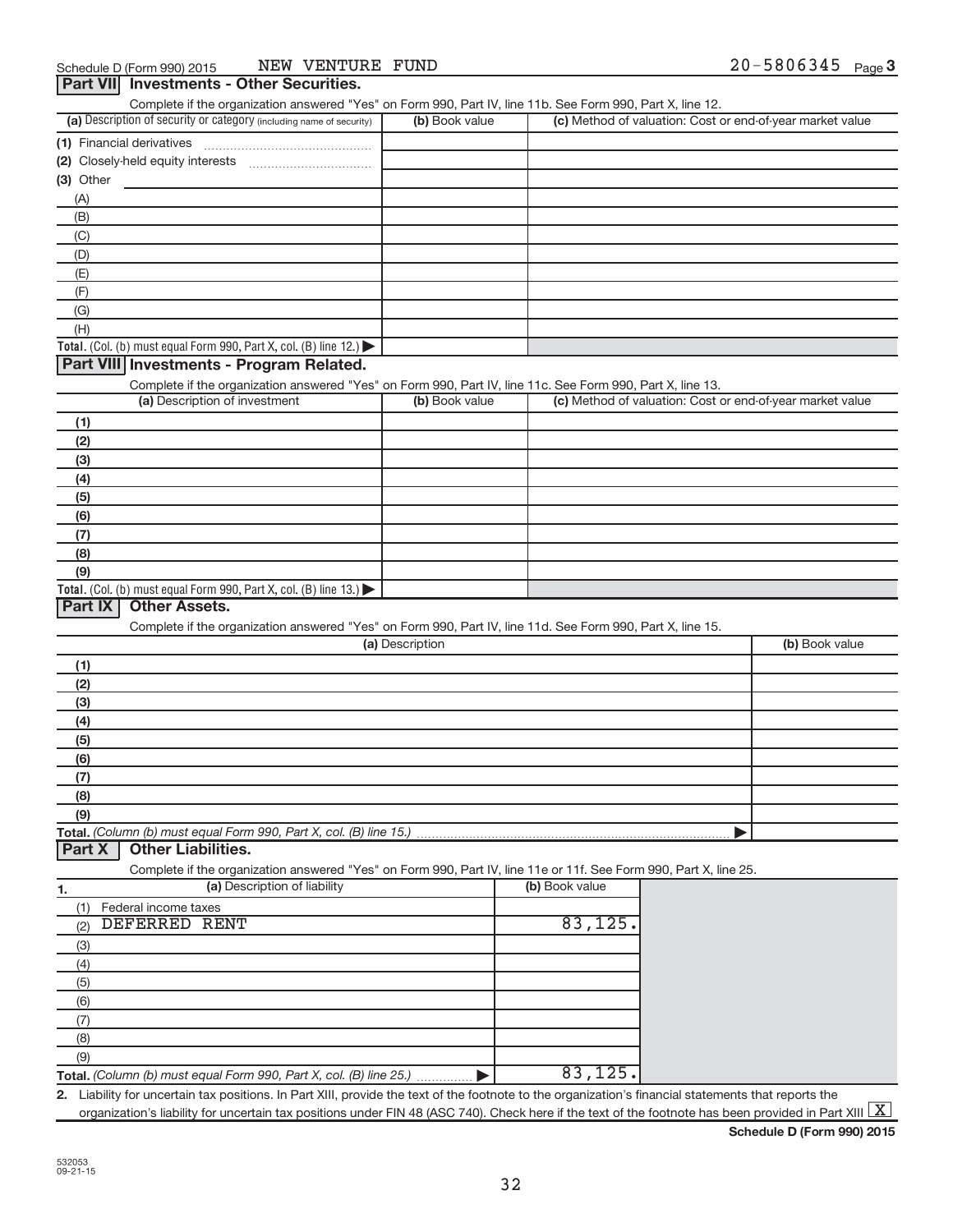|    | NEW VENTURE FUND<br>Schedule D (Form 990) 2015                                                                                                                                                                                                                          |                | 20-5806345 Page 4 |
|----|-------------------------------------------------------------------------------------------------------------------------------------------------------------------------------------------------------------------------------------------------------------------------|----------------|-------------------|
|    | <b>Part XI</b><br>Reconciliation of Revenue per Audited Financial Statements With Revenue per Return.                                                                                                                                                                   |                |                   |
|    | Complete if the organization answered "Yes" on Form 990, Part IV, line 12a.                                                                                                                                                                                             |                |                   |
| 1  | Total revenue, gains, and other support per audited financial statements [[[[[[[[[[[[[[[[[[[[[[]]]]]]]]]]]]]]                                                                                                                                                           |                | $\mathbf{1}$      |
| 2  | Amounts included on line 1 but not on Form 990, Part VIII, line 12:                                                                                                                                                                                                     |                |                   |
| a  |                                                                                                                                                                                                                                                                         | 2a             |                   |
| b  |                                                                                                                                                                                                                                                                         | 2 <sub>b</sub> |                   |
| с  |                                                                                                                                                                                                                                                                         | 2c             |                   |
| d  |                                                                                                                                                                                                                                                                         | 2d             |                   |
| е  | Add lines 2a through 2d <b>[10]</b> [20] <b>All and Parameter 2016</b> [20] <b>All and Parameter 2016</b> [20] <b>All and Parameter 2016</b> [20] <b>All and Parameter 2016</b> [20] <b>All and Parameter 2016</b> [20] <b>All and Parameter 2016</b> [20] <b>All a</b> |                | 2e                |
| 3  |                                                                                                                                                                                                                                                                         |                | 3                 |
|    | Amounts included on Form 990. Part VIII. line 12, but not on line 1:                                                                                                                                                                                                    |                |                   |
| a  |                                                                                                                                                                                                                                                                         | 4a             |                   |
| b  |                                                                                                                                                                                                                                                                         | 4 <sub>b</sub> |                   |
|    | Add lines 4a and 4b                                                                                                                                                                                                                                                     |                | 4c                |
| 5  |                                                                                                                                                                                                                                                                         |                | 5                 |
|    | Part XII Reconciliation of Expenses per Audited Financial Statements With Expenses per Return.                                                                                                                                                                          |                |                   |
|    | Complete if the organization answered "Yes" on Form 990, Part IV, line 12a.                                                                                                                                                                                             |                |                   |
| 1. |                                                                                                                                                                                                                                                                         |                | 1.                |
| 2  | Amounts included on line 1 but not on Form 990, Part IX, line 25:                                                                                                                                                                                                       |                |                   |
| a  |                                                                                                                                                                                                                                                                         | 2a             |                   |
| b  |                                                                                                                                                                                                                                                                         | 2 <sub>b</sub> |                   |
| c  | Other losses <b>communications</b> and the contract of the contract of the contract of the contract of the contract of the contract of the contract of the contract of the contract of the contract of the contract of the contract                                     | 2 <sub>c</sub> |                   |
|    |                                                                                                                                                                                                                                                                         | 2d             |                   |
| e  | Add lines 2a through 2d <b>[10]</b> University of the state of the state of the state of the state of the state of the state of the state of the state of the state of the state of the state of the state of the state of the stat                                     |                | <b>2e</b>         |
| з  |                                                                                                                                                                                                                                                                         |                | 3                 |
| 4  | Amounts included on Form 990, Part IX, line 25, but not on line 1:                                                                                                                                                                                                      |                |                   |
| a  |                                                                                                                                                                                                                                                                         | 4a             |                   |
| b  | Other (Describe in Part XIII.) <b>2000</b> 2000 2010 2010 2010 2010 2011 2010 2010 2010 2010 2010 2010 2010 2010 2010 2010 2010 2010 2010 2010 2010 2010 2010 2010 2010 2010 2010 2010 2010 2010 2010 2010 2010 2010 2010 2010 2010                                     | 4 <sub>b</sub> |                   |
|    | Add lines 4a and 4b                                                                                                                                                                                                                                                     |                | 4c                |
| 5  |                                                                                                                                                                                                                                                                         |                | 5                 |
|    | <b>Part XIII Supplemental Information.</b>                                                                                                                                                                                                                              |                |                   |

Provide the descriptions required for Part II, lines 3, 5, and 9; Part III, lines 1a and 4; Part IV, lines 1b and 2b; Part V, line 4; Part X, line 2; Part XI, lines 2d and 4b; and Part XII, lines 2d and 4b. Also complete this part to provide any additional information.

PART X, LINE 2:

| NVF IS EXEMPT FROM FEDERAL INCOME TAX UNDER SECTION 501(A) OF THE INTERNAL |  |  |  |  |  |
|----------------------------------------------------------------------------|--|--|--|--|--|
| REVENUE CODE AS AN ORGANIZATION DESCRIBED IN SECTION 501(C)(3). THE        |  |  |  |  |  |
| INTERNAL REVENUE SERVICE RECOGNIZES NVF'S STATUS AS A PUBLIC CHARITY       |  |  |  |  |  |
| ORGANIZATION. NVF'S INCOME TAX RETURNS ARE SUBJECT TO REVIEW AND           |  |  |  |  |  |
| EXAMINATION BY FEDERAL AND STATE AUTHORITIES. THE NVF IS NOT AWARE OF ANY  |  |  |  |  |  |
| ACTIVITIES THAT WOULD JEOPARDIZE ITS TAX-EXEMPT STATUS. NVF IS NOT AWARE   |  |  |  |  |  |
| OF ANY ACTIVITIES THAT ARE SUBJECT TO TAX ON UNRELATED BUSINESS INCOME,    |  |  |  |  |  |
| EXCISE OR OTHER TAXES.                                                     |  |  |  |  |  |

#### ABCC IS A SINGLE MEMBER LLC FOR WHICH NVF IS THE SOLE MEMBER. ABCC IS

532054 09-21-15 **Schedule D (Form 990) 2015** DISREGARDED AS AN ENTITY SEPARATE FROM NVF FOR TAX PURPOSES IN ACCORDANCE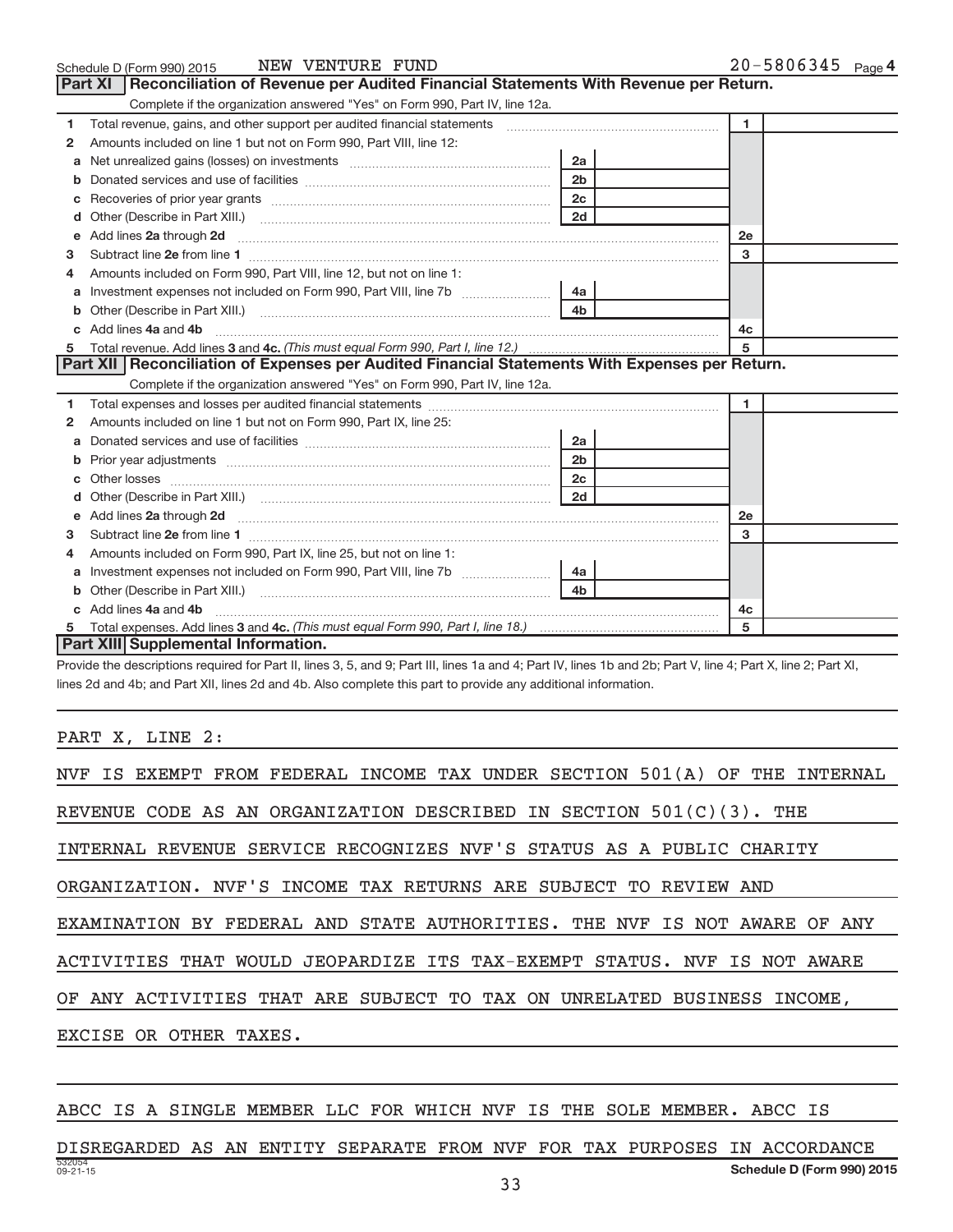**Part XIII | Supplemental Information** (continued)

WITH TREASURY REGULATION SECTION 301.7701-3(B)1(II), SUCH THAT ALL OF ABCC'S REVENUES AND EXPENSES ARE ATTRIBUTED TO NVF AND ABCC IS TREATED AS EXEMPT FROM FEDERAL INCOME TAX. ABCC'S FINANCIAL RESULTS ARE CONSOLIDATED WITHIN NVF'S FEDERAL AND STATE TAX FILINGS.

GENERALLY, THE ORGANIZATION IS NO LONGER SUBJECT TO INCOME TAX EXAMINATIONS FOR THE U.S. FEDERAL, STATE OR LOCAL TAX AUTHORITIES FOR YEARS BEFORE DECEMBER 31, 2012.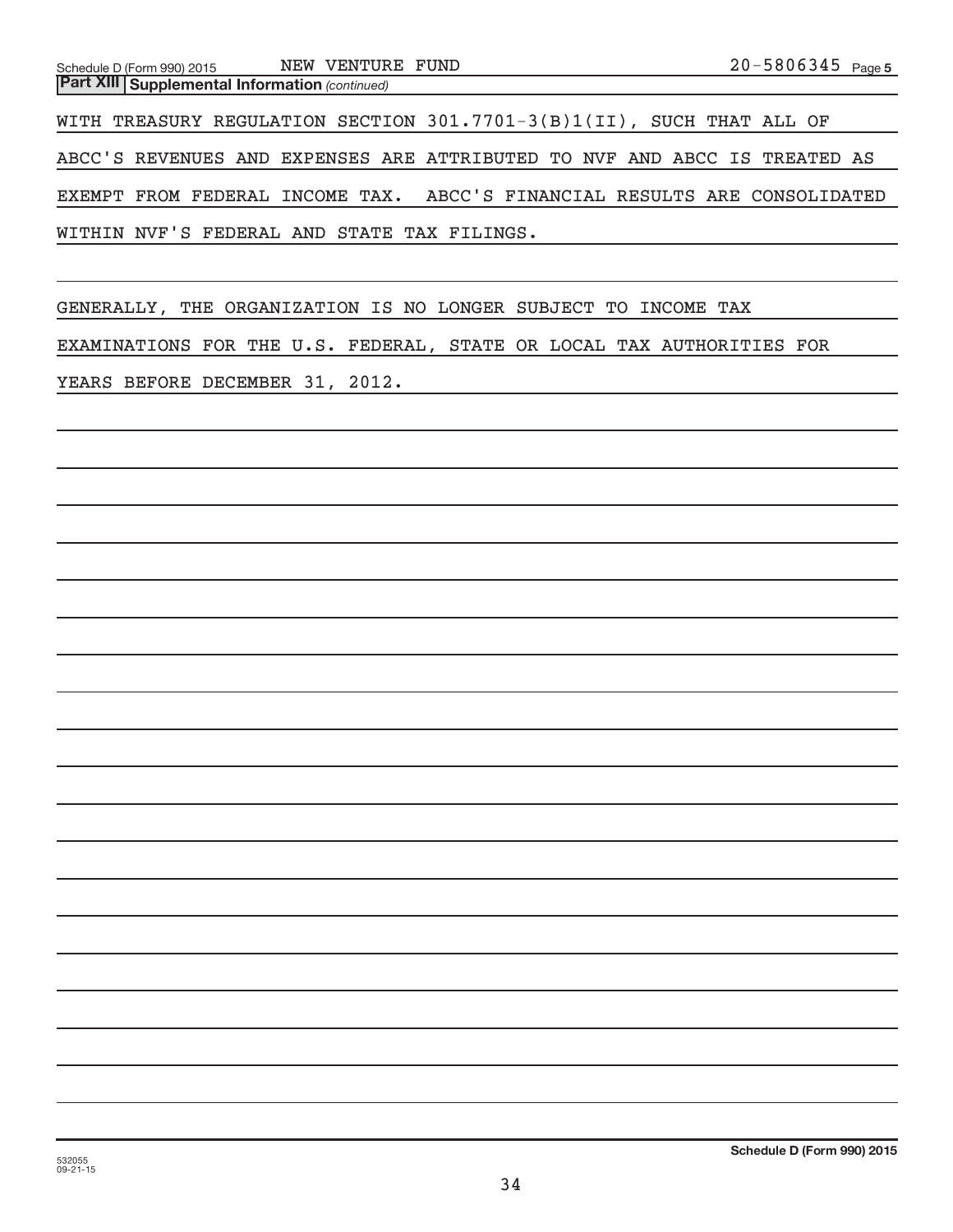| Department of the Treasury<br>Internal Revenue Service |                          |                                                                      | $\blacktriangleright$ Attach to Form 990.<br>Information about Schedule F (Form 990) and its instructions is at www.irs.gov/form990.                                                                                                                                          |                                                                            | <b>Open to Public</b><br>Inspection                 |
|--------------------------------------------------------|--------------------------|----------------------------------------------------------------------|-------------------------------------------------------------------------------------------------------------------------------------------------------------------------------------------------------------------------------------------------------------------------------|----------------------------------------------------------------------------|-----------------------------------------------------|
| Name of the organization                               |                          |                                                                      |                                                                                                                                                                                                                                                                               |                                                                            | <b>Employer identification number</b>               |
| NEW VENTURE FUND                                       |                          |                                                                      |                                                                                                                                                                                                                                                                               | 20-5806345                                                                 |                                                     |
| Part I                                                 |                          |                                                                      | General Information on Activities Outside the United States. Complete if the organization answered "Yes" on                                                                                                                                                                   |                                                                            |                                                     |
| Form 990, Part IV, line 14b.                           |                          |                                                                      |                                                                                                                                                                                                                                                                               |                                                                            |                                                     |
| 1.                                                     |                          |                                                                      | For grantmakers. Does the organization maintain records to substantiate the amount of its grants and other assistance,<br>the grantees' eligibility for the grants or assistance, and the selection criteria used to award the grants or assistance? $\boxed{\textbf{X}}$ Yes |                                                                            | <b>No</b>                                           |
| $\mathbf{2}$<br>United States.                         |                          |                                                                      | For grantmakers. Describe in Part V the organization's procedures for monitoring the use of its grants and other assistance outside the                                                                                                                                       |                                                                            |                                                     |
| 3<br>(a) Region                                        | (b) Number of            | (c) Number of                                                        | Activities per Region. (The following Part I, line 3 table can be duplicated if additional space is needed.)<br>(d) Activities conducted in region                                                                                                                            | (e) If activity listed in (d)                                              | (f) Total                                           |
|                                                        | offices<br>in the region | employees,<br>agents, and<br>independent<br>contractors<br>in region | (by type) (e.g., fundraising, program<br>services, investments, grants to<br>recipients located in the region)                                                                                                                                                                | is a program service,<br>describe specific type<br>of service(s) in region | expenditures<br>for and<br>investments<br>in region |
|                                                        |                          |                                                                      |                                                                                                                                                                                                                                                                               |                                                                            |                                                     |
| CENTRAL AMERICA AND<br>THE CARIBBEAN                   |                          |                                                                      | GRANTS TO RECIPIENTS                                                                                                                                                                                                                                                          |                                                                            | 20,000.                                             |
|                                                        |                          |                                                                      |                                                                                                                                                                                                                                                                               |                                                                            |                                                     |
| EAST ASIA AND THE                                      |                          |                                                                      |                                                                                                                                                                                                                                                                               |                                                                            |                                                     |
| PACIFIC                                                |                          |                                                                      | GRANTS TO RECIPIENTS                                                                                                                                                                                                                                                          |                                                                            | 615, 155.                                           |
|                                                        |                          |                                                                      |                                                                                                                                                                                                                                                                               |                                                                            |                                                     |
| EUROPE (INCLUDING                                      |                          |                                                                      |                                                                                                                                                                                                                                                                               |                                                                            |                                                     |
| ICELAND & GREENLAND)                                   |                          |                                                                      | GRANTS TO RECIPIENTS                                                                                                                                                                                                                                                          |                                                                            | 6,671,277.                                          |
|                                                        |                          |                                                                      |                                                                                                                                                                                                                                                                               |                                                                            |                                                     |
| MIDDLE EAST AND<br>NORTH AFRICA                        |                          |                                                                      | GRANTS TO RECIPIENTS                                                                                                                                                                                                                                                          |                                                                            | 1,367,903.                                          |
|                                                        |                          |                                                                      |                                                                                                                                                                                                                                                                               |                                                                            |                                                     |
|                                                        |                          |                                                                      |                                                                                                                                                                                                                                                                               |                                                                            |                                                     |
| NORTH AMERICA                                          |                          |                                                                      | GRANTS TO RECIPIENTS                                                                                                                                                                                                                                                          |                                                                            | 2,094,979.                                          |
|                                                        |                          |                                                                      |                                                                                                                                                                                                                                                                               |                                                                            |                                                     |
| RUSSIA AND                                             |                          |                                                                      | GRANTS TO RECIPIENTS                                                                                                                                                                                                                                                          |                                                                            |                                                     |
| NEIGHBORING STATES                                     |                          |                                                                      |                                                                                                                                                                                                                                                                               |                                                                            | 16,868.                                             |
|                                                        |                          |                                                                      |                                                                                                                                                                                                                                                                               |                                                                            |                                                     |
| SOUTH AMERICA                                          |                          |                                                                      | GRANTS TO RECIPIENTS                                                                                                                                                                                                                                                          |                                                                            | 1,779,090.                                          |
|                                                        |                          |                                                                      |                                                                                                                                                                                                                                                                               |                                                                            |                                                     |
|                                                        |                          |                                                                      |                                                                                                                                                                                                                                                                               |                                                                            |                                                     |
| SOUTH ASIA                                             |                          |                                                                      | GRANTS TO RECIPIENTS                                                                                                                                                                                                                                                          |                                                                            | 318,470.                                            |
| 3 a Sub-total<br><b>b</b> Total from continuation      | 0                        | 0                                                                    |                                                                                                                                                                                                                                                                               |                                                                            | 12,883,742.                                         |
| sheets to Part I                                       |                          | 0                                                                    |                                                                                                                                                                                                                                                                               |                                                                            | 1,641,426.                                          |
| c Totals (add lines 3a<br>and 3b)                      |                          | 0                                                                    |                                                                                                                                                                                                                                                                               |                                                                            | 14, 525, 168.                                       |

**| Complete if the organization answered "Yes" on Form 990, Part IV, line 14b, 15, or 16. | Attach to Form 990.**

Statement of Activities Outside the United States<br>  $\triangleright$  Complete if the organization answered "Yes" on Form 990, Part IV, line 14b, 15, or 16.<br>  $\triangleright$  Attach to Form 990.

LHA For Paperwork Reduction Act Notice, see the Instructions for Form 990. Shand the Schedule F (Form 990) 2015

OMB No. 1545-0047

**(Form 990)**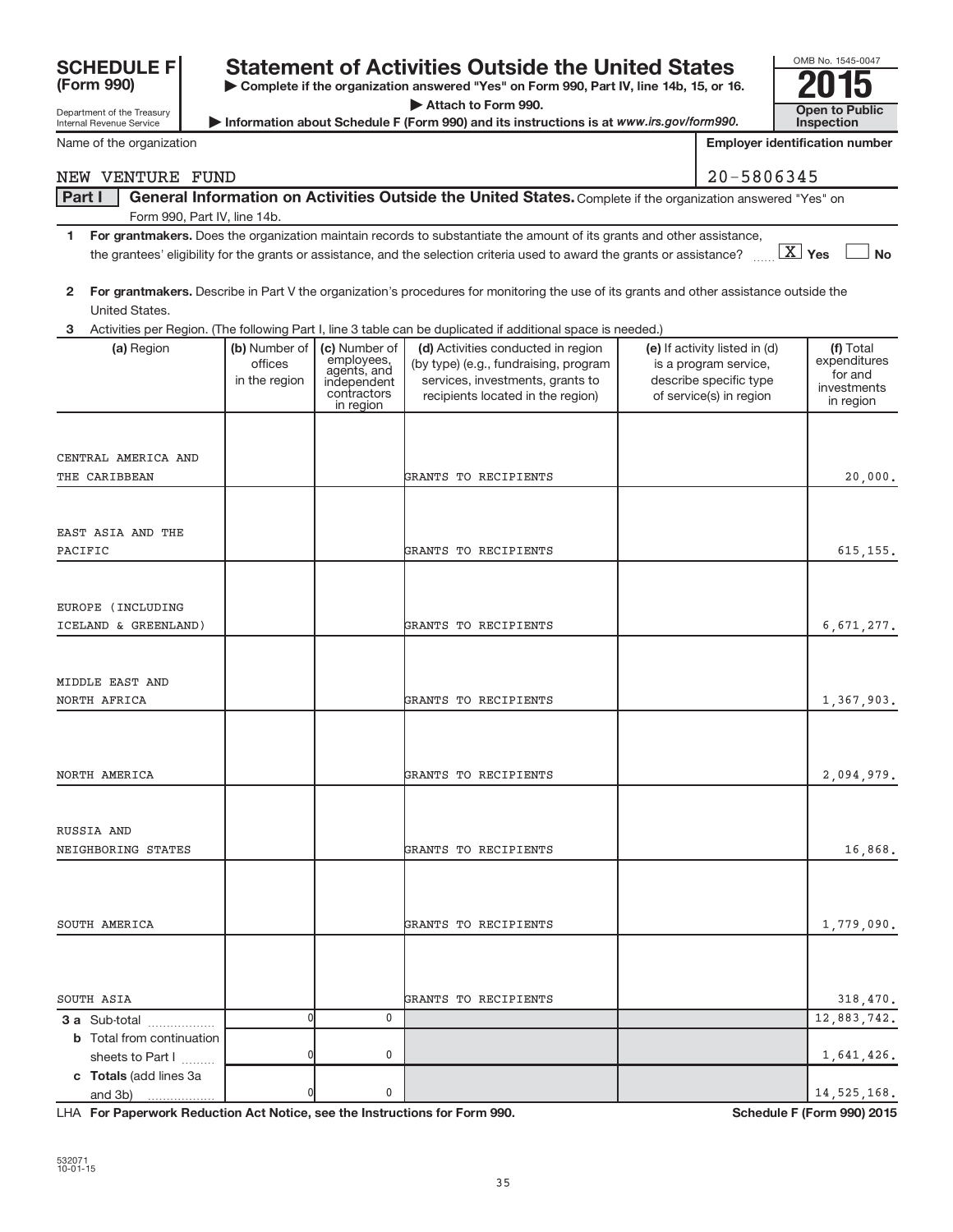| NEW VENTURE FUND<br>20-5806345 Page 1<br>Schedule F (Form 990) |                                           |                                                      |                                                                                                                                         |                                                                                                             |                                         |  |  |
|----------------------------------------------------------------|-------------------------------------------|------------------------------------------------------|-----------------------------------------------------------------------------------------------------------------------------------------|-------------------------------------------------------------------------------------------------------------|-----------------------------------------|--|--|
| <b>Part I</b>                                                  |                                           |                                                      | Continuation of Activities per Region. (Schedule F (Form 990), Part I, line 3)                                                          |                                                                                                             |                                         |  |  |
| (a) Region                                                     | (b) Number of<br>offices<br>in the region | (c) Number of<br>employees or<br>agents in<br>region | (d) Activities conducted in region<br>(by type) (i.e., fundraising,<br>program services, grants to<br>recipients located in the region) | (e) If activity listed in (d)<br>is a program service,<br>describe specific type<br>of service(s) in region | (f) Total<br>expenditures<br>for region |  |  |
|                                                                |                                           |                                                      |                                                                                                                                         |                                                                                                             |                                         |  |  |
| SUB-SAHARAN AFRICA                                             |                                           |                                                      | GRANTS TO RECIPIENTS                                                                                                                    |                                                                                                             | 1,641,426.                              |  |  |
|                                                                |                                           |                                                      |                                                                                                                                         |                                                                                                             |                                         |  |  |
|                                                                |                                           |                                                      |                                                                                                                                         |                                                                                                             |                                         |  |  |
|                                                                |                                           |                                                      |                                                                                                                                         |                                                                                                             |                                         |  |  |
|                                                                |                                           |                                                      |                                                                                                                                         |                                                                                                             |                                         |  |  |
|                                                                |                                           |                                                      |                                                                                                                                         |                                                                                                             |                                         |  |  |
|                                                                |                                           |                                                      |                                                                                                                                         |                                                                                                             |                                         |  |  |
|                                                                |                                           |                                                      |                                                                                                                                         |                                                                                                             |                                         |  |  |
|                                                                |                                           |                                                      |                                                                                                                                         |                                                                                                             |                                         |  |  |
|                                                                |                                           |                                                      |                                                                                                                                         |                                                                                                             |                                         |  |  |
|                                                                |                                           |                                                      |                                                                                                                                         |                                                                                                             |                                         |  |  |
| <b>Totals</b>                                                  |                                           |                                                      |                                                                                                                                         |                                                                                                             | 1,641,426.                              |  |  |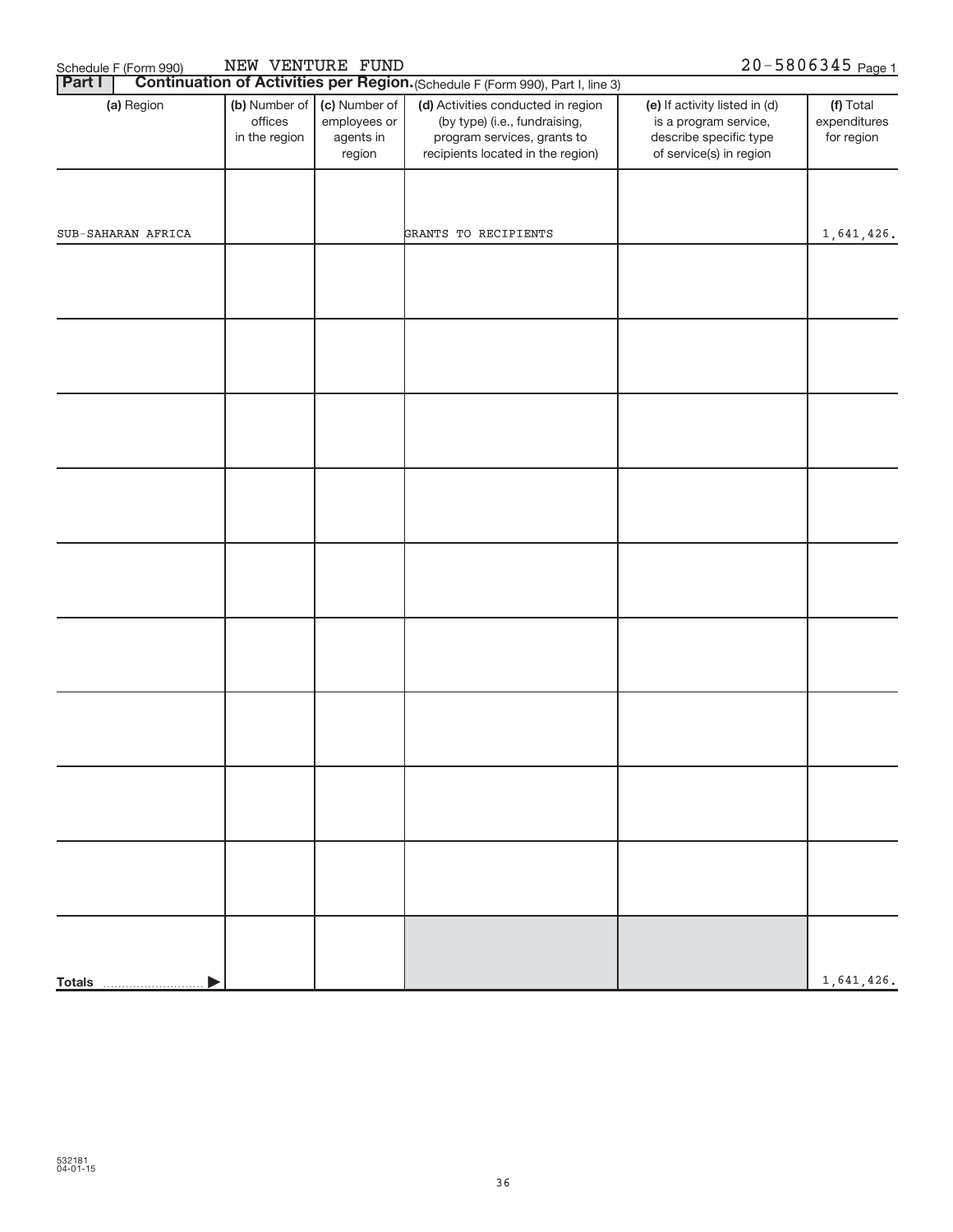| Page 2                                                                                                                                                                                      |                                                             |                                                 |                                         |                                  |                              |                              |                                           |                                        |                              |                                                       | $\frac{8}{9}$                                                                                                                                                                | $\frac{1}{2}$                                              |  |
|---------------------------------------------------------------------------------------------------------------------------------------------------------------------------------------------|-------------------------------------------------------------|-------------------------------------------------|-----------------------------------------|----------------------------------|------------------------------|------------------------------|-------------------------------------------|----------------------------------------|------------------------------|-------------------------------------------------------|------------------------------------------------------------------------------------------------------------------------------------------------------------------------------|------------------------------------------------------------|--|
| Grants and Other Assistance to Organizations or Entities Outside the United States. Complete if the organization answered "Yes" on Form 990, Part IV, line 15, for any<br>5806345<br>$-0.5$ | valuation (book, FMV,<br>appraisal, other)<br>(i) Method of |                                                 |                                         |                                  |                              |                              |                                           |                                        |                              |                                                       |                                                                                                                                                                              | Schedule F (Form 990) 2015                                 |  |
|                                                                                                                                                                                             |                                                             | (h) Description<br>of non-cash<br>assistance    |                                         |                                  |                              |                              |                                           |                                        |                              |                                                       |                                                                                                                                                                              |                                                            |  |
|                                                                                                                                                                                             | (g) Amount of<br>assistance<br>non-cash                     | $\circ$                                         | $\circ$                                 | $\circ$                          | $\circ$                      | $\circ$                      | $\circ$                                   | $\circ$                                | $\circ$                      |                                                       |                                                                                                                                                                              |                                                            |  |
|                                                                                                                                                                                             |                                                             | cash disbursement<br>(f) Manner of              | ELECTRONIC<br>20,000. TRANSFER          | <b>ELECTRONIC</b><br>TRANSFER    | ELECTRONIC<br>TRANSFER       | ELECTRONIC<br>TRANSFER       | ELECTRONIC<br>TRANSFER                    | ELECTRONIC<br>TRANSFER                 | ELECTRONIC<br>TRANSFER       | ELECTRONIC<br>TRANSFER                                |                                                                                                                                                                              |                                                            |  |
|                                                                                                                                                                                             |                                                             | of cash grant<br>(e) Amount                     |                                         | 140,625.                         | 125,000.                     | 110, 750.                    | 75,000.                                   | 500.<br>Ō<br>5                         | 280.<br>49                   | $30,000$ .                                            |                                                                                                                                                                              |                                                            |  |
| recipient who received more than \$5,000. Part II can be duplicated if additional space is needed                                                                                           |                                                             | (d) Purpose of<br>grant                         | HEALTH                                  | <b>ENVIRONMENTAL</b><br>PROGRAMS | HEALTH                       | HEALTH                       | INTERNATIONAL JUSTICE<br>HUMAN RIGHTS AND | <b>AND</b><br>TECHNOLOGY<br>INNOVATION | HEALTH                       | SOCIAL<br><b>ADVOCACY</b><br>CIVIL RIGHTS,<br>ACTION, | Enter total number of recipient organizations listed above that are recognized as charities by the foreign country, recognized as tax-exempt by<br>(c)(3) equivalency letter |                                                            |  |
| NEW VENTURE FUND                                                                                                                                                                            |                                                             | (c) Region                                      | CARIBBEAN<br>CENTRAL AMERICA<br>AND THE | EAST ASIA AND THE<br>PACIFIC     | EAST ASIA AND THE<br>PACIFIC | EAST ASIA AND THE<br>PACIFIC | EAST ASIA AND THE<br>PACIFIC              | AND THE<br>EAST ASIA<br>PACIFIC        | EAST ASIA AND THE<br>PACIFIC | THE<br>AND<br>EAST ASIA<br>PACIFIC                    | the IRS, or for which the grantee or counsel has provided a section 501                                                                                                      |                                                            |  |
|                                                                                                                                                                                             |                                                             | and EIN (if applicable)<br>(b) IRS code section |                                         |                                  |                              |                              |                                           |                                        |                              |                                                       |                                                                                                                                                                              |                                                            |  |
| Schedule F (Form 990) 2015                                                                                                                                                                  | Part II                                                     | (a) Name of organization                        |                                         |                                  |                              |                              |                                           |                                        |                              |                                                       | $\mathbf{\Omega}$                                                                                                                                                            | Enter total number of other organizations or entities<br>S |  |

 $20 - 5806345$ NEW VENTURE FUND 20-5806345

37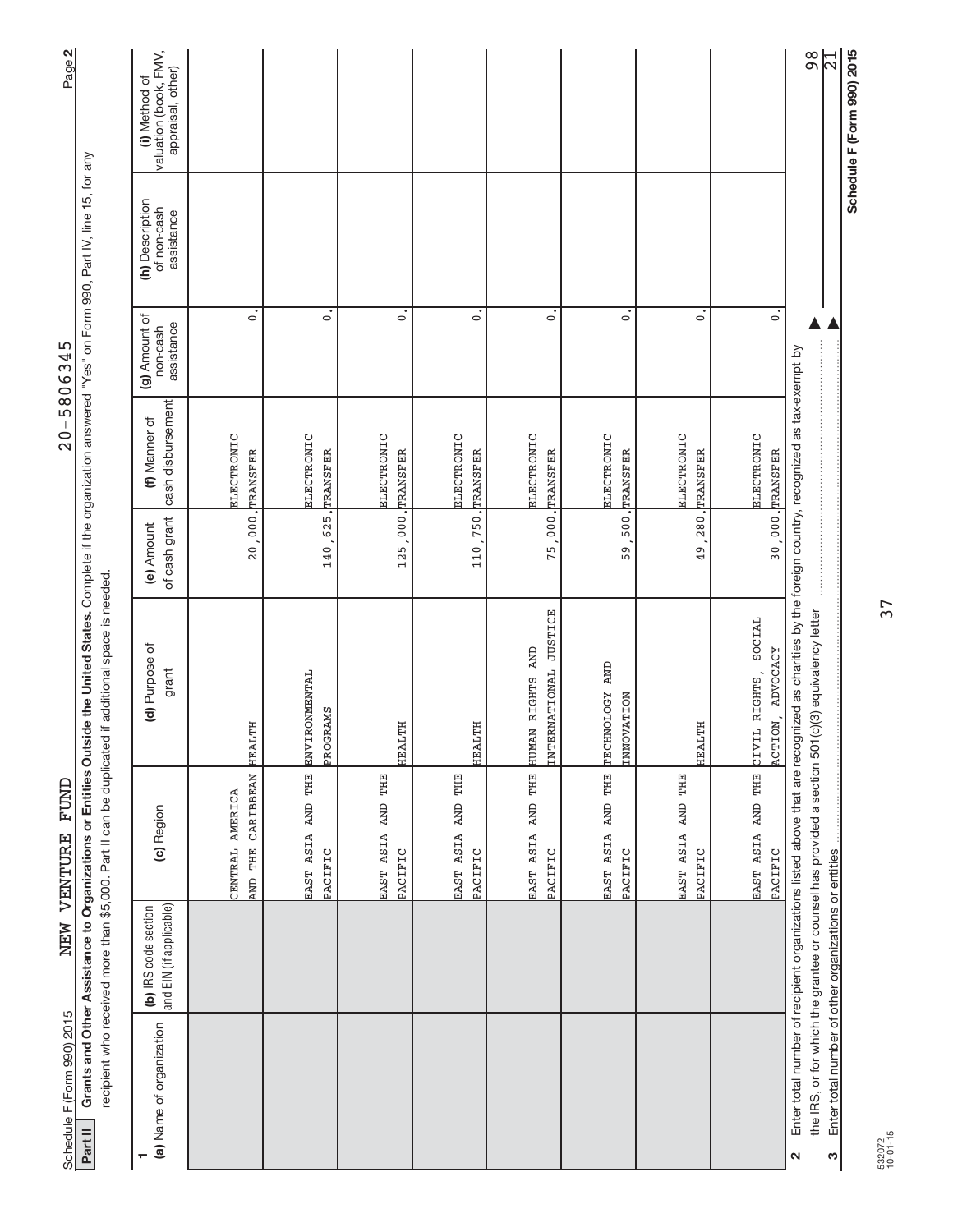| Schedule F (Form 990)    |                                                 | NEW VENTURE FUND                                         |                                                                                                                                              |                             |                                    | $20 - 5806345$                          |                                              | Page 2                                                      |
|--------------------------|-------------------------------------------------|----------------------------------------------------------|----------------------------------------------------------------------------------------------------------------------------------------------|-----------------------------|------------------------------------|-----------------------------------------|----------------------------------------------|-------------------------------------------------------------|
| Part II                  |                                                 |                                                          | Continuation of Grants and Other Assistance to Organizations or Entities Outside the United States. (Schedule F (Form 990), Part II, line 1) |                             |                                    |                                         |                                              |                                                             |
| (a) Name of organization | and EIN (if applicable)<br>(b) IRS code section | (c) Region                                               | (d) Purpose of<br>grant                                                                                                                      | of cash grant<br>(e) Amount | cash disbursement<br>(f) Manner of | (g) Amount of<br>assistance<br>non-cash | (h) Description<br>of non-cash<br>assistance | valuation (book, FMV,<br>appraisal, other)<br>(i) Method of |
|                          |                                                 | EAST ASIA AND THE                                        | <b>ENVIRONMENTAL</b>                                                                                                                         |                             | ELECTRONIC                         |                                         |                                              |                                                             |
|                          |                                                 | PACIFIC                                                  | PROGRAMS                                                                                                                                     | 25,000.                     | TRANSFER                           | $\circ$                                 |                                              |                                                             |
|                          |                                                 | EUROPE (INCLUDING                                        |                                                                                                                                              |                             |                                    |                                         |                                              |                                                             |
|                          |                                                 | ಚ<br><b>ICELAND</b>                                      | ENVIRONMENTAL                                                                                                                                | $-973.$<br>1,603            | ELECTRONIC                         | $\circ$                                 |                                              |                                                             |
|                          |                                                 | GREENLAND)                                               | PROGRAMS                                                                                                                                     |                             | <b>TRANSFER</b>                    |                                         |                                              |                                                             |
|                          |                                                 | EUROPE (INCLUDING<br>GREENLAND)<br>ICELAND &             | SOCIAL<br>ACTION, ADVOCACY<br>CIVIL RIGHTS,                                                                                                  | 1, 375, 000. TRANSFER       | ELECTRONIC                         | $\dot{\circ}$                           |                                              |                                                             |
|                          |                                                 |                                                          |                                                                                                                                              |                             |                                    |                                         |                                              |                                                             |
|                          |                                                 | EUROPE (INCLUDING<br>GREENLAND)<br>ಚ<br><b>ICELAND</b>   | HEALTH                                                                                                                                       | 461,038. TRANSFER           | ELECTRONIC                         | $\circ$                                 |                                              |                                                             |
|                          |                                                 | <b>SNITOTIAL</b><br>ఆ<br><b>TCELAND</b><br><b>EUROPE</b> |                                                                                                                                              |                             | ELECTRONIC                         |                                         |                                              |                                                             |
|                          |                                                 | GREENLAND)                                               | HEALTH                                                                                                                                       | 400,000.                    | TRANSFER                           | $\circ$                                 |                                              |                                                             |
|                          |                                                 | EUROPE (INCLUDING<br>ىئ<br><b>ICELAND</b>                |                                                                                                                                              |                             | ELECTRONIC                         |                                         |                                              |                                                             |
|                          |                                                 | GREENLAND)                                               | HEALTH                                                                                                                                       | 400,000. TRANSFER           |                                    | $\circ$                                 |                                              |                                                             |
|                          |                                                 | EUROPE (INCLUDING<br>ICELAND <sub>&amp;</sub>            | <b>ENVIRONMENTAL</b>                                                                                                                         |                             | ELECTRONIC                         |                                         |                                              |                                                             |
|                          |                                                 | GREENLAND)                                               | PROGRAMS                                                                                                                                     | 334, 283.                   | TRANSFER                           | $\circ$                                 |                                              |                                                             |
|                          |                                                 | EUROPE (INCLUDING                                        |                                                                                                                                              |                             |                                    |                                         |                                              |                                                             |
|                          |                                                 | ట<br><b>ICELAND</b>                                      | ENVIRONMENTAL                                                                                                                                |                             | ELECTRONIC                         |                                         |                                              |                                                             |
|                          |                                                 | GREENLAND)                                               | PROGRAMS                                                                                                                                     | 311.                        | 866. TRANSFER                      | $\dot{\circ}$                           |                                              |                                                             |
|                          |                                                 | EUROPE (INCLUDING                                        |                                                                                                                                              |                             |                                    |                                         |                                              |                                                             |
|                          |                                                 | ઝ<br><b>TCELAND</b>                                      |                                                                                                                                              |                             | <b>ELECTRONIC</b>                  |                                         |                                              |                                                             |
|                          |                                                 | GREENLAND)                                               | <b>HEALTH</b>                                                                                                                                | 201, 612. TRANSFER          |                                    | $\circ$                                 |                                              |                                                             |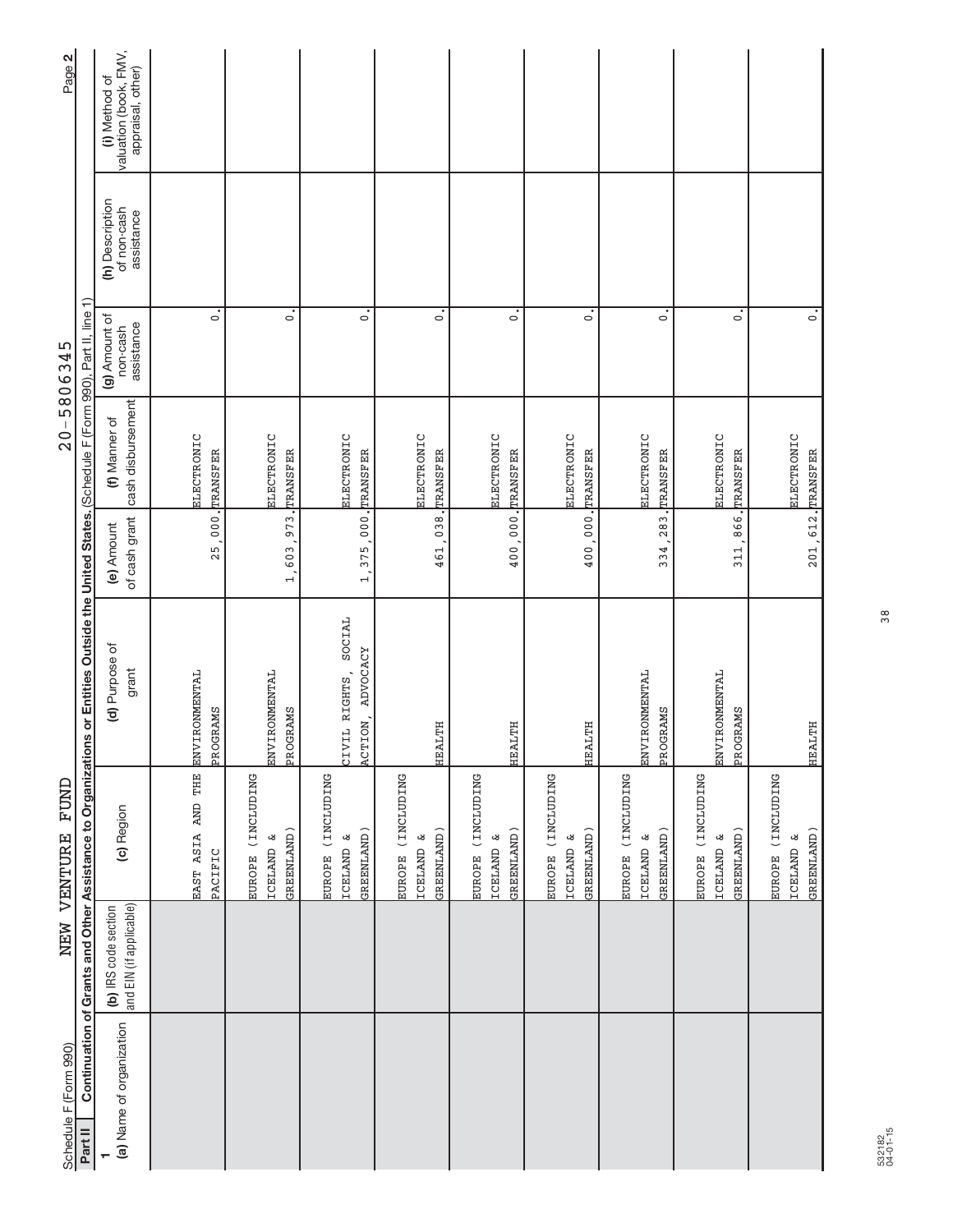| Schedule F (Form 990)    |                                                 | FUND<br>NEW VENTURE                                                    |                                                                                                                                           |                             |                                    | $20 - 5806345$                          |                                              | Page 2                                                      |
|--------------------------|-------------------------------------------------|------------------------------------------------------------------------|-------------------------------------------------------------------------------------------------------------------------------------------|-----------------------------|------------------------------------|-----------------------------------------|----------------------------------------------|-------------------------------------------------------------|
| Part II                  |                                                 |                                                                        | Continuation of Grants and Other Assistance to Organizations or Entities Outside the United States. (Schedule F (Form 990), Part II, line |                             |                                    | ╤                                       |                                              |                                                             |
| (a) Name of organization | and EIN (if applicable)<br>(b) IRS code section | (c) Region                                                             | (d) Purpose of<br>grant                                                                                                                   | of cash grant<br>(e) Amount | cash disbursement<br>(f) Manner of | (g) Amount of<br>assistance<br>non-cash | (h) Description<br>of non-cash<br>assistance | valuation (book, FMV,<br>appraisal, other)<br>(i) Method of |
|                          |                                                 | <b>SNITILITY</b><br>ఆ<br><b>ICELAND</b><br>EUROPE                      | <b>ENVIRONMENTAL</b>                                                                                                                      |                             | ELECTRONIC                         |                                         |                                              |                                                             |
|                          |                                                 | GREENLAND)                                                             | PROGRAMS                                                                                                                                  | 201, 125.                   | TRANSFER                           | $\circ$                                 |                                              |                                                             |
|                          |                                                 | EUROPE (INCLUDING                                                      |                                                                                                                                           |                             |                                    |                                         |                                              |                                                             |
|                          |                                                 | GREENLAND)<br>B<br><b>ICELAND</b>                                      | SOCIAL<br>ADVOCACY<br>CIVIL RIGHTS,<br>ACTION,                                                                                            | 197, 645. TRANSFER          | ELECTRONIC                         | $\circ$                                 |                                              |                                                             |
|                          |                                                 |                                                                        |                                                                                                                                           |                             |                                    |                                         |                                              |                                                             |
|                          |                                                 | EUROPE (INCLUDING<br>ಚ<br><b>ICELAND</b>                               | PUBLIC POLICY,                                                                                                                            |                             | ELECTRONIC                         |                                         |                                              |                                                             |
|                          |                                                 | GREENLAND)                                                             | INTERNATIONAL AID                                                                                                                         | 195, 223. TRANSFER          |                                    | $\ddot{\circ}$                          |                                              |                                                             |
|                          |                                                 | EUROPE (INCLUDING                                                      |                                                                                                                                           |                             |                                    |                                         |                                              |                                                             |
|                          |                                                 | GREENLAND)<br>ఆ<br><b>ICELAND</b>                                      | HEALTH                                                                                                                                    | 157,649. TRANSFER           | ELECTRONIC                         | $\circ$                                 |                                              |                                                             |
|                          |                                                 |                                                                        |                                                                                                                                           |                             |                                    |                                         |                                              |                                                             |
|                          |                                                 | <b>SNITIDENS</b><br>GREENLAND)<br>ఆ<br><b>TCELAND</b><br><b>EUROPE</b> | FOOD,<br>AGRICULTURE,<br>NUTRITION                                                                                                        | 125,000.                    | ELECTRONIC<br>TRANSFER             | $\circ$                                 |                                              |                                                             |
|                          |                                                 |                                                                        |                                                                                                                                           |                             |                                    |                                         |                                              |                                                             |
|                          |                                                 | EUROPE (INCLUDING<br>B<br><b>ICELAND</b>                               | FOOD,<br>AGRICULTURE,                                                                                                                     |                             | ELECTRONIC                         |                                         |                                              |                                                             |
|                          |                                                 | GREENLAND)                                                             | NUTRITION                                                                                                                                 |                             | 85,800. TRANSFER                   | $\circ$                                 |                                              |                                                             |
|                          |                                                 | EUROPE (INCLUDING                                                      |                                                                                                                                           |                             |                                    |                                         |                                              |                                                             |
|                          |                                                 | ICELAND <sub>&amp;</sub>                                               | <b>ENVIRONMENTAL</b>                                                                                                                      |                             | ELECTRONIC                         |                                         |                                              |                                                             |
|                          |                                                 | GREENLAND)                                                             | PROGRAMS                                                                                                                                  |                             | 75, 916. TRANSFER                  | $\circ$                                 |                                              |                                                             |
|                          |                                                 | <b>SNITIONAL</b><br><b>EUROPE</b>                                      |                                                                                                                                           |                             |                                    |                                         |                                              |                                                             |
|                          |                                                 | ట<br><b>ICELAND</b>                                                    | ENVIRONMENTAL                                                                                                                             |                             | ELECTRONIC                         |                                         |                                              |                                                             |
|                          |                                                 | GREENLAND)                                                             | PROGRAMS                                                                                                                                  |                             | 70,000, TRANSFER                   | $\mathbf{c}$                            |                                              |                                                             |
|                          |                                                 | EUROPE (INCLUDING                                                      |                                                                                                                                           |                             |                                    |                                         |                                              |                                                             |
|                          |                                                 | ઝ<br><b>TCELAND</b>                                                    | ENVIRONMENTAL                                                                                                                             |                             | <b>ELECTRONIC</b>                  |                                         |                                              |                                                             |
|                          |                                                 | GREENLAND)                                                             | PROGRAMS                                                                                                                                  |                             | 70,000. TRANSFER                   | $\dot{\circ}$                           |                                              |                                                             |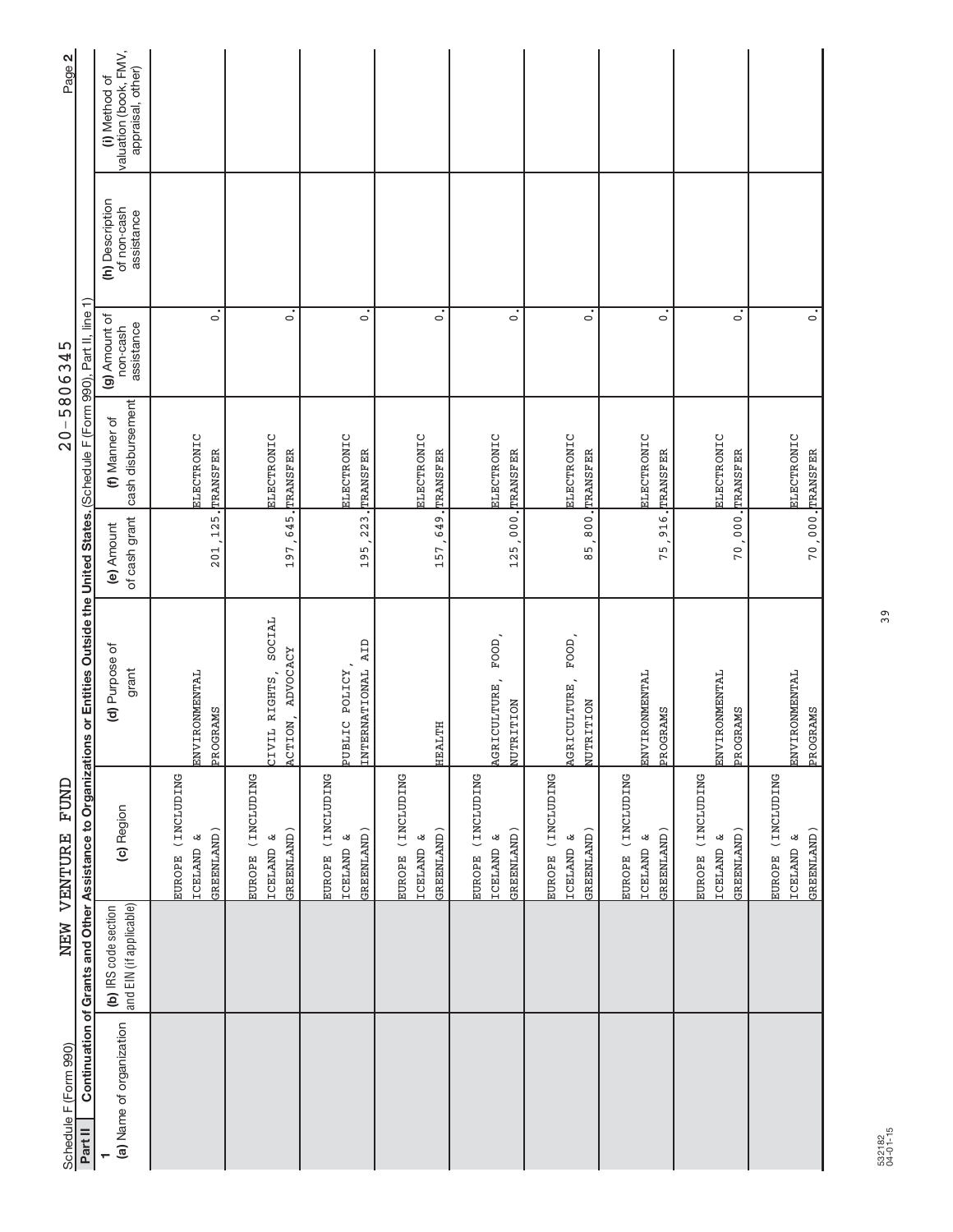| Schedule F (Form 990)    |                                                 | FUND<br>NEW VENTURE                                                    |                                                                                                                                           |                             | $20 - 5806345$                       |                                         |                                              | Page 2                                                      |
|--------------------------|-------------------------------------------------|------------------------------------------------------------------------|-------------------------------------------------------------------------------------------------------------------------------------------|-----------------------------|--------------------------------------|-----------------------------------------|----------------------------------------------|-------------------------------------------------------------|
| Part II                  |                                                 |                                                                        | Continuation of Grants and Other Assistance to Organizations or Entities Outside the United States. (Schedule F (Form 990), Part II, line |                             |                                      |                                         |                                              |                                                             |
| (a) Name of organization | and EIN (if applicable)<br>(b) IRS code section | (c) Region                                                             | (d) Purpose of<br>grant                                                                                                                   | of cash grant<br>(e) Amount | cash disbursement<br>(f) Manner of   | (g) Amount of<br>assistance<br>non-cash | (h) Description<br>of non-cash<br>assistance | valuation (book, FMV,<br>appraisal, other)<br>(i) Method of |
|                          |                                                 | EUROPE (INCLUDING<br>ઝ<br><b>TCELAND</b>                               |                                                                                                                                           |                             | ELECTRONIC                           |                                         |                                              |                                                             |
|                          |                                                 | GREENLAND)                                                             | SANITATION                                                                                                                                | 56,000.                     | TRANSFER                             | $\circ$                                 |                                              |                                                             |
|                          |                                                 | EUROPE (INCLUDING                                                      |                                                                                                                                           |                             |                                      |                                         |                                              |                                                             |
|                          |                                                 | GREENLAND)<br>ω<br><b>TCELAND</b>                                      | SOCIAL<br>ACTION, ADVOCACY<br>CIVIL RIGHTS,                                                                                               | 35.                         | ELECTRONIC<br>000. TRANSFER          | $\overline{\bullet}$                    |                                              |                                                             |
|                          |                                                 | EUROPE (INCLUDING<br>GREENLAND)<br>ω<br><b>TCELAND</b>                 | SOCIAL<br>ACTION, ADVOCACY<br>CIVIL RIGHTS,                                                                                               |                             | ELECTRONIC<br>30,088. TRANSFER       | $\ddot{\circ}$                          |                                              |                                                             |
|                          |                                                 | EUROPE (INCLUDING<br>ఆ<br><b>TCELAND</b>                               | SOCIAL<br>CIVIL RIGHTS,                                                                                                                   | $\frac{1}{2}$               | <b>ELECTRONIC</b>                    |                                         |                                              |                                                             |
|                          |                                                 | GREENLAND)                                                             | <b>ADVOCACY</b><br>ACTION,                                                                                                                |                             | 000. TRANSFER                        | $\circ$                                 |                                              |                                                             |
|                          |                                                 | <b>DNITIONAL</b><br>GREENLAND)<br>ઝ<br><b>TCELAND</b><br><b>EUROPE</b> | SOCIAL<br><b>ADVOCACY</b><br>CIVIL RIGHTS,<br>ACTION,                                                                                     | 474.<br>26                  | <b>ELECTRONIC</b><br><b>TRANSFER</b> | $\circ$                                 |                                              |                                                             |
|                          |                                                 | EUROPE (INCLUDING                                                      |                                                                                                                                           |                             |                                      |                                         |                                              |                                                             |
|                          |                                                 | GREENLAND)<br>ಚ<br><b>ICELAND</b>                                      | <b>TOUTH DEVELOPMENT AND</b><br>EDUCATION                                                                                                 | 25                          | ELECTRONIC<br>730. TRANSFER          | $\overline{\bullet}$                    |                                              |                                                             |
|                          |                                                 | EUROPE (INCLUDING                                                      |                                                                                                                                           |                             |                                      |                                         |                                              |                                                             |
|                          |                                                 | GREENLAND)<br>w<br><b>TCELAND</b>                                      | CIVIL RIGHTS, SOCIAL<br>ACTION, ADVOCACY                                                                                                  |                             | ELECTRONIC<br>25,000. TRANSFER       | $\circ$                                 |                                              |                                                             |
|                          |                                                 | (INCLUDING<br><b>EUROPE</b>                                            |                                                                                                                                           |                             |                                      |                                         |                                              |                                                             |
|                          |                                                 | GREENLAND)<br>ఆ<br><b>TCELAND</b>                                      | SOCIAL<br><b>ADVOCACY</b><br>CIVIL RIGHTS,<br>ACTION,                                                                                     | 1.805<br>24                 | ELECTRONIC<br>TRANSFER               | $\circ$                                 |                                              |                                                             |
|                          |                                                 | EUROPE (INCLUDING                                                      |                                                                                                                                           |                             |                                      |                                         |                                              |                                                             |
|                          |                                                 | ى<br><b>TCELAND</b>                                                    |                                                                                                                                           |                             | ELECTRONIC                           |                                         |                                              |                                                             |
|                          |                                                 | GREENLAND)                                                             | HEALTH                                                                                                                                    |                             | 24, 371. TRANSFER                    | $\dot{\circ}$                           |                                              |                                                             |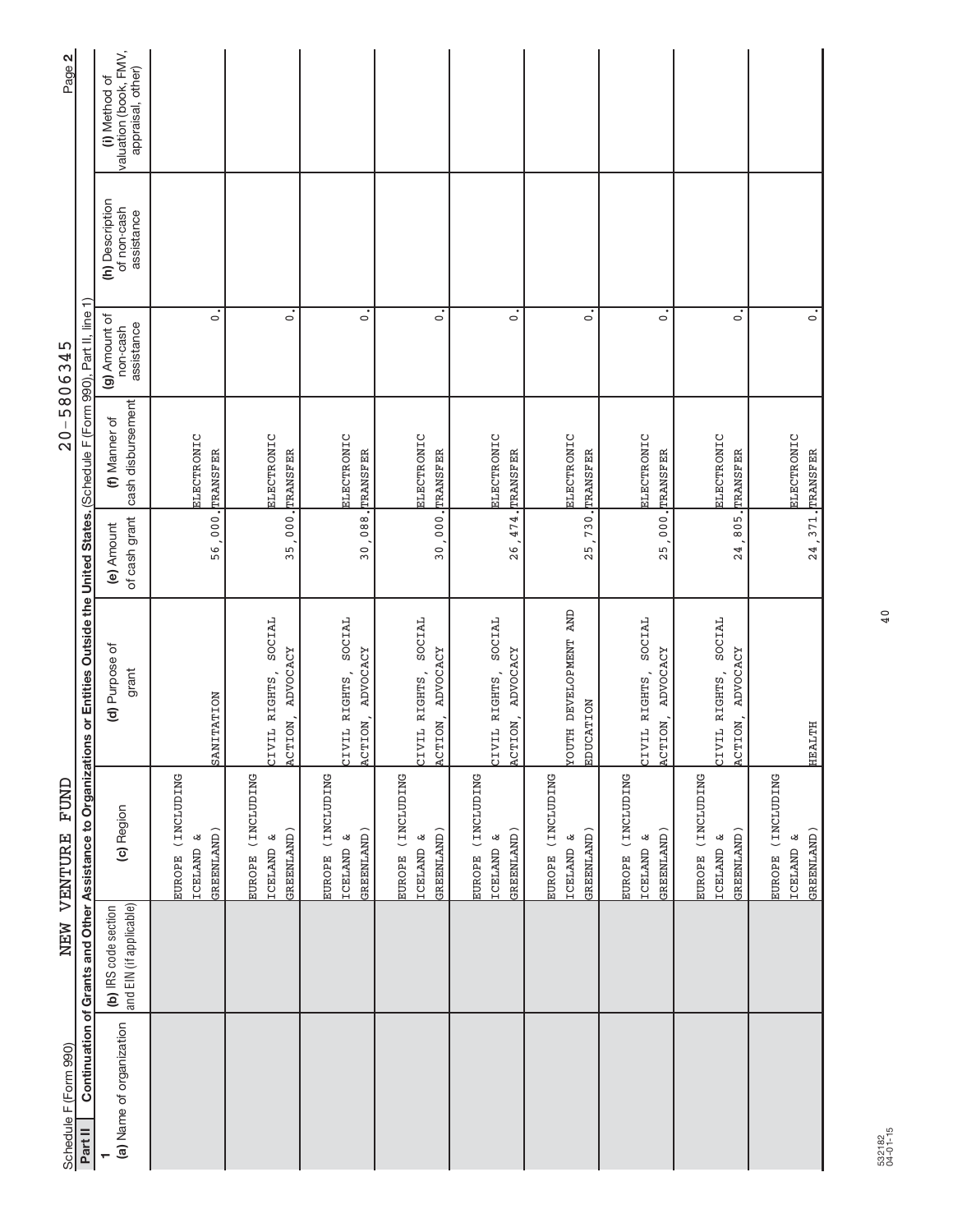| Schedule F (Form 990)    |                                                 | FUND<br>NEW VENTURE                                              |                                                                                                                                           |                                   | $20 - 5806345$                     |                                         |                                              | Page 2                                                      |
|--------------------------|-------------------------------------------------|------------------------------------------------------------------|-------------------------------------------------------------------------------------------------------------------------------------------|-----------------------------------|------------------------------------|-----------------------------------------|----------------------------------------------|-------------------------------------------------------------|
| Part II                  |                                                 |                                                                  | Continuation of Grants and Other Assistance to Organizations or Entities Outside the United States. (Schedule F (Form 990), Part II, line |                                   |                                    |                                         |                                              |                                                             |
| (a) Name of organization | and EIN (if applicable)<br>(b) IRS code section | (c) Region                                                       | (d) Purpose of<br>grant                                                                                                                   | of cash grant<br>(e) Amount       | cash disbursement<br>(f) Manner of | (g) Amount of<br>assistance<br>non-cash | (h) Description<br>of non-cash<br>assistance | valuation (book, FMV,<br>appraisal, other)<br>(i) Method of |
|                          |                                                 | EUROPE (INCLUDING<br>GREENLAND)<br>ఆ<br><b>TCELAND</b>           | SOCIAL<br>ADVOCACY<br>CIVIL RIGHTS,<br>ACTION,                                                                                            | 23,982.                           | ELECTRONIC<br>TRANSFER             | $\circ$                                 |                                              |                                                             |
|                          |                                                 | EUROPE (INCLUDING<br>GREENLAND)<br>ಜ<br><b>TCELAND</b>           | SOCIAL<br>ACTION, ADVOCACY<br>CIVIL RIGHTS,                                                                                               | $\frac{1}{2}$                     | ELECTRONIC<br>517. TRANSFER        | $\circ$                                 |                                              |                                                             |
|                          |                                                 | EUROPE (INCLUDING<br>GREENLAND)<br>ω<br><b>TCELAND</b>           | SOCIAL<br>ACTION, ADVOCACY<br>CIVIL RIGHTS,                                                                                               |                                   | ELECTRONIC<br>21,500. TRANSFER     | $\circ$                                 |                                              |                                                             |
|                          |                                                 | (INCLUDING<br>GREENLAND)<br>ఆ<br><b>TCELAND</b><br><b>EUROPE</b> | SOCIAL<br>ADVOCACY<br>CIVIL RIGHTS,<br>ACTION,                                                                                            |                                   | ELECTRONIC<br>20,300. TRANSFER     | $\circ$                                 |                                              |                                                             |
|                          |                                                 | EUROPE (INCLUDING<br>GREENLAND)<br>ఆ<br><b>ICELAND</b>           | SOCIAL<br><b>ADVOCACY</b><br>CIVIL RIGHTS,<br>ACTION,                                                                                     | $\frac{1}{2}000$<br>$\frac{5}{1}$ | ELECTRONIC<br>TRANSFER             | $\circ$                                 |                                              |                                                             |
|                          |                                                 | EUROPE (INCLUDING<br>GREENLAND)<br>ಳ<br><b>ICELAND</b>           | SOCIAL<br>ACTION, ADVOCACY<br>CIVIL RIGHTS,                                                                                               |                                   | ELECTRONIC<br>10,000. TRANSFER     | $\circ$                                 |                                              |                                                             |
|                          |                                                 | EUROPE (INCLUDING<br>GREENLAND)<br>ىغ<br><b>TCELAND</b>          | HEALTH                                                                                                                                    | 8,400.                            | <b>ELECTRONIC</b><br>TRANSFER      | $\circ$                                 |                                              |                                                             |
|                          |                                                 | (INCLUDING<br>GREENLAND)<br>ట<br><b>ICELAND</b><br><b>EUROPE</b> | INTERNATIONAL JUSTICE<br>HUMAN RIGHTS AND                                                                                                 | ,980,<br>$\circ$                  | ELECTRONIC<br>TRANSFER             | $\circ$                                 |                                              |                                                             |
|                          |                                                 | MIDDLE EAST AND<br>NORTH AFRICA                                  | <b>TOUTH DEVELOPMENT AND</b><br><b>EDUCATION</b>                                                                                          | 657, 266. TRANSFER                | ELECTRONIC                         | $\dot{\circ}$                           |                                              |                                                             |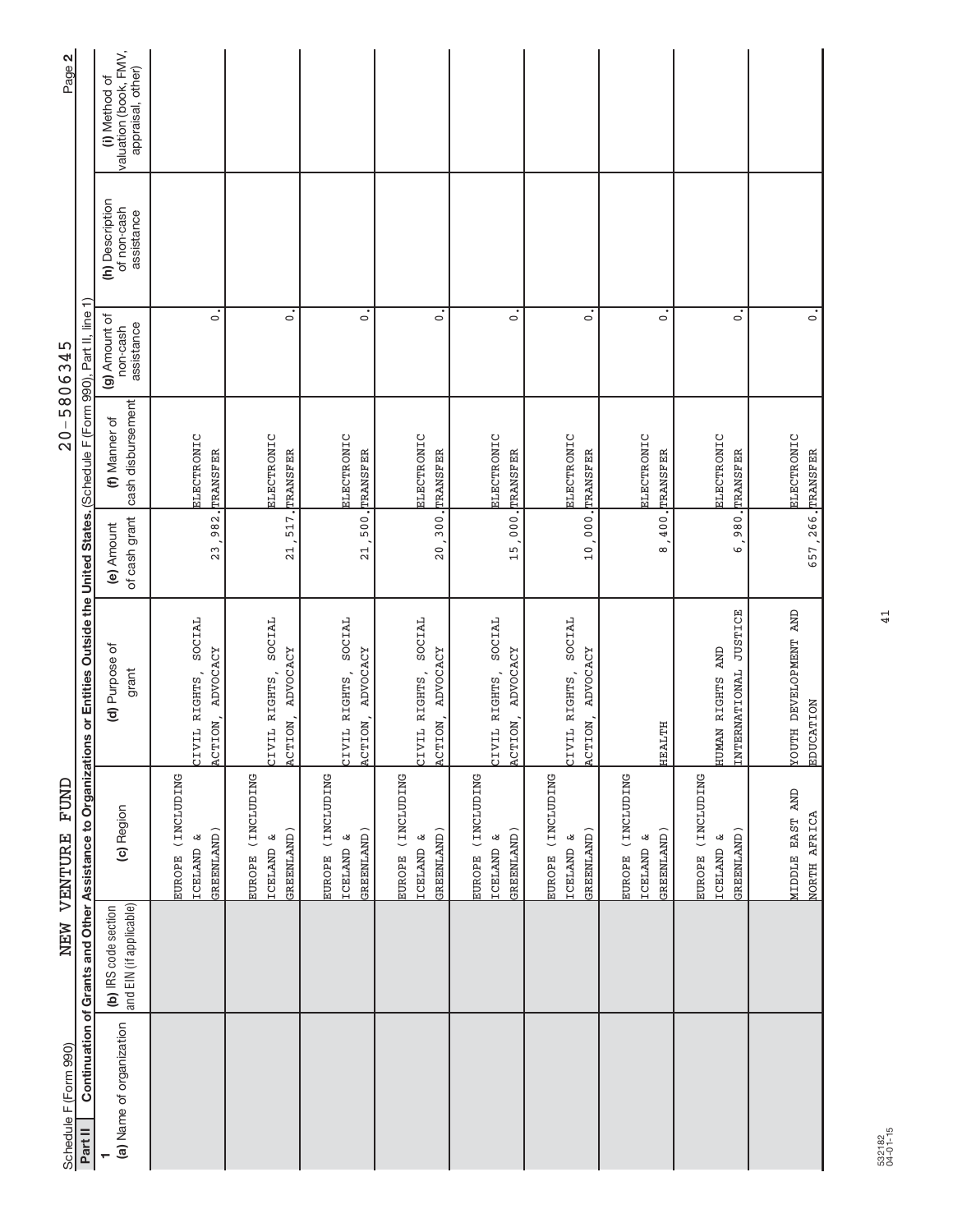| $\circ$      | $\dot{\circ}$                                          | $\ddot{\circ}$<br>$\circ$                              | $\circ$                         | $\dot{\circ}$      | $\circ$                   | $\dot{\circ}$     |
|--------------|--------------------------------------------------------|--------------------------------------------------------|---------------------------------|--------------------|---------------------------|-------------------|
| TRANSFER     | ELECTRONIC<br>ELECTRONIC                               | ELECTRONIC<br>TRANSFER                                 | ELECTRONIC<br>TRANSFER          | ELECTRONIC         | ELECTRONIC                | <b>ELECTRONIC</b> |
| 557,707.     |                                                        |                                                        | o                               |                    |                           |                   |
| EDUCATION    | $FOOD$ ,<br>GLOBAL SOCIAL<br>AGRICULTURE,<br>NUTRITION | <b>CINY LNEAGOLEAE HLOA</b><br>CHALLENGES<br>EDUCATION | HEALTH                          | POVERTY<br>HUNGER, | ENVIRONMENTAL<br>PROGRAMS | HEALTH            |
| NORTH AFRICA | MIDDLE EAST AND<br>MIDDLE EAST AND<br>NORTH AFRICA     | MIDDLE EAST AND<br>NORTH AFRICA<br>AFRICA<br>NORTH     | MIDDLE EAST AND<br>NORTH AFRICA | NORTH AMERICA      | NORTH AMERICA             | NORTH AMERICA     |
|              |                                                        |                                                        |                                 |                    |                           |                   |
|              | 90, 817. TRANSFER                                      | 32,010. TRANSFER<br>21,026.                            | .077.                           | 424,897. TRANSFER  | 287, 422. TRANSFER        | 150,000. TRANSFER |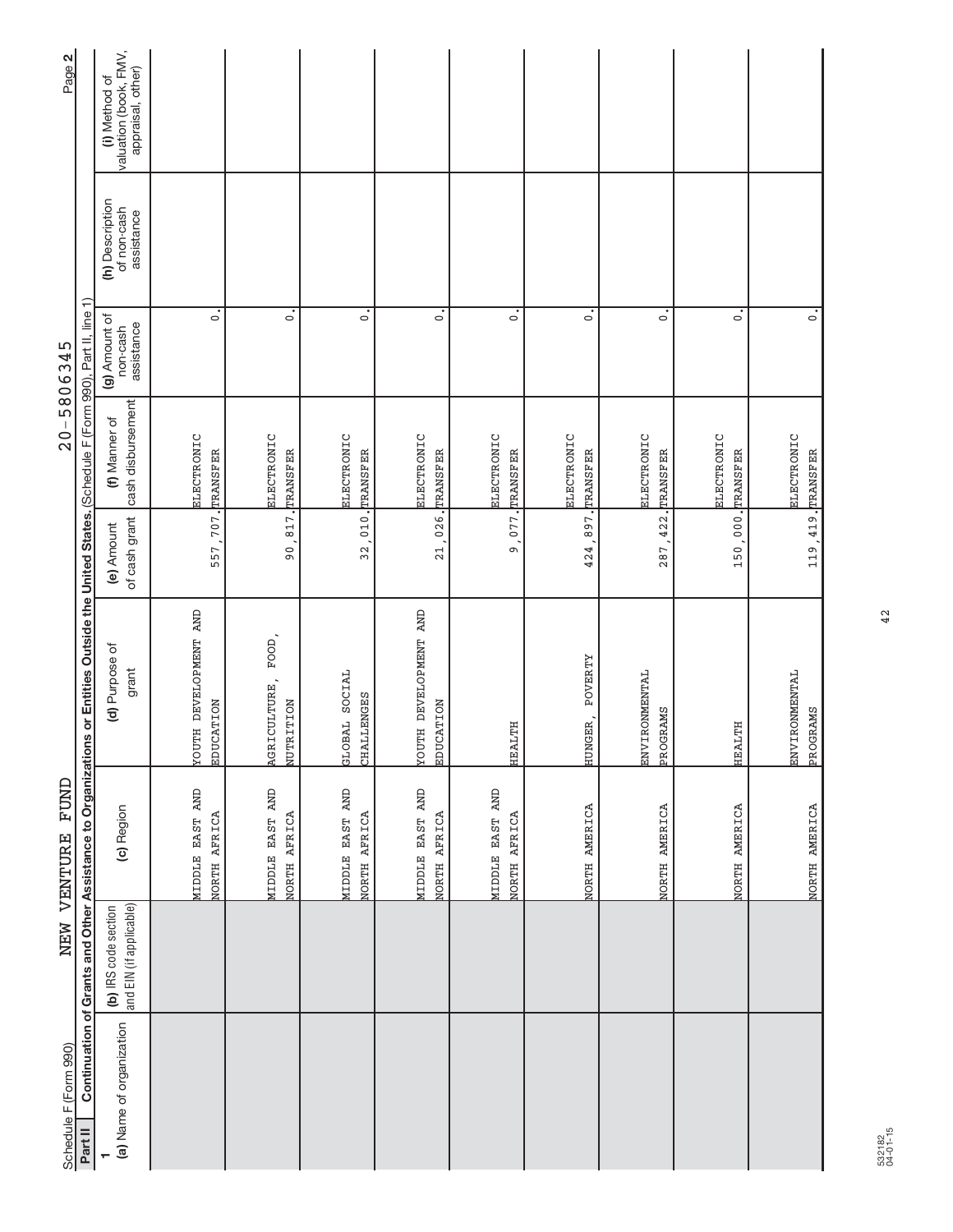| Schedule F (Form 990)    |                                                 | NEW VENTURE FUND |                                                                                                                                              |                                     | $20 - 5806345$                         |                                         |                                              | Page 2                                                      |
|--------------------------|-------------------------------------------------|------------------|----------------------------------------------------------------------------------------------------------------------------------------------|-------------------------------------|----------------------------------------|-----------------------------------------|----------------------------------------------|-------------------------------------------------------------|
| Part II                  |                                                 |                  | Continuation of Grants and Other Assistance to Organizations or Entities Outside the United States. (Schedule F (Form 990), Part II, line 1) |                                     |                                        |                                         |                                              |                                                             |
| (a) Name of organization | and EIN (if applicable)<br>(b) IRS code section | (c) Region       | (d) Purpose of<br>grant                                                                                                                      | of cash grant<br>(e) Amount         | cash disbursement<br>(f) Manner of     | (g) Amount of<br>assistance<br>non-cash | (h) Description<br>of non-cash<br>assistance | valuation (book, FMV,<br>appraisal, other)<br>(i) Method of |
|                          |                                                 | NORTH AMERICA    | ENVIRONMENTAL<br>PROGRAMS                                                                                                                    | 535.<br>95                          | ELECTRONIC<br>TRANSFER                 | $\circ$                                 |                                              |                                                             |
|                          |                                                 |                  |                                                                                                                                              |                                     |                                        |                                         |                                              |                                                             |
|                          |                                                 | NORTH AMERICA    | FOOD<br>AGRICULTURE,<br>NUTRITION                                                                                                            | $\frac{1}{1}000$<br>$\overline{90}$ | <b>ELECTRONIC</b><br>TRANSFER          | $\circ$                                 |                                              |                                                             |
|                          |                                                 | NORTH AMERICA    | <b>ENVIRONMENTAL</b><br>PROGRAMS                                                                                                             |                                     | ELECTRONIC<br>79, 613. TRANSFER        | $\dot{\circ}$                           |                                              |                                                             |
|                          |                                                 | NORTH AMERICA    | ENVIRONMENTAL<br>PROGRAMS                                                                                                                    |                                     | <b>ELECTRONIC</b><br>68,998. TRANSFER  | $\dot{\circ}$                           |                                              |                                                             |
|                          |                                                 | NORTH AMERICA    | ENVIRONMENTAL<br>PROGRAMS                                                                                                                    | $1.099$ .<br>$\overline{61}$        | ELECTRONIC<br><b>TRANSFER</b>          | $\circ$                                 |                                              |                                                             |
|                          |                                                 | NORTH AMERICA    | <b>TOUTH DEVELOPMENT AND</b><br>EDUCATION                                                                                                    | 238.<br>55.                         | ELECTRONIC<br>TRANSFER                 | $\circ$                                 |                                              |                                                             |
|                          |                                                 | NORTH AMERICA    | ENVIRONMENTAL<br>PROGRAMS                                                                                                                    | 54.                                 | ELECTRONIC<br>562. TRANSFER            | $\circ$                                 |                                              |                                                             |
|                          |                                                 | NORTH AMERICA    | <b>TOUTH DEVELOPMENT AND</b><br>EDUCATION                                                                                                    |                                     | <b>ELECTRONIC</b><br>40,000, TRANSFER  | $\dot{\circ}$                           |                                              |                                                             |
|                          |                                                 | NORTH AMERICA    | ENVIRONMENTAL<br>PROGRAMS                                                                                                                    |                                     | <b>ELECTRONIC</b><br>38, 344. TRANSFER | $\dot{\circ}$                           |                                              |                                                             |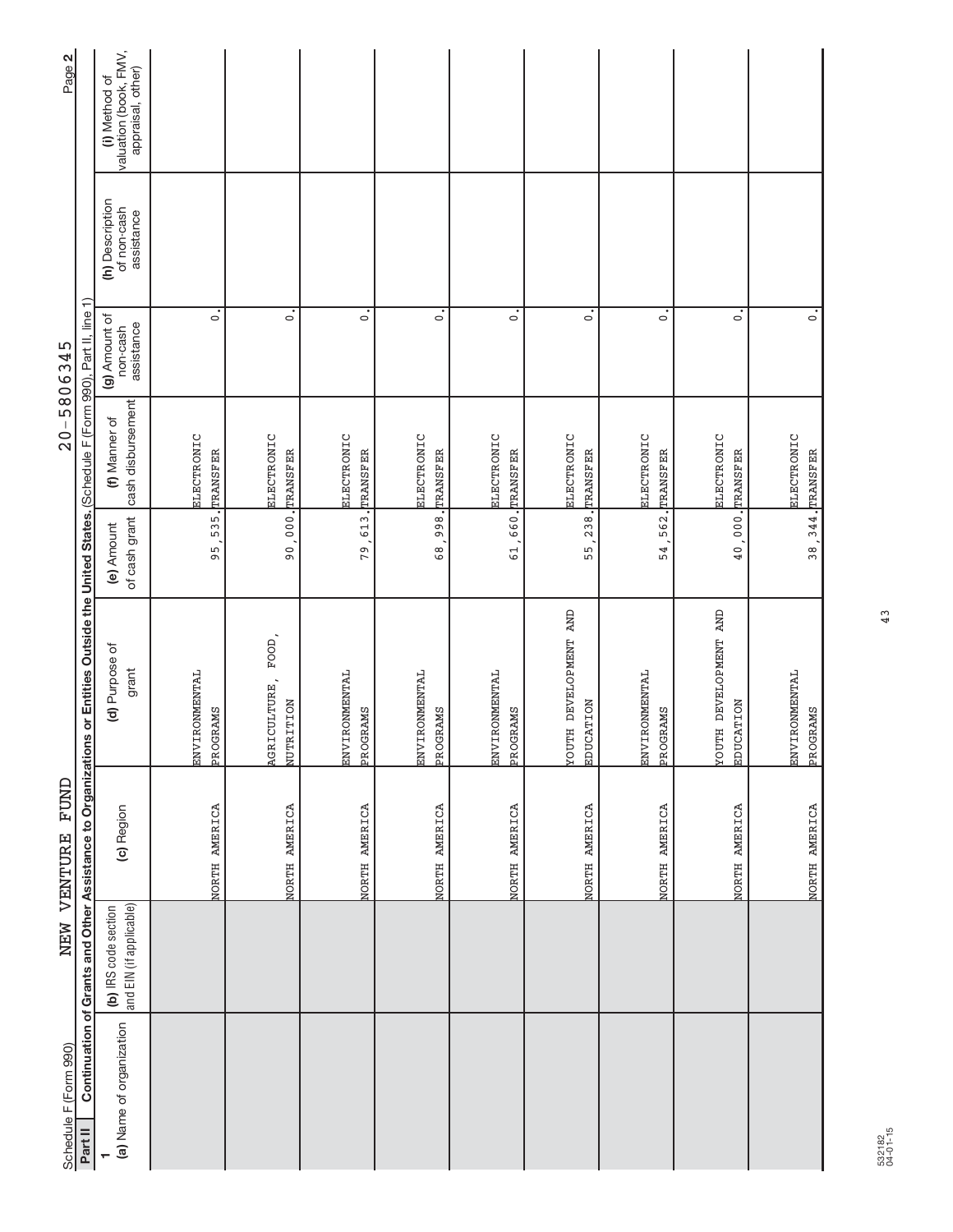| Schedule F (Form 990)    |                                                 | NEW VENTURE FUND |                                                                                                                                              |                             | $20 - 5806345$                         |                                         |                                              | Page 2                                                      |
|--------------------------|-------------------------------------------------|------------------|----------------------------------------------------------------------------------------------------------------------------------------------|-----------------------------|----------------------------------------|-----------------------------------------|----------------------------------------------|-------------------------------------------------------------|
| Part II                  |                                                 |                  | Continuation of Grants and Other Assistance to Organizations or Entities Outside the United States. (Schedule F (Form 990), Part II, line 1) |                             |                                        |                                         |                                              |                                                             |
| (a) Name of organization | and EIN (if applicable)<br>(b) IRS code section | (c) Region       | (d) Purpose of<br>grant                                                                                                                      | of cash grant<br>(e) Amount | cash disbursement<br>(f) Manner of     | (g) Amount of<br>assistance<br>non-cash | (h) Description<br>of non-cash<br>assistance | valuation (book, FMV,<br>appraisal, other)<br>(i) Method of |
|                          |                                                 | NORTH AMERICA    | ENVIRONMENTAL<br>PROGRAMS                                                                                                                    |                             | ELECTRONIC<br>37,000. TRANSFER         | $\circ$                                 |                                              |                                                             |
|                          |                                                 | NORTH AMERICA    | GLOBAL PEACE                                                                                                                                 | 36, 194.                    | ELECTRONIC<br>TRANSFER                 | $\dot{\circ}$                           |                                              |                                                             |
|                          |                                                 | NORTH AMERICA    | <b>ENVIRONMENTAL</b><br>PROGRAMS                                                                                                             |                             | ELECTRONIC<br>33, 819. TRANSFER        | $\overline{\cdot}$                      |                                              |                                                             |
|                          |                                                 | NORTH AMERICA    | ENVIRONMENTAL<br>PROGRAMS                                                                                                                    |                             | ELECTRONIC<br>32,469. TRANSFER         | $\mathbf{c}$                            |                                              |                                                             |
|                          |                                                 | NORTH AMERICA    | ENVIRONMENTAL<br>PROGRAMS                                                                                                                    | .333.<br>32.                | ELECTRONIC<br><b>TRANSFER</b>          | $\overline{\circ}$                      |                                              |                                                             |
|                          |                                                 | NORTH AMERICA    | <b>ENVIRONMENTAL</b><br>PROGRAMS                                                                                                             | 31,845.                     | ELECTRONIC<br><b>TRANSFER</b>          | $\overline{\phantom{0}}$                |                                              |                                                             |
|                          |                                                 | NORTH AMERICA    | ENVIRONMENTAL<br>PROGRAMS                                                                                                                    |                             | ELECTRONIC<br>30, 826, TRANSFER        | $\circ$                                 |                                              |                                                             |
|                          |                                                 | NORTH AMERICA    | <b>ENVIRONMENTAL</b><br>PROGRAMS                                                                                                             |                             | <b>ELECTRONIC</b><br>30, 312. TRANSFER | $\overline{\phantom{0}}$                |                                              |                                                             |
|                          |                                                 | NORTH AMERICA    | ENVIRONMENTAL<br>PROGRAMS                                                                                                                    |                             | ELECTRONIC<br>28, 239. TRANSFER        | $\ddot{\circ}$                          |                                              |                                                             |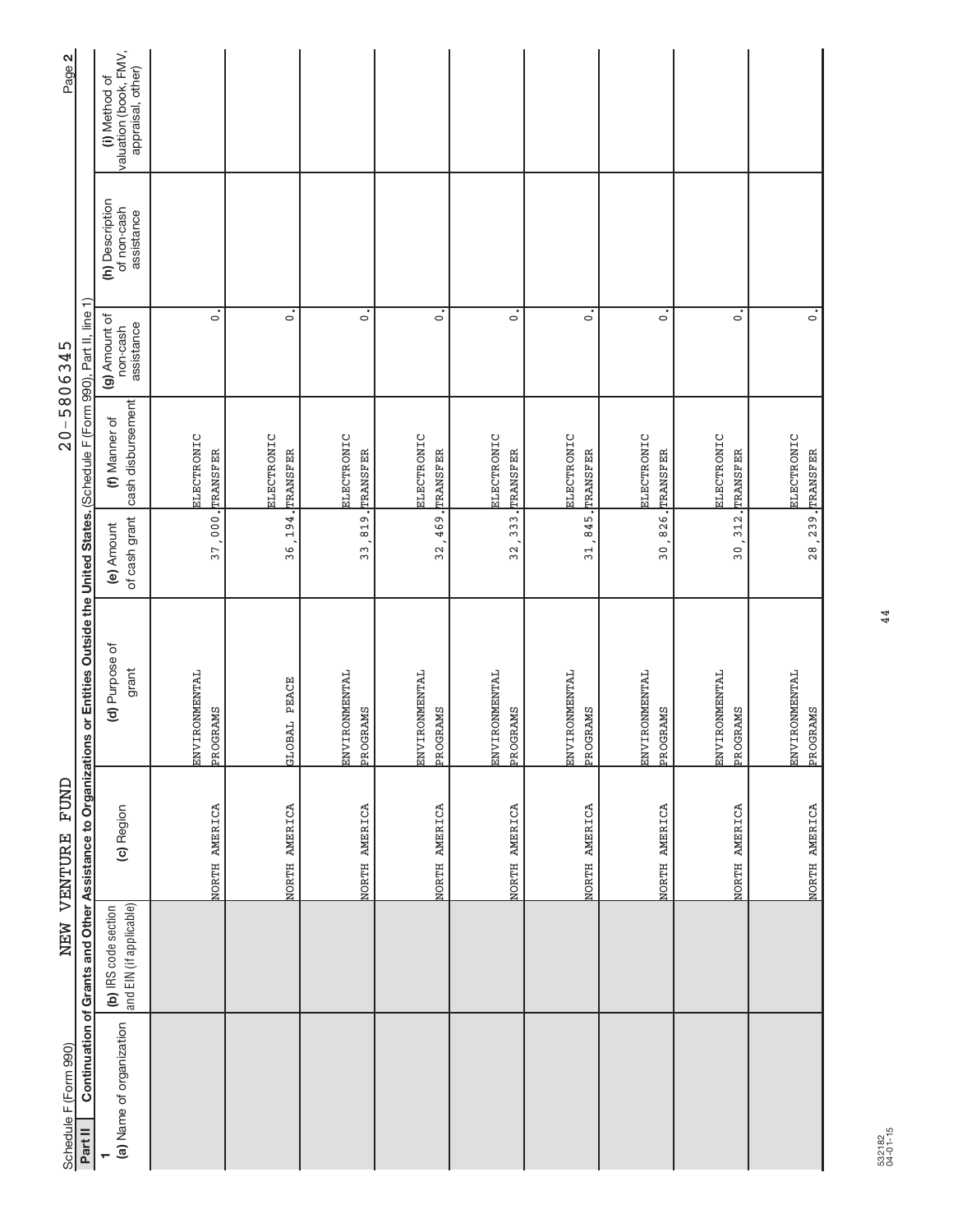| Schedule F (Form 990)    |                                                 | NEW VENTURE FUND |                                                                                                                                              |                             | $20 - 5806345$                         |                                         |                                              | Page 2                                                      |
|--------------------------|-------------------------------------------------|------------------|----------------------------------------------------------------------------------------------------------------------------------------------|-----------------------------|----------------------------------------|-----------------------------------------|----------------------------------------------|-------------------------------------------------------------|
| Part II                  |                                                 |                  | Continuation of Grants and Other Assistance to Organizations or Entities Outside the United States. (Schedule F (Form 990), Part II, line 1) |                             |                                        |                                         |                                              |                                                             |
| (a) Name of organization | and EIN (if applicable)<br>(b) IRS code section | (c) Region       | (d) Purpose of<br>grant                                                                                                                      | of cash grant<br>(e) Amount | cash disbursement<br>(f) Manner of     | (g) Amount of<br>assistance<br>non-cash | (h) Description<br>of non-cash<br>assistance | valuation (book, FMV,<br>appraisal, other)<br>(i) Method of |
|                          |                                                 | NORTH AMERICA    | ENVIRONMENTAL<br>PROGRAMS                                                                                                                    | , 884.<br>23                | ELECTRONIC<br>TRANSFER                 | $\circ$                                 |                                              |                                                             |
|                          |                                                 | NORTH AMERICA    | SOCIAL<br>ADVOCACY<br>CIVIL RIGHTS,<br>ACTION,                                                                                               | 648.<br>23                  | ELECTRONIC<br>TRANSFER                 | $\circ$                                 |                                              |                                                             |
|                          |                                                 | NORTH AMERICA    | <b>ENVIRONMENTAL</b><br>PROGRAMS                                                                                                             |                             | ELECTRONIC<br>20, 381. TRANSFER        | $\dot{\circ}$                           |                                              |                                                             |
|                          |                                                 | NORTH AMERICA    | ENVIRONMENTAL<br>PROGRAMS                                                                                                                    |                             | <b>ELECTRONIC</b><br>19, 903. TRANSFER | $\dot{\circ}$                           |                                              |                                                             |
|                          |                                                 | NORTH AMERICA    | ENVIRONMENTAL<br>PROGRAMS                                                                                                                    | .903.<br>$\frac{9}{1}$      | ELECTRONIC<br>TRANSFER                 | $\circ$                                 |                                              |                                                             |
|                          |                                                 | NORTH AMERICA    | ENVIRONMENTAL<br>PROGRAMS                                                                                                                    | 16,719.                     | ELECTRONIC<br>TRANSFER                 | $\circ$                                 |                                              |                                                             |
|                          |                                                 | NORTH AMERICA    | ENVIRONMENTAL<br>PROGRAMS                                                                                                                    |                             | ELECTRONIC<br>16, 167. TRANSFER        | $\circ$                                 |                                              |                                                             |
|                          |                                                 | NORTH AMERICA    | <b>TOUTH DEVELOPMENT AND</b><br>EDUCATION                                                                                                    | .683.<br>13.                | <b>ELECTRONIC</b><br><b>TRANSFER</b>   | $\dot{\circ}$                           |                                              |                                                             |
|                          |                                                 | NORTH AMERICA    | ENVIRONMENTAL<br>PROGRAMS                                                                                                                    |                             | <b>ELECTRONIC</b><br>12, 125. TRANSFER | $\dot{\circ}$                           |                                              |                                                             |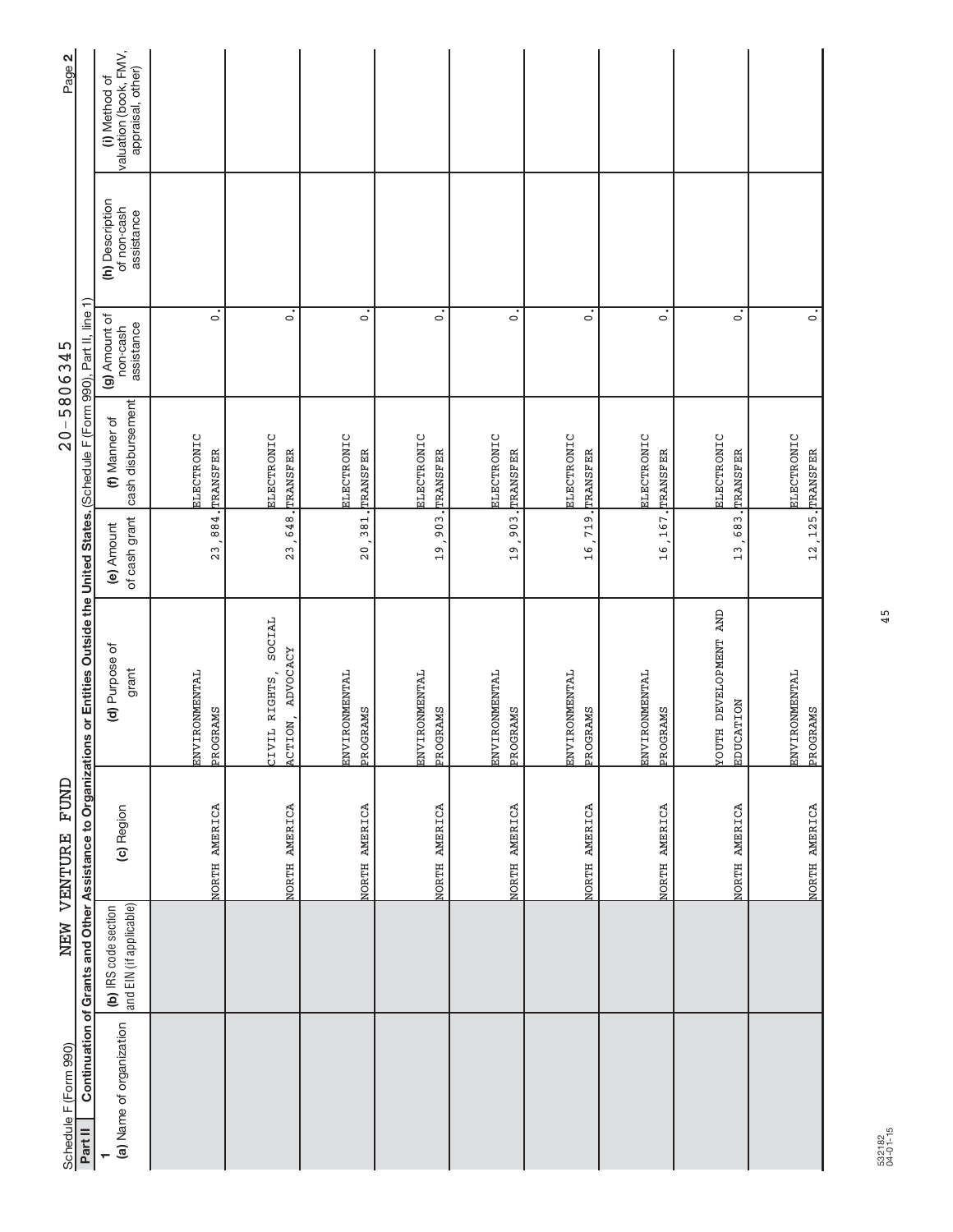| Schedule F (Form 990)<br>Part II |                                                 | NEW VENTURE FUND                    |                                                                                                                                              |                             |                                       | $20 - 5806345$                          |                                              | Page 2                                                      |
|----------------------------------|-------------------------------------------------|-------------------------------------|----------------------------------------------------------------------------------------------------------------------------------------------|-----------------------------|---------------------------------------|-----------------------------------------|----------------------------------------------|-------------------------------------------------------------|
|                                  |                                                 |                                     | Continuation of Grants and Other Assistance to Organizations or Entities Outside the United States. (Schedule F (Form 990), Part II, line 1) |                             |                                       |                                         |                                              |                                                             |
| (a) Name of organization         | and EIN (if applicable)<br>(b) IRS code section | (c) Region                          | (d) Purpose of<br>grant                                                                                                                      | of cash grant<br>(e) Amount | cash disbursement<br>(f) Manner of    | (g) Amount of<br>assistance<br>non-cash | (h) Description<br>of non-cash<br>assistance | valuation (book, FMV,<br>appraisal, other)<br>(i) Method of |
|                                  |                                                 | NORTH AMERICA                       | ENVIRONMENTAL<br>PROGRAMS                                                                                                                    | 12, 103.                    | ELECTRONIC<br>TRANSFER                | $\circ$                                 |                                              |                                                             |
|                                  |                                                 | NORTH AMERICA                       | ENVIRONMENTAL<br>PROGRAMS                                                                                                                    | 942.<br>$\overline{11}$     | ELECTRONIC<br>TRANSFER                | $\circ$                                 |                                              |                                                             |
|                                  |                                                 | NORTH AMERICA                       | <b>ENVIRONMENTAL</b><br>PROGRAMS                                                                                                             |                             | ELECTRONIC<br>11,837. TRANSFER        | $\dot{\circ}$                           |                                              |                                                             |
|                                  |                                                 | NORTH AMERICA                       | FOOD,<br>AGRICULTURE,<br>NUTRITION                                                                                                           |                             | <b>ELECTRONIC</b><br>10,000. TRANSFER | $\dot{\circ}$                           |                                              |                                                             |
|                                  |                                                 | NORTH AMERICA                       | ENVIRONMENTAL<br>PROGRAMS                                                                                                                    | 567.<br>$\infty$            | ELECTRONIC<br>TRANSFER                | $\circ$                                 |                                              |                                                             |
|                                  |                                                 | NORTH AMERICA                       | ENVIRONMENTAL<br>PROGRAMS                                                                                                                    | 1.690<br>$\infty$           | ELECTRONIC<br>TRANSFER                | $\circ$                                 |                                              |                                                             |
|                                  |                                                 | NORTH AMERICA                       | GLOBAL PEACE                                                                                                                                 | 7,323.                      | ELECTRONIC<br><b>TRANSFER</b>         | $\circ$                                 |                                              |                                                             |
|                                  |                                                 | NEIGHBORING<br>RUSSIA AND<br>STATES | SOCIAL<br>ADVOCACY<br>CIVIL RIGHTS,<br>ACTION,                                                                                               |                             | <b>ELECTRONIC</b><br>16,868. TRANSFER | $\dot{\circ}$                           |                                              |                                                             |
|                                  |                                                 | SOUTH AMERICA                       | ENVIRONMENTAL<br>PROGRAMS                                                                                                                    | 510,000. TRANSFER           | <b>ELECTRONIC</b>                     | $\dot{\circ}$                           |                                              |                                                             |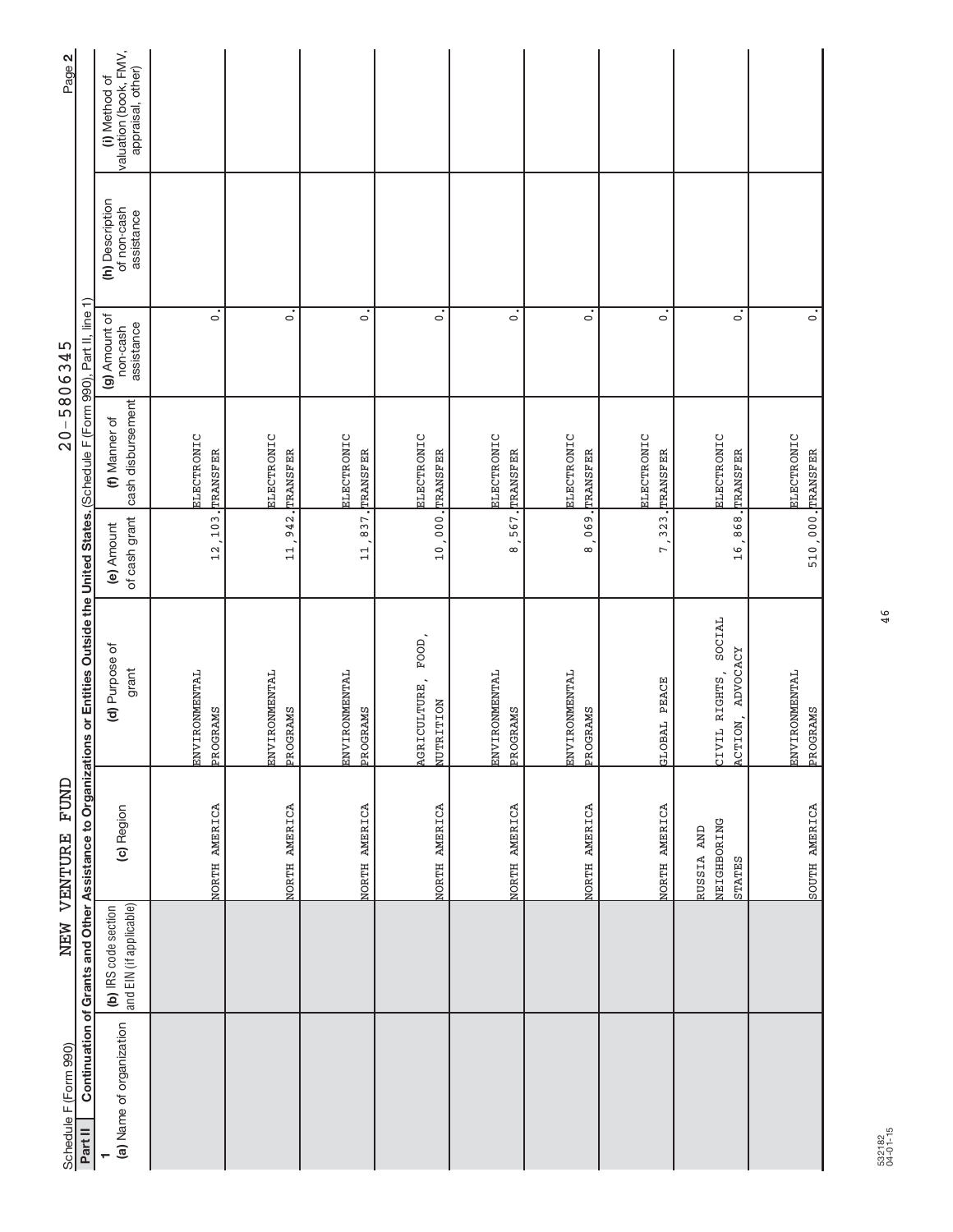| Page 2                |                                                                                                                                              | valuation (book, FMV,<br>appraisal, other)<br>(i) Method of |                                  |                             |                           |                           |                                  |                                                |                                             |                                                       |  |
|-----------------------|----------------------------------------------------------------------------------------------------------------------------------------------|-------------------------------------------------------------|----------------------------------|-----------------------------|---------------------------|---------------------------|----------------------------------|------------------------------------------------|---------------------------------------------|-------------------------------------------------------|--|
|                       |                                                                                                                                              | (h) Description<br>of non-cash<br>assistance                |                                  |                             |                           |                           |                                  |                                                |                                             |                                                       |  |
| $20 - 5806345$        |                                                                                                                                              | (g) Amount of<br>assistance<br>non-cash                     | $\circ$                          | $\circ$                     | $\circ$                   | $\circ$                   | $\circ$                          | $\circ$                                        | $\dot{\circ}$                               | $\dot{\circ}$                                         |  |
|                       |                                                                                                                                              | cash disbursement<br>(f) Manner of                          | ELECTRONIC                       | ELECTRONIC<br>TRANSFER      | ELECTRONIC                | ELECTRONIC                | ELECTRONIC                       | <b>ELECTRONIC</b><br>TRANSFER                  | ELECTRONIC<br>20, 525. TRANSFER             | ELECTRONIC<br>18,800. TRANSFER                        |  |
|                       |                                                                                                                                              | of cash grant<br>(e) Amount                                 | 374,000. TRANSFER                | $\frac{1}{1}$ , 000<br>349. | 175,000. TRANSFER         | 166,000. TRANSFER         | 140,000. TRANSFER                | 765.<br>25                                     |                                             |                                                       |  |
|                       | Continuation of Grants and Other Assistance to Organizations or Entities Outside the United States. (Schedule F (Form 990), Part II, line 1) | (d) Purpose of<br>grant                                     | <b>ENVIRONMENTAL</b><br>PROGRAMS | ENVIRONMENTAL<br>PROGRAMS   | ENVIRONMENTAL<br>PROGRAMS | ENVIRONMENTAL<br>PROGRAMS | <b>ENVIRONMENTAL</b><br>PROGRAMS | SOCIAL<br>ADVOCACY<br>CIVIL RIGHTS,<br>ACTION, | SOCIAL<br>ACTION, ADVOCACY<br>CIVIL RIGHTS, | SOCIAL<br><b>ADVOCACY</b><br>CIVIL RIGHTS,<br>ACTION, |  |
| NEW VENTURE FUND      |                                                                                                                                              | (c) Region                                                  | SOUTH AMERICA                    | SOUTH AMERICA               | SOUTH AMERICA             | SOUTH AMERICA             | SOUTH AMERICA                    | SOUTH AMERICA                                  | SOUTH AMERICA                               | SOUTH AMERICA                                         |  |
|                       |                                                                                                                                              | and EIN (if applicable)<br>(b) IRS code section             |                                  |                             |                           |                           |                                  |                                                |                                             |                                                       |  |
| Schedule F (Form 990) | Part II                                                                                                                                      | (a) Name of organization                                    |                                  |                             |                           |                           |                                  |                                                |                                             |                                                       |  |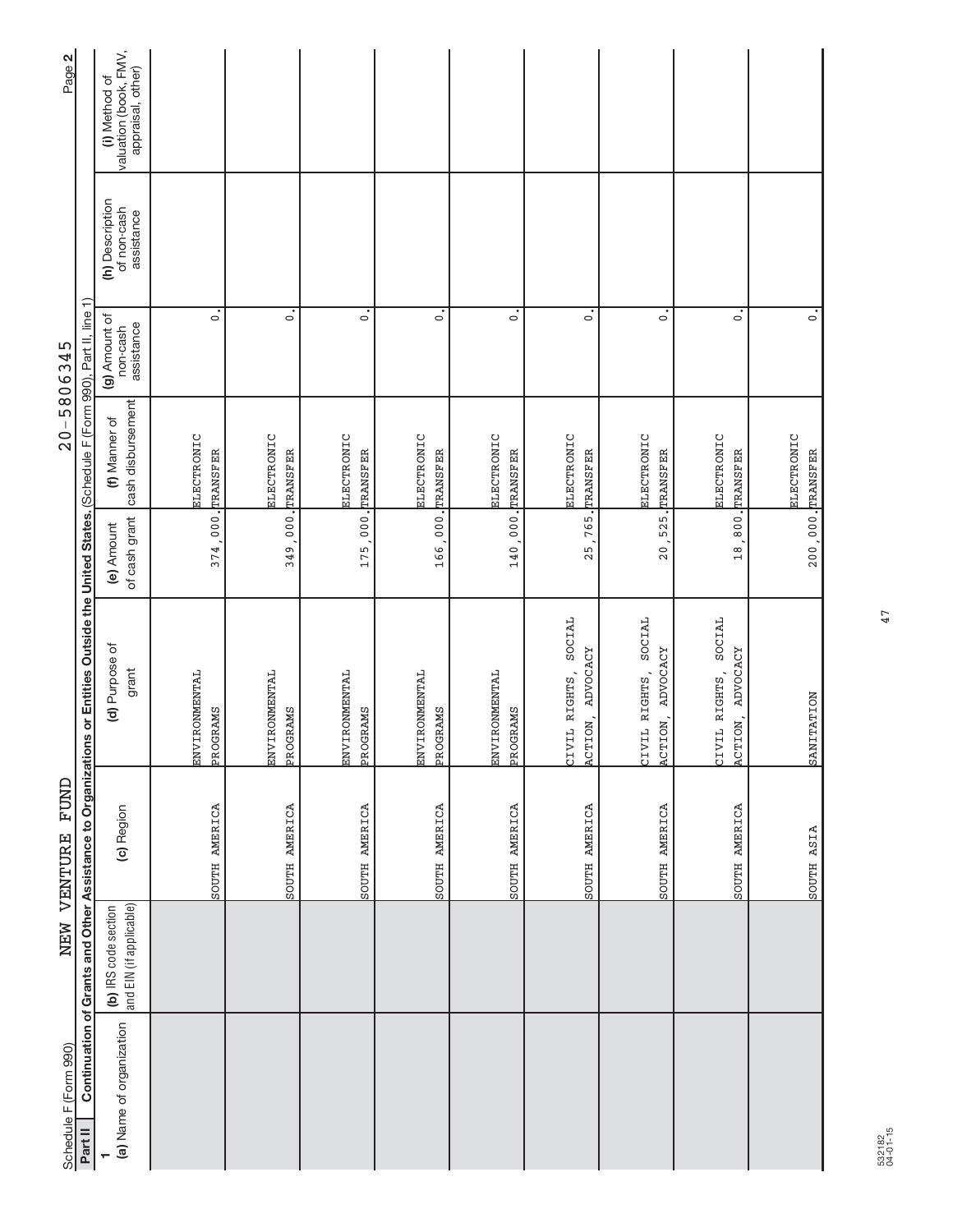| Schedule F (Form 990)    |                                                 | NEW VENTURE FUND          |                                                                                                                                              |                             | $20 - 5806345$                     |                                         |                                              | Page 2                                                      |
|--------------------------|-------------------------------------------------|---------------------------|----------------------------------------------------------------------------------------------------------------------------------------------|-----------------------------|------------------------------------|-----------------------------------------|----------------------------------------------|-------------------------------------------------------------|
| Part II                  |                                                 |                           | Continuation of Grants and Other Assistance to Organizations or Entities Outside the United States. (Schedule F (Form 990), Part II, line 1) |                             |                                    |                                         |                                              |                                                             |
| (a) Name of organization | and EIN (if applicable)<br>(b) IRS code section | (c) Region                | (d) Purpose of<br>grant                                                                                                                      | of cash grant<br>(e) Amount | cash disbursement<br>(f) Manner of | (g) Amount of<br>assistance<br>non-cash | (h) Description<br>of non-cash<br>assistance | valuation (book, FMV,<br>appraisal, other)<br>(i) Method of |
|                          |                                                 | SOUTH ASIA                | <b>TOUTH DEVELOPMENT AND</b><br>EDUCATION                                                                                                    | 50,000.                     | ELECTRONIC<br><b>TRANSFER</b>      | $\circ$                                 |                                              |                                                             |
|                          |                                                 | SOUTH ASIA                | INTERNATIONAL JUSTICE<br><b>AND</b><br><b>HUMAN RIGHTS</b>                                                                                   | 030.<br>49.                 | ELECTRONIC<br>TRANSFER             | $\circ$                                 |                                              |                                                             |
|                          |                                                 | SOUTH ASIA                | SOCIAL<br>ACTION, ADVOCACY<br>CIVIL RIGHTS,                                                                                                  |                             | ELECTRONIC<br>19,440. TRANSFER     | $\dot{\circ}$                           |                                              |                                                             |
|                          |                                                 | $SUB-SAHARAN$<br>AFRICA   | INTERNATIONAL AID<br>PUBLIC POLICY,                                                                                                          | 600,000, TRANSFER           | <b>ELECTRONIC</b>                  | $\dot{\circ}$                           |                                              |                                                             |
|                          |                                                 | SUB-SAHARAN<br>AFRICA     | SOCIAL<br><b>ADVOCACY</b><br>CIVIL RIGHTS,<br>ACTION,                                                                                        | .960.<br>199                | ELECTRONIC<br>TRANSFER             | $\circ$                                 |                                              |                                                             |
|                          |                                                 | SUB-SAHARAN<br>AFRICA     | HEALTH                                                                                                                                       | ,431.<br>150.               | ELECTRONIC<br>TRANSFER             | $\circ$                                 |                                              |                                                             |
|                          |                                                 | SUB-SAHARAN<br>AFRICA     | <b>ENVIRONMENTAL</b><br>PROGRAMS                                                                                                             | $100$ .                     | ELECTRONIC<br>000. TRANSFER        | $\circ$                                 |                                              |                                                             |
|                          |                                                 | $SUB - SAHARAN$<br>AFRICA | <b>ENVIRONMENTAL</b><br>PROGRAMS                                                                                                             | 100,000. TRANSFER           | ELECTRONIC                         | $\dot{\circ}$                           |                                              |                                                             |
|                          |                                                 | SUB-SAHARAN<br>AFRICA     | <b>TOUTH DEVELOPMENT AND</b><br>EDUCATION                                                                                                    |                             | ELECTRONIC<br>97, 500. TRANSFER    | $\dot{\circ}$                           |                                              |                                                             |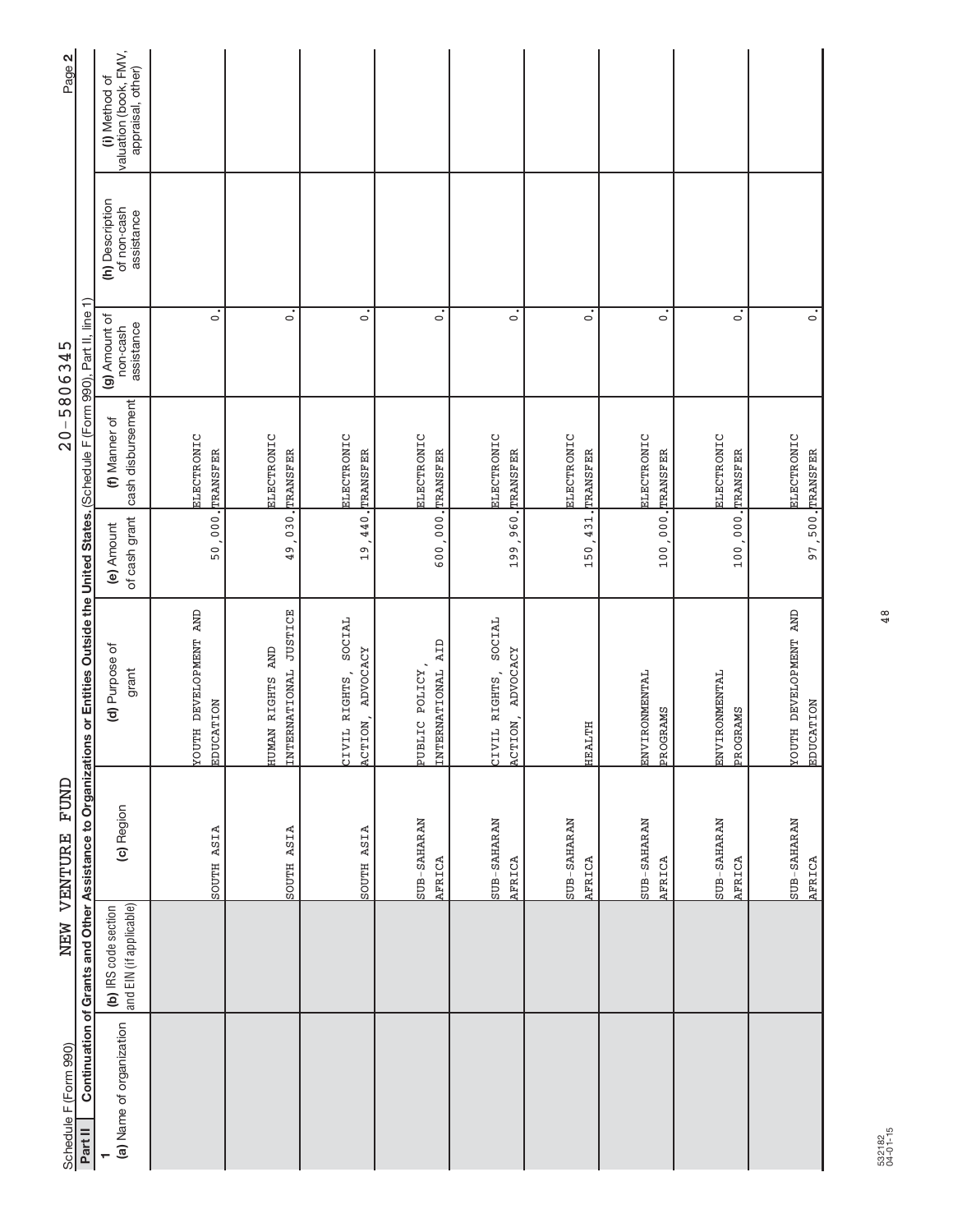| Schedule F (Form 990)    |                                                 | NEW VENTURE FUND      |                                                                                                                                              |                                       | $20 - 5806345$                     |                                         |                                              | Page 2                                                      |
|--------------------------|-------------------------------------------------|-----------------------|----------------------------------------------------------------------------------------------------------------------------------------------|---------------------------------------|------------------------------------|-----------------------------------------|----------------------------------------------|-------------------------------------------------------------|
| Part II                  |                                                 |                       | Continuation of Grants and Other Assistance to Organizations or Entities Outside the United States. (Schedule F (Form 990), Part II, line 1) |                                       |                                    |                                         |                                              |                                                             |
| (a) Name of organization | and EIN (if applicable)<br>(b) IRS code section | (c) Region            | (d) Purpose of<br>grant                                                                                                                      | of cash grant<br>(e) Amount           | cash disbursement<br>(f) Manner of | (g) Amount of<br>assistance<br>non-cash | (h) Description<br>of non-cash<br>assistance | valuation (book, FMV,<br>appraisal, other)<br>(i) Method of |
|                          |                                                 | SUB-SAHARAN           |                                                                                                                                              |                                       | ELECTRONIC                         |                                         |                                              |                                                             |
|                          |                                                 | AFRICA                | HEALTH                                                                                                                                       | 90,000.                               | TRANSFER                           | $\circ$                                 |                                              |                                                             |
|                          |                                                 | SUB-SAHARAN<br>AFRICA | HEALTH                                                                                                                                       | 76,000.                               | ELECTRONIC<br>TRANSFER             | $\dot{\circ}$                           |                                              |                                                             |
|                          |                                                 | SUB-SAHARAN<br>AFRICA | INTERNATIONAL JUSTICE<br>HUMAN RIGHTS AND                                                                                                    |                                       | ELECTRONIC<br>49,980. TRANSFER     | $\dot{\circ}$                           |                                              |                                                             |
|                          |                                                 | SUB-SAHARAN<br>AFRICA | <b>TOUTH DEVELOPMENT AND</b><br>EDUCATION                                                                                                    |                                       | ELECTRONIC<br>40,000. TRANSFER     | $\circ$                                 |                                              |                                                             |
|                          |                                                 | SUB-SAHARAN<br>AFRICA | SOCIAL<br><b>ADVOCACY</b><br>CIVIL RIGHTS,<br>ACTION,                                                                                        | $\frac{1}{2}000$ .<br>30 <sub>1</sub> | ELECTRONIC<br><b>TRANSFER</b>      | $\circ$                                 |                                              |                                                             |
|                          |                                                 | SUB-SAHARAN<br>AFRICA | HEALTH                                                                                                                                       | 25,000.                               | ELECTRONIC<br>TRANSFER             | $\circ$                                 |                                              |                                                             |
|                          |                                                 | SUB-SAHARAN<br>AFRICA | <b>TOUTH DEVELOPMENT AND</b><br>EDUCATION                                                                                                    | 25,000,                               | ELECTRONIC<br>TRANSFER             | $\circ$                                 |                                              |                                                             |
|                          |                                                 | SUB-SAHARAN<br>AFRICA | $FOOD$ ,<br>AGRICULTURE,<br>NUTRITION                                                                                                        |                                       | ELECTRONIC<br>20,000, TRANSFER     | $\circ$                                 |                                              |                                                             |
|                          |                                                 | SUB-SAHARAN<br>AFRICA | <b>DEVELOPMENT</b><br>LEADERSHIP                                                                                                             |                                       | ELECTRONIC<br>15, 320. TRANSFER    | $\dot{\circ}$                           |                                              |                                                             |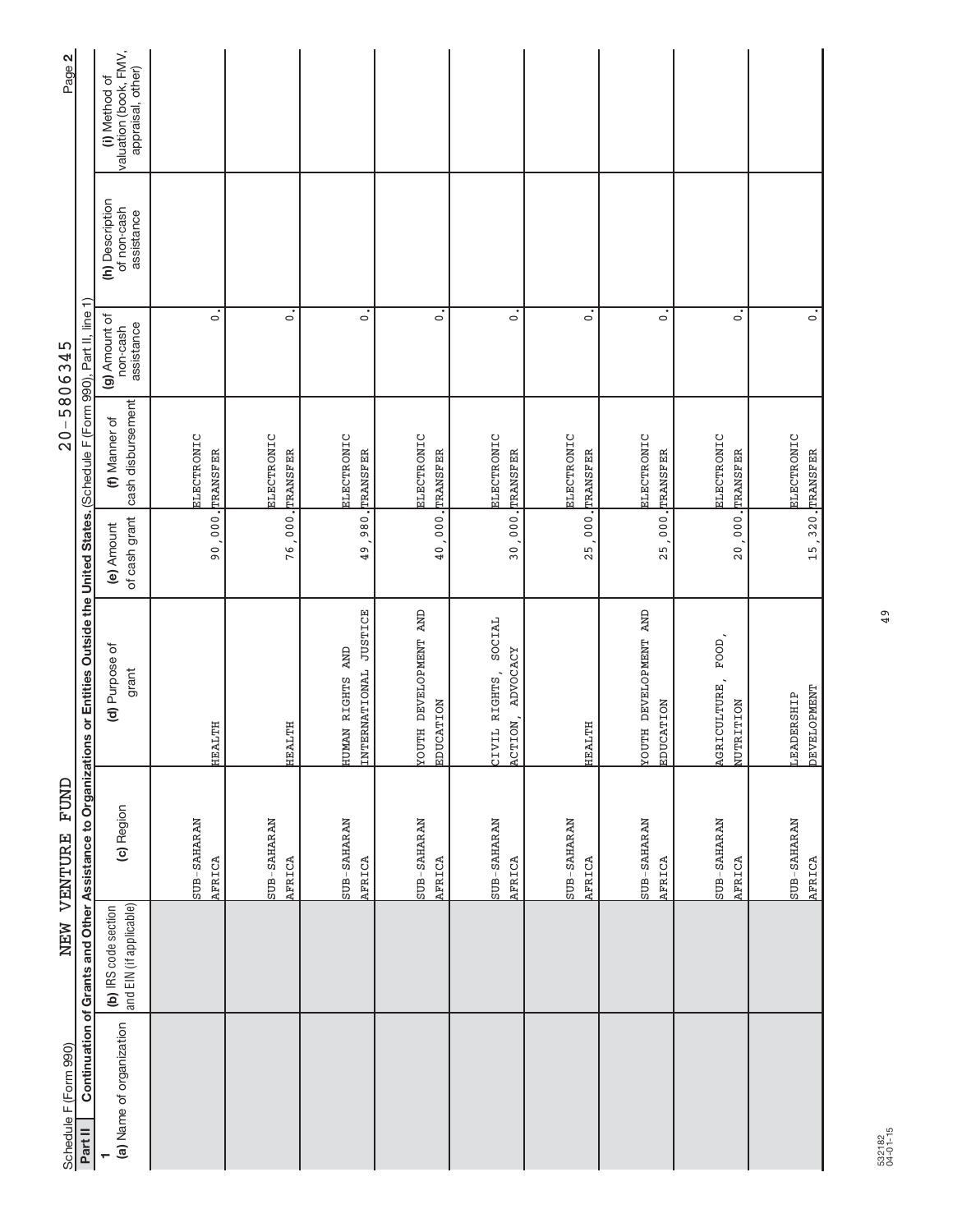| Page 2                |                                                                                                                                              | (i) Method of<br>valuation (book, FMV,<br>appraisal, other) |                                       |                        |                                |  |  |  |
|-----------------------|----------------------------------------------------------------------------------------------------------------------------------------------|-------------------------------------------------------------|---------------------------------------|------------------------|--------------------------------|--|--|--|
|                       |                                                                                                                                              | (h) Description<br>of non-cash<br>assistance                |                                       |                        |                                |  |  |  |
|                       |                                                                                                                                              | (g) Amount of<br>assistance<br>non-cash                     | $\overline{\circ}$                    | $\overline{\circ}$     | $\overline{\circ}$             |  |  |  |
| $20 - 5806345$        |                                                                                                                                              | cash disbursement<br>(f) Manner of                          | <b>ELECTRONIC</b><br>8, 315. TRANSFER | ELECTRONIC<br>TRANSFER | ELECTRONIC<br>6, 290. TRANSFER |  |  |  |
|                       |                                                                                                                                              | of cash grant<br>(e) Amount                                 |                                       | 7,630.                 |                                |  |  |  |
|                       | Continuation of Grants and Other Assistance to Organizations or Entities Outside the United States. (Schedule F (Form 990), Part II, line 1) | (d) Purpose of<br>grant                                     | GLOBAL PEACE                          | TOUTH DEVELOPMENT      | GLOBAL PEACE                   |  |  |  |
| NEW VENTURE FUND      |                                                                                                                                              | (c) Region                                                  | SUB-SAHARAN<br>AFRICA                 | SUB-SAHARAN<br>AFRICA  | SUB-SAHARAN<br>AFRICA          |  |  |  |
|                       |                                                                                                                                              | (b) IRS code section<br>and EIN (if applicable)             |                                       |                        |                                |  |  |  |
| Schedule F (Form 990) | Part II                                                                                                                                      | (a) Name of organization                                    |                                       |                        |                                |  |  |  |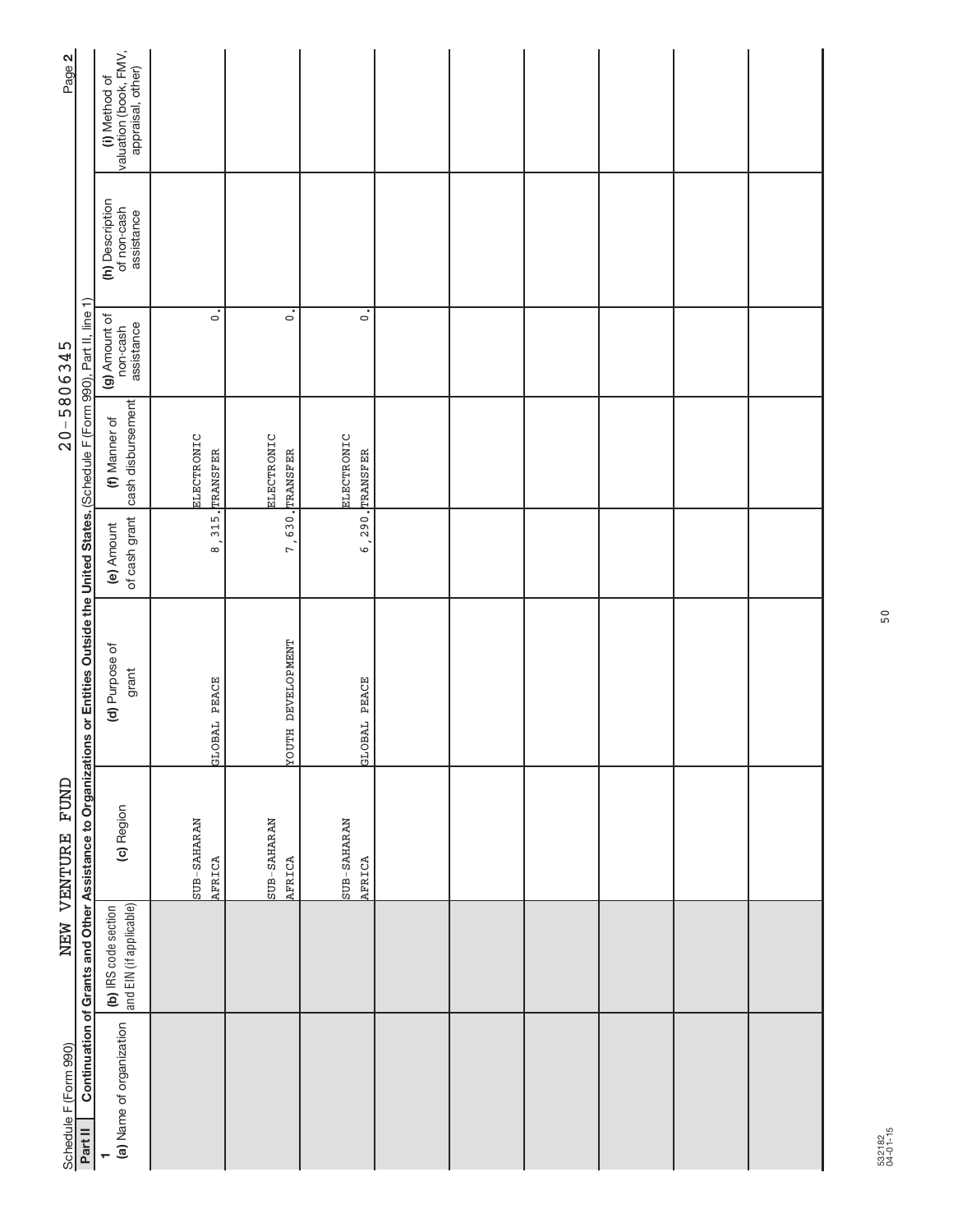| Page <sub>3</sub>          |                                                                                                                                        | ` valuation<br>(book, FMV,<br>appraisal, other)<br>(h) Method of |  |  |  |  | Schedule F (Form 990) 2015 |
|----------------------------|----------------------------------------------------------------------------------------------------------------------------------------|------------------------------------------------------------------|--|--|--|--|----------------------------|
|                            |                                                                                                                                        | non-cash assistance<br>(g) Description of                        |  |  |  |  |                            |
| $20 - 5806345$             |                                                                                                                                        | (f) Amount of<br>non-cash<br>assistance                          |  |  |  |  |                            |
|                            | States. Complete if the organization answered "Yes" on Form 990, Part IV, line 16.                                                     | cash disbursement<br>(e) Manner of                               |  |  |  |  |                            |
|                            |                                                                                                                                        | (d) Amount of<br>cash grant                                      |  |  |  |  |                            |
|                            |                                                                                                                                        | $\frac{1}{\sigma}$<br>C) Number<br>recipients                    |  |  |  |  |                            |
| NEW VENTURE FUND           |                                                                                                                                        | (b) Region                                                       |  |  |  |  |                            |
| Schedule F (Form 990) 2015 | Grants and Other Assistance to Individuals Outside the United<br>Part III can be duplicated if additional space is needed.<br>Part III | (a) Type of grant or assistance                                  |  |  |  |  |                            |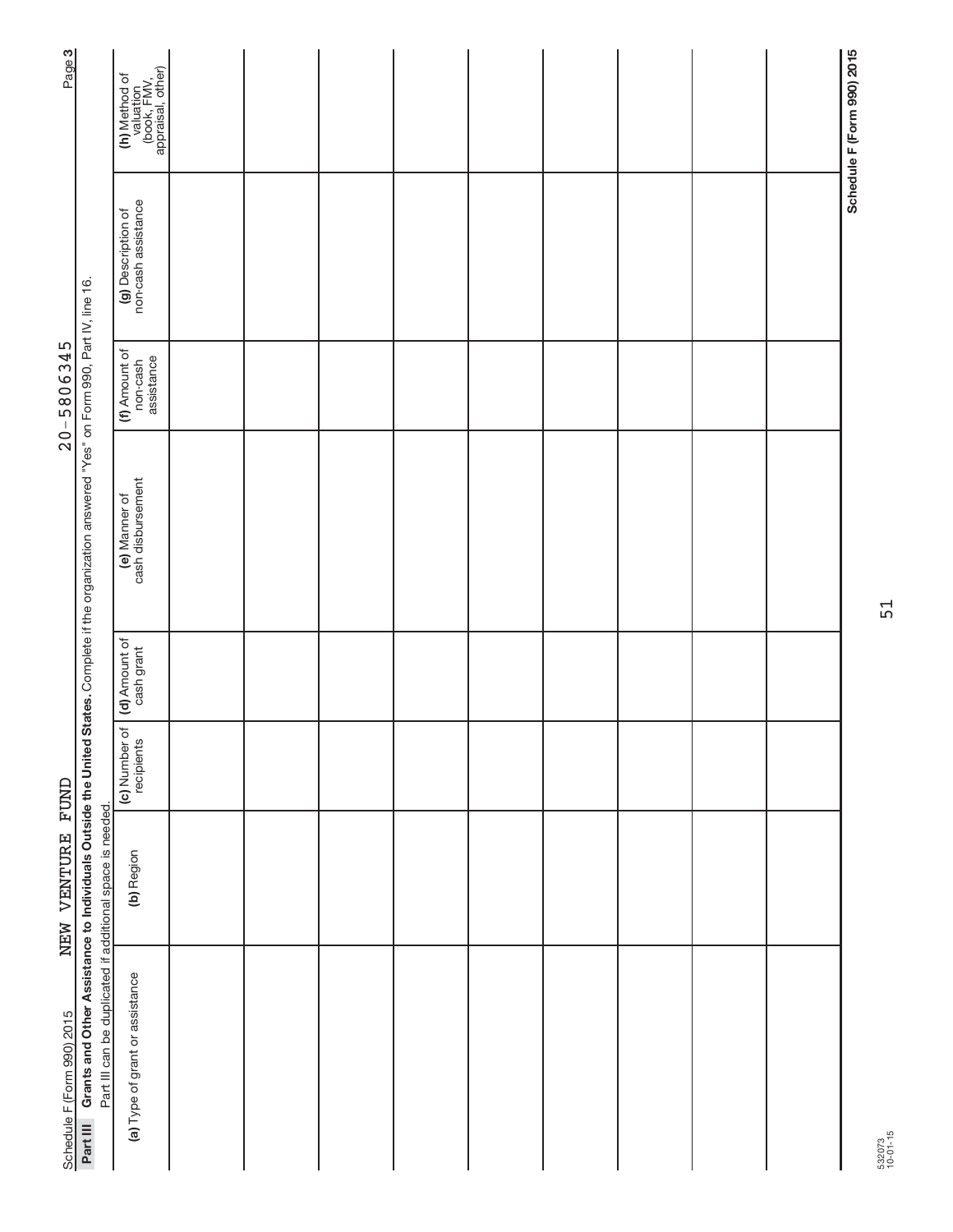| 1              | Was the organization a U.S. transferor of property to a foreign corporation during the tax year? If "Yes," the<br>organization may be required to file Form 926, Return by a U.S. Transferor of Property to a Foreign<br>Corporation (see Instructions for Form 926) manufactured control and the United States of Corporation (see Instructions for Form 926)                                                          | Yes          | $X_{\text{No}}$       |
|----------------|-------------------------------------------------------------------------------------------------------------------------------------------------------------------------------------------------------------------------------------------------------------------------------------------------------------------------------------------------------------------------------------------------------------------------|--------------|-----------------------|
| $\overline{2}$ | Did the organization have an interest in a foreign trust during the tax year? If "Yes," the organization<br>may be required to separately file Form 3520, Annual Return To Report Transactions With Foreign<br>Trusts and Receipt of Certain Foreign Gifts, and/or Form 3520-A, Annual Information Return of Foreign<br>Trust With a U.S. Owner (see Instructions for Forms 3520 and 3520-A; do not file with Form 990) | Yes          | $X _{N0}$             |
| 3              | Did the organization have an ownership interest in a foreign corporation during the tax year? If "Yes,"<br>the organization may be required to file Form 5471, Information Return of U.S. Persons With Respect to                                                                                                                                                                                                       | Yes          | $X_{\text{No}}$       |
| 4              | Was the organization a direct or indirect shareholder of a passive foreign investment company or a<br>qualified electing fund during the tax year? If "Yes," the organization may be required to file Form 8621,<br>Information Return by a Shareholder of a Passive Foreign Investment Company or Qualified Electing Fund<br>(see Instructions for Form 8621)                                                          | Yes          | $\boxed{\text{X}}$ No |
| 5              | Did the organization have an ownership interest in a foreign partnership during the tax year? If "Yes,"<br>the organization may be required to file Form 8865, Return of U.S. Persons With Respect to Certain<br>Foreign Partnerships (see Instructions for Form 8865) [1996] [1996] [1996] [1996] [1996] [1996] [1996] [1996] [                                                                                        | Yes          | $X _{NQ}$             |
| 6              | Did the organization have any operations in or related to any boycotting countries during the tax year? If<br>"Yes," the organization may be required to separately file Form 5713, International Boycott Report (see                                                                                                                                                                                                   | - X I<br>Yes | No                    |

**Schedule F (Form 990) 2015**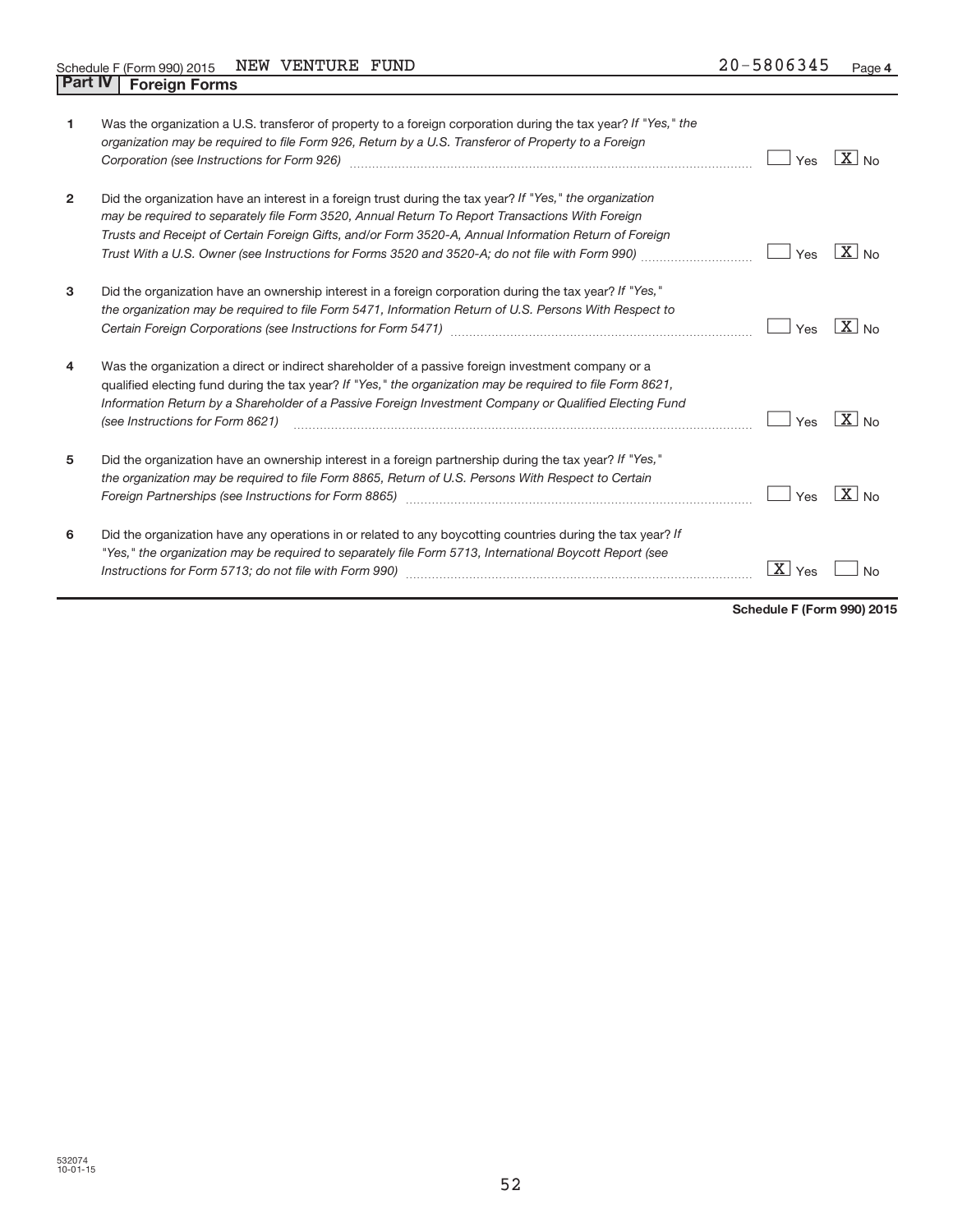Schedule F (Form 990) 2015 NEW VENTURE FUND  $20-5806345$ NEW VENTURE FUND

Provide the information required by Part I, line 2 (monitoring of funds); Part I, line 3, column (f) (accounting method; amounts of investments vs. expenditures per region); Part II, line 1 (accounting method); Part III (accounting method); and Part III, column (c) (estimated number of recipients), as applicable. Also complete this part to provide any additional information. **Part V Supplemental Information** PART I, LINE 2: FOR FOREIGN GRANTS, THE ORGANIZATION GENERALLY REQUIRES A WRITTEN PROPOSAL DESCRIBING HOW THE GRANT FUNDS WILL BE USED. THE ORGANIZATION CONDUCTS A PRE-GRANT INQUIRY TO EVALUATE THE GRANTEE (INCLUDING SCREENING

TO ENSURE COMPLIANCE WITH ANTI-TERRORIST FINANCING GUIDELINES). ALL GRANTS ARE SUBJECT TO A WRITTEN GRANT AGREEMENT THAT IMPOSE REPORTING OBLIGATIONS, REQUIRE FUNDS BE USED SOLELY AS SPECIFIED IN THE PROPOSAL, AND REQUIRING THAT FUNDS BE RETURNED IF NOT SPENT APPROPRIATELY OR IF

REPORTS AREN'T FILED AS REQUIRED.

PART I, LINE 3:

THE ORGANIZATION USES GAAP TO REPORT EXPENDITURES IN FOREIGN REGIONS.

SCHEDULE F, PART IV, LINE 6:

THE ORGANIZATION HAS FILED FORM 5713 UNDER SEPARATE COVER TO THE IRS.

THE ORGANIZATION IS NOT REQUIRED TO FILE FORM 990-T.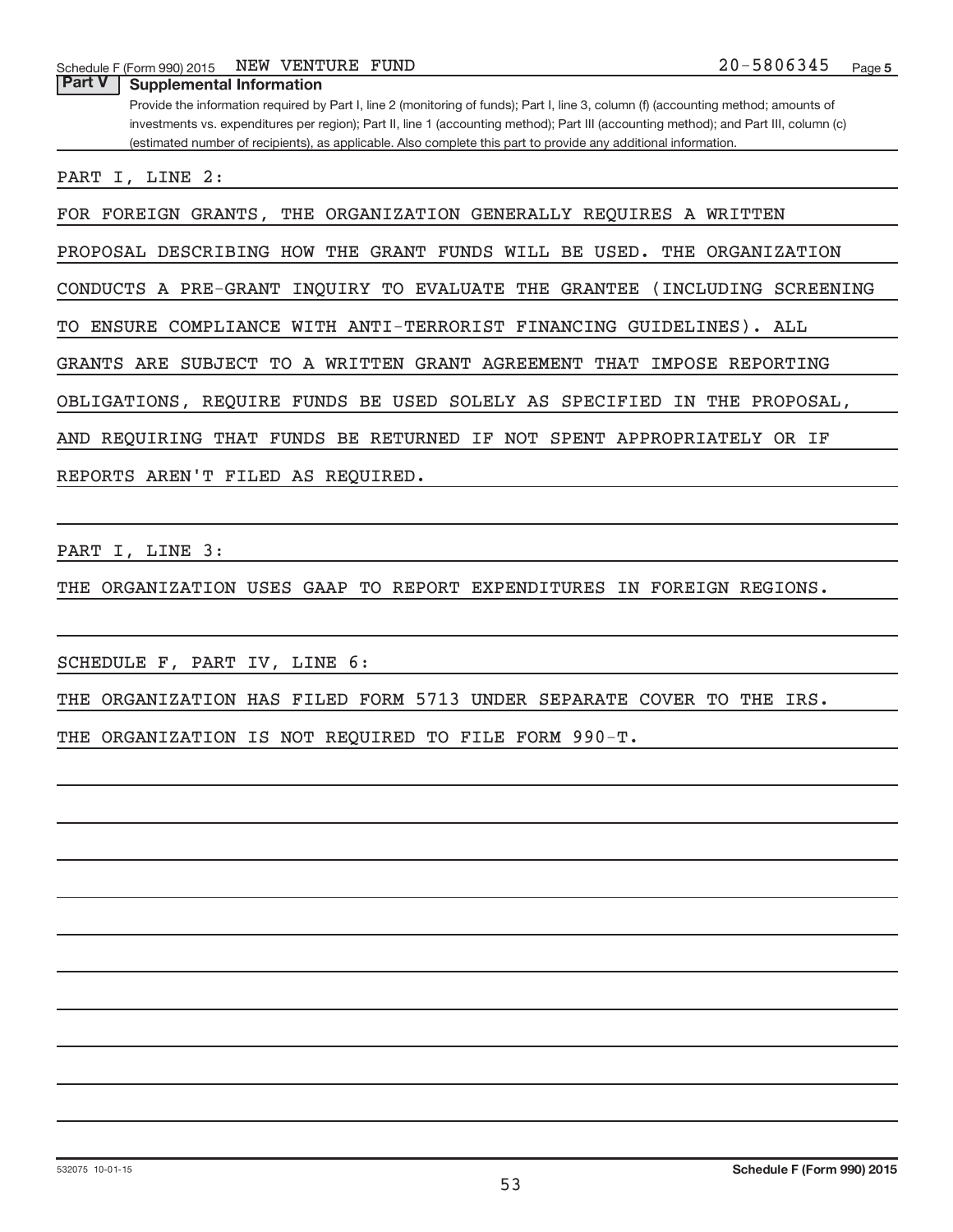| <b>SCHEDULE G</b>                                        |                                 | <b>Supplemental Information Regarding Fundraising or Gaming Activities</b>                                                                       |                                         |         |                                                              |                                  | OMB No. 1545-0047                       |
|----------------------------------------------------------|---------------------------------|--------------------------------------------------------------------------------------------------------------------------------------------------|-----------------------------------------|---------|--------------------------------------------------------------|----------------------------------|-----------------------------------------|
| (Form 990 or 990-EZ)                                     |                                 | Complete if the organization answered "Yes" on Form 990, Part IV, lines 17, 18, or 19, or if the                                                 |                                         |         |                                                              |                                  |                                         |
|                                                          |                                 | organization entered more than \$15,000 on Form 990-EZ, line 6a.                                                                                 |                                         |         |                                                              |                                  |                                         |
| Department of the Treasury<br>Internal Revenue Service   |                                 | Attach to Form 990 or Form 990-EZ.                                                                                                               |                                         |         |                                                              |                                  | <b>Open to Public</b><br>Inspection     |
|                                                          |                                 | Information about Schedule G (Form 990 or 990-EZ) and its instructions is at WWW.irs.gov/form990.                                                |                                         |         |                                                              |                                  |                                         |
| Name of the organization                                 |                                 | NEW VENTURE FUND                                                                                                                                 |                                         |         |                                                              | 20-5806345                       | <b>Employer identification number</b>   |
|                                                          |                                 |                                                                                                                                                  |                                         |         |                                                              |                                  |                                         |
| Part I                                                   | required to complete this part. | Fundraising Activities. Complete if the organization answered "Yes" on Form 990, Part IV, line 17. Form 990-EZ filers are not                    |                                         |         |                                                              |                                  |                                         |
|                                                          |                                 | 1 Indicate whether the organization raised funds through any of the following activities. Check all that apply.                                  |                                         |         |                                                              |                                  |                                         |
| $X$ Mail solicitations<br>a                              |                                 |                                                                                                                                                  |                                         |         | $e$ $\boxed{\text{X}}$ Solicitation of non-government grants |                                  |                                         |
| $\boxed{\text{X}}$ Internet and email solicitations<br>b |                                 | $\mathbf{f}$                                                                                                                                     |                                         |         | Solicitation of government grants                            |                                  |                                         |
| $X$ Phone solicitations<br>C                             |                                 | $g\mid X$ Special fundraising events                                                                                                             |                                         |         |                                                              |                                  |                                         |
| $X$ In-person solicitations<br>d                         |                                 |                                                                                                                                                  |                                         |         |                                                              |                                  |                                         |
|                                                          |                                 | 2 a Did the organization have a written or oral agreement with any individual (including officers, directors, trustees or                        |                                         |         |                                                              |                                  |                                         |
|                                                          |                                 | key employees listed in Form 990, Part VII) or entity in connection with professional fundraising services?                                      |                                         |         |                                                              | $\boxed{\text{X}}$ Yes           | <b>No</b>                               |
|                                                          |                                 | b If "Yes," list the ten highest paid individuals or entities (fundraisers) pursuant to agreements under which the fundraiser is to be           |                                         |         |                                                              |                                  |                                         |
| compensated at least \$5,000 by the organization.        |                                 |                                                                                                                                                  |                                         |         |                                                              |                                  |                                         |
|                                                          |                                 |                                                                                                                                                  |                                         |         |                                                              | (v) Amount paid                  |                                         |
| (i) Name and address of individual                       |                                 | (ii) Activity                                                                                                                                    | (iii) Did<br>fundraiser<br>have custody |         | (iv) Gross receipts                                          | to (or retained by)              | (vi) Amount paid<br>to (or retained by) |
| or entity (fundraiser)                                   |                                 |                                                                                                                                                  | or control of<br>contributions?         |         | from activity                                                | fundraiser<br>listed in col. (i) | organization                            |
| RSM CONSULTING, LLC - 724                                |                                 | SILENT AUCTION,                                                                                                                                  |                                         |         |                                                              |                                  |                                         |
| ALTA AVENUE, SANTA MONICA, CA                            |                                 | FUNDRAISING GALA PLANNING                                                                                                                        | Yes                                     | No<br>X |                                                              |                                  |                                         |
| FOCUS FUNDRAISING LLC - 4800                             |                                 | CONSULTS ON INCREASING                                                                                                                           |                                         |         | 1,347,470.                                                   | 27,000.                          | 1,320,470.                              |
| WESTERN AVENUE, BETHESDA, MD                             |                                 | SUPPORT BASE AND                                                                                                                                 |                                         | Χ       |                                                              | 28, 200.                         |                                         |
| DARA L C FREED, INC. - 383                               |                                 | SUPPORT FUNDRAISING                                                                                                                              |                                         |         | 1,340,231.                                                   |                                  | 1,312,031.                              |
| GRAND STREET, M 306, NEW                                 |                                 | EFFORTS AND DEVELOP                                                                                                                              |                                         | Χ       | 602,000.                                                     | 6,500.                           | 595,500.                                |
| MATT FENDER - 616 HALSEY                                 |                                 | DEVELOP FUNDRAISING AND                                                                                                                          |                                         |         |                                                              |                                  |                                         |
| STREET #3L, BROOKLYN, NY                                 |                                 | DONOR CULTIVATION STRATEGY                                                                                                                       |                                         | Χ       | 490,000.                                                     | 26,950.                          | 463,050.                                |
| MIRIAM ISSEROW - 226 THISTLE                             |                                 | CONSULT WITH FOOTWORK ON                                                                                                                         |                                         |         |                                                              |                                  |                                         |
| DR, SILVER SPRING, MD 20901                              |                                 | ALL ASPECTS OF FUNDRAISING                                                                                                                       |                                         | Χ       | 301,896.                                                     | 21,656.                          | 280,240.                                |
| HAZEN INC - 906 PENNSYLVANIA                             |                                 | ASSESS FUNDRAISING                                                                                                                               |                                         |         |                                                              |                                  |                                         |
| AVE. SE, SUITE 200,                                      |                                 | OPERATIONS                                                                                                                                       |                                         | Χ       | 65,600.                                                      | 10,000.                          | 55,600.                                 |
|                                                          |                                 |                                                                                                                                                  |                                         |         |                                                              |                                  |                                         |
|                                                          |                                 |                                                                                                                                                  |                                         |         |                                                              |                                  |                                         |
|                                                          |                                 |                                                                                                                                                  |                                         |         |                                                              |                                  |                                         |
|                                                          |                                 |                                                                                                                                                  |                                         |         |                                                              |                                  |                                         |
|                                                          |                                 |                                                                                                                                                  |                                         |         |                                                              |                                  |                                         |
|                                                          |                                 |                                                                                                                                                  |                                         |         |                                                              |                                  |                                         |
|                                                          |                                 |                                                                                                                                                  |                                         |         |                                                              |                                  |                                         |
|                                                          |                                 |                                                                                                                                                  |                                         |         |                                                              |                                  |                                         |
|                                                          |                                 |                                                                                                                                                  |                                         |         |                                                              |                                  |                                         |
| Total                                                    |                                 |                                                                                                                                                  |                                         |         | 4, 147, 197.                                                 | 120,306.                         | 4,026,891.                              |
| 3                                                        |                                 | List all states in which the organization is registered or licensed to solicit contributions or has been notified it is exempt from registration |                                         |         |                                                              |                                  |                                         |
| or licensing.                                            |                                 |                                                                                                                                                  |                                         |         |                                                              |                                  |                                         |
|                                                          |                                 | AL, AK, AZ, AR, CA, CO, CT, DE, FL, GA, HI, ID, IL, IN, IA, KS, KY, LA, ME, MD, MA, MI, MN, MS, MO                                               |                                         |         |                                                              |                                  |                                         |
|                                                          |                                 | MT, NE, NV, NH, NJ, NM, NY, NC, ND, OH, OK, OR, PA, RI, SC, SD, TN, TX, UT, VT, VA, WA, WV, WI, WY                                               |                                         |         |                                                              |                                  |                                         |
|                                                          |                                 |                                                                                                                                                  |                                         |         |                                                              |                                  |                                         |

**For Paperwork Reduction Act Notice, see the Instructions for Form 990 or 990-EZ. Schedule G (Form 990 or 990-EZ) 2015** LHA SEE PART IV FOR CONTINUATIONS

532081 09-14-15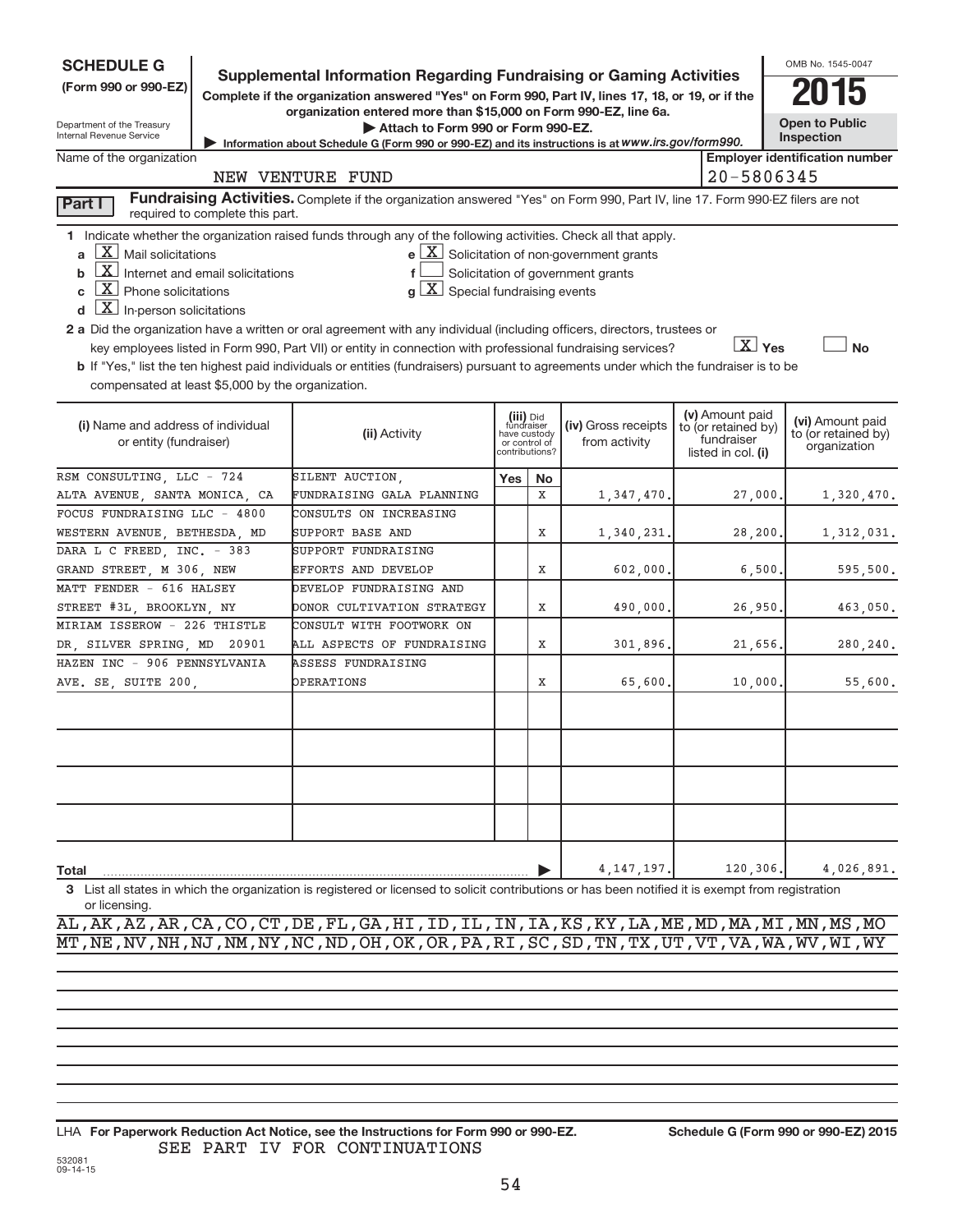#### Schedule G (Form 990 or 990-EZ) 2015  $NEW$   $VENTURE$   $FUND$   $20-5806345$   $Page$

Part II | Fundraising Events. Complete if the organization answered "Yes" on Form 990, Part IV, line 18, or reported more than \$15,000

|                 |              | of fundraising event contributions and gross income on Form 990-EZ, lines 1 and 6b. List events with gross receipts greater than \$5,000.           |                |                         |                      |                            |
|-----------------|--------------|-----------------------------------------------------------------------------------------------------------------------------------------------------|----------------|-------------------------|----------------------|----------------------------|
|                 |              |                                                                                                                                                     | $(a)$ Event #1 | (b) Event #2            | (c) Other events     | (d) Total events           |
|                 |              |                                                                                                                                                     |                |                         | <b>NONE</b>          | (add col. (a) through      |
|                 |              |                                                                                                                                                     | WALKS          |                         |                      | col. (c)                   |
|                 |              |                                                                                                                                                     | (event type)   | (event type)            | (total number)       |                            |
|                 |              |                                                                                                                                                     |                |                         |                      |                            |
| Revenue         | 1.           |                                                                                                                                                     | 1,502,339.     |                         |                      | 1,502,339.                 |
|                 |              |                                                                                                                                                     |                |                         |                      |                            |
|                 | $\mathbf{2}$ |                                                                                                                                                     | 1,268,079.     |                         |                      | 1,268,079.                 |
|                 |              |                                                                                                                                                     |                |                         |                      |                            |
|                 | 3            | Gross income (line 1 minus line 2)                                                                                                                  | 234,260.       |                         |                      | 234, 260.                  |
|                 |              |                                                                                                                                                     |                |                         |                      |                            |
|                 |              |                                                                                                                                                     |                |                         |                      |                            |
|                 |              |                                                                                                                                                     |                |                         |                      |                            |
|                 | 5            |                                                                                                                                                     |                |                         |                      |                            |
| Direct Expenses | 6            |                                                                                                                                                     | 8,453.         |                         |                      | 8,453.                     |
|                 |              |                                                                                                                                                     |                |                         |                      |                            |
|                 | 7            | Food and beverages                                                                                                                                  |                |                         |                      |                            |
|                 |              |                                                                                                                                                     |                |                         |                      |                            |
|                 | 8            |                                                                                                                                                     |                |                         |                      |                            |
|                 | 9            |                                                                                                                                                     | 452,054.       |                         |                      | 452,054.                   |
|                 | 10           | Direct expense summary. Add lines 4 through 9 in column (d)                                                                                         |                |                         |                      | 460,507.                   |
|                 |              | 11 Net income summary. Subtract line 10 from line 3, column (d)                                                                                     |                |                         |                      | $-226, 247.$               |
| <b>Part III</b> |              | Gaming. Complete if the organization answered "Yes" on Form 990, Part IV, line 19, or reported more than                                            |                |                         |                      |                            |
|                 |              | \$15,000 on Form 990-EZ, line 6a.                                                                                                                   |                |                         |                      |                            |
|                 |              |                                                                                                                                                     | (a) Bingo      | (b) Pull tabs/instant   | (c) Other gaming     | (d) Total gaming (add      |
| Revenue         |              |                                                                                                                                                     |                | bingo/progressive bingo |                      | col. (a) through col. (c)) |
|                 |              |                                                                                                                                                     |                |                         |                      |                            |
|                 | 1            |                                                                                                                                                     |                |                         |                      |                            |
|                 |              |                                                                                                                                                     |                |                         |                      |                            |
|                 | $\mathbf{2}$ |                                                                                                                                                     |                |                         |                      |                            |
| Direct Expenses |              |                                                                                                                                                     |                |                         |                      |                            |
|                 | 3            |                                                                                                                                                     |                |                         |                      |                            |
|                 |              |                                                                                                                                                     |                |                         |                      |                            |
|                 | 4            |                                                                                                                                                     |                |                         |                      |                            |
|                 |              |                                                                                                                                                     |                |                         |                      |                            |
|                 |              |                                                                                                                                                     | %<br>Yes       | $\frac{0}{0}$<br>Yes    | $\frac{0}{0}$<br>Yes |                            |
|                 |              | 6 Volunteer labor                                                                                                                                   | No             | No                      | No                   |                            |
|                 |              |                                                                                                                                                     |                |                         |                      |                            |
|                 | 7            | Direct expense summary. Add lines 2 through 5 in column (d)                                                                                         |                |                         |                      |                            |
|                 |              |                                                                                                                                                     |                |                         |                      |                            |
|                 | 8            |                                                                                                                                                     |                |                         |                      |                            |
|                 |              |                                                                                                                                                     |                |                         |                      |                            |
| 9               |              | Enter the state(s) in which the organization conducts gaming activities:                                                                            |                |                         |                      |                            |
|                 |              |                                                                                                                                                     |                |                         |                      | Yes<br><b>No</b>           |
|                 |              | <b>b</b> If "No," explain:<br><u> 1989 - Johann Stoff, deutscher Stoff, der Stoff, der Stoff, der Stoff, der Stoff, der Stoff, der Stoff, der S</u> |                |                         |                      |                            |
|                 |              |                                                                                                                                                     |                |                         |                      |                            |
|                 |              |                                                                                                                                                     |                |                         |                      |                            |
|                 |              | 10a Were any of the organization's gaming licenses revoked, suspended or terminated during the tax year?                                            |                |                         |                      | Yes<br>No                  |
|                 |              |                                                                                                                                                     |                |                         |                      |                            |
|                 |              |                                                                                                                                                     |                |                         |                      |                            |
|                 |              |                                                                                                                                                     |                |                         |                      |                            |

532082 09-14-15

**Schedule G (Form 990 or 990-EZ) 2015**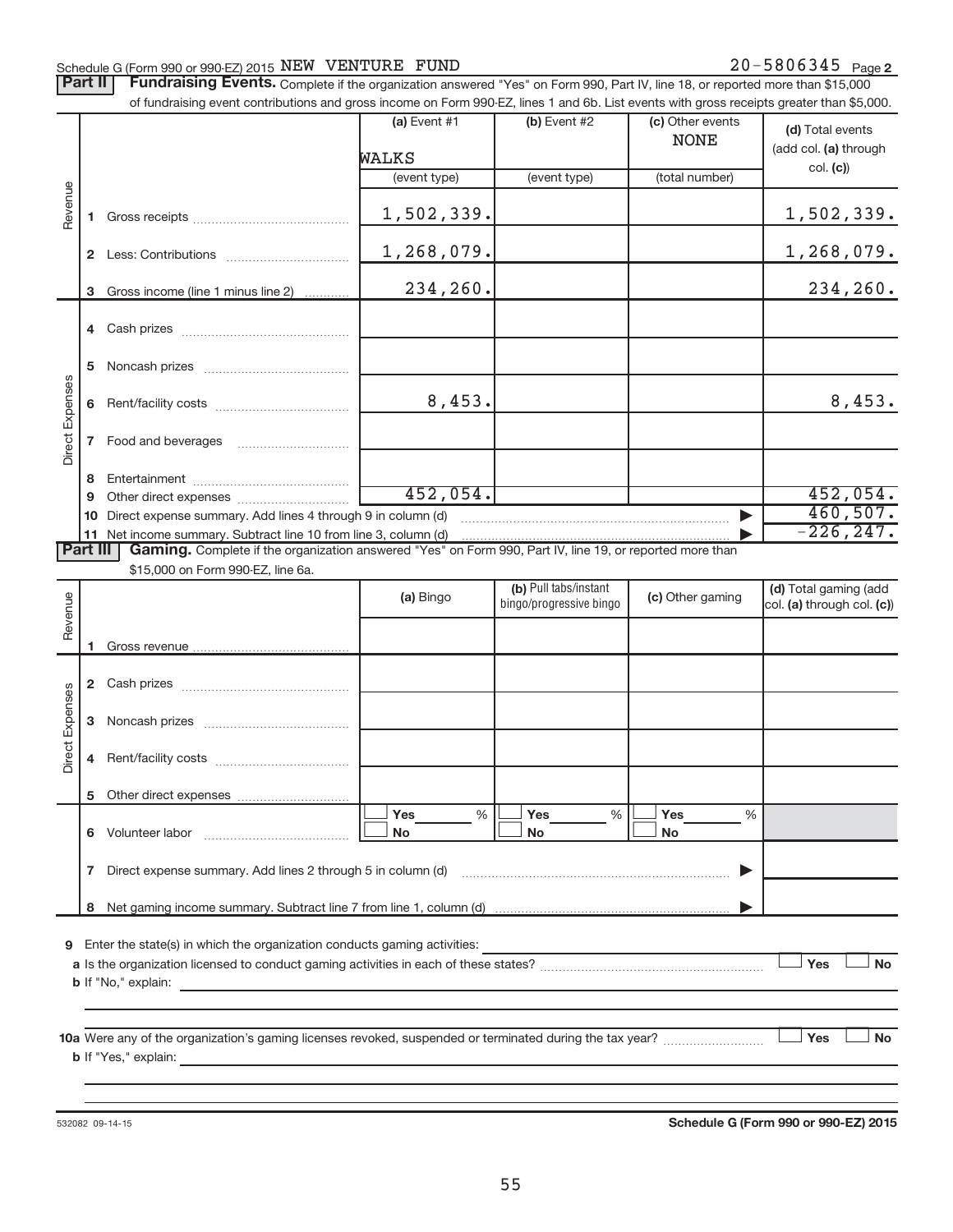| Schedule G (Form 990 or 990-EZ) 2015 NEW VENTURE FUND                                                                                                                                                                                                         |                 | $20 - 5806345$ Page 3 |
|---------------------------------------------------------------------------------------------------------------------------------------------------------------------------------------------------------------------------------------------------------------|-----------------|-----------------------|
| 11.                                                                                                                                                                                                                                                           |                 | Yes<br><b>No</b>      |
| 12 Is the organization a grantor, beneficiary or trustee of a trust or a member of a partnership or other entity formed                                                                                                                                       |                 |                       |
|                                                                                                                                                                                                                                                               |                 | Yes<br><b>No</b>      |
| 13 Indicate the percentage of gaming activity conducted in:                                                                                                                                                                                                   |                 |                       |
|                                                                                                                                                                                                                                                               | 13а             | %                     |
|                                                                                                                                                                                                                                                               | 13 <sub>b</sub> | $\%$                  |
| 14 Enter the name and address of the person who prepares the organization's gaming/special events books and records:                                                                                                                                          |                 |                       |
|                                                                                                                                                                                                                                                               |                 |                       |
|                                                                                                                                                                                                                                                               |                 |                       |
|                                                                                                                                                                                                                                                               |                 | Yes<br><b>No</b>      |
|                                                                                                                                                                                                                                                               |                 |                       |
| of gaming revenue retained by the third party $\triangleright$ \$ ___________________.                                                                                                                                                                        |                 |                       |
| c If "Yes," enter name and address of the third party:                                                                                                                                                                                                        |                 |                       |
| $Name \rightarrow$                                                                                                                                                                                                                                            |                 |                       |
| Address $\triangleright$                                                                                                                                                                                                                                      |                 |                       |
| Gaming manager information:<br>16                                                                                                                                                                                                                             |                 |                       |
| Name $\blacktriangleright$                                                                                                                                                                                                                                    |                 |                       |
| Gaming manager compensation $\triangleright$ \$                                                                                                                                                                                                               |                 |                       |
|                                                                                                                                                                                                                                                               |                 |                       |
| Description of services provided states and the service of the services of the services provided states and the services of the services of the services of the services of the services of the services of the services of th                                |                 |                       |
|                                                                                                                                                                                                                                                               |                 |                       |
|                                                                                                                                                                                                                                                               |                 |                       |
| Director/officer<br>Employee<br>Independent contractor                                                                                                                                                                                                        |                 |                       |
| 17 Mandatory distributions:                                                                                                                                                                                                                                   |                 |                       |
| <b>a</b> Is the organization required under state law to make charitable distributions from the gaming proceeds to                                                                                                                                            |                 |                       |
| $r$ retain the state gaming license? $\Box$ No                                                                                                                                                                                                                |                 |                       |
| <b>b</b> Enter the amount of distributions required under state law to be distributed to other exempt organizations or spent in the                                                                                                                           |                 |                       |
| organization's own exempt activities during the tax year $\triangleright$ \$                                                                                                                                                                                  |                 |                       |
| <b>Part IV</b><br>Supplemental Information. Provide the explanations required by Part I, line 2b, columns (iii) and (v); and Part III, lines 9, 9b, 10b, 15b,<br>15c, 16, and 17b, as applicable. Also provide any additional information (see instructions). |                 |                       |
|                                                                                                                                                                                                                                                               |                 |                       |
| SCHEDULE G, PART I, LINE 2B, LIST OF TEN HIGHEST PAID FUNDRAISERS:                                                                                                                                                                                            |                 |                       |
|                                                                                                                                                                                                                                                               |                 |                       |
| NAME OF FUNDRAISER: RSM CONSULTING, LLC<br>( I )                                                                                                                                                                                                              |                 |                       |
| ADDRESS OF FUNDRAISER: 724 ALTA AVENUE, SANTA MONICA, CA<br>(I)                                                                                                                                                                                               | 90402           |                       |
|                                                                                                                                                                                                                                                               |                 |                       |
| NAME OF FUNDRAISER: FOCUS FUNDRAISING LLC<br>( I )                                                                                                                                                                                                            |                 |                       |
|                                                                                                                                                                                                                                                               |                 |                       |
| ADDRESS OF FUNDRAISER: 4800 WESTERN AVENUE, BETHESDA, MD<br>( I )                                                                                                                                                                                             | 20816           |                       |
| ACTIVITY: CONSULTS ON INCREASING SUPPORT BASE AND INVESTMENTS IN NNSTO<br>(II)                                                                                                                                                                                |                 |                       |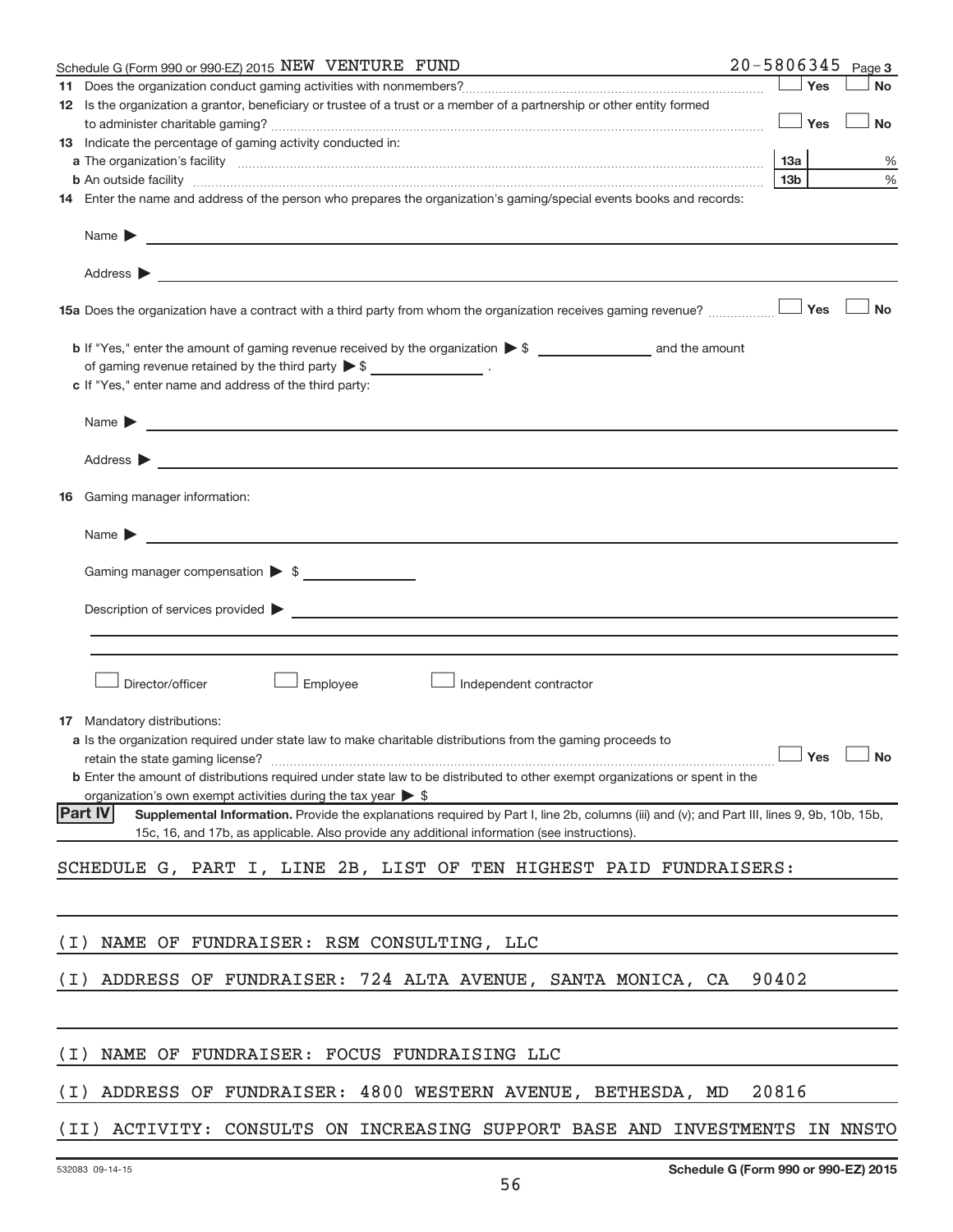**Part IV** | Supplemental Information (continued) Schedule G (Form 990 or 990-EZ) NEW VENTURE FUND

(I) NAME OF FUNDRAISER: DARA L C FREED, INC.

(I) ADDRESS OF FUNDRAISER: 383 GRAND STREET, M 306, NEW YORK, NY 10002

(II) ACTIVITY: SUPPORT FUNDRAISING EFFORTS AND DEVELOP SHORT-AND LONG-TERM

(I) NAME OF FUNDRAISER: MATT FENDER

(I) ADDRESS OF FUNDRAISER: 616 HALSEY STREET #3L, BROOKLYN, NY 11233

(I) NAME OF FUNDRAISER: MIRIAM ISSEROW

(I) ADDRESS OF FUNDRAISER: 226 THISTLE DR, SILVER SPRING, MD 20901

(II) ACTIVITY: CONSULT WITH FOOTWORK ON ALL ASPECTS OF FUNDRAISING AND DONO

(I) NAME OF FUNDRAISER: HAZEN INC

(I) ADDRESS OF FUNDRAISER:

906 PENNSYLVANIA AVE. SE, SUITE 200, WASHINGTON, DC 20003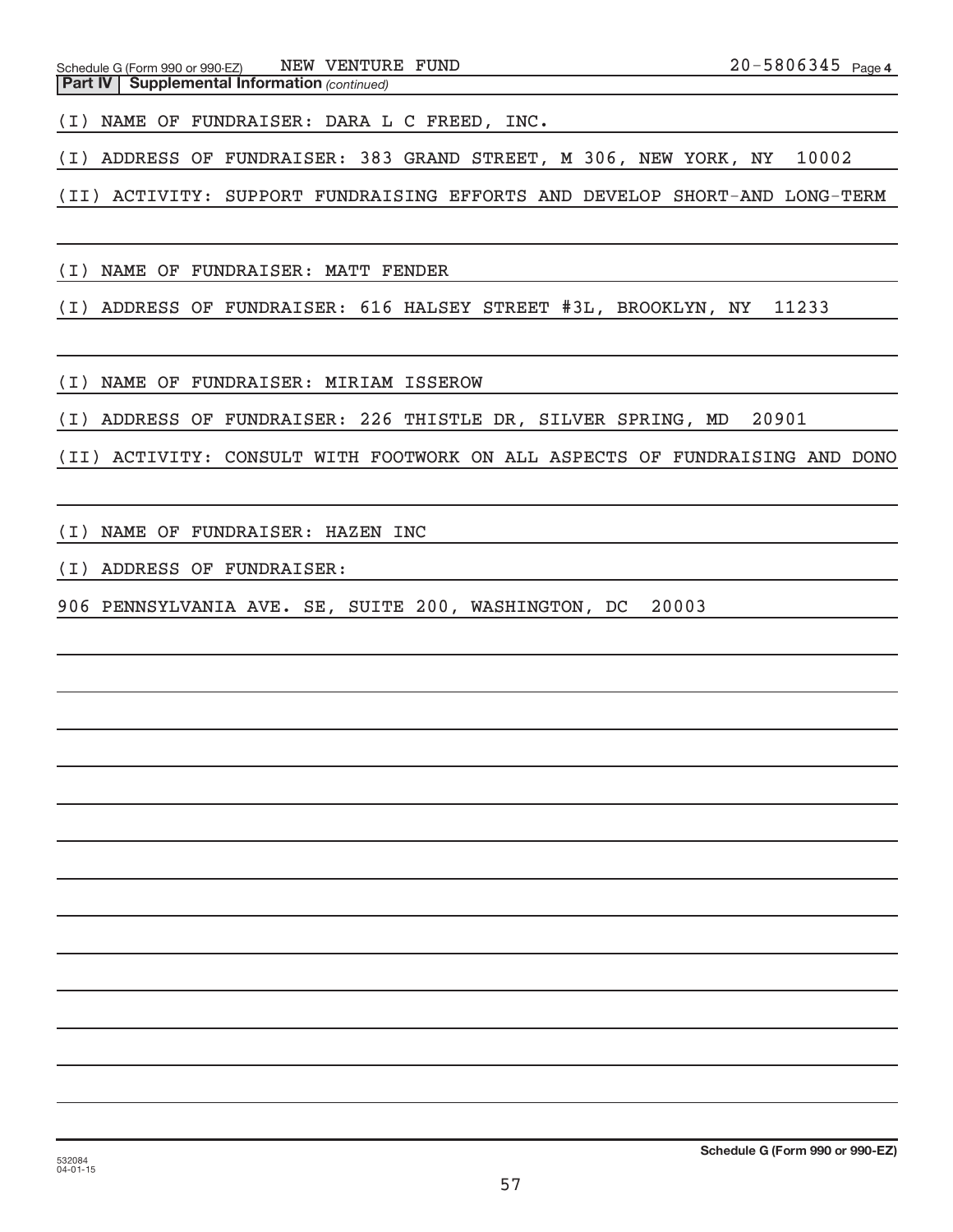| <b>SCHEDULE</b><br>(Form 990)                                                                                                                                                                                                                                                       |                    | Complete if the organization answered "Yes" on Form 990, Part IV, line 21 or 22<br>Governments, and Individuals in the United States<br>Grants and Other Assistance to Organizations, |                             |                                         |                                                                |                                           | OMB No. 1545-0047                                |
|-------------------------------------------------------------------------------------------------------------------------------------------------------------------------------------------------------------------------------------------------------------------------------------|--------------------|---------------------------------------------------------------------------------------------------------------------------------------------------------------------------------------|-----------------------------|-----------------------------------------|----------------------------------------------------------------|-------------------------------------------|--------------------------------------------------|
| Department of the Treasury<br>Internal Revenue Service                                                                                                                                                                                                                              |                    | Information about Schedule I (Form 990) and its instructions is at www.irs.gov/form990.                                                                                               | Attach to Form 990.         |                                         |                                                                |                                           | Open to Public<br>Inspection                     |
| NEW VENTURE<br>Name of the organization                                                                                                                                                                                                                                             | FUND               |                                                                                                                                                                                       |                             |                                         |                                                                |                                           | Employer identification number<br>$20 - 5806345$ |
| General Information on Grants and Assistance<br>Part I                                                                                                                                                                                                                              |                    |                                                                                                                                                                                       |                             |                                         |                                                                |                                           |                                                  |
| Does the organization maintain records to substantiate the amount of the grants or assistance, the grantees' eligibility for the grants or assistance, and the selection                                                                                                            |                    |                                                                                                                                                                                       |                             |                                         |                                                                |                                           |                                                  |
| criteria used to award the grants or assistance?                                                                                                                                                                                                                                    |                    |                                                                                                                                                                                       |                             |                                         |                                                                |                                           | $\frac{1}{2}$<br>$\boxed{\text{X}}$ Yes          |
| Describe in Part IV the organization's procedures for monitoring the use of grant funds in the United States.<br>٧                                                                                                                                                                  |                    |                                                                                                                                                                                       |                             |                                         |                                                                |                                           |                                                  |
| Grants and Other Assistance to Domestic Organizations and Domestic Governments. Complete if the organization answered "Yes" on Form 990, Part IV, line 21, for any<br>recipient that received more than \$5,000. Part II can be duplicated if additional space is needed<br>Part II |                    |                                                                                                                                                                                       |                             |                                         |                                                                |                                           |                                                  |
| 1 (a) Name and address of organization<br>or government                                                                                                                                                                                                                             | NIE (q)            | (c) IRC section<br>if applicable                                                                                                                                                      | (d) Amount of<br>cash grant | (e) Amount of<br>assistance<br>non-cash | valuation (book,<br>FMV, appraisal,<br>(f) Method of<br>other) | non-cash assistance<br>(g) Description of | (h) Purpose of grant<br>or assistance            |
| 1010<br>11201<br><b>STE</b><br>NΥ<br>20 JAY ST<br>BROOKLYN,<br>350.ORG                                                                                                                                                                                                              | $26 - 1150699$     | 501C3                                                                                                                                                                                 | 000<br><u>ທີ</u><br>Ō       | $\dot{\circ}$                           |                                                                |                                           | ENVIRONMENTAL PROGRAMS                           |
| 450<br>DC 20009<br><b>SUITE</b><br>ACTIVE MINDS INC<br>ST NW<br>WASHINGTON,<br>CΩ<br>2001                                                                                                                                                                                           | $20 - 0587172$     | 501C3                                                                                                                                                                                 | 800<br>99                   | $\dot{\circ}$                           |                                                                |                                           | HEALTH                                           |
| 850<br>DC 20005<br>ADVANCEMENT PROJECT<br><b>STE</b><br>ST NW<br>WASHINGTON,<br>$\overline{a}$<br>1220                                                                                                                                                                              | $5 - 4835230$<br>G | 501C3                                                                                                                                                                                 | 772<br>789                  | $\circ$                                 |                                                                |                                           | <b>TOUTH DEVELOPMENT AND</b><br>EDUCATION        |
| THE ENVIRONMENT<br>200<br><b>SUITE</b><br>99501<br>CENTER FOR<br>921 WEST 6TH AVE,<br>AK<br><b>ANCHORAGE</b><br>ALASKA                                                                                                                                                              | $23 - 7380045$     | 501C3                                                                                                                                                                                 | 100<br>946.                 | $\mathbf{c}$                            |                                                                |                                           | ENVIRONMENTAL PROGRAMS                           |
| ALASKA COMMUNITY ACTION ON TOXICS<br>STE 205<br>505 W NORTHERN LIGHTS<br>99503<br>ANCHORAGE, AK                                                                                                                                                                                     | 92-1077082         | 501C3                                                                                                                                                                                 | 150<br>$\frac{1}{6}$        | $\overline{\cdot}$                      |                                                                |                                           | HEALTH                                           |
| AMAZON CONSERVATION ASSOCIATION<br>1012 14TH ST NW, SUITE 625<br>WASHINGTON, DC 20005                                                                                                                                                                                               | $52 - 2211305$     | 501C3                                                                                                                                                                                 | 1,008,000                   | $\overline{\cdot}$                      |                                                                |                                           | ENVIRONMENTAL PROGRAMS                           |
| Enter total number of section 501(c)(3) and government organizations listed in the line 1 table<br>$\mathbf{\Omega}$                                                                                                                                                                |                    |                                                                                                                                                                                       |                             |                                         |                                                                |                                           | ∞<br>∞                                           |
| Enter total number of other organizations listed in the line 1 table<br>S                                                                                                                                                                                                           |                    |                                                                                                                                                                                       |                             |                                         |                                                                |                                           |                                                  |
| For Paperwork Reduction Act Notice, see the Instructions for Form<br>$\overline{\pm}$                                                                                                                                                                                               |                    | 990.                                                                                                                                                                                  |                             |                                         |                                                                |                                           | Schedule I (Form 990) (2015)                     |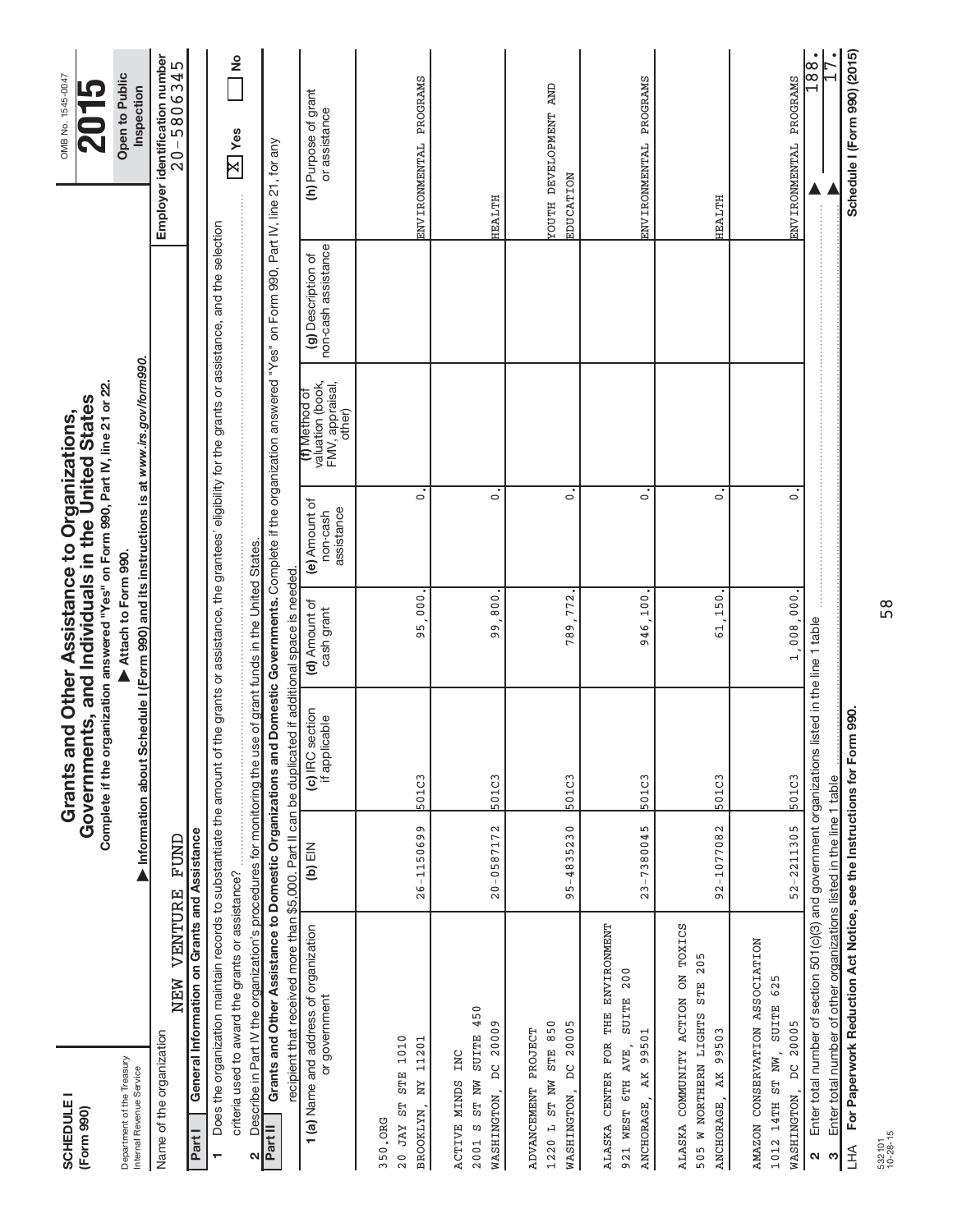| NEW VENTURE<br>Schedule I (Form 990)                                                                                                                                     | FUND             |                                  |                              |                                         |                                                                          |                                           | Page1<br>45<br>$\infty$<br>58806<br>$-0 -$                   |
|--------------------------------------------------------------------------------------------------------------------------------------------------------------------------|------------------|----------------------------------|------------------------------|-----------------------------------------|--------------------------------------------------------------------------|-------------------------------------------|--------------------------------------------------------------|
| Continuation of Grants and Other Assistance to Governments<br>Part II                                                                                                    |                  |                                  |                              |                                         | and Organizations in the United States (Schedule I (Form 990), Part II.) |                                           |                                                              |
| organization or government<br>(a) Name and address of                                                                                                                    | $M\boxminus$ (q) | (c) IRC section<br>if applicable | (d) Amount of<br>cash grant  | (e) Amount of<br>assistance<br>non-cash | appraisal, other)<br>(f) Method of<br>(book, FMV,<br>valuation           | non-cash assistance<br>(g) Description of | (h) Purpose of grant<br>or assistance                        |
| 600<br><b>STE</b><br>NW<br>CONNECTICUT AVE<br>20036<br>$\sum_{i=1}^{n}$<br>AMERICA VOTES<br>WASHINGTON<br>1155                                                           | $26 - 4568349$   | 501C4                            | 218.080                      | $\dot{\circ}$                           |                                                                          |                                           | SOCIAL<br>ADVOCACY<br>CIVIL RIGHTS,<br>ACTION,               |
| PROMISE THE ALLIANCE FOR<br>1110 VERMONT AVE NW, SUITE<br>20005<br>WASHINGTON, DC<br>AMERICA'S<br>$\bar{1}$<br>HLOOL<br>$\mathsf I$<br>900                               | 54-1848713       | 501C3                            | 150,000                      | $\dot{\circ}$                           |                                                                          |                                           | YOUTH DEVELOPMENT AND<br>EDUCATION                           |
| CONSERVANCY<br>20198<br>VA<br><b>BIRD</b><br>THE PLAINS<br>PO BOX 249<br><b>AMERICAN</b>                                                                                 | 52-1501259       | 501C3                            | 200,000                      | $\dot{\circ}$                           |                                                                          |                                           | ENVIRONMENTAL PROGRAMS                                       |
| <b>SOLUTION</b><br>FOUNDATION - 1426 9TH ST NW<br>FOR RESPONSIBLE<br>WASHINGTON, DC 20001<br><b>AMERICANS</b>                                                            | 46-4638549       | 501C3                            | 924<br>013<br>$\overline{a}$ | $\dot{\circ}$                           |                                                                          |                                           | HEALTH                                                       |
| - ANGELA<br>ARTULA INSTITUTE FOR ART AND<br>HASELTINE POZZI PO BOX 1139<br>ENVIRONMENTAL EDUCATION<br>BANDON, OR 97411                                                   | $27 - 1344277$   | 501C3                            | 63,000                       | $\dot{\circ}$                           |                                                                          |                                           | ENVIRONMENTAL PROGRAMS                                       |
| UNIVERSITY OF ARKANSAS FOUNDATION<br>HOT<br>THE<br>$\bar{1}$<br>ASMSA FOUNDATION FUND OF<br>Z00 WHITTINGTON AVE<br>AR 71901<br>SPRINGS,<br>$\mathsf I$<br>$\overline{H}$ | $72 - 6056774$   | 501C3                            | 50,000                       | $\overline{\circ}$                      |                                                                          |                                           | <b>DISASTER</b><br>PREPAREDNESS AND RELIEF<br>PUBLIC SAFETY, |
| THE FULTON CENTER 300<br>ASU FOUNDATION FOR A NEW AMERICAN<br>AZ 85281<br>TEMPE,<br>$\overline{1}$<br>E UNIVERSITY DR<br>UNIVERSITY                                      | 86-6051042       | 501C3                            | 100,000                      | $\dot{\circ}$                           |                                                                          |                                           | ENVIRONMENTAL PROGRAMS                                       |
| <b>IVA MOTONIXEL 0661</b><br>10035<br>NΥ<br>NEW YORK,<br><b>B TEAM</b>                                                                                                   | 46-1860634       | 501C3                            | 500,000                      | $\dot{\circ}$                           |                                                                          |                                           | PROGRAMS<br>ENVIRONMENTAL                                    |
| BACKCOUNTRY HUNTERS AND ANGLERS<br>11<br><b>SUITE</b><br>59802<br>725 W ALDER,<br><b>NL</b><br>MISSOULA,                                                                 | 20-1037177       | 501C3                            | 113,000.                     | $\overline{\circ}$                      |                                                                          |                                           | ENVIRONMENTAL PROGRAMS                                       |
|                                                                                                                                                                          |                  |                                  |                              |                                         |                                                                          |                                           | Schedule I (Form 990)                                        |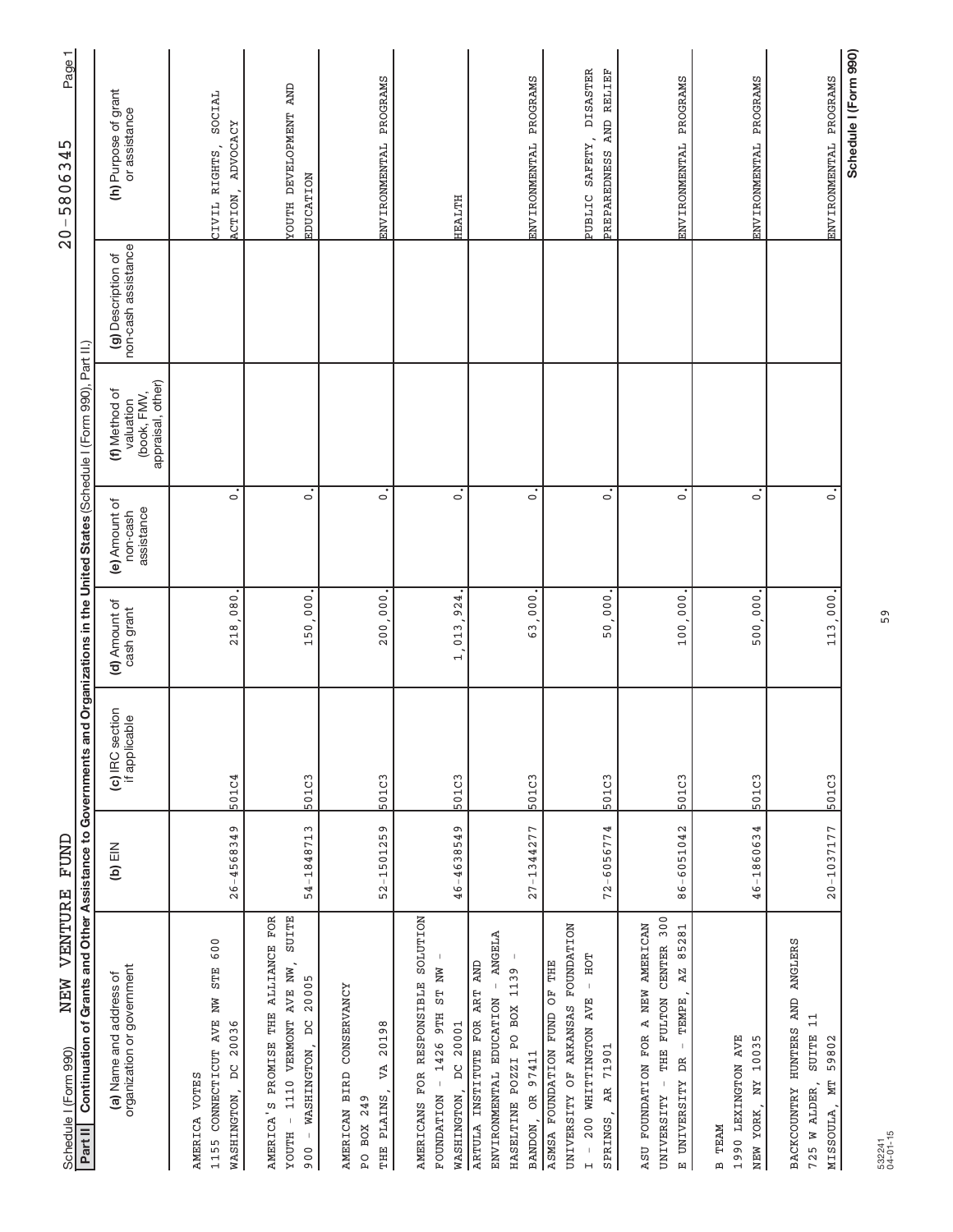| VENTURE<br>NEW<br>Schedule I (Form 990)                                                                                                        | FUND           |                                  |                             |                                         |                                                                |                                           | Page1<br>45<br>58063<br>$-0 -$            |
|------------------------------------------------------------------------------------------------------------------------------------------------|----------------|----------------------------------|-----------------------------|-----------------------------------------|----------------------------------------------------------------|-------------------------------------------|-------------------------------------------|
| Continuation of Grants and Other Assistance to Governments and Organizations in the United States (Schedule I (Form 990), Part II.)<br>Part II |                |                                  |                             |                                         |                                                                |                                           |                                           |
| organization or government<br>(a) Name and address of                                                                                          | NIE (q)        | (c) IRC section<br>if applicable | (d) Amount of<br>cash grant | (e) Amount of<br>assistance<br>non-cash | (book, FMV,<br>appraisal, other)<br>(f) Method of<br>valuation | non-cash assistance<br>(g) Description of | (h) Purpose of grant<br>or assistance     |
| BAPTIST MEMORIAL HOSPITAL FOR<br>6225 HUMPHREYS BLVD.<br>38120<br>$\Xi$<br>$\,$ $\,$<br><b>MEMPHIS</b><br><b>NOMEN</b>                         | 58-1544781     | 501C3                            | 100.000                     | $\dot{\circ}$                           |                                                                |                                           | HEALTH                                    |
| BATON ROUGE AREA FOUNDATION<br>SUITE 900<br>LA 70802<br>100 NORTH ST<br>BATON ROUGE,                                                           | $72 - 6030391$ | 501C3                            | 150.000                     | $\dot{\circ}$                           |                                                                |                                           | YOUTH DEVELOPMENT AND<br>EDUCATION        |
| CENTER<br>49506<br>55<br>BAXTER COMMUNITY<br>NІ<br>935 BAXTER AVE<br>GRAND RAPIDS                                                              | 23-7076806     | 501C3                            | 533<br>109                  | $\dot{\circ}$                           |                                                                |                                           | <b>TOUTH DEVELOPMENT AND</b><br>EDUCATION |
| BAYLOR COLLEGE OF MEDICINE<br>TX 77030<br>ONE BAYLOR PLAZA<br>HOUSTON,                                                                         | 74-1613878     | 501C3                            | 20,000                      | $\dot{\circ}$                           |                                                                |                                           | HEALTH                                    |
| SUITE 806<br>NEW YORK, NY 10001<br>30TH ST<br>INC.<br>BEESPACE,<br>242 WEST                                                                    | 80-0874641     | 501C3                            | 392,000                     | $\dot{\circ}$                           |                                                                |                                           | CAPACITY BUILDING                         |
| BETTER SCHOOLS BETTER JOBS<br>$\mathbf{a}$<br><b>STE</b><br>TWO OLD RIVER PLACE<br>JACKSON, MS 39202                                           | 46-4483186     | 501C4                            | 559<br>787,<br>5.           | $\dot{\circ}$                           |                                                                |                                           | YOUTH DEVELOPMENT AND<br>EDUCATION        |
| BLACK ORGANIZING PROJECT<br>OAKLAND, CA 94607<br>W GRAND AVE<br>1035                                                                           | 46-4578588     | 501C3                            | 85,000                      | $\overline{\circ}$                      |                                                                |                                           | <b>TOUTH DEVELOPMENT AND</b><br>EDUCATION |
| BLACK WOMEN FOR WELLNESS<br>90029<br>CÃ<br>P.O. BOX 292516<br>LOS ANGELES,                                                                     | $95 - 4624707$ | 501C3                            | 250<br>.<br>ه               | $\dot{\circ}$                           |                                                                |                                           | <b>HEALTH</b>                             |
| FL 32082<br><b>BACKPACK</b><br>PONTE VEDRA BEACH,<br>BLESSINGS IN A<br>37 JACKSON AVE                                                          | $26 - 1964620$ | 501C3                            | 50,000.                     | $\dot{\circ}$                           |                                                                |                                           | CAPACITY BUILDING                         |
|                                                                                                                                                |                |                                  |                             |                                         |                                                                |                                           | Schedule I (Form 990)                     |

60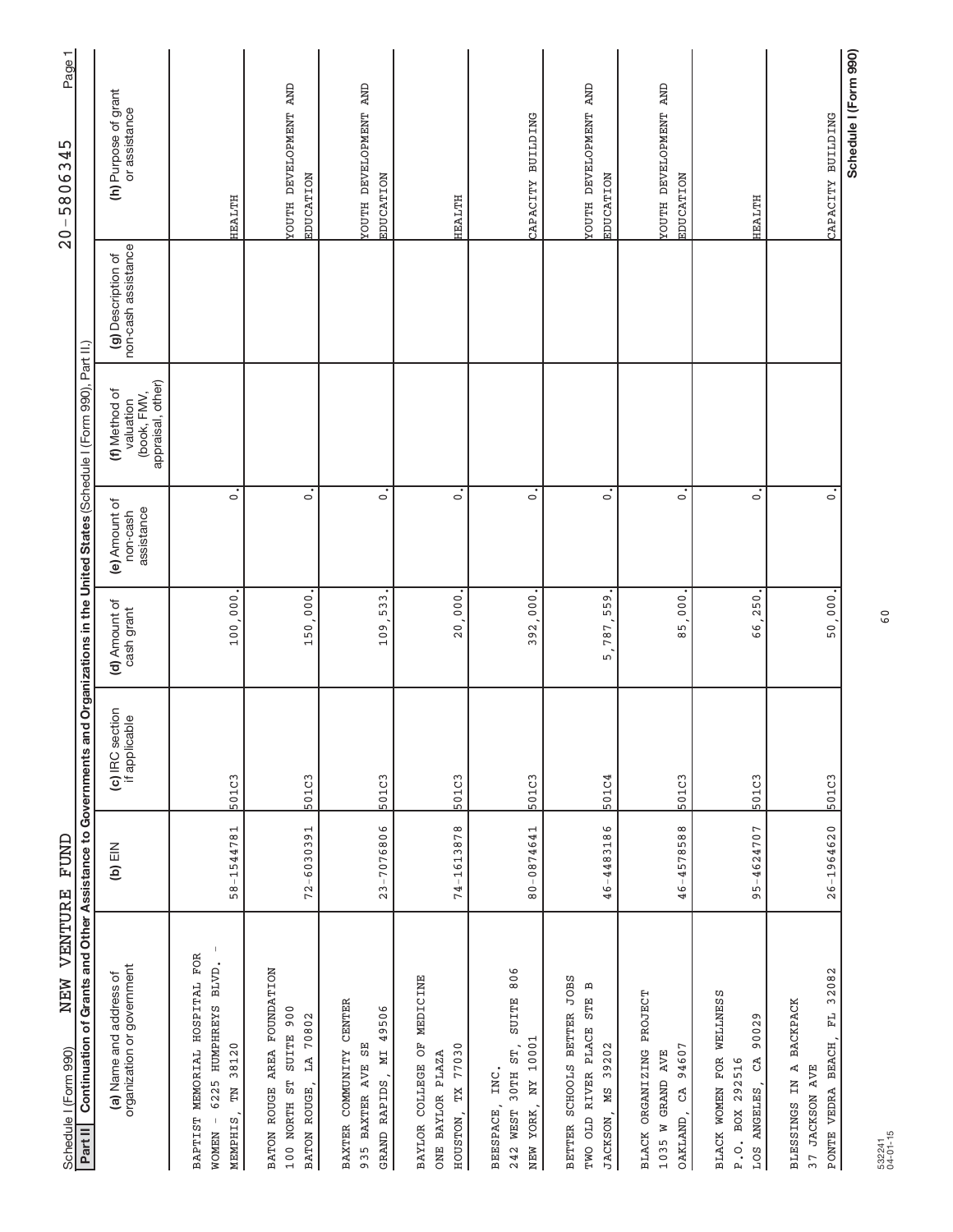| NEW VENTURE<br>Schedule I (Form 990)                                                                                                           | TUND               |                                  |                                   |                                         |                                                                |                                           | Page1<br>45<br>$20 - 58063$                      |
|------------------------------------------------------------------------------------------------------------------------------------------------|--------------------|----------------------------------|-----------------------------------|-----------------------------------------|----------------------------------------------------------------|-------------------------------------------|--------------------------------------------------|
| Continuation of Grants and Other Assistance to Governments and Organizations in the United States (Schedule I (Form 990), Part II.)<br>Part II |                    |                                  |                                   |                                         |                                                                |                                           |                                                  |
| organization or government<br>(a) Name and address of                                                                                          | $\mathsf{NIB}$ (q) | (c) IRC section<br>if applicable | (d) Amount of<br>cash grant       | (e) Amount of<br>assistance<br>non-cash | appraisal, other)<br>(f) Method of<br>(book, FMV,<br>valuation | non-cash assistance<br>(g) Description of | (h) Purpose of grant<br>or assistance            |
| 202<br><b>STE</b><br><b>BLVD</b><br>NC 27604<br><b>HIGHWOODS</b><br>BLUEPRINT NC<br>RALEIGH,<br>2912                                           | $27 - 2459538$     | 501C3                            | 000<br>75                         | $\dot{\circ}$                           |                                                                |                                           | SOCIAL<br>ADVOCACY<br>CIVIL RIGHTS,<br>ACTION,   |
| #470<br>801 MASSACHUSETTS AVE<br><b>CENTER</b><br>MA 02118<br>BOSTON MEDICAL<br>BOSTON,                                                        | $04 - 3314093$     | 501C3                            | 20,000                            | $\ddot{\circ}$                          |                                                                |                                           | <b>HEALTH</b>                                    |
| 29<br><b>FLOOR</b><br>NY 10038<br>110 WILLIAM ST,<br>INC<br>BRAC USA,<br>NEW YORK,                                                             | $20 - 8456741$     | 501C3                            | 000<br>50                         | $\dot{\circ}$                           |                                                                |                                           | <b>TOUTH DEVELOPMENT AND</b><br><b>EDUCATION</b> |
| CIVIC FUND<br>97214<br>FEDERATION<br>SE 2ND AVE<br><b>B</b><br>PORTLAND,<br><b>BUS</b><br>333                                                  | 46-2465621         | 501C3                            | 000 <sub>1</sub><br>$\frac{6}{8}$ | $\dot{\circ}$                           |                                                                |                                           | SOCIAL<br>ADVOCACY<br>CIVIL RIGHTS,<br>ACTION,   |
| SOCIAL RESPONSIBILITY<br>94108<br>88 KEARNY ST FLOOR 12<br>CÃ<br>SAN FRANCISCO,<br>BUSINESS FOR                                                | 52-1764268         | 501C3                            | 864,262                           | $\dot{\circ}$                           |                                                                |                                           | ENVIRONMENTAL PROGRAMS                           |
| 90016<br>4801 EXPOSITION BLVD<br>CALIFORNIA CALLS<br>LOS ANGELES, CA                                                                           | 46-2301623         | 501C3                            | 000<br>75.                        | $\ddot{\circ}$                          |                                                                |                                           | SOCIAL<br>ADVOCACY<br>CIVIL RIGHTS,<br>ACTION,   |
| <b>NORTH</b><br><b>SUITE</b><br>AMERICA - 127 WEST 26TH ST,<br>$\mathsf{I}$<br>CARBON DISCLOSURE PROJECT<br>10001<br>- NEW YORK, NY<br>300     | 36-4709977         | 501C3                            | 497<br>836,                       | $\dot{\circ}$                           |                                                                |                                           | ENVIRONMENTAL PROGRAMS                           |
| 151 ELLIS STREET NE<br>30303<br>GA<br>ATLANTA,<br>CARE                                                                                         | 13-1685039         | 501C3                            | 000<br>50.                        | $\overline{\circ}$                      |                                                                |                                           | INTERNATIONAL DEVELOPMENT<br>AND FOREIGN AFFAIRS |
| HYATTSVILLE, MD 20783<br>CASA DE MARYLAND INC<br>8151 FIFTEENTH AVE                                                                            | 52-1373972         | 501C3                            | 113,000.                          | $\overline{\circ}$                      |                                                                |                                           | SOCIAL<br>ADVOCACY<br>CIVIL RIGHTS,<br>ACTION,   |
|                                                                                                                                                |                    |                                  |                                   |                                         |                                                                |                                           | Schedule I (Form 990)                            |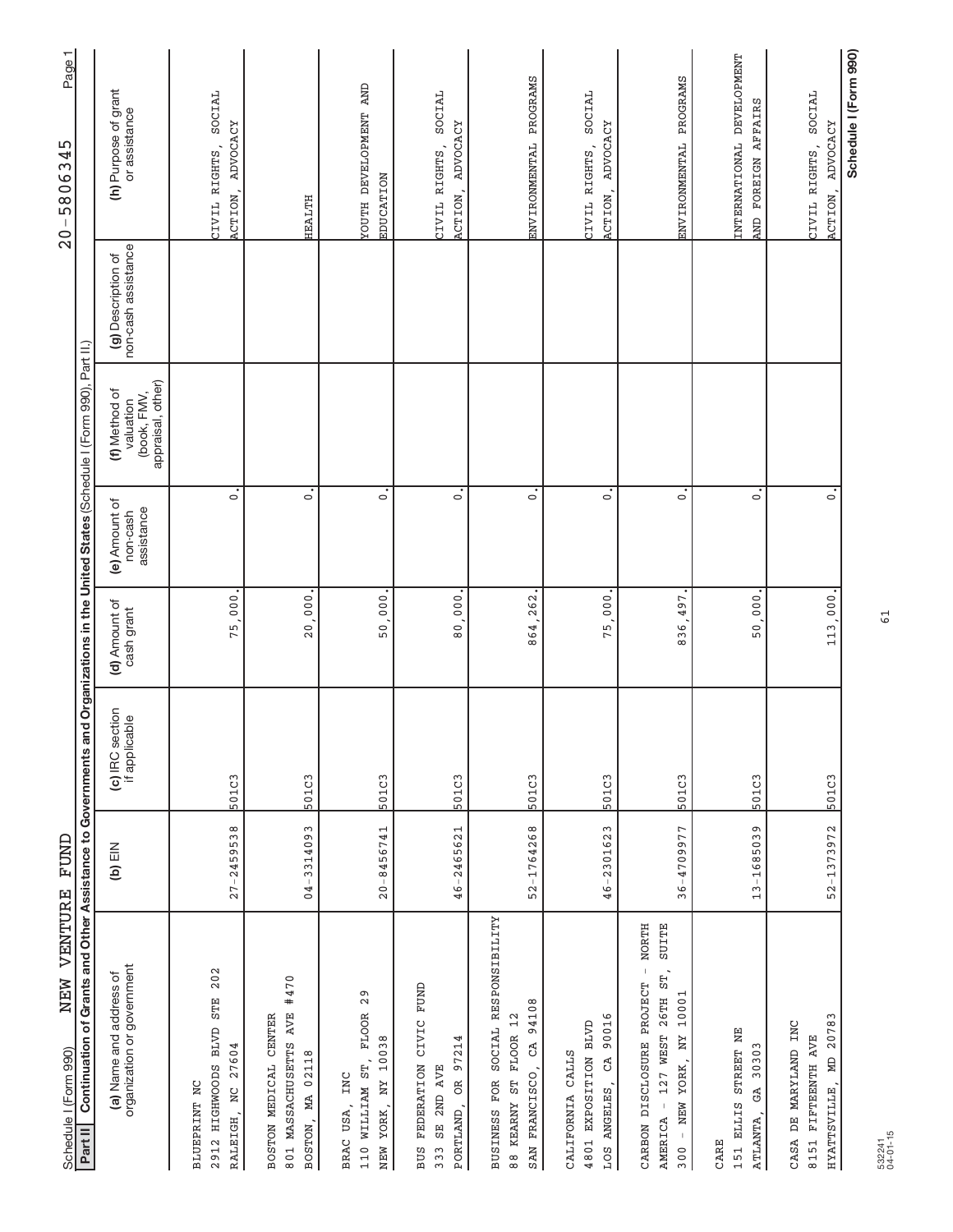| VENTURE<br>NEW<br>Schedule I (Form 990)                                                                        | FUND              |                                                                                                                    |                             |                                         |                                                                |                                           | Page 1<br>ഹ<br>580634<br>$\overline{\phantom{a}}$<br>$\frac{0}{2}$ |
|----------------------------------------------------------------------------------------------------------------|-------------------|--------------------------------------------------------------------------------------------------------------------|-----------------------------|-----------------------------------------|----------------------------------------------------------------|-------------------------------------------|--------------------------------------------------------------------|
| Continuation of<br>Part II                                                                                     |                   | Grants and Other Assistance to Governments and Organizations in the United States (Schedule I (Form 990), Part II, |                             |                                         |                                                                |                                           |                                                                    |
| organization or government<br>(a) Name and address of                                                          | $(b)$ EIN         | (c) IRC section<br>if applicable                                                                                   | (d) Amount of<br>cash grant | (e) Amount of<br>assistance<br>non-cash | appraisal, other)<br>(f) Method of<br>(book, FMV,<br>valuation | non-cash assistance<br>(g) Description of | (h) Purpose of grant<br>or assistance                              |
| CEDARS-SINAI MEDICAL CENTER<br>90048<br>GA<br>BOX 48750<br>ANGELES,<br>P.O.<br>LOS                             | 95-1644600        | 501C3                                                                                                              | 20,000                      | $\circ$                                 |                                                                |                                           | <b>HEALTH</b>                                                      |
| FOR AMERICAN PROGRESS<br>10TH FLOOR<br>20005<br>$\beta$<br>ST NW,<br>WASHINGTON,<br><b>CENTER</b><br>1333 H    | $30 - 0126510$    | 501C3                                                                                                              | 200,000                     | $\overline{\cdot}$                      |                                                                |                                           | <b>DISASTER</b><br>PREPAREDNESS AND RELIEF<br>PUBLIC SAFETY,       |
| 320<br>CIVIC POLICY<br>625 SILVER AVE SW STE<br>ALBUQUERQUE, NM 87105<br><b>FOR</b><br><b>CENTER</b>           | $01 - 0869701$    | 501C3                                                                                                              | 000<br>185.                 | $\dot{\circ}$                           |                                                                |                                           | SOCIAL<br>ADVOCACY<br>CIVIL RIGHTS,<br>ACTION,                     |
| CIVILIANS IN CONFLICT<br>4<br>1210 EIGHTEENTH ST NW FLOOR<br>20036<br>WASHINGTON, DC<br>CENTER FOR             | 3130860<br>$75 -$ | 501C3                                                                                                              | 000<br>50.                  | $\circ$                                 |                                                                |                                           | INTERNATIONAL JUSTICE<br>HUMAN RIGHTS AND                          |
| ۱<br>CENTER FOR MEDIA JUSTICE<br>436 FOURTEENTH ST FLOOR<br>CA 94612<br>OAKLAND,                               | $30 - 0520981$    | 501C3                                                                                                              | 111,000                     | $\dot{\circ}$                           |                                                                |                                           | SOCIAL<br>ADVOCACY<br>CIVIL RIGHTS,<br>ACTION,                     |
| CENTER FOR POPULAR DEMOCRACY<br>Ą<br>ST STE<br>11237<br>449 TROUTMAN<br>BROOKLYN, NY                           | 3813436<br>$45 -$ | 501C3                                                                                                              | 467<br>293.                 | $\overline{\cdot}$                      |                                                                |                                           | HEALTH                                                             |
| STRATEGIES<br>41858<br>CENTER FOR RURAL<br>46 EAST MAIN ST<br>KY<br>WHITESBURG,                                | $61 - 1379952$    | 501C3                                                                                                              | 50,000                      | $\dot{\circ}$                           |                                                                |                                           | SOCIAL<br>ADVOCACY<br>CIVIL RIGHTS,<br>ACTION,                     |
| SUSTAINABLE<br>CENTRAL AVE<br>CENTRAL ARIZONA FOR A<br>2401 NORTH<br>85004<br>AZ<br>PHOENIX,<br><b>ECONOMY</b> | $26 - 1689914$    | 501C3                                                                                                              | 621<br>170.                 | $\overline{\cdot}$                      |                                                                |                                           | SOCIAL<br>ADVOCACY<br>CIVIL RIGHTS,<br>ACTION,                     |
| ما<br>ST FLOOR<br>02111<br>99 CHAUNCY<br>MА<br>BOSTON,<br><b>CERES</b>                                         | $22 - 3053747$    | 501C3                                                                                                              | 605,000.                    | $\dot{\circ}$                           |                                                                |                                           | ENVIRONMENTAL PROGRAMS                                             |
|                                                                                                                |                   |                                                                                                                    |                             |                                         |                                                                |                                           | Schedule I (Form 990)                                              |

62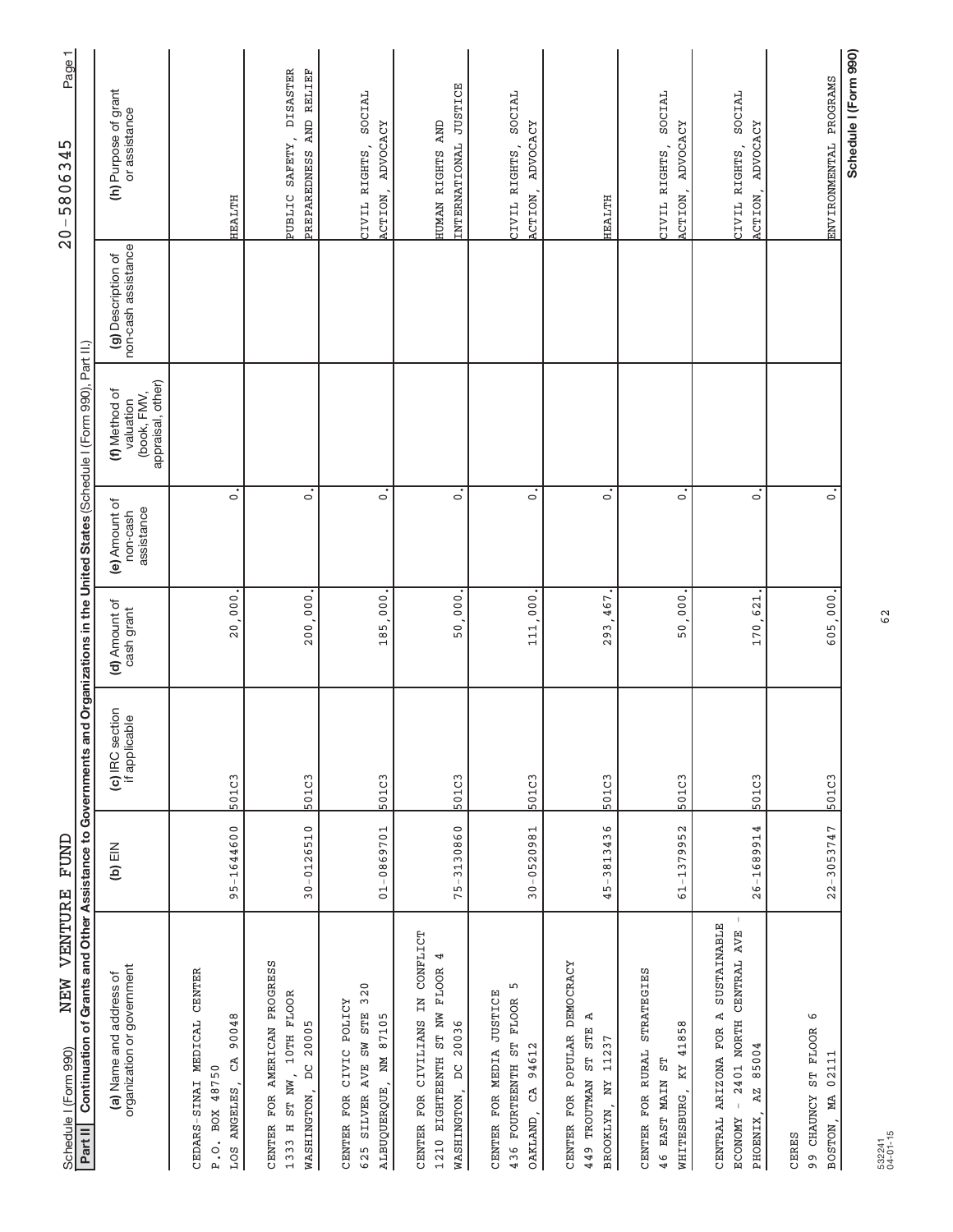| VENTURE<br>NEW<br>Schedule I (Form 990)                                                                                                                    | FUND           |                                  |                             |                                         |                                                                |                                           | Page 1<br>5806345<br>$\mathsf I$<br>$\overline{0}$ |
|------------------------------------------------------------------------------------------------------------------------------------------------------------|----------------|----------------------------------|-----------------------------|-----------------------------------------|----------------------------------------------------------------|-------------------------------------------|----------------------------------------------------|
| Continuation of Grants and Other Assistance to Governments and Organizations in the United States (Schedule I (Form 990), Part II.)<br>Part II             |                |                                  |                             |                                         |                                                                |                                           |                                                    |
| organization or government<br>(a) Name and address of                                                                                                      | $(b)$ EIN      | (c) IRC section<br>if applicable | (d) Amount of<br>cash grant | (e) Amount of<br>assistance<br>non-cash | appraisal, other)<br>(f) Method of<br>(book, FMV,<br>valuation | non-cash assistance<br>(g) Description of | (h) Purpose of grant<br>or assistance              |
| SUITE 400<br>FOR WOMEN<br>DEARBORN ST,<br><b>FOUNDATION</b><br>IL 60603<br>CHICAGO.<br>CHICAGO<br>$\ddot{\mathbf{c}}$<br>140                               | 36-3348160     | 501C3                            | 000<br>75                   | $\circ$                                 |                                                                |                                           | <b>HEALTH</b>                                      |
| ON PRISONS AND<br>CAPITAL<br>824 N<br>48906<br><b>ALLIANCE</b><br>NІ<br>PUBLIC SPENDING<br>LANSING,<br><b>CITIZENS</b><br>$\,$ $\,$<br><b>AVE</b>          | $38 - 3520445$ | 501C3                            | 000 <sub>1</sub><br>55      | $\dot{\circ}$                           |                                                                |                                           | SOCIAL<br>ADVOCACY<br>CIVIL RIGHTS,<br>ACTION,     |
| SUITE W1<br>COACT EDUCATION FOUNDATION<br>2469 UNIVERSITY AVE WEST,<br>ST PAUL, MN 55114                                                                   | 41-1708577     | 501C4                            | 100,000                     | $\dot{\circ}$                           |                                                                |                                           | SOCIAL<br>ADVOCACY<br>CIVIL RIGHTS<br>ACTION,      |
| 8<br>COLORADO ORGANIZATION FOR LATINA<br>DENVER,<br>OPPORTUNITY AND REPRODUCTIVE<br>$\bar{1}$<br>40991<br>BOX<br>Q<br>A<br>$\mathbf{I}$<br>RIGHTS<br>80204 | 84-1569021     | 501C3                            | 900<br>70 <sub>1</sub>      | $\ddot{\circ}$                          |                                                                |                                           | HEALTH                                             |
| 4524<br>MAIL CODE<br>COLUMBIA UNIVERSITY<br>113TH ST,<br>NEW YORK, NY 10025<br>622 WEST                                                                    | $13 - 5598093$ | 501C3                            | 200,000                     | $\dot{\circ}$                           |                                                                |                                           | INTERNATIONAL DEVELOPMENT<br>AND FOREIGN AFFAIRS   |
| INC<br>COMMON SENSE CHILDBIRTH<br>ST STE 340<br>34787<br>WINTER GARDEN, FL<br>S DILLAD<br>213                                                              | 59-3479821     | 501C3                            | 000<br>ن<br>65              | $\dot{\circ}$                           |                                                                |                                           | <b>HEALTH</b>                                      |
| 435<br>94103<br><b>SUITE</b><br>COMMON SENSE MEDIA<br>GA<br>ST,<br>FRANCISCO,<br>650 TOWNSEND<br><b>SAN</b>                                                | 41-2024986     | 501C3                            | 300,000                     | $\overline{\circ}$                      |                                                                |                                           | ENVIRONMENTAL PROGRAMS                             |
| 215<br>COMMON TABLE HEALTH ALLIANCE<br>STE.<br>RD.<br>6027 WALNUTE GROVE<br>38120<br>NL<br>MEMPHIS,                                                        | 62-1820264     | 501C3                            | 000<br>50.<br>Σ             | $\overline{\cdot}$                      |                                                                |                                           | HEALTH                                             |
| CONSERVATION LANDS FOUNDATION<br>835 E SECOND AVE UNIT 314<br>81301<br>S<br>DURANGO,                                                                       | $20 - 8924520$ | 501C3                            | 185,000.                    | $\dot{\circ}$                           |                                                                |                                           | ENVIRONMENTAL PROGRAMS                             |
|                                                                                                                                                            |                |                                  |                             |                                         |                                                                |                                           | Schedule I (Form 990)                              |

63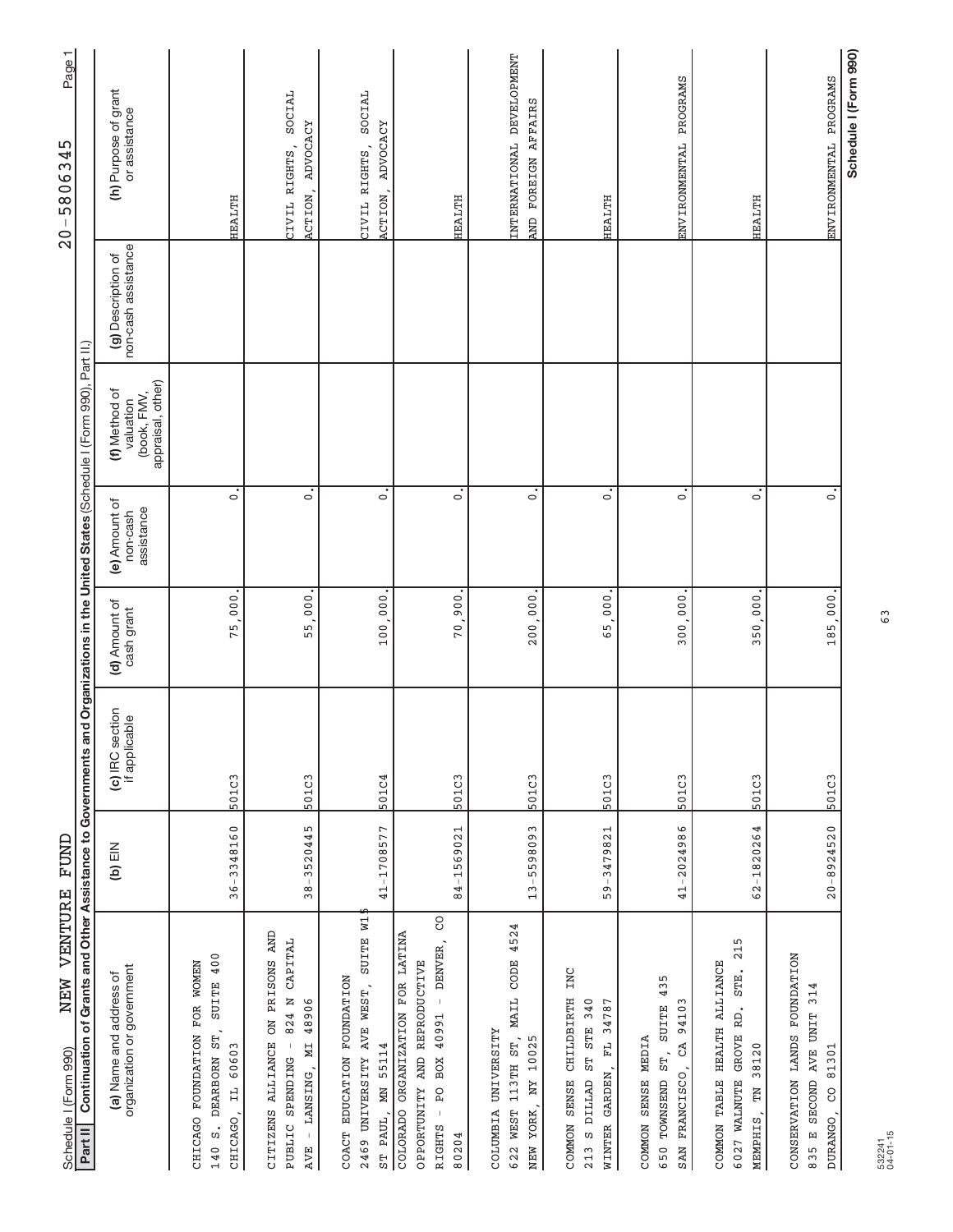| NEW VENTURE<br>Schedule I (Form 990)                                                                                                                                      | FUND           |                                  |                             |                                         |                                                                |                                           | $\mathbf{\tau}$<br>Page <sup>-</sup><br>w<br>34<br>$\ddot{\circ}$<br>$-580$<br>$\frac{0}{2}$ |
|---------------------------------------------------------------------------------------------------------------------------------------------------------------------------|----------------|----------------------------------|-----------------------------|-----------------------------------------|----------------------------------------------------------------|-------------------------------------------|----------------------------------------------------------------------------------------------|
| Continuation of Grants and Other Assistance to Governments and Organizations in the United States (Schedule I (Form 990), Part II.)<br>Part II                            |                |                                  |                             |                                         |                                                                |                                           |                                                                                              |
| organization or government<br>(a) Name and address of                                                                                                                     | NIE (q)        | (c) IRC section<br>if applicable | (d) Amount of<br>cash grant | (e) Amount of<br>assistance<br>non-cash | (book, FMV,<br>appraisal, other)<br>(f) Method of<br>valuation | non-cash assistance<br>(g) Description of | (h) Purpose of grant<br>or assistance                                                        |
| <b>LANE</b><br>BEN WALTERS<br>INLETKEEPER<br>99603<br>AK<br>HOMER,<br>3734<br>COOK                                                                                        | 92-0156450     | 501C3                            | 000<br>195                  | $\dot{\circ}$                           |                                                                |                                           | ENVIRONMENTAL PROGRAMS                                                                       |
| CENTER USA<br>$\mathbf{I}$<br>1215 MAIN ST PMB SE132<br>CONSENSUS<br>01876<br>MA<br>COPENHAGEN<br>TEWKSBURY,<br>INC.                                                      | $26 - 1214521$ | 501C3                            | 980<br>118.                 | $\overline{\cdot}$                      |                                                                |                                           | INTERNATIONAL DEVELOPMENT<br>AND FOREIGN AFFAIRS                                             |
| 1 MASSACHUSETTS AVE NW,<br>20001<br>SCHOOL<br>WASHINGTON, DC<br><b>STATE</b><br><b>CHIEF</b><br>$\,$ $\,$<br>ð<br>$\,$ $\,$<br>700<br><b>OFFICERS</b><br>COUNCIL<br>SUITE | 53-0198090     | 501C3                            | 127,000                     | $\overline{\cdot}$                      |                                                                |                                           | <b>TOUTH DEVELOPMENT AND</b><br>EDUCATION                                                    |
| 古<br>1350 AVENUE OF THE AMERICAS 29TH<br>INC<br><b>SYNDICATE</b><br>OFFICE<br>NEW YORK, NY 10019<br>FAMILY<br>CREO.                                                       | 81-0960214     | CORPORATION                      | 225<br>157,                 | $\dot{\circ}$                           |                                                                |                                           | ENVIRONMENTAL PROGRAMS                                                                       |
| 708 THIRD AVE STE 1820<br>NY 10017<br>CRISIS ACTION<br>NEW YORK,                                                                                                          | $26 - 4509207$ | 501C3                            | 116.000                     | $\overline{\cdot}$                      |                                                                |                                           | INTERNATIONAL JUSTICE<br>HUMAN RIGHTS AND                                                    |
| INC<br>CRITTENTON FOUNDATION<br>2606 NATIONAL ROAD<br>WHEELING, WV 26003                                                                                                  | 55-0751699     | 501C3                            | 94,080                      | $\overline{\cdot}$                      |                                                                |                                           | <b>HEALTH</b>                                                                                |
| DAILY CALLER NEWS FOUNDATION<br>1050 17TH ST NW STE 900<br>20036<br>WASHINGTON, DC                                                                                        | $45 - 2922471$ | 501C3                            | 100,000                     | $\overline{\cdot}$                      |                                                                |                                           | <b>TOUTH DEVELOPMENT AND</b><br>EDUCATION                                                    |
| $\Xi$<br>37TH ST FLOOR<br>10018<br>DONORSCHOOSE.ORG<br>NEW YORK, NY<br>134 WEST                                                                                           | $13 - 4129457$ | 501C3                            | 360<br>51                   | $\overline{\cdot}$                      |                                                                |                                           | <b>TOUTH DEVELOPMENT AND</b><br><b>EDUCATION</b>                                             |
| STE 900<br>324 BLACKWELL ST<br>27701<br>DUKE UNIVERSITY<br>DURHAM, NC                                                                                                     | $56 - 0532129$ | 501C3                            | 251,406.                    | $\dot{\circ}$                           |                                                                |                                           | PUBLIC SAFETY, DISASTER<br>AND RELIEF<br>PREPAREDNESS                                        |
|                                                                                                                                                                           |                |                                  |                             |                                         |                                                                |                                           | Schedule I (Form 990)                                                                        |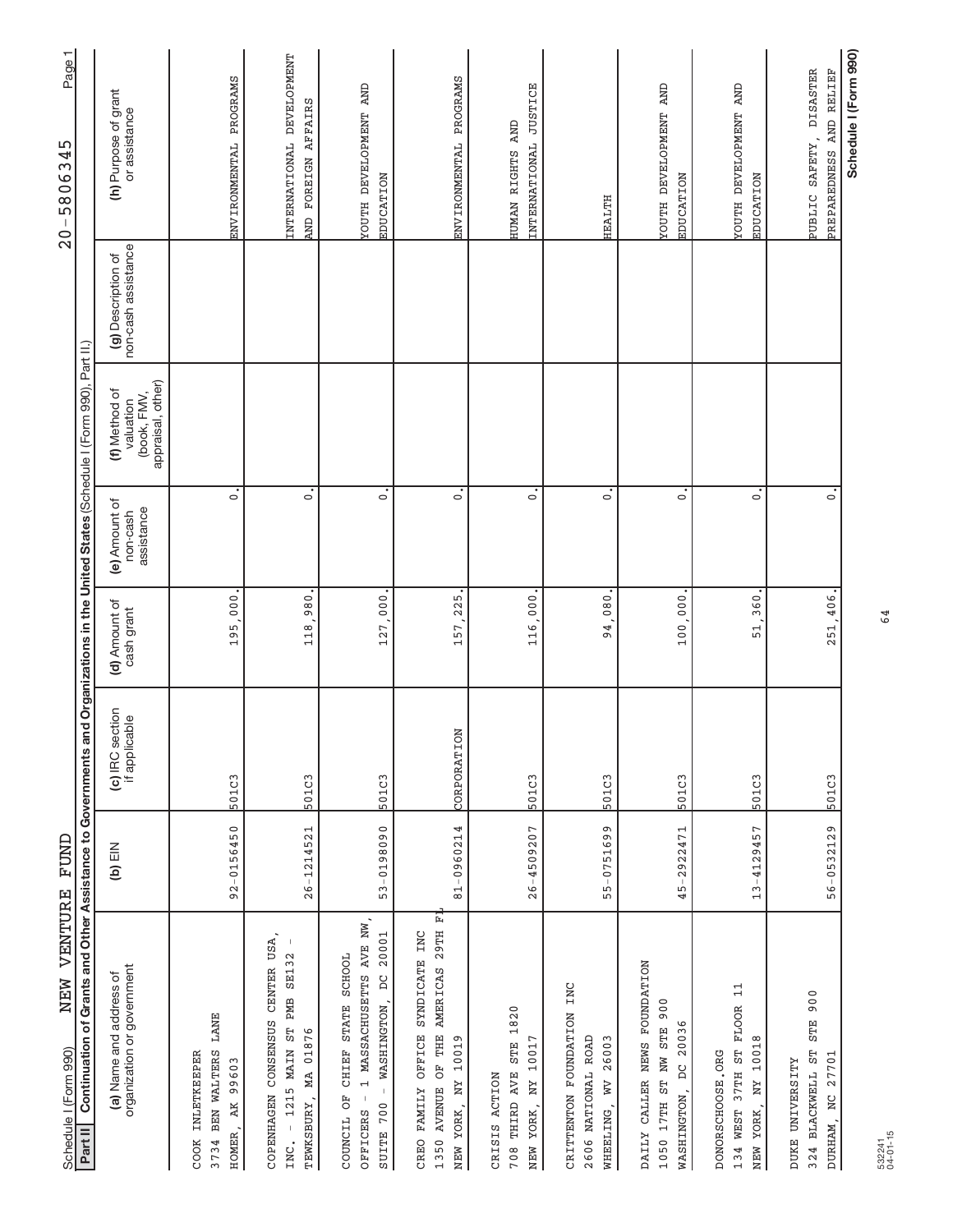| NEW VENTURE<br>Schedule I (Form 990)                                                                                             | FUND           |                                  |                             |                                         |                                                                          |                                           | Page1<br>45<br>$-58063$<br>$\frac{0}{2}$                     |  |
|----------------------------------------------------------------------------------------------------------------------------------|----------------|----------------------------------|-----------------------------|-----------------------------------------|--------------------------------------------------------------------------|-------------------------------------------|--------------------------------------------------------------|--|
| Continuation of Grants and Other Assistance to Governments<br>Part II                                                            |                |                                  |                             |                                         | and Organizations in the United States (Schedule I (Form 990), Part II.) |                                           |                                                              |  |
| organization or government<br>(a) Name and address of                                                                            | $(D)$ EIN      | (c) IRC section<br>if applicable | (d) Amount of<br>cash grant | (e) Amount of<br>assistance<br>non-cash | appraisal, other)<br>(f) Method of<br>(book, FMV,<br>valuation           | non-cash assistance<br>(g) Description of | (h) Purpose of grant<br>or assistance                        |  |
| $\mathbf{I}$<br>2956<br>LEARNING NEIGHBORHOOD<br>PO BOX<br>49501<br>NТ<br>$\,$ $\,$<br>COLLABORATIVE<br>RAPIDS<br>EARLY<br>GRAND | $27 - 3763547$ | 501C3                            | 334<br>363                  | $\ddot{\circ}$                          |                                                                          |                                           | <b>TOUTH DEVELOPMENT AND</b><br><b>EDUCATION</b>             |  |
| INNOVATION GROUP<br>SUITE 550<br>20001<br>$\beta$<br>616 H ST NW,<br>WASHINGTON,<br><b>ECONOMIC</b>                              | 46-2450336     | 501C4                            | ,920,000<br>$\infty$        | $\dot{\circ}$                           |                                                                          |                                           | EMPLOYMENT                                                   |  |
| 502<br>805 15TH ST NW STE<br><b>NOR</b><br>STOP<br>DC 20005<br>EDUCATIONAL FUND TO<br>WASHINGTON,<br>$\mathbf{I}$<br>VIOLENCE    | 52-1114375     | 501C3                            | 75,000                      | $\dot{\circ}$                           |                                                                          |                                           | <b>DISASTER</b><br>PREPAREDNESS AND RELIEF<br>PUBLIC SAFETY, |  |
| ELECTRONIC FRONTIER FOUNDATION<br>94109<br>CA<br>815 EDDY STREET<br>FRANCISCO,<br><b>SAN</b>                                     | $04 - 3091431$ | 501C3                            | 250,000                     | $\ddot{\circ}$                          |                                                                          |                                           | SOCIAL<br>ACTION, ADVOCACY<br>CIVIL RIGHTS,                  |  |
| CLIFTON ROAD NE SUITE 410<br>GA 30322<br>EMORY UNIVERSITY<br>$\mathbf{a}$<br>ATLANTA,<br>1365                                    | 58-0566256     | 501C3                            | 20,000                      | $\dot{\circ}$                           |                                                                          |                                           | <b>HEALTH</b>                                                |  |
| ENERGY ACTION COALITION<br>20001<br>205 NEW YORK AVE NW<br>$\beta$<br>WASHINGTON,                                                | 45-5616367     | 501C3                            | 000<br>$\frac{0}{8}$        | $\overline{\circ}$                      |                                                                          |                                           | ENVIRONMENTAL PROGRAMS                                       |  |
| STE 500<br>ENVIRONMENT AMERICA INC<br>294 WASHINGTON ST<br>BOSTON, MA 02108                                                      | $20 - 5355252$ | 501C4                            | 100,000                     | $\dot{\circ}$                           |                                                                          |                                           | ENVIRONMENTAL PROGRAMS                                       |  |
| $23220 - 3323$<br>403 N ROBINSON STREET<br>EQUALITY VIRGINIA<br>RICHMOND, VA                                                     | 54-1950205     | 501C3                            | 50,000                      | $\dot{\circ}$                           |                                                                          |                                           | SOCIAL<br>ADVOCACY<br>CIVIL RIGHTS,<br>ACTION,               |  |
| EVANGELICAL ENVIRONMENT NET<br>17349<br>24 EAST FRANKLIN ST<br>PA<br>NEW FREEDOM,                                                | $23 - 2827214$ | 501C3                            | 113,300.                    | $\overline{\circ}$                      |                                                                          |                                           | ENVIRONMENTAL PROGRAMS                                       |  |
|                                                                                                                                  |                |                                  |                             |                                         |                                                                          |                                           | Schedule I (Form 990)                                        |  |

65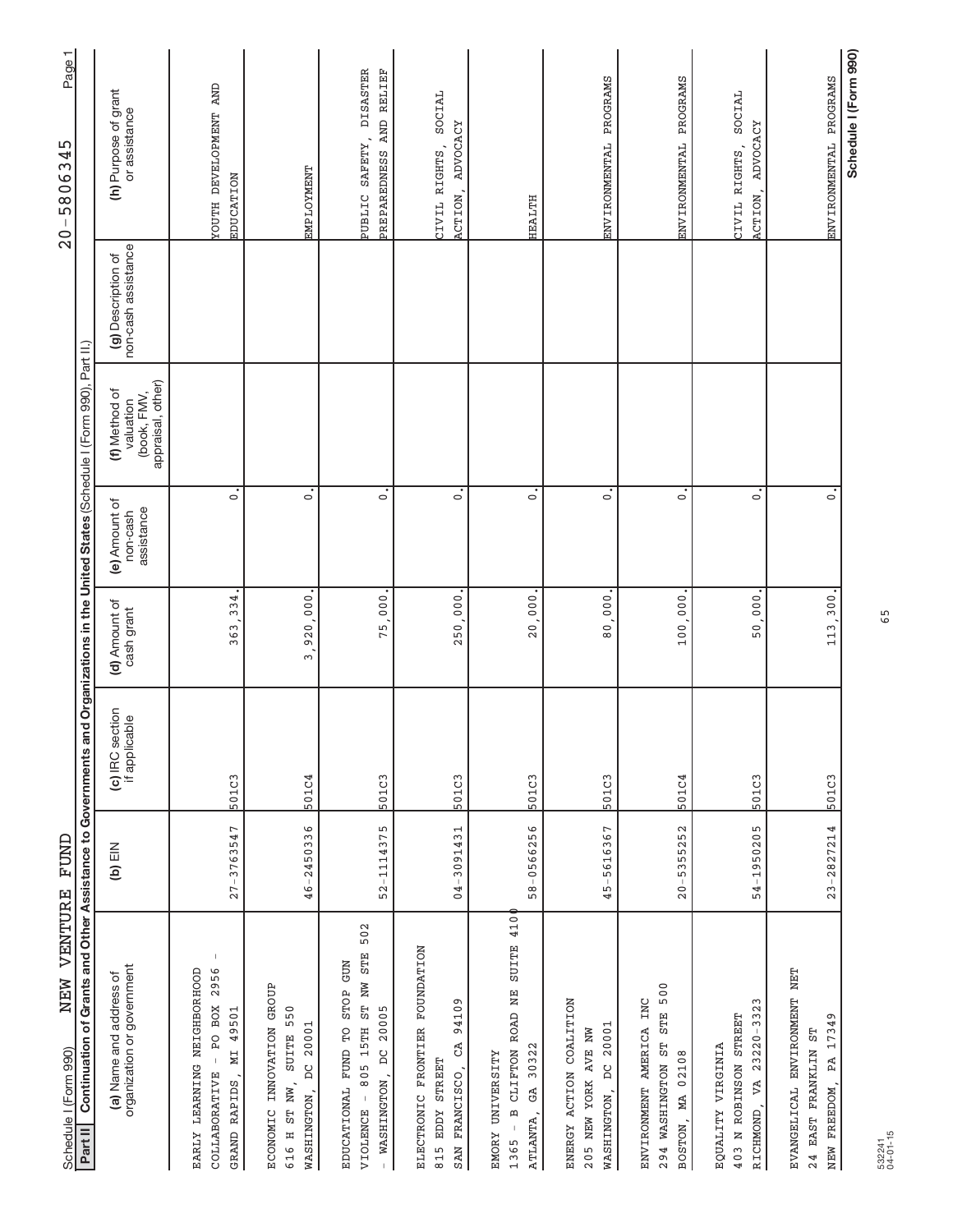| NEW VENTURE FUND<br>Schedule I (Form 990)                                                                                                                              |                |                                  |                             |                                         |                                                                |                                           | Page 1<br>20-5806345                                 |
|------------------------------------------------------------------------------------------------------------------------------------------------------------------------|----------------|----------------------------------|-----------------------------|-----------------------------------------|----------------------------------------------------------------|-------------------------------------------|------------------------------------------------------|
| Continuation of Grants and Other Assistance to Governments and Organizations in the United States (Schedule I (Form 990), Part II.)<br>Part II                         |                |                                  |                             |                                         |                                                                |                                           |                                                      |
| organization or government<br>(a) Name and address of                                                                                                                  | $(D)$ EIN      | (c) IRC section<br>if applicable | (d) Amount of<br>cash grant | (e) Amount of<br>assistance<br>non-cash | appraisal, other)<br>(f) Method of<br>(book, FMV,<br>valuation | non-cash assistance<br>(g) Description of | (h) Purpose of grant<br>or assistance                |
| <b>FOUNDATION</b><br>90212<br>FEMINIST MAJORITY<br>GA<br>S BEVERLY DR<br>BEVERLY HILLS,<br>433                                                                         | 54-1426440     | 501C3                            | 200,000                     | $\ddot{\circ}$                          |                                                                |                                           | HEALTH                                               |
| RD<br>SW ARROWHEAD<br>ð<br>FLORENCE CRITTENTON SERVICES<br>2649<br>66614<br>TOPEKA, KS<br>INC<br>TOPEKA,                                                               | 48-0561977     | 501C3                            | 50,000                      | $\dot{\circ}$                           |                                                                |                                           | HEALTH                                               |
| FLORIDA INSTITUTE FOR REFORM AND<br>COLONIAL DR<br><br>¤i<br>134<br>32801<br>$\begin{array}{c} \begin{array}{c} \end{array} \end{array}$<br>ORLANDO, FL<br>EMPOWERMENT | $27 - 4384675$ | 501C3                            | 150.000                     | $\dot{\circ}$                           |                                                                |                                           | SOCIAL<br>ACTION, ADVOCACY<br>CIVIL RIGHTS,          |
| r<br>NEW YORK, NY 1001<br>FORD FOUNDATION<br>E 43RD ST<br>320                                                                                                          | 13-1684331     | 501C3                            | 007<br>379.                 | $\overline{\circ}$                      |                                                                |                                           | ENVIRONMENTAL PROGRAMS                               |
| FOUNDATION FOR GLOBAL COMPACT<br>12TH FLOOR<br>10017<br>685 3RD AVE,<br>NEW YORK, NY                                                                                   | 16-1756484     | 501C3                            | 50,000                      | $\overline{\circ}$                      |                                                                |                                           | ENVIRONMENTAL PROGRAMS                               |
| 1775 PENNSYLVANIA<br>WASHINGTON, DC<br>FREEDOM FOR ALL AMERICANS<br>$\bar{1}$<br>$\bar{\rm I}$<br>EDUCATION FUND<br>AVE NW STE 350<br>20006                            | 47-4166556     | CORPORATION                      | 920,000                     | $\ddot{\circ}$                          |                                                                |                                           | SOCIAL<br>ADVOCACY<br>CIVIL RIGHTS,<br>ACTION,       |
| 10025<br>GENDERAVENGER<br>NEW YORK, NY<br>PO BOX 21044                                                                                                                 | 47-2913456     | 501C3                            | 291<br>132                  | $\dot{\circ}$                           |                                                                |                                           | SOCIAL<br>ADVOCACY<br>CIVIL RIGHTS,<br>ACTION,       |
| 2000<br><b>SUITE</b><br>INC<br>1349 WEST PEACHTREE ST,<br>GEORGIA DONOR ALLIANCE<br>30309<br>GA<br>ATLANTA,                                                            | 47-2221130     | CORPORATION                      | 000,<br>95                  | $\dot{\circ}$                           |                                                                |                                           | SOCIAL<br>ADVOCACY<br>CIVIL RIGHTS,<br>ACTION,       |
| 2215 MARKET STREET<br>80205<br>GILL FOUNDATION<br>S<br>DENVER,                                                                                                         | 84-1264186     | 501C3                            | $80,000$ .                  | $\dot{\circ}$                           |                                                                |                                           | SOCIAL<br>ADVOCACY<br>CIVIL RIGHTS,<br><b>ACTION</b> |
|                                                                                                                                                                        |                |                                  |                             |                                         |                                                                |                                           | Schedule I (Form 990)                                |

66

# $20 - 5806345$

NEW VENTURE FUND Schedule | (Form 990)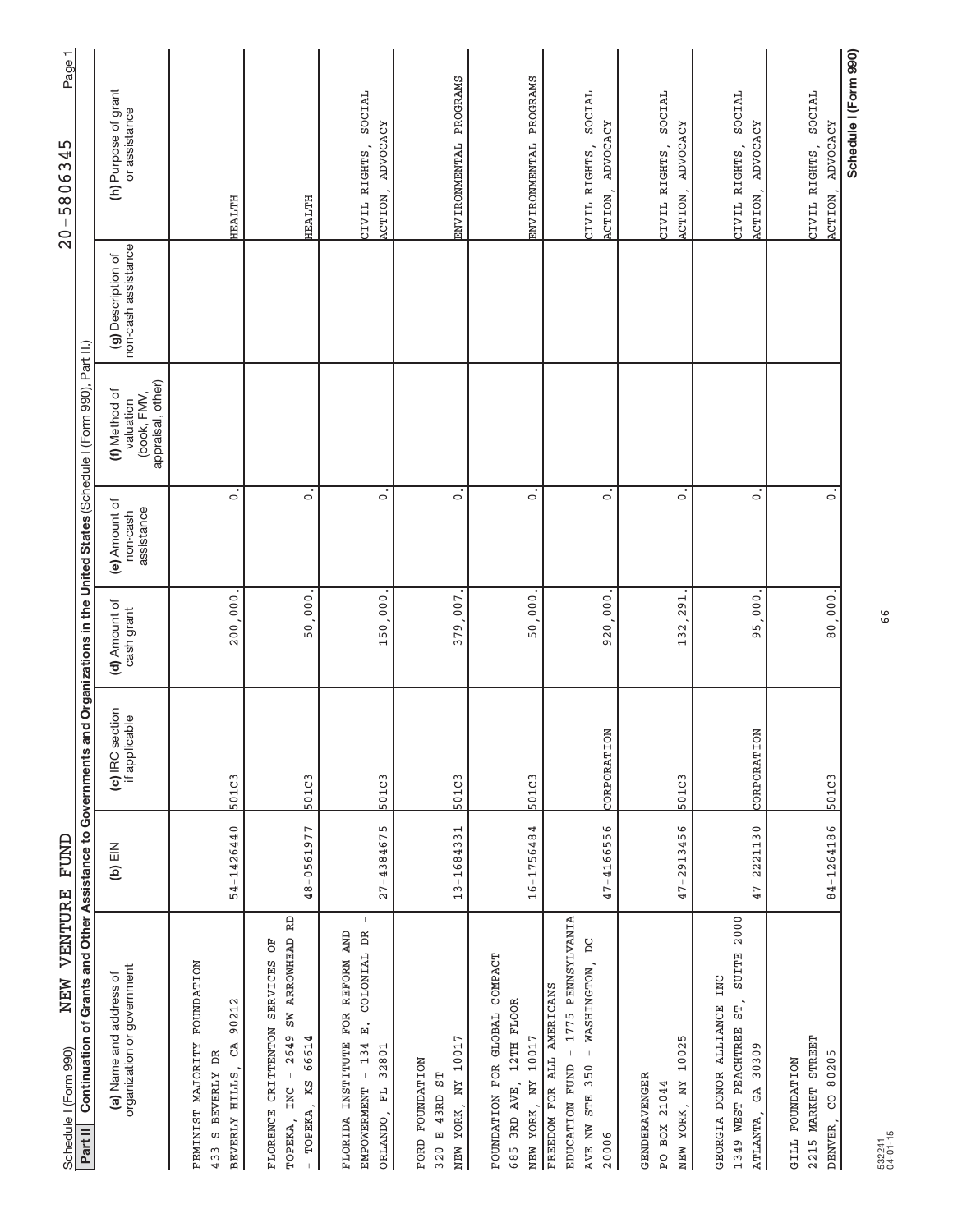| VENTURE<br>NEW<br>Schedule I (Form 990)                                                                                                        | FUND             |                                  |                             |                                         |                                                                |                                           | Page1<br>45<br>58063<br>$-0 -$                        |
|------------------------------------------------------------------------------------------------------------------------------------------------|------------------|----------------------------------|-----------------------------|-----------------------------------------|----------------------------------------------------------------|-------------------------------------------|-------------------------------------------------------|
| Continuation of Grants and Other Assistance to Governments and Organizations in the United States (Schedule I (Form 990), Part II.)<br>Part II |                  |                                  |                             |                                         |                                                                |                                           |                                                       |
| organization or government<br>(a) Name and address of                                                                                          | $M\boxminus$ (q) | (c) IRC section<br>if applicable | (d) Amount of<br>cash grant | (e) Amount of<br>assistance<br>non-cash | (book, FMV,<br>appraisal, other)<br>(f) Method of<br>valuation | non-cash assistance<br>(g) Description of | (h) Purpose of grant<br>or assistance                 |
| INCORPORATED<br>20009<br>ST NW<br>$\overline{\mathsf{D}}$<br>WASHINGTON,<br>TREK<br>15TH<br>GIRL<br>2437                                       | $06 - 1811886$   | 501C3                            | 100,000                     | $\dot{\circ}$                           |                                                                |                                           | <b>HEALTH</b>                                         |
| INSTITUTE INC<br>MA 02114<br>GLOBAL CANCER<br>BOX 8736<br>BOSTON,<br>$P \cdot Q$ .                                                             | 46-1708378       | 501C3                            | 150,000                     | $\dot{\circ}$                           |                                                                |                                           | <b>HEALTH</b>                                         |
| BETTY MOORE FOUNDATION<br>94304<br>1661 PAGE MILL RD<br>GA<br>GORDON AND<br>ALTO <sub>.</sub><br>PALO                                          | 94-3397785       | 501C3                            | .714<br>112                 | $\dot{\circ}$                           |                                                                |                                           | ENVIRONMENTAL PROGRAMS                                |
| 723<br><b>STE</b><br>GROUNDSWELL FUND INC<br>436 FOURTEENTH ST<br>CA 94612<br>OAKLAND,                                                         | 47-4003615       | 501C3                            | 1,626,000                   | $\dot{\circ}$                           |                                                                |                                           | HEALTH                                                |
| 125 MAIDEN LANE SEVENTH FLOOR<br><b>INSTITUTE</b><br>NY 10038<br><b>GUTTMACHER</b><br>NEW YORK,                                                | 13-2890727       | 501C3                            | 150,000                     | $\dot{\circ}$                           |                                                                |                                           | HEALTH                                                |
| <b>N</b> S<br>GRANDVILLE AVE<br>OF WESTERN<br>MI 49504<br>HISPANIC CENTER<br>$-1204$<br>GRAND RAPIDS<br><b>MICHIGAN</b>                        | 38-2265825       | 501C3                            | 667<br>$\overline{63}$      | $\dot{\circ}$                           |                                                                |                                           | YOUTH DEVELOPMENT AND<br>EDUCATION                    |
| 300<br><b>SUITE</b><br>1201 CONNECTICUT AVE NW,<br>20036<br>WASHINGTON, DC<br>HOPEWELL FUND                                                    | 47-3681860       | 501C3                            | 256,861<br>.<br>ص           | $\dot{\circ}$                           |                                                                |                                           | ADVOCACY<br>CIVIL RIGHTS<br>SOCIAL ACTION,<br>HEALTH, |
| 946<br><b>STE</b><br>300 NEW JERSEY AVE NW<br>20001<br>ICON GENESIS LLC<br>WASHINGTON, DC                                                      | 46-4732644       | ЦЦ                               | 600<br>225.                 | $\dot{\circ}$                           |                                                                |                                           | <b>AND</b><br>CULTURE,<br><b>HUMANITIES</b><br>ARTS,  |
| IDAHO BUSINESS FOR EDUCATION<br>706<br>877 W. MAIN STREET SUITE<br>83702<br>$\beta$<br>BOISE,                                                  | $20 - 3565109$   | 501C3                            | 60,000.                     | $\overline{\circ}$                      |                                                                |                                           | <b>TOUTH DEVELOPMENT AND</b><br>EDUCATION             |
|                                                                                                                                                |                  |                                  |                             |                                         |                                                                |                                           | Schedule I (Form 990)                                 |

67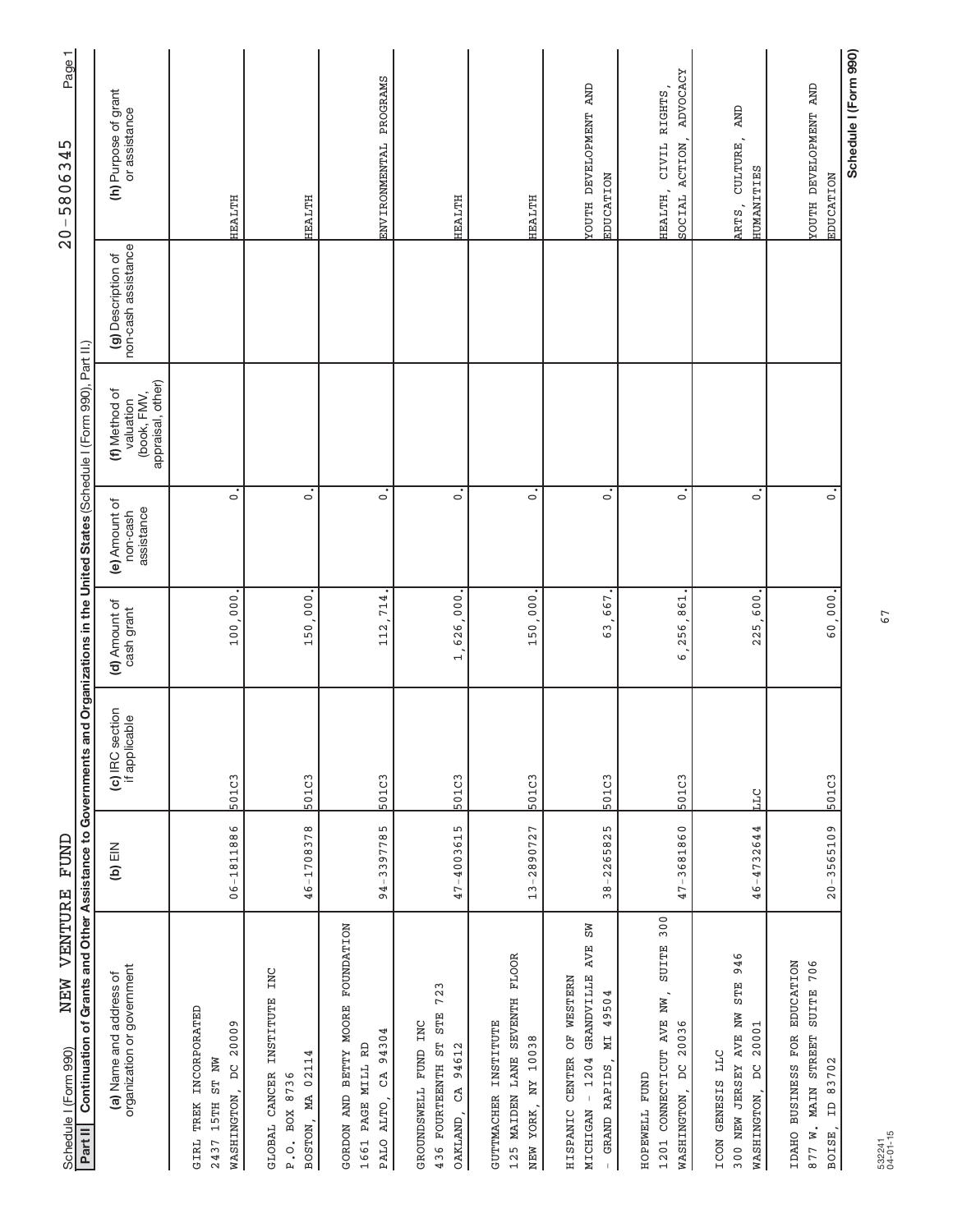| NEW VENTURE<br>Schedule I (Form 990)                                                                                                       | <b>TUND</b>    |                                                                                                                     |                             |                                         |                                                                |                                           | Page1<br>5<br>4<br>$-58063$<br>$\frac{0}{2}$         |
|--------------------------------------------------------------------------------------------------------------------------------------------|----------------|---------------------------------------------------------------------------------------------------------------------|-----------------------------|-----------------------------------------|----------------------------------------------------------------|-------------------------------------------|------------------------------------------------------|
| Continuation of<br>Part II                                                                                                                 |                | Grants and Other Assistance to Governments and Organizations in the United States (Schedule I (Form 990), Part II.) |                             |                                         |                                                                |                                           |                                                      |
| organization or government<br>(a) Name and address of                                                                                      | NIE (q)        | (c) IRC section<br>if applicable                                                                                    | (d) Amount of<br>cash grant | (e) Amount of<br>assistance<br>non-cash | (book, FMV,<br>appraisal, other)<br>(f) Method of<br>valuation | non-cash assistance<br>(g) Description of | (h) Purpose of grant<br>or assistance                |
| SELF-RELIANCE<br>20009<br>FOR LOCAL<br>NW #570<br>ă<br>ST.<br>WASHINGTON<br>INSTITUTE<br>Ω<br>2001                                         | $23 - 7394104$ | 501C3                                                                                                               | 500<br>$\overline{8}$       | $\dot{\circ}$                           |                                                                |                                           | SOCIAL<br>ADVOCACY<br>CIVIL RIGHTS,<br>ACTION,       |
| 210<br>DC 20036<br>1400 16TH ST NW STE<br>INTERACTION<br>WASHINGTON,                                                                       | 13-3287064     | 501C3                                                                                                               | 622<br>243                  | $\mathbf{c}$                            |                                                                |                                           | INTERNATIONAL DEVELOPMENT<br>AND FOREIGN AFFAIRS     |
| PEACE<br>$\mathbf{I}$<br>210<br>INTERNATIONAL INTERFAITH<br><b>STE</b><br>5T<br>500 GROVE<br>20170<br>VA<br>HERNDON,<br>$\bar{1}$<br>CORPS | 35-2418877     | 501C3                                                                                                               | 65,000                      | $\dot{\circ}$                           |                                                                |                                           | INTERNATIONAL DEVELOPMENT<br>AND FOREIGN AFFAIRS     |
| 405<br><b>STE</b><br>Z<br>2356 UNIVERSITY AVE<br>55114<br>ĂМ<br>ST PAUL,<br><b>TSAIAH</b>                                                  | $41 - 1957358$ | 501C3                                                                                                               | 000<br>75,                  | $\dot{\circ}$                           |                                                                |                                           | SOCIAL<br>ADVOCACY<br>CIVIL RIGHTS,<br>ACTION,       |
| MD 21231<br>1615 THAMES ST<br>BALTIMORE,<br><b>JHPIEGO</b>                                                                                 | $23 - 7424444$ | 501C3                                                                                                               | 50,000                      | $\dot{\circ}$                           |                                                                |                                           | INTERNATIONAL DEVELOPMENT<br>AND FOREIGN AFFAIRS     |
| 40 <sup>1</sup><br><b>ROOM</b><br>CRB $1$ ,<br>JOHNS HOPKINS UNIVERSITY<br>1650 ORLEANS STREET<br>MD 21231<br>BALTIMORE,                   | 52-0595110     | 501C3                                                                                                               | 20,000                      | $\dot{\circ}$                           |                                                                |                                           | <b>HEALTH</b>                                        |
| 4 <sub>C</sub><br>JUSTLEADERSHIPUSA INC<br>555 LENOX AVE SUITE<br>NY 10037<br>NEW YORK,                                                    | 90-1019268     | 501C3                                                                                                               | 721<br>424.                 | $\dot{\circ}$                           |                                                                |                                           | SOCIAL<br>ADVOCACY<br>CIVIL RIGHTS,<br>ACTION,       |
| 1634 EYE ST NW STE 200<br>KYLE HOUSE GROUP LLC<br>20006<br><b>DC</b><br>WASHINGTON,                                                        | $27 - 4229663$ | <b>PTT</b>                                                                                                          | 70,000                      | $\dot{\circ}$                           |                                                                |                                           | INTERNATIONAL DEVELOPMENT<br>AND FOREIGN AFFAIRS     |
| LAND STEWARDSHIP PROJECT<br>55407<br>MINNEAPOLIS, MN<br>35TH ST<br>821 E.                                                                  | 41-1466054     | 501C3                                                                                                               | 60,000.                     | $\dot{\circ}$                           |                                                                |                                           | SOCIAL<br>ADVOCACY<br>CIVIL RIGHTS,<br><b>ACTION</b> |
|                                                                                                                                            |                |                                                                                                                     |                             |                                         |                                                                |                                           | Schedule I (Form 990)                                |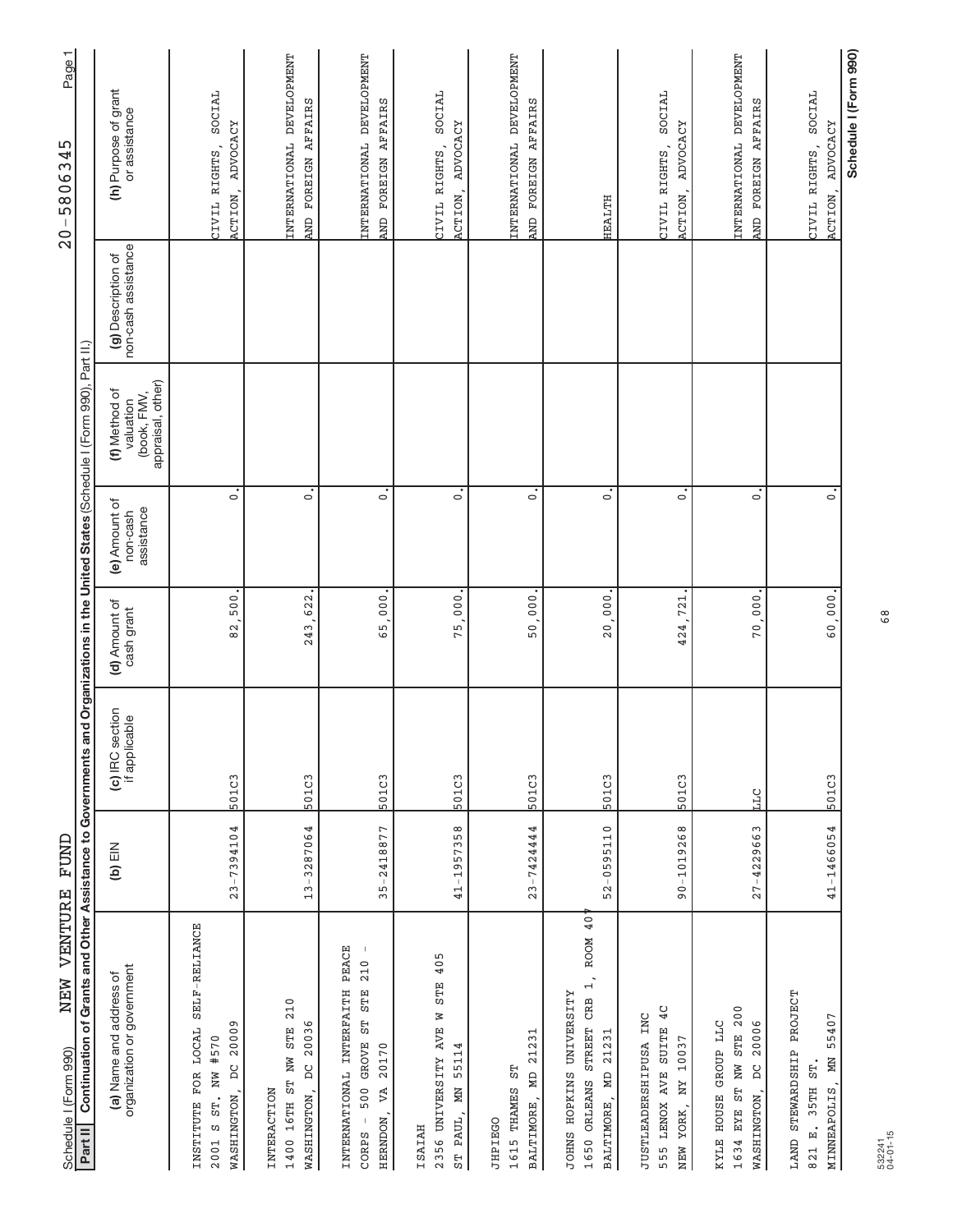| VENTURE<br>NEW<br>Schedule I (Form 990)                                                                                                                                                                   | FUND           |                                  |                             |                                         |                                                                |                                           | $\mathbf -$<br>Page <sup>-</sup><br>345<br>$\ddot{\circ}$<br>$-580$<br>$\frac{0}{2}$ |
|-----------------------------------------------------------------------------------------------------------------------------------------------------------------------------------------------------------|----------------|----------------------------------|-----------------------------|-----------------------------------------|----------------------------------------------------------------|-------------------------------------------|--------------------------------------------------------------------------------------|
| Continuation of Grants and Other Assistance to Governments and Organizations in the United States (Schedule I (Form 990), Part II.)<br>Part II                                                            |                |                                  |                             |                                         |                                                                |                                           |                                                                                      |
| organization or government<br>(a) Name and address of                                                                                                                                                     | NI∃ (q)        | (c) IRC section<br>if applicable | (d) Amount of<br>cash grant | (e) Amount of<br>assistance<br>non-cash | appraisal, other)<br>(f) Method of<br>(book, FMV,<br>valuation | non-cash assistance<br>(g) Description of | (h) Purpose of grant<br>or assistance                                                |
| <b>STE</b><br>ST NW<br>CONSERVATION VOTERS<br>20036<br>1920 L<br>$\sum_{i=1}^{n}$<br>$\mathsf I$<br><b>WASHINGTON</b><br>EDUCATION FUND<br>ð<br>LEAGUE<br>$\bar{1}$<br>800                                | 52-1379661     | 501C3                            | 634<br>$\frac{0}{6}$        | $\circ$                                 |                                                                |                                           | ENVIRONMENTAL PROGRAMS                                                               |
| 55<br><b>DEARBORN</b><br>CΩ<br>60603-5285<br>ATTN STEVE CASEY 140<br><b>FOUNDATION</b><br>$\vec{H}$<br>MACARTHUR<br>CHICAGO,                                                                              | $23 - 7093598$ | 501C3                            | 50,000                      | $\dot{\circ}$                           |                                                                |                                           | YOUTH DEVELOPMENT AND<br><b>EDUCATION</b>                                            |
| HOSPITAL<br>600<br><b>SUITE</b><br>GENERAL<br>5L<br>MA 02114<br>CAMBRIDGE<br>MASSACHUSETTS<br>BOSTON,<br>165                                                                                              | 04-1564655     | 501C3                            | 20,000                      | $\overline{\circ}$                      |                                                                |                                           | HEALTH                                                                               |
| G<br>455 MASSACHUSETTS AVE NW FLOOR<br>MEDIA MATTERS FOR AMERICA<br>WASHINGTON, DC 20001                                                                                                                  | 47-0928008     | 501C3                            | 135.000                     | $\circ$                                 |                                                                |                                           | PUBLIC SAFETY, DISASTER<br>PREPAREDNESS AND RELIEF                                   |
| MEDIA MOBILIZING PROJECT<br>PA 19143<br>4534 BALTIMORE AVE<br>PHILADELPHIA,                                                                                                                               | $26 - 0307123$ | 501C3                            | 50,000                      | $\overline{\cdot}$                      |                                                                |                                           | SOCIAL<br>ADVOCACY<br>CIVIL RIGHTS,<br>ACTION,                                       |
| MEDICAL COLLEGE OF WISCONSIN<br>RD<br>8701 WATERTOWN PLANK<br>53226<br>MILWAUKEE, WI                                                                                                                      | 39-0806261     | 501C3                            | 092<br>139.                 | $\overline{\circ}$                      |                                                                |                                           | PUBLIC SAFETY, DISASTER<br>PREPAREDNESS AND RELIEF                                   |
| METHODIST HEALTHCARE FOUNDATION<br>TN 38174<br>42048<br>P.O. BOX<br>MEMPHIS,                                                                                                                              | $23 - 7320638$ | 501C3                            | 25,000                      | $\dot{\circ}$                           |                                                                |                                           | <b>HEALTH</b>                                                                        |
| METHODIST HOSPITAL FOUNDATION<br>$MGJ4 - 024$<br>77030<br>6565 FANNIN<br>TX<br>HOUSTON,                                                                                                                   | 46-2839852     | 501C3                            | 20,000                      | $\dot{\circ}$                           |                                                                |                                           | HEALTH                                                                               |
| $\texttt{ST}$ ,<br>STRATEGY<br><b>BAGLEY</b><br>48226<br>220<br>METROPOLITAN ORGANIZING<br>ZИ<br>$\bar{1}$<br>DETROIT <sub>.</sub><br>STRENGTH<br>$\bar{\rm I}$<br>212<br><b>ENABLING</b><br><b>SUITE</b> | 38-3357583     | 501C3                            | 100,000.                    | $\overline{\circ}$                      |                                                                |                                           | SOCIAL<br>ADVOCACY<br>CIVIL RIGHTS,<br><b>ACTION</b>                                 |
|                                                                                                                                                                                                           |                |                                  |                             |                                         |                                                                |                                           | Schedule I (Form 990)                                                                |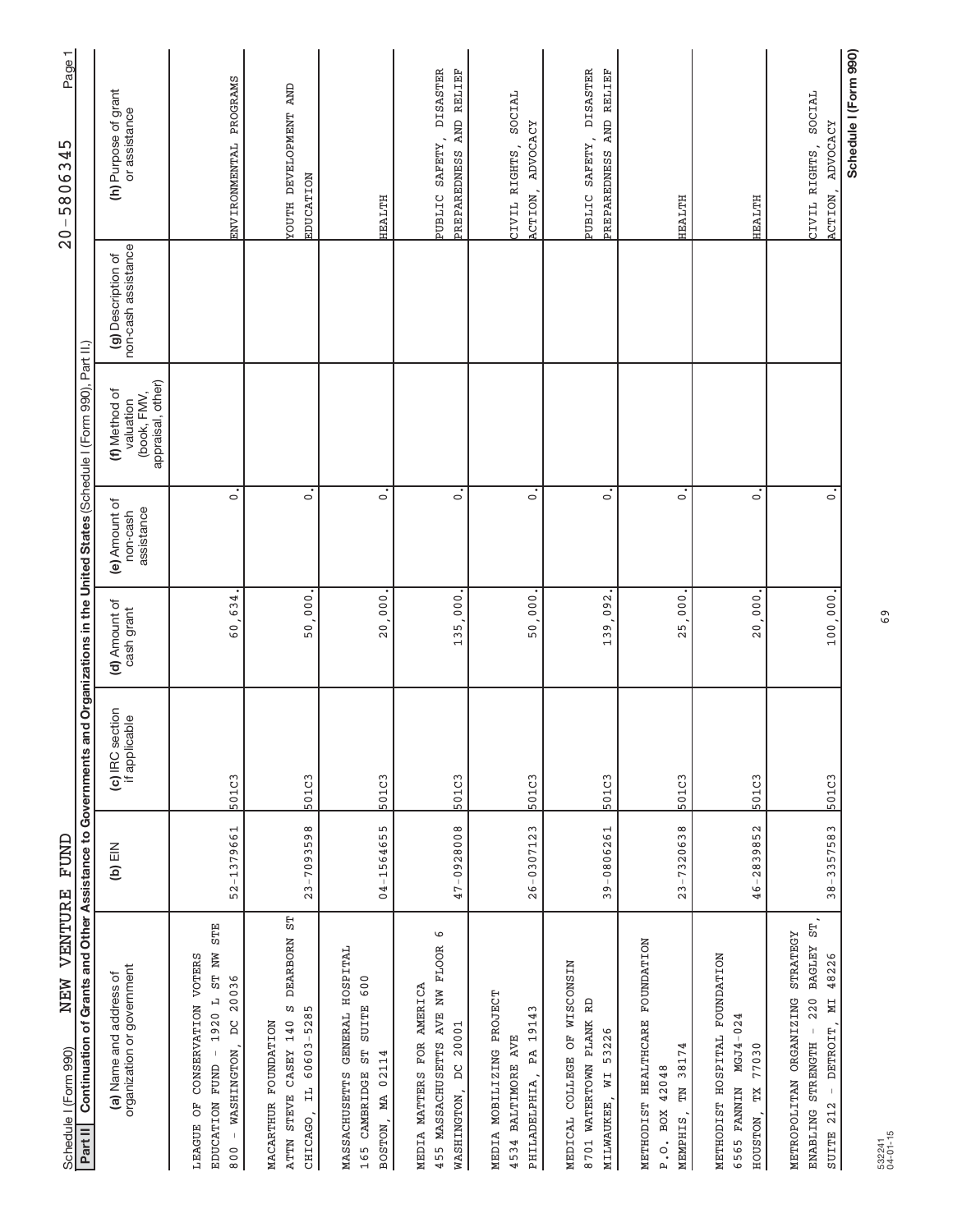| Continuation of Grants and Other Assistance to Governments<br>VENTURE<br>NEW<br>Schedule I (Form 990)<br>Part II                                                    | FUND           |                                  |                             |                                         | and Organizations in the United States (Schedule I (Form 990), Part II.) |                                           | Page 1<br>ഹ<br>580634<br>T<br>$\frac{0}{2}$          |
|---------------------------------------------------------------------------------------------------------------------------------------------------------------------|----------------|----------------------------------|-----------------------------|-----------------------------------------|--------------------------------------------------------------------------|-------------------------------------------|------------------------------------------------------|
| organization or government<br>(a) Name and address of                                                                                                               | $(b)$ EIN      | (c) IRC section<br>if applicable | (d) Amount of<br>cash grant | (e) Amount of<br>assistance<br>non-cash | appraisal, other)<br>(f) Method of<br>valuation<br>(book, FMV,           | non-cash assistance<br>(g) Description of | (h) Purpose of grant<br>or assistance                |
| RESOURCE<br>$\overline{\phantom{a}}$<br>2300 15TH AVENUE SOUTH<br>INDIAN WOMEN'S<br>55404<br>ĂД<br><b>MINNEAPOLIS</b><br>MINNESOTA<br>$\mathsf{I}$<br><b>CENTER</b> | $41 - 1500950$ | 501C3                            | 100,000.                    | $\dot{\circ}$                           |                                                                          |                                           | <b>HEALTH</b>                                        |
| CENTER FOR JUSTICE<br>LO,<br>3921<br><b>MISSISSIPPI</b><br><b>NS</b><br>PO BOX 1023<br>JACKSON,                                                                     | $13 - 4203234$ | 501C3                            | 750<br>114                  | $\dot{\circ}$                           |                                                                          |                                           | SOCIAL<br>ADVOCACY<br>CIVIL RIGHTS,<br><b>ACTION</b> |
| 212<br>220 BAGLEY ST STE<br>MI 48226<br>DETROIT,<br><b>MOSES</b>                                                                                                    | $38 - 3557583$ | 501C3                            | 75,000                      | $\dot{\circ}$                           |                                                                          |                                           | SOCIAL<br>ADVOCACY<br>CIVIL RIGHTS,<br>ACTION,       |
| STRATEGY CENTER<br>500<br><b>SUITE</b><br>94612<br>$\texttt{ST}$ ,<br>CA<br>NOVEMENT<br>436 14TH<br>OAKLAND,                                                        | $20 - 1037643$ | 501C3                            | 207,400                     | $\dot{\circ}$                           |                                                                          |                                           | SOCIAL<br>ADVOCACY<br>CIVIL RIGHTS,<br>ACTION,       |
| ഗ<br><b>CENTER</b><br><b>FLOOR</b><br>MOVEMENT STRATEGY<br>436 FOURTEENTH ST<br>CA 94612<br>OAKLAND,                                                                | $20 - 1037643$ | 501C3                            | 57,780                      | $\dot{\circ}$                           |                                                                          |                                           | SOCIAL<br>ADVOCACY<br>CIVIL RIGHTS,<br>ACTION,       |
| 94041<br>MOZILLA FOUNDATION<br>CA<br>331 E. EVELYN AVE<br>MOUNTAIN VIEW,                                                                                            | $20 - 0097189$ | 501C3                            | 100,000                     | $\dot{\circ}$                           |                                                                          |                                           | SOCIAL<br>ACTION, ADVOCACY<br>CIVIL RIGHTS,          |
| 26<br><b>FLOOR</b><br>MS. FOUNDATION FOR WOMEN<br>12 METROTECH CENTER<br>11201<br>BROOKLYN, NY                                                                      | $23 - 7252609$ | 501C3                            | 000<br>75,                  | $\overline{\circ}$                      |                                                                          |                                           | <b>HEALTH</b>                                        |
| ω<br>MUJERES UNIDAS Y ACTIVAS<br>ST STE 2<br>94110<br>CA<br>3543 EIGHTEENTH<br>SAN FRANCISCO,                                                                       | $20 - 2986926$ | 501C3                            | 000<br>75                   | $\dot{\circ}$                           |                                                                          |                                           | HEALTH                                               |
| 3803 N FAIRFAX DR STE 100<br>22203<br>VA<br>ARLINGTON,<br><b>NAMI</b>                                                                                               | 43-1201653     | 501C3                            | 75,000.                     | $\dot{\circ}$                           |                                                                          |                                           | HEALTH                                               |
|                                                                                                                                                                     |                |                                  |                             |                                         |                                                                          |                                           | Schedule I (Form 990)                                |

70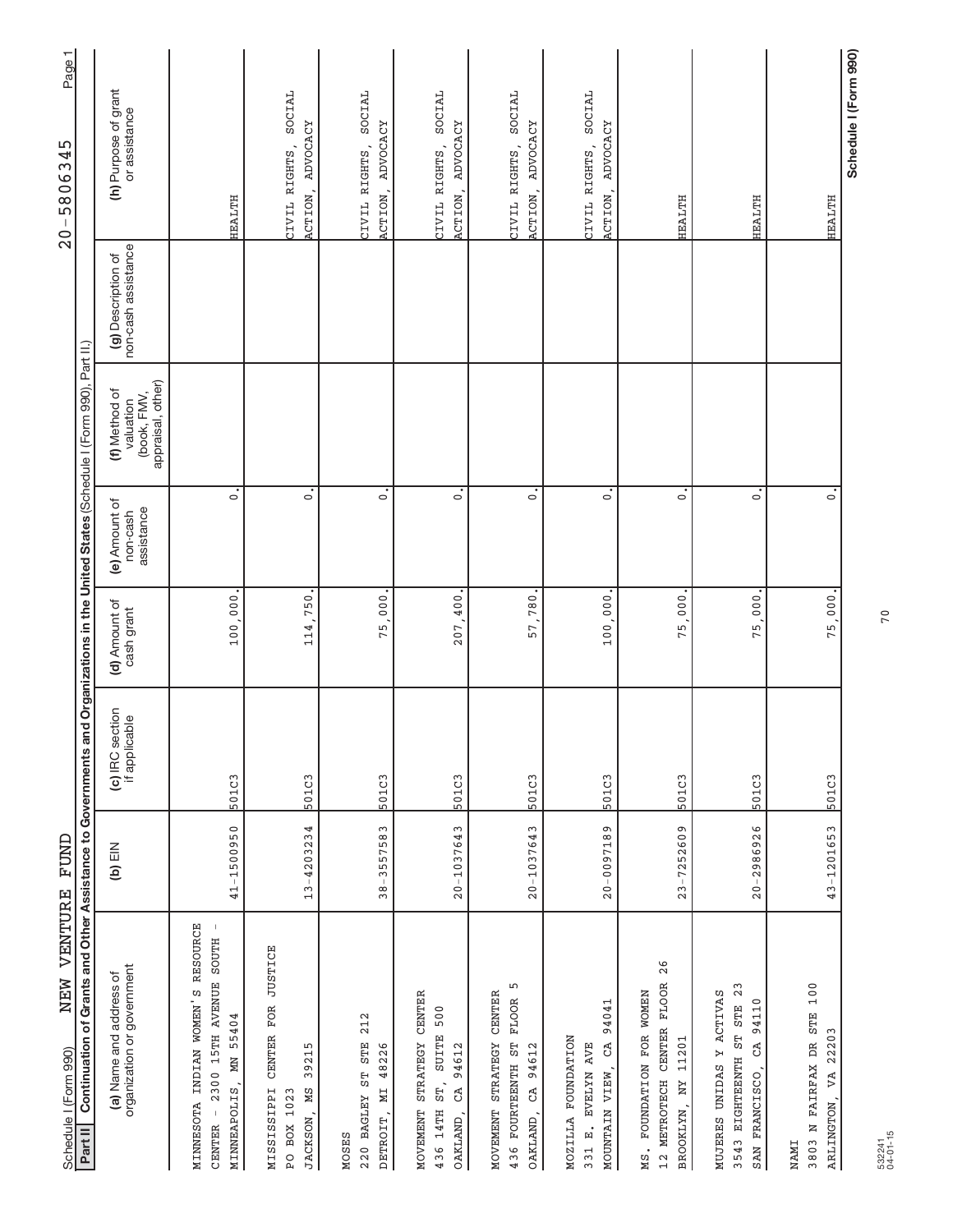| NEW VENTURE<br>Schedule I (Form 990)                                                                                                                            | FUND           |                                                                                                                     |                             |                                         |                                                                |                                           | ↽<br>Page<br>345<br>$-5806$<br>$\frac{0}{2}$     |
|-----------------------------------------------------------------------------------------------------------------------------------------------------------------|----------------|---------------------------------------------------------------------------------------------------------------------|-----------------------------|-----------------------------------------|----------------------------------------------------------------|-------------------------------------------|--------------------------------------------------|
| Continuation of<br>Part II                                                                                                                                      |                | Grants and Other Assistance to Governments and Organizations in the United States (Schedule I (Form 990), Part II.) |                             |                                         |                                                                |                                           |                                                  |
| organization or government<br>(a) Name and address of                                                                                                           | NIE (q)        | (c) IRC section<br>if applicable                                                                                    | (d) Amount of<br>cash grant | (e) Amount of<br>assistance<br>non-cash | (book, FMV,<br>appraisal, other)<br>(f) Method of<br>valuation | non-cash assistance<br>(g) Description of | (h) Purpose of grant<br>or assistance            |
| NATIONAL ADVOCATES FOR PREGNANT<br>SUITE 1807<br>6TH AVE,<br>NY 10001<br>875<br>NEW YORK,<br><b>NOMEN</b>                                                       | $52 - 2282183$ | 501C3                                                                                                               | 100,500                     | $\overline{\circ}$                      |                                                                |                                           | HEALTH                                           |
| 90 JOHN STREET<br>NY 10038<br>SOCIAL<br>NATIONAL ECONOMIC AND<br>NEW YORK,<br>$\mathbf{I}$<br>RIGHTS INITIATIVE<br>$\,$ $\,$<br>308<br><b>SUITE</b>             | 73-1714118     | 501C3                                                                                                               | 75.000                      | $\dot{\circ}$                           |                                                                |                                           | INTERNATIONAL DEVELOPMENT<br>AND FOREIGN AFFAIRS |
| EDUCATION ASSOCIATION<br>421<br><b>SUITE</b><br>DC 20036<br>1201 16TH ST NW,<br><b>WASHINGTON</b><br>NATIONAL                                                   | 53-0115260     | 501C3                                                                                                               | ,500<br>242.                | $\dot{\circ}$                           |                                                                |                                           | YOUTH DEVELOPMENT AND<br>EDUCATION               |
| PO BOX<br>95829<br>CHRISTIAN<br>CA<br>LEADERSHIP CONFERENCE<br>SACRAMENTO,<br>NATIONAL HISPANIC<br>$\,$ $\,$<br>293389                                          | 76-0745631     | 501C3                                                                                                               | 500,000                     | $\dot{\circ}$                           |                                                                |                                           | <b>TOUTH DEVELOPMENT AND</b><br>EDUCATION        |
| COALITION<br>HISPANIC MEDIA<br>GRAND AVE<br>91105<br>$C\overline{A}$<br><b>SOUTH</b><br>PASADENA<br>NATIONAL<br>55                                              | $95 - 4111353$ | 501C3                                                                                                               | 120,500                     | $\dot{\circ}$                           |                                                                |                                           | SOCIAL<br>ADVOCACY<br>CIVIL RIGHTS,<br>ACTION,   |
| 50 BROAD ST<br>NEW YORK, NY 10004<br>NATIONAL LATINA INSTITUTE FOR<br>$\,$ $\,$<br>REPRODUCTIVE HEALTH<br>$\bar{1}$<br>SUITE 1937                               | 52-1891734     | 501C3                                                                                                               | 260<br><u>ທີ່</u><br>Б      | $\dot{\circ}$                           |                                                                |                                           | HEALTH                                           |
| <b>SUITE</b><br>777 6TH ST NW,<br>NATIONAL PARK CONSERVATION<br>DC 20001<br>- WASHINGTON,<br>$\bar{1}$<br><b>ASSOCIATION</b><br>700                             | 53-0225165     | 501C3                                                                                                               | 72,500                      | $\dot{\circ}$                           |                                                                |                                           | ENVIRONMENTAL PROGRAMS                           |
| FOR<br>$\overline{D}$<br>- WASHINGTON,<br>NATIONAL RELIGIOUS PARTNERSHIP<br>110 MARYLAND<br>$\bar{\bar{z}}$<br>STE 203<br>THE ENVIRONMENT<br>AVENUE NE<br>20002 | 13-6996770     | 501C3                                                                                                               | 100,000                     | $\dot{\circ}$                           |                                                                |                                           | SOCIAL<br>ADVOCACY<br>CIVIL RIGHTS,<br>ACTION,   |
| NATIONAL URBAN LEAGUE<br>10005<br>NY<br>55<br>NEW YORK,<br>120 WALL                                                                                             | 13-1840489     | 501C3                                                                                                               | 150,000                     | $\overline{\circ}$                      |                                                                |                                           | SOCIAL<br>ADVOCACY<br>CIVIL RIGHTS,<br>ACTION,   |
|                                                                                                                                                                 |                |                                                                                                                     |                             |                                         |                                                                |                                           | Schedule I (Form 990)                            |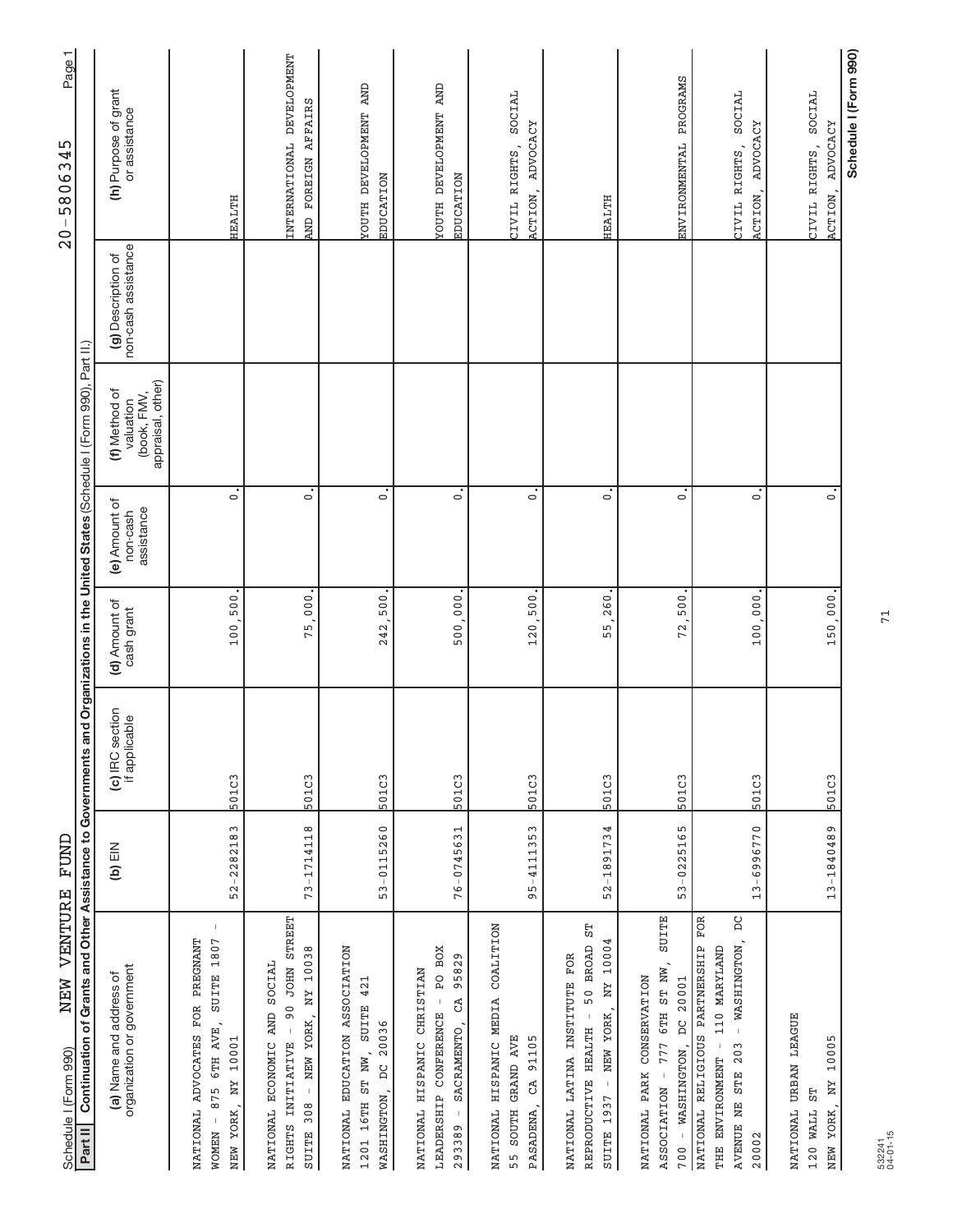| NEW VENTURE<br>Schedule I (Form 990)                                                                                                        | FUND           |                                  |                             |                                         |                                                                          |                                           | Page1<br>IJ<br>4<br>58063<br>$\mathbf{I}$<br>$\frac{0}{2}$ |  |
|---------------------------------------------------------------------------------------------------------------------------------------------|----------------|----------------------------------|-----------------------------|-----------------------------------------|--------------------------------------------------------------------------|-------------------------------------------|------------------------------------------------------------|--|
| Continuation of Grants and Other Assistance to Governments<br>Part II                                                                       |                |                                  |                             |                                         | and Organizations in the United States (Schedule I (Form 990), Part II.) |                                           |                                                            |  |
| organization or government<br>(a) Name and address of                                                                                       | NI∃ (q)        | (c) IRC section<br>if applicable | (d) Amount of<br>cash grant | (e) Amount of<br>assistance<br>non-cash | appraisal, other)<br>(f) Method of<br>(book, FMV,<br>valuation           | non-cash assistance<br>(g) Description of | (h) Purpose of grant<br>or assistance                      |  |
| NATIONAL WILDLIFE FEDERATION<br>CENTER DR<br>20190<br>11100 WILDLIFE<br>VA<br>RESTON,                                                       | 53-0204616     | 501C3                            | 387<br>334                  | $\circ$                                 |                                                                          |                                           | ENVIRONMENTAL PROGRAMS                                     |  |
| COUNCIL<br>NATURAL RESOURCES DEFENSE<br>11TH FLOOR<br>NY 10011<br>20TH ST.<br>NEW YORK,<br>40 W                                             | $13 - 2654926$ | 501C3                            | 000<br>245                  | $\dot{\circ}$                           |                                                                          |                                           | ENVIRONMENTAL PROGRAMS                                     |  |
| CULTURE INTERNATIONAL<br>92014<br><b>I400 MAIDEN LANE</b><br>CA<br>NATURE AND<br>DEL MAR                                                    | $33 - 0773524$ | 501C3                            | 500,<br>328.                | $\dot{\circ}$                           |                                                                          |                                           | ENVIRONMENTAL PROGRAMS                                     |  |
| 100<br><b>STE</b><br>4245 NORTH FAIRFAX DR<br>VA 22203<br>NATURE CONSERVANCY<br>ARLINGTON,                                                  | 53-0242652     | 501C3                            | 750<br>$\overline{6}$ 0     | $\dot{\circ}$                           |                                                                          |                                           | PROGRAMS<br>ENVIRONMENTAL                                  |  |
| ST SIXTH FLOOR<br>NEO PHILANTHROPY INC<br>10018<br>$\rm N_{\rm X}$<br>45 W 36TH<br>NEW YORK,                                                | 13-3191113     | 501C3                            | 150,000                     | $\dot{\circ}$                           |                                                                          |                                           | HEALTH                                                     |  |
| 400<br>NEW AMERICA FOUNDATION<br><b>SUITE</b><br>20036<br>WASHINGTON, DC<br>1899 L ST. NW,                                                  | 52-2096845     | 501C3                            | 000<br>$\frac{6}{9}$        | $\dot{\circ}$                           |                                                                          |                                           | SOCIAL<br>ADVOCACY<br>CIVIL RIGHTS,<br>ACTION,             |  |
| $\, \vert \,$<br>MAIN ST<br>NEW HAMPSHIRE FISCAL POLICY<br>64 NORTH<br>03301<br>CONCORD, NH<br>$\overline{\phantom{a}}$<br><b>INSTITUTE</b> | $27 - 0841484$ | 501C3                            | 50,000                      | $\dot{\circ}$                           |                                                                          |                                           | SOCIAL<br>ADVOCACY<br>CIVIL RIGHTS,<br>ACTION,             |  |
| 340<br>NEW VOICES PITTSBURGH<br>PENN AVENUE STE<br>15206<br>PITTSBURGH, PA<br>5907                                                          | 27-0570462     | 501C3                            | 781<br>$\frac{8}{8}$        | $\dot{\circ}$                           |                                                                          |                                           | HEALTH                                                     |  |
| P&S<br>NEW YORK PRESBYTERIAN-COLUMBIA<br>630 WEST 1168TH<br>10032<br>- NEW YORK, NY<br>UNIVERSITY -<br>48<br>BOX                            | 13-3957095     | 501C3                            | 20,000.                     | $\overline{\cdot}$                      |                                                                          |                                           | HEALTH                                                     |  |
|                                                                                                                                             |                |                                  |                             |                                         |                                                                          |                                           | Schedule I (Form 990)                                      |  |

72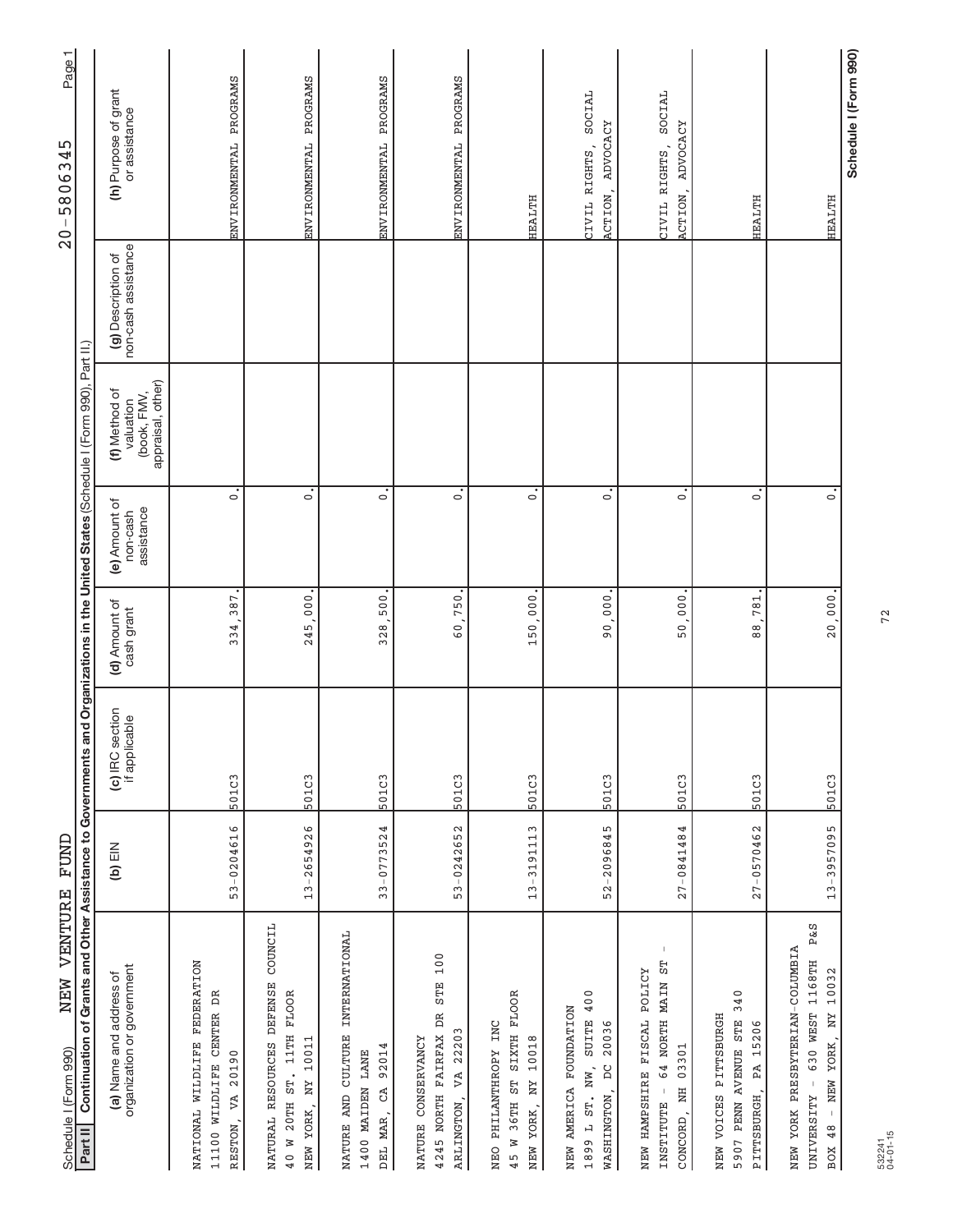| NEW VENTURE<br>Schedule I (Form 990)                                                                                                                                                                                  | FUND           |                                  |                             |                                         |                                                                |                                           | ↽<br>Page <sup>-</sup><br>345<br>$-5806$<br>$\frac{0}{2}$ |
|-----------------------------------------------------------------------------------------------------------------------------------------------------------------------------------------------------------------------|----------------|----------------------------------|-----------------------------|-----------------------------------------|----------------------------------------------------------------|-------------------------------------------|-----------------------------------------------------------|
| Continuation of Grants and Other Assistance to Governments and Organizations in the United States (Schedule I (Form 990), Part II.)<br>Part II                                                                        |                |                                  |                             |                                         |                                                                |                                           |                                                           |
| organization or government<br>(a) Name and address of                                                                                                                                                                 | NIE (q)        | (c) IRC section<br>if applicable | (d) Amount of<br>cash grant | (e) Amount of<br>assistance<br>non-cash | (book, FMV,<br>appraisal, other)<br>(f) Method of<br>valuation | non-cash assistance<br>(g) Description of | (h) Purpose of grant<br>or assistance                     |
| 4<br><b>FLOOR</b><br>E5<br>YORK UNIVERSITY<br>ξ<br>SEVENTEENTH<br>1000<br>$\rm \stackrel{\scriptscriptstyle \rm I}{\scriptscriptstyle \rm I}$<br>YORK,<br>$\begin{array}{c} \square \end{array}$<br>NEW<br>NEW<br>105 | 13-5562308     | 501C3                            | 100.000                     | $\dot{\circ}$                           |                                                                |                                           | HEALTH                                                    |
| 20005<br>1201 NEW YORK AVE NW,<br>DC<br>- NICHOLAS<br>WASHINGTON.<br>DUKE UNIVERSITY<br>$\mathbb{I}$<br>$\perp$<br>SUITE 1110<br>INSTITUTE                                                                            | 56-0532129     | 501C3                            | 215.000                     | $\dot{\circ}$                           |                                                                |                                           | ENVIRONMENTAL PROGRAMS                                    |
| OR 97005<br>NIKE FOUNDATION<br>ONE BOWERMAN DR<br><b>BEAVERTON</b>                                                                                                                                                    | 93-1159948     | 501C3                            | 52,155                      | $\dot{\circ}$                           |                                                                |                                           | INTERNATIONAL DEVELOPMENT<br>AND FOREIGN AFFAIRS          |
| 띥<br>E<br>$\triangleright$<br>COMUNIDADES EN ACCION<br>CRUCES, NM 88005<br>$\overline{ }$<br><b>STE</b><br>133 WYATT DR.<br>LAS<br>NМ                                                                                 | $27 - 3310051$ | 501C3                            | 50,000                      | $\overline{\circ}$                      |                                                                |                                           | SOCIAL<br>ADVOCACY<br>CIVIL RIGHTS,<br>ACTION,            |
| NORTHEAST OHIO ALLIANCE FOR HOPE<br>OH 44112<br>13308 EUCLID AVE STE 201<br>EAST CLEVELAND,                                                                                                                           | 34-1800954     | 501C3                            | 50,000                      | $\ddot{\circ}$                          |                                                                |                                           | SOCIAL<br>ADVOCACY<br>CIVIL RIGHTS,<br>ACTION,            |
| <b>SCIENCES</b><br>МA<br>BOSTON,<br>BOUVE COLLEGE OF HEALTH<br><b>NORTHEASTERN UNIVERSITY</b><br>$\mathsf{I}$<br>360 HUNTINGTON AVE<br>02115                                                                          | 04-1679980     | 501C3                            | 50,000                      | $\dot{\circ}$                           |                                                                |                                           | PUBLIC SAFETY, DISASTER<br>PREPAREDNESS AND RELIEF        |
| NORTHWESTERN UNIVERSITY<br>60208<br>$\vec{H}$<br>55<br>633 CLARK<br>EVANSTON,                                                                                                                                         | 36-2167817     | 501C3                            | 20,000                      | $\dot{\circ}$                           |                                                                |                                           | HEALTH                                                    |
| OHIO JUSTICE AND POLICY CENTER<br>601<br>215 EAST NINTH ST STE<br>45202<br>$\sharp$<br>CINCINNATI,                                                                                                                    | 31-1319172     | 501C3                            | 100.000                     | $\dot{\circ}$                           |                                                                |                                           | SOCIAL<br>ADVOCACY<br>CIVIL RIGHTS,<br>ACTION,            |
| OHIO ORGANIZING COLLABORATIVE<br>STE 428<br>44503<br>25 EAST BOARDMAN ST<br>Fö<br>YOUNGSTOWN,                                                                                                                         | $26 - 3064170$ | 501C3                            | 620,000.                    | $\dot{\circ}$                           |                                                                |                                           | SOCIAL<br>ADVOCACY<br>CIVIL RIGHTS,<br>ACTION,            |
|                                                                                                                                                                                                                       |                |                                  |                             |                                         |                                                                |                                           | Schedule I (Form 990)                                     |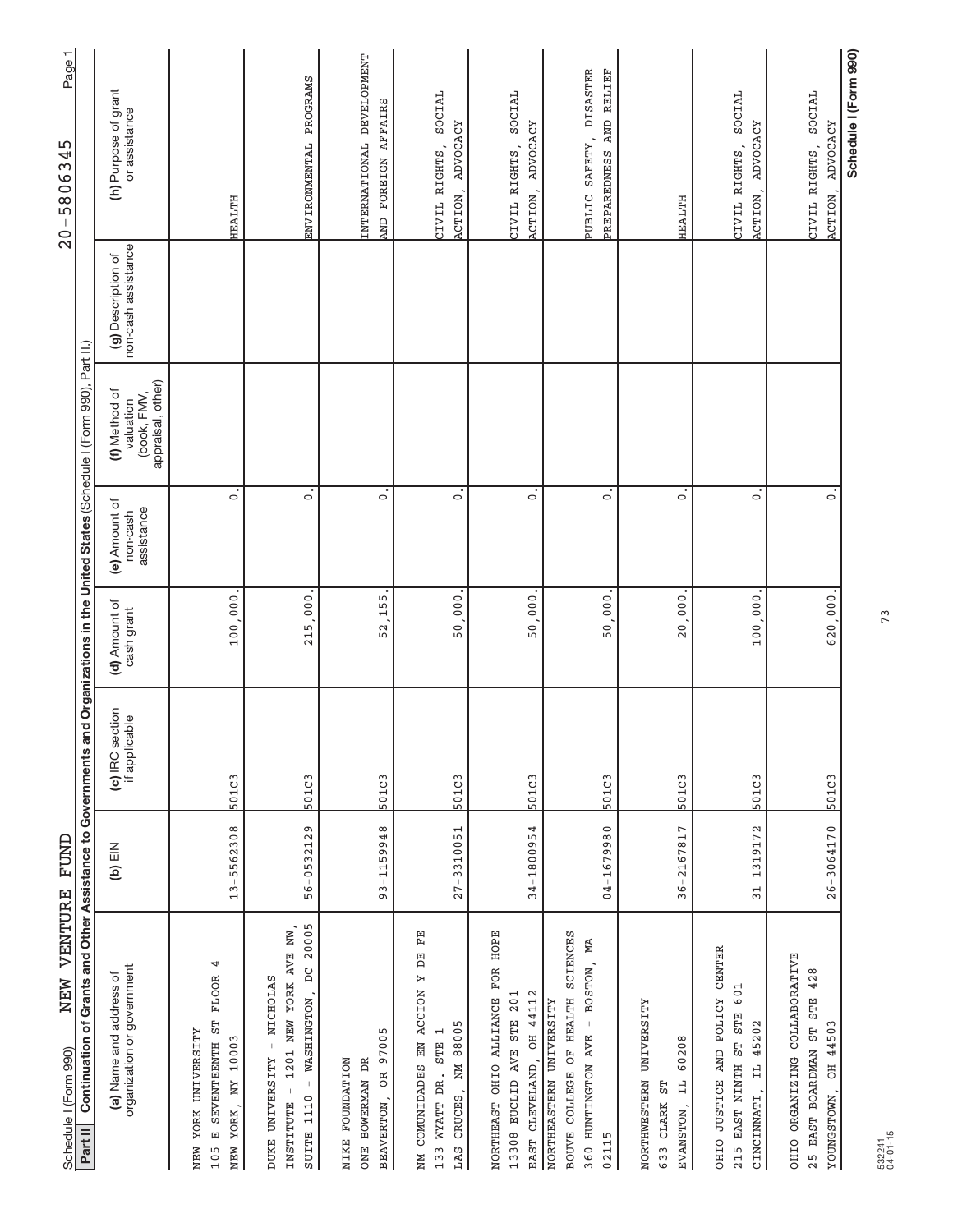| VENTURE<br>NEW<br>Schedule I (Form 990)                                                                                                  | FUND           |                                  |                             |                                         |                                                                         |                                           | Page 1<br>ഹ<br>₹<br>58063<br>$\mathbf{I}$<br>$\overline{0}$ |
|------------------------------------------------------------------------------------------------------------------------------------------|----------------|----------------------------------|-----------------------------|-----------------------------------------|-------------------------------------------------------------------------|-------------------------------------------|-------------------------------------------------------------|
| Grants and Other Assistance to Governments a<br>Continuation of<br>Part II                                                               |                |                                  |                             |                                         | nd Organizations in the United States (Schedule I (Form 990), Part II.) |                                           |                                                             |
| organization or government<br>(a) Name and address of                                                                                    | NIE (q)        | (c) IRC section<br>if applicable | (d) Amount of<br>cash grant | (e) Amount of<br>assistance<br>non-cash | (book, FMV,<br>appraisal, other)<br>(f) Method of<br>valuation          | non-cash assistance<br>(g) Description of | (h) Purpose of grant<br>or assistance                       |
| <b>INTERNATIONAL</b><br>20003<br>202<br><b>STE</b><br>$\sum_{i=1}^{n}$<br>ST SE<br>WASHINGTON<br><b>CHANGE</b><br>U<br><b>OIL</b><br>714 | $20 - 3272355$ | 501C3                            | 100.000                     | $\dot{\circ}$                           |                                                                         |                                           | ENVIRONMENTAL PROGRAMS                                      |
| 87102<br>411 BELLAMAH AVE NW<br>EDUCATION FUND<br>NМ<br>ALBUQUERQUE,<br><b>DTE</b>                                                       | $27 - 1275857$ | 501C3                            | 112,500                     | $\dot{\circ}$                           |                                                                         |                                           | SOCIAL<br>ADVOCACY<br>CIVIL RIGHTS,<br>ACTION,              |
| 43<br><b>STE</b><br>20009<br>1940 BILTMORE ST NW<br><b>DC</b><br>OPTIMIST LLC<br>WASHINGTON,                                             | 45-5626136     | р<br>Ц                           | 150,000                     | $\dot{\circ}$                           |                                                                         |                                           | INTERNATIONAL DEVELOPMENT<br>AND FOREIGN AFFAIRS            |
| REPRODUCTIVE<br>- PORTLAND,<br>OREGON FOUNDATION FOR<br>BOX 40472<br>Q<br>A<br>$\mathsf{I}$<br>97240<br><b>HEALTH</b><br><b>BC</b>       | 93-0803636     | 501C3                            | 000<br>$\frac{5}{8}$        | $\circ$                                 |                                                                         |                                           | SOCIAL<br>ACTION, ADVOCACY<br>CIVIL RIGHTS,                 |
| 209<br>38TH ST UNIT<br>OUTFRONT MINNESOTA COMMUNITY<br>MN 55409<br>310 E<br>MINNEAPOLIS,<br>$\bar{1}$<br><b>SERVICES</b><br>$\pm$        | 36-3550489     | 501C3                            | 60,000                      | $\dot{\circ}$                           |                                                                         |                                           | SOCIAL<br>ADVOCACY<br>CIVIL RIGHTS,<br>ACTION,              |
| 209<br><b>SUITE</b><br>37TH AVE,<br>80211<br>PADRES UNIDOS<br>S<br>DENVER,<br>3025 W                                                     | 84-1426652     | 501C3                            | 200,000                     | $\overline{\circ}$                      |                                                                         |                                           | <b>TOUTH DEVELOPMENT AND</b><br>EDUCATION                   |
| LLC<br>PARADIGM SHIFT THERAPEUTICS<br>ROAD<br>95476<br>19062 CARRIGER<br>GA<br>SONOMA,                                                   | 46-4646343     | ЦI<br>Ц                          | 200.000                     | $\overline{\cdot}$                      |                                                                         |                                           | HEALTH                                                      |
| 200<br><b>SUITE</b><br>WESTLAKE AVE,<br>98121<br>WA<br>SEATTLE,<br>2201<br><b>PATH</b>                                                   | 91-1157127     | 501C3                            | 50,000                      | $\overline{\cdot}$                      |                                                                         |                                           | INTERNATIONAL DEVELOPMENT<br>FOREIGN AFFAIRS<br><b>CINE</b> |
| 20526<br>20TH ST NW<br><b>DC</b><br>PEACE CORPS<br>WASHINGTON,<br>1111                                                                   | 53-0261522     | GOVERNMENT                       | 100,000                     | $\overline{\cdot}$                      |                                                                         |                                           | INTERNATIONAL DEVELOPMENT<br>FOREIGN AFFAIRS<br><b>CINT</b> |
|                                                                                                                                          |                |                                  |                             |                                         |                                                                         |                                           | Schedule I (Form 990)                                       |

74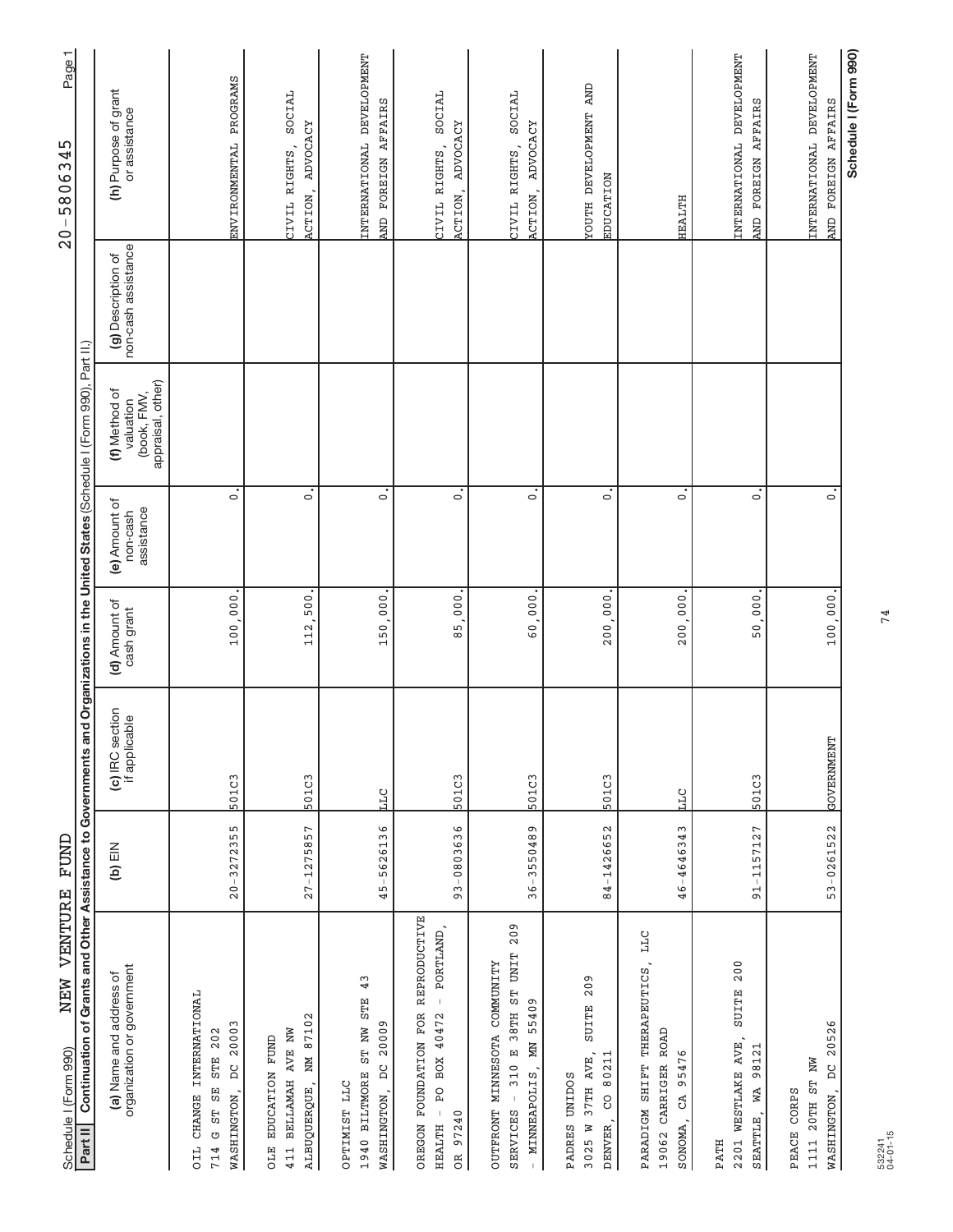| VENTURE<br>NEW<br>Schedule I (Form 990)                                                                                                         | FUND           |                                      |                             |                                         |                                                                          |                                           | Page 1<br>5806345<br>$\mathsf{I}$<br>$\frac{0}{2}$ |
|-------------------------------------------------------------------------------------------------------------------------------------------------|----------------|--------------------------------------|-----------------------------|-----------------------------------------|--------------------------------------------------------------------------|-------------------------------------------|----------------------------------------------------|
| Continuation of Grants and Other Assistance to Governments<br>Part II                                                                           |                |                                      |                             |                                         | and Organizations in the United States (Schedule I (Form 990), Part II.) |                                           |                                                    |
| organization or government<br>(a) Name and address of                                                                                           | NIE (q)        | (c) IRC section<br>if applicable     | (d) Amount of<br>cash grant | (e) Amount of<br>assistance<br>non-cash | appraisal, other)<br>(f) Method of<br>(book, FMV,<br>valuation           | non-cash assistance<br>(g) Description of | (h) Purpose of grant<br>or assistance              |
| SUITE 408<br>MN 55403<br>$\overline{\mathbf{z}}$<br>510 1ST AVE<br>MINNEAPOLIS<br>PIENETWORK                                                    | $27 - 5550971$ | 501C3                                | 100.000                     | $\circ$                                 |                                                                          |                                           | YOUTH DEVELOPMENT AND<br><b>EDUCATION</b>          |
| $\mathbf{\Omega}$<br>2001<br>7731 ALASKA AVE NW<br>$\sum_{i=1}^{n}$<br>PRAXIS PROJECT<br>WASHINGTON,                                            | $30 - 0044814$ | 501C3                                | 000<br>135                  | $\dot{\circ}$                           |                                                                          |                                           | SOCIAL<br>ADVOCACY<br>CIVIL RIGHTS,<br>ACTION,     |
| 1033 MASSACHUSETTS AVE,<br>HARVARD<br>CAMBRIDGE, MA 02138<br>F)<br>AND FELLOWS<br>PRESIDENT<br>$\mathsf I$<br>COLLEGE<br>$\sim$<br><b>SUITE</b> | $04 - 2103580$ | 501C3                                | 898,645                     | $\overline{\circ}$                      |                                                                          |                                           | INTERNATIONAL DEVELOPMENT<br>AND FOREIGN AFFAIRS   |
| 215 SOUTH WASHINGTON SQUARE SUITE<br>PROGRESS MICHIGAN EDUCATION<br>LANSING, MI 48933                                                           | 26-0900874     | 501C3                                | 150,000                     | $\circ$                                 |                                                                          |                                           | SOCIAL<br>ADVOCACY<br>CIVIL RIGHTS,<br>ACTION,     |
| 625 SILVER AVE SW STE 320<br>PROGRESSNOW NEW MEXICO<br>NM 87102<br>ALBURQUERQUE,                                                                | 45-4130072     | 501C3                                | 65,000                      | $\dot{\circ}$                           |                                                                          |                                           | SOCIAL<br>ADVOCACY<br>CIVIL RIGHTS,<br>ACTION,     |
| ST NW STE 410<br>20036<br>PUBLIC KNOWLEDGE<br>WASHINGTON, DC<br>1818 N                                                                          | 52-2336690     | 501C3                                | 90,000                      | $\dot{\circ}$                           |                                                                          |                                           | SOCIAL<br>ADVOCACY<br>CIVIL RIGHTS,<br>ACTION,     |
| $\overline{D}$<br>WASHINGTON,<br>CATHERINE LESLIE PARKER 3133<br>CONNECTICUT AVE.<br>$20008 - 5126$<br><b>REIL</b>                              | 47-3749716     | $\overline{\mathrm{S}}$<br>CORPORATI | 878<br>54,                  | $\overline{\circ}$                      |                                                                          |                                           | ENVIRONMENTAL PROGRAMS                             |
| <b>ADVISORS</b><br>ROCKEFELLER PHILANTHROPY<br>10<br>SIX W 48TH ST FLOOR<br>NEW YORK, NY 10036                                                  | $13 - 3615533$ | 501C3                                | 000<br>5<br>$\overline{ }$  | $\dot{\circ}$                           |                                                                          |                                           | <b>TOUTH DEVELOPMENT AND</b><br><b>EDUCATION</b>   |
| SAFE SPACE RADIO INC<br>22 FREE ST STE 402<br>PORTLAND, ME 04101                                                                                | 47-3943699     | 501C3                                | 50,000.                     | $\dot{\circ}$                           |                                                                          |                                           | HEALTH                                             |
|                                                                                                                                                 |                |                                      |                             |                                         |                                                                          |                                           | Schedule I (Form 990)                              |

75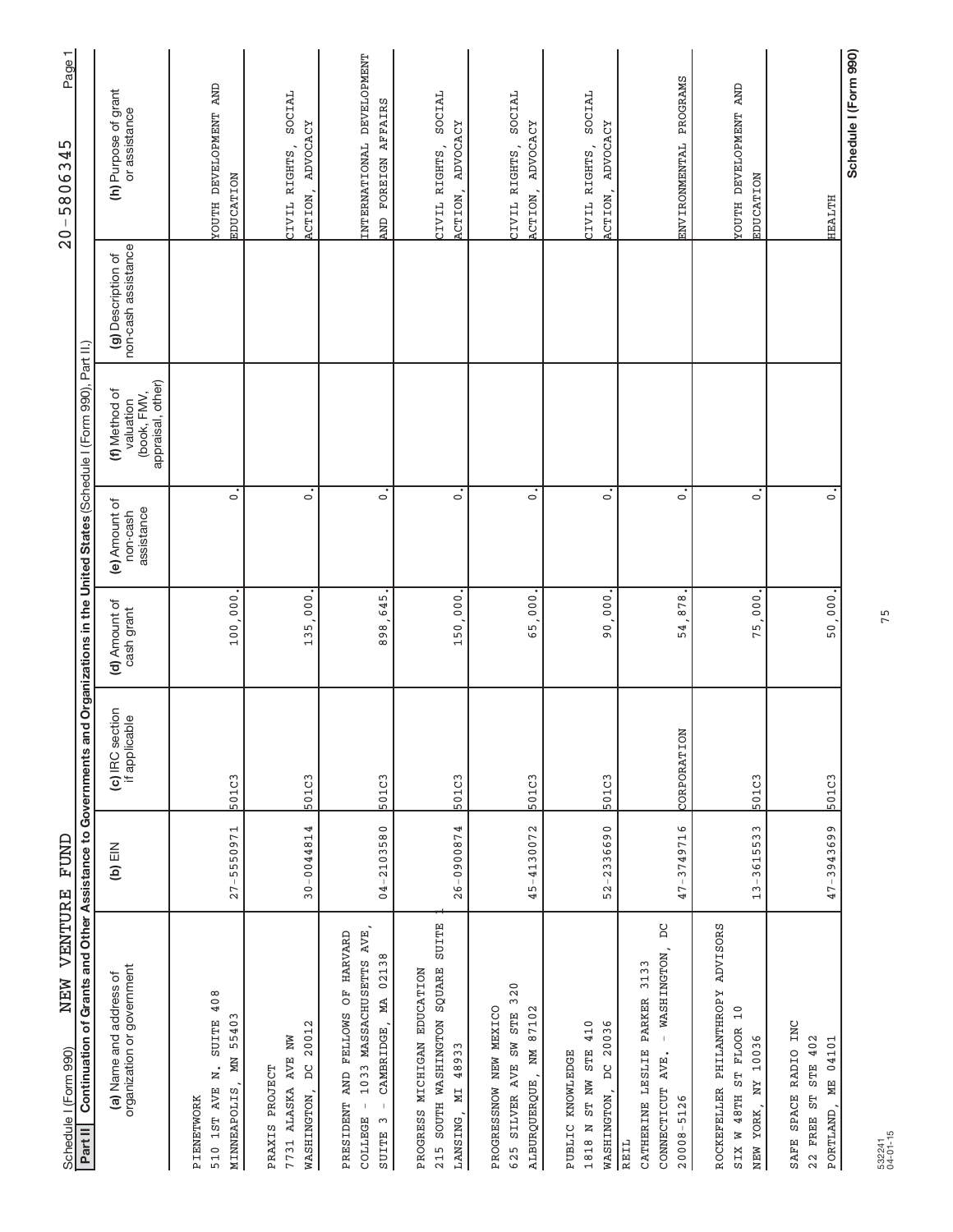| NEW VENTURE<br>Schedule I (Form 990)                                                                                                           | FUND           |                                  |                             |                                         |                                                                          |                                           | Page1<br>45<br>$-58063$<br>$\frac{0}{2}$             |
|------------------------------------------------------------------------------------------------------------------------------------------------|----------------|----------------------------------|-----------------------------|-----------------------------------------|--------------------------------------------------------------------------|-------------------------------------------|------------------------------------------------------|
| Continuation of Grants and Other Assistance to Governments<br>Part II                                                                          |                |                                  |                             |                                         | and Organizations in the United States (Schedule I (Form 990), Part II.) |                                           |                                                      |
| organization or government<br>(a) Name and address of                                                                                          | NIE (q)        | (c) IRC section<br>if applicable | (d) Amount of<br>cash grant | (e) Amount of<br>assistance<br>non-cash | appraisal, other)<br>(f) Method of<br>(book, FMV,<br>valuation           | non-cash assistance<br>(g) Description of | (h) Purpose of grant<br>or assistance                |
| GENERAL HOSPITAL<br>94110<br>1001 POTRERO AVENUE<br>CA<br>SAN FRANCISCO,<br>SAN FRANCISCO                                                      | $94 - 3189424$ | 501C3                            | 000<br>$\frac{0}{2}$        | $\overline{\cdot}$                      |                                                                          |                                           | HEALTH                                               |
| ${}^{\circ}$<br>675 MASSACHUSETTS AVE FLOOR<br>02139<br>SCHOTT FOUNDATION<br>MA<br>CAMBRIDGE,                                                  | 04-3457065     | 501C3                            | ,807<br>431<br>$\sim$       | $\dot{\circ}$                           |                                                                          |                                           | YOUTH DEVELOPMENT AND<br><b>EDUCATION</b>            |
| 94105<br>SECOND ST 2ND FLOOR<br>CA<br>SAN FRANCISCO,<br>CLUB<br>SIERRA<br>$\frac{1}{8}$                                                        | 94-1153307     | 501C4                            | 50,000                      | $\dot{\circ}$                           |                                                                          |                                           | ENVIRONMENTAL PROGRAMS                               |
| 1250<br><b>SUITE</b><br>SIERRA CLUB FOUNDATION<br>94612<br>2101 WEBSTER ST,<br>OAKLAND, CA                                                     | 94-6069890     | 501C3                            | 515.000                     | $\overline{\cdot}$                      |                                                                          |                                           | ENVIRONMENTAL PROGRAMS                               |
| 5029 RAVENSWORTH<br>- MEMPHIS, TN 38109<br>SISTERS NETWORK MEMPHIS<br>INCORPORATED -<br>DRIVE                                                  | $20 - 3062912$ | 501C3                            | 25,000                      | $\dot{\circ}$                           |                                                                          |                                           | <b>HEALTH</b>                                        |
| ATTN: HARRY HOOGESTEGER, EXECUTIVE<br>GOLD BEACH,<br>COAST WATERSHED COUNCIL<br>$\bar{1}$<br>DIRECTOR PO BOX 1614<br>974<br><b>SOUTH</b><br>OR | 33-1118832     | 501C3                            | 000<br>$\overline{6}$       | $\overline{\circ}$                      |                                                                          |                                           | ENVIRONMENTAL PROGRAMS                               |
| $\,$ $\,$<br><b>NS</b><br>- 1545 BUCHANAN AVE<br>SOUTH END COMMUNITY OUTREACH<br>49507<br>GRAND RAPIDS, MI<br>NINISTRY                         | $38 - 3038706$ | 501C3                            | 533<br>109                  | $\overline{\cdot}$                      |                                                                          |                                           | <b>TOUTH DEVELOPMENT AND</b><br><b>EDUCATION</b>     |
| <b>ALLIANCE</b><br>SOUTHERN UTAH WILDERNESS<br>84111<br>Ë<br>100 SOUTH<br>CITY,<br>SALT LAKE<br>425 EAST                                       | 94-2936961     | 501C3                            | 100,000                     | $\dot{\circ}$                           |                                                                          |                                           | PROGRAMS<br>ENVIRONMENTAL                            |
| SOUTHWEST ORGANIZING PROJECT<br>87102<br>ALBUQUERQUE, NM<br>211 TENTH ST SW                                                                    | 85-0368743     | 501C3                            | 75,000.                     | $\dot{\circ}$                           |                                                                          |                                           | SOCIAL<br>ADVOCACY<br>CIVIL RIGHTS,<br><b>ACTION</b> |
|                                                                                                                                                |                |                                  |                             |                                         |                                                                          |                                           | Schedule I (Form 990)                                |

76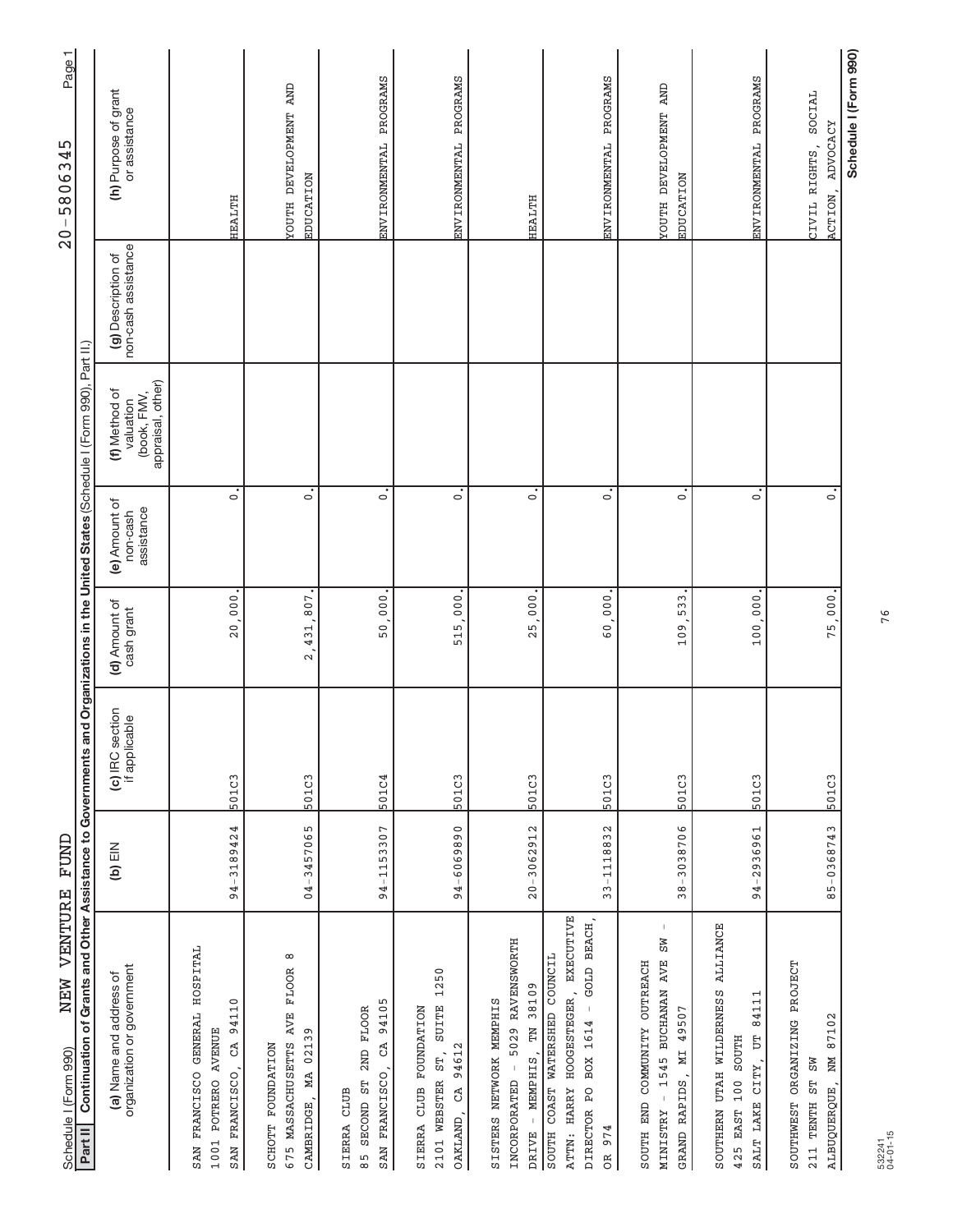| VENTURE<br>NEW<br>Schedule I (Form 990)                                                                                                                                                            | FUND              |                                                                                                                    |                             |                                         |                                                                |                                           | Page 1<br>345<br>$\ddot{\circ}$<br>580<br>$\overline{\phantom{a}}$<br>$\frac{0}{2}$ |
|----------------------------------------------------------------------------------------------------------------------------------------------------------------------------------------------------|-------------------|--------------------------------------------------------------------------------------------------------------------|-----------------------------|-----------------------------------------|----------------------------------------------------------------|-------------------------------------------|-------------------------------------------------------------------------------------|
| Continuation of<br>Part II                                                                                                                                                                         |                   | Grants and Other Assistance to Governments and Organizations in the United States (Schedule I (Form 990), Part II, |                             |                                         |                                                                |                                           |                                                                                     |
| organization or government<br>(a) Name and address of                                                                                                                                              | $(b)$ EIN         | (c) IRC section<br>if applicable                                                                                   | (d) Amount of<br>cash grant | (e) Amount of<br>assistance<br>non-cash | appraisal, other)<br>(f) Method of<br>(book, FMV,<br>valuation | non-cash assistance<br>(g) Description of | (h) Purpose of grant<br>or assistance                                               |
| UNIVERSITY<br>CA 94305<br>450 SERRA MALL<br>STANFORD<br>STANFORD                                                                                                                                   | 94-1156365        | 501C3                                                                                                              | 000<br>56.                  | $\circ$                                 |                                                                |                                           | ENVIRONMENTAL PROGRAMS                                                              |
| STANFORD WOODS INSTITUTE FOR THE<br>& AKIKO<br><b>BLDG MC</b><br>යි<br>STANFORD<br>& ENERGY<br><b><i>YANG</i></b><br><b>JERRY</b><br>$\circ$<br>YAMAZAKI ENVIR.<br>473 VIA<br>ENVIRONMENT<br>4205, | 94-1156365        | 501C3                                                                                                              | 850<br>260                  | $\dot{\circ}$                           |                                                                |                                           | ENVIRONMENTAL PROGRAMS                                                              |
| $\frac{1}{2}$<br><b>SUITE</b><br>1625 MASSACHUSETTS AVE NW,<br>20036<br>$\beta$<br>STATE VOICES<br>WASHINGTON,                                                                                     | $20 - 1115618$    | 501C3                                                                                                              | 347,000                     | $\overline{\circ}$                      |                                                                |                                           | SOCIAL<br>ADVOCACY<br>CIVIL RIGHTS<br>ACTION,                                       |
| STEEPLETOWN NEIGHBORHOOD SERVICE<br>4<br>4950.<br>NІ<br>671 DAVIS AVE NW<br>GRAND RAPIDS,                                                                                                          | 3246215<br>$38 -$ | 501C3                                                                                                              | 141,600                     | $\circ$                                 |                                                                |                                           | <b>TOUTH DEVELOPMENT AND</b><br><b>EDUCATION</b>                                    |
| SUMMIT COMMUNITY INSTITUTE<br><b>DRIVE</b><br>3932 WOLF CREEK<br>84310<br>Ë<br>EDEN,                                                                                                               | $47 - 2323951$    | 501C3                                                                                                              | 80,143                      | $\dot{\circ}$                           |                                                                |                                           | <b>AND</b><br>ARTS, CULTURE,<br>HUMANITIES                                          |
| $\overline{\phantom{a}}$<br><b>STE 100</b><br>TAKEACTION MINNESOTA EDUCATION<br>705 RAYMOND AVE<br>55114<br>PAUL, MN<br>FUND<br>ST.                                                                | $41 - 1635130$    | 501C3                                                                                                              | 000<br>185,                 | $\dot{\circ}$                           |                                                                |                                           | SOCIAL<br>ACTION, ADVOCACY<br>CIVIL RIGHTS,                                         |
| 29<br>PO BOX<br>THE FUND FOR TRANSFORMING<br><b>KENTUCKY</b><br>40601<br>$\mathtt{KY}$<br>EDUCATION IN<br>FRANKFURT,                                                                               | 90-0917960        | 501C3                                                                                                              | 909<br>77.                  | $\overline{\circ}$                      |                                                                |                                           | <b>TOUTH DEVELOPMENT AND</b><br><b>EDUCATION</b>                                    |
| o<br>ISLAND AVE NW FLOOR<br>20036<br>THE LUGAR CENTER<br>$\beta$<br>WASHINGTON,<br>1717 RHODE                                                                                                      | 46-1706566        | 501C3                                                                                                              | 180<br>206.                 | $\dot{\circ}$                           |                                                                |                                           | INTERNATIONAL DEVELOPMENT<br>AND FOREIGN AFFAIRS                                    |
| THE NBI FOUNDATION INC<br>Б<br>1059<br>COLUMBUS AVE<br>VALHALLA, NY<br>420                                                                                                                         | 52-1402447        | 501C3                                                                                                              | 195,868                     | $\dot{\circ}$                           |                                                                |                                           | ENVIRONMENTAL PROGRAMS                                                              |
|                                                                                                                                                                                                    |                   |                                                                                                                    |                             |                                         |                                                                |                                           | Schedule I (Form 990)                                                               |

77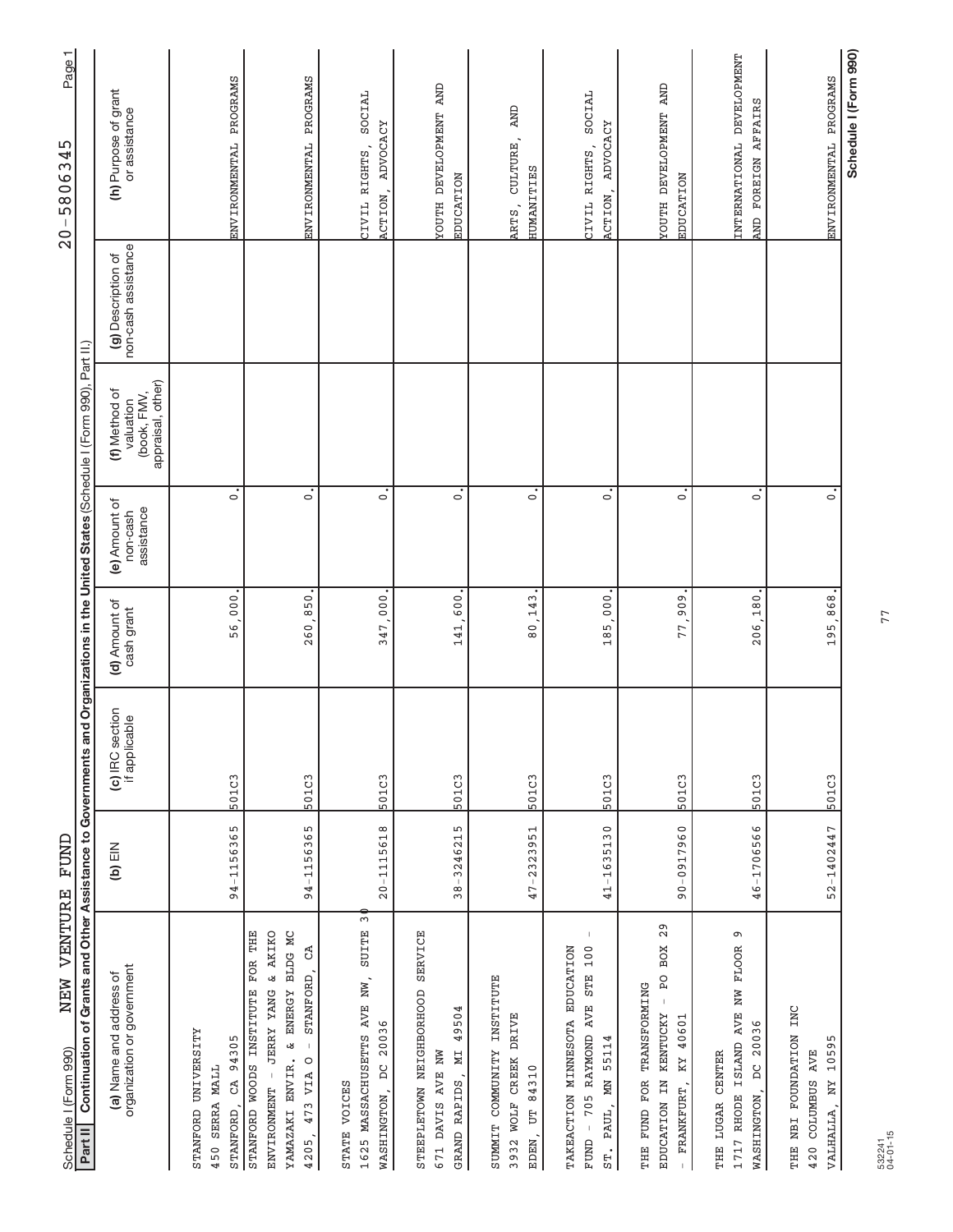| VENTURE<br>NEW<br>Schedule I (Form 990)                                                                                                        | FUND           |                                  |                             |                                         |                                                                |                                           | ┯<br>Page<br>45<br>$\overline{c}$<br>$-5806$<br>$\frac{0}{2}$ |
|------------------------------------------------------------------------------------------------------------------------------------------------|----------------|----------------------------------|-----------------------------|-----------------------------------------|----------------------------------------------------------------|-------------------------------------------|---------------------------------------------------------------|
| Continuation of Grants and Other Assistance to Governments and Organizations in the United States (Schedule I (Form 990), Part II.)<br>Part II |                |                                  |                             |                                         |                                                                |                                           |                                                               |
| organization or government<br>(a) Name and address of                                                                                          | NIE (q)        | (c) IRC section<br>if applicable | (d) Amount of<br>cash grant | (e) Amount of<br>assistance<br>non-cash | appraisal, other)<br>(f) Method of<br>(book, FMV,<br>valuation | non-cash assistance<br>(g) Description of | (h) Purpose of grant<br>or assistance                         |
| MINISTRIES<br>49504<br>ST NW<br>NІ<br><b>OTHER WAY</b><br>GRAND RAPIDS<br><b>ZETBLEZ</b><br>THE<br>839                                         | 38-2236821     | 501C3                            | 62,867                      | $\overline{\circ}$                      |                                                                |                                           | <b>TOUTH DEVELOPMENT AND</b><br><b>EDUCATION</b>              |
| 1010<br><b>SUITE</b><br>THE PARTNERSHIP PROJECT<br>DC 20005<br>STREET NW,<br>WASHINGTON,<br>1501 M                                             | 52-2192070     | 501C3                            | 111.075                     | $\ddot{\circ}$                          |                                                                |                                           | ENVIRONMENTAL PROGRAMS                                        |
| THE PEACEWORKS FOUNDATION<br>$\mathsf{c}$<br>NY 1011<br>PO BOX 1577-OCS<br>NEW YORK,                                                           | $30 - 0102398$ | 501C3                            | 100,000                     | $\dot{\circ}$                           |                                                                |                                           | CAPACITY BUILDING                                             |
| <b>FLOOR</b><br>6TH<br><b>FOUNDATION</b><br>NY 10003<br>FIFTH AVENUE,<br><b>RULLES</b><br>YORK,<br>THE<br>NEW<br>115                           | 46-1167555     | CORPORATION                      | 490,000                     | $\dot{\circ}$                           |                                                                |                                           | INTERNATIONAL DEVELOPMENT<br>AND FOREIGN AFFAIRS              |
| CHICAGO<br>$ED - 114$<br>THE UNIVERSITY OF<br>$6030$ S ELLIS AVE,<br>60637<br>CHICAGO, IL                                                      | $36 - 2177139$ | 501C3                            | 110.000                     | $\ddot{\circ}$                          |                                                                |                                           | PUBLIC SAFETY, DISASTER<br>PREPAREDNESS AND RELIEF            |
| 20042<br>THE URBAN INSTITUTE<br>$\overline{D}$<br>950<br>WASHINGTON,<br><b>DEPARTMENT</b>                                                      | 52-0880375     | 501C3                            | 000<br>75,                  | $\dot{\circ}$                           |                                                                |                                           | INTERNATIONAL DEVELOPMENT<br>AND FOREIGN AFFAIRS              |
| 2ND FLOOR<br>THE WILDERNESS SOCIETY<br>DC 20036<br>1615 M ST NW,<br>WASHINGTON,                                                                | 53-0167933     | 501C3                            | 000 <sub>1</sub><br>115.    | $\dot{\circ}$                           |                                                                |                                           | ENVIRONMENTAL PROGRAMS                                        |
| 94129<br>GA<br>1014 TORNEY AVE<br>SAN FRANCISCO,<br>TIDES CENTER                                                                               | 94-3213100     | 501C3                            | 650<br>263                  | $\overline{\circ}$                      |                                                                |                                           | SOCIAL<br>ADVOCACY<br>CIVIL RIGHTS,<br>ACTION,                |
| 2011 PENNSYLVANIA AVENUE NW SUITE<br>20006<br>$\beta$<br>TRINITY FORUM<br>WASHINGTON,                                                          | $54 - 1612640$ | 501C3                            | 100,000.                    | $\dot{\circ}$                           |                                                                |                                           | INTERNATIONAL DEVELOPMENT<br>AND FOREIGN AFFAIRS              |
|                                                                                                                                                |                |                                  |                             |                                         |                                                                |                                           | Schedule I (Form 990)                                         |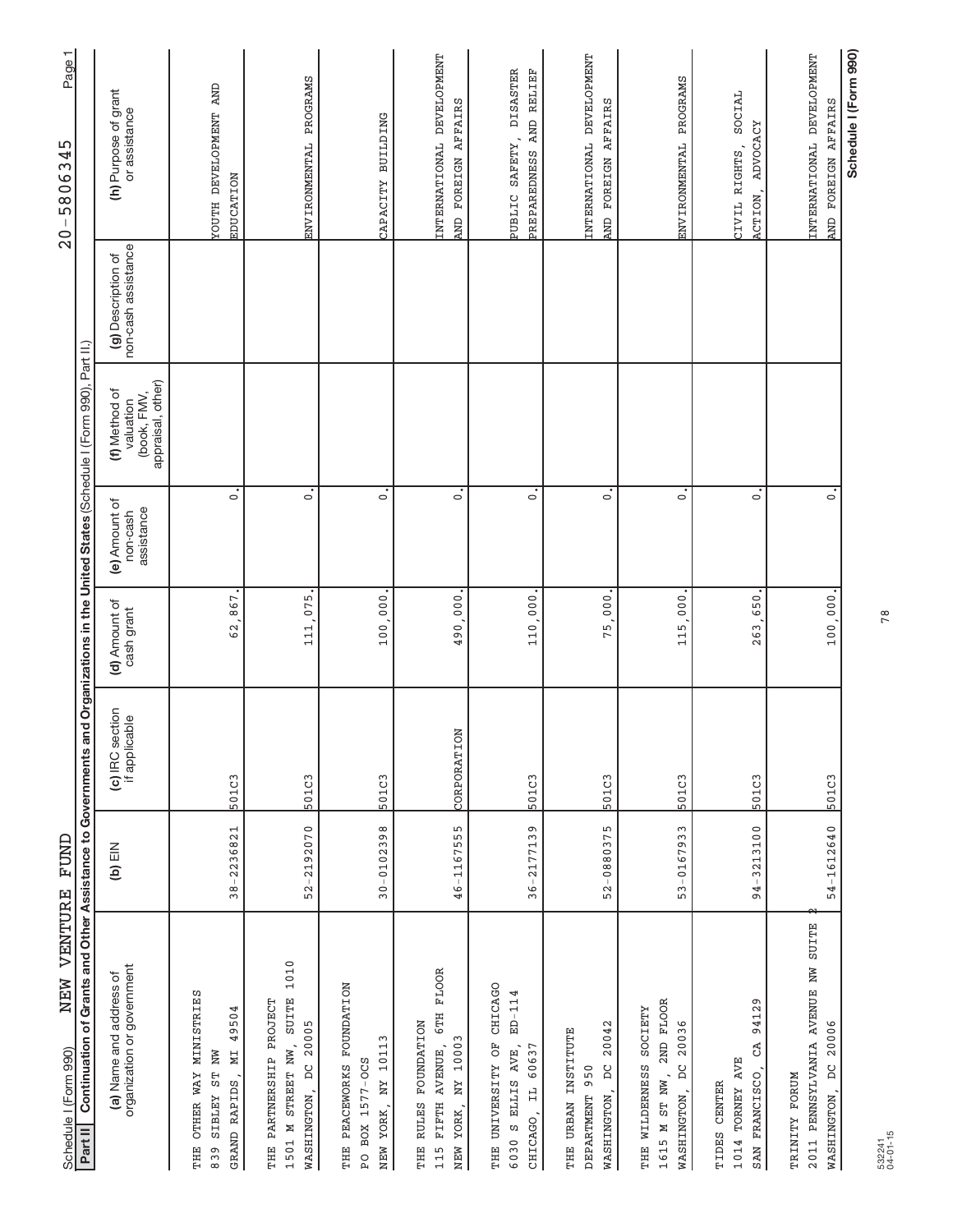| VENTURE<br>NEW<br>Schedule I (Form 990)                                                                                                          | FUND           |                                  |                             |                                         |                                                                |                                           | Page 1<br>45<br>$\overline{c}$<br>5886<br>$\mathsf I$<br>$\overline{0}$ |
|--------------------------------------------------------------------------------------------------------------------------------------------------|----------------|----------------------------------|-----------------------------|-----------------------------------------|----------------------------------------------------------------|-------------------------------------------|-------------------------------------------------------------------------|
| Continuation of Grants and Other Assistance to Governments and Organizations in the United States (Schedule I (Form 990), Part II.)<br>Part II   |                |                                  |                             |                                         |                                                                |                                           |                                                                         |
| organization or government<br>(a) Name and address of                                                                                            | $(b)$ EIN      | (c) IRC section<br>if applicable | (d) Amount of<br>cash grant | (e) Amount of<br>assistance<br>non-cash | appraisal, other)<br>(f) Method of<br>(book, FMV,<br>valuation | non-cash assistance<br>(g) Description of | (h) Purpose of grant<br>or assistance                                   |
| 100<br>22209<br>1777 N KENT ST STE<br>TROUT UNLIMITED<br>VA<br>ARLINGTON,                                                                        | $38 - 1612715$ | 501C3                            | 210,000                     | $\circ$                                 |                                                                |                                           | ENVIRONMENTAL PROGRAMS                                                  |
| UNITE FOR REPRODUCTIVE AND GENDER<br>501<br>ST SUITE<br>20004<br>1317 F<br>$\overline{a}$<br>WASHINGTON,<br>$\bar{1}$<br><b>EQUITY</b>           | $52 - 1772575$ | 501C3                            | 895<br>84                   | $\dot{\circ}$                           |                                                                |                                           | HEALTH                                                                  |
| ъ<br>49507-116<br><b>COMMUNITY</b><br>55<br>UNITED METHODIST<br>GRAND RAPIDS, MI<br><b>SO4 SHELDON AVE</b>                                       | 38-1360555     | 501C3                            | 004<br>215                  | $\dot{\circ}$                           |                                                                |                                           | <b>TOUTH DEVELOPMENT AND</b><br>EDUCATION                               |
| UNITED STATES FUND FOR UNICEF<br>NEW YORK, NY 10038<br>125 MAIDEN LN                                                                             | 13-1760110     | 501C3                            | 100.000                     | $\ddot{\circ}$                          |                                                                |                                           | <b>TOUTH DEVELOPMENT AND</b><br>EDUCATION                               |
| <b>FOUNDATION</b><br>BACHMAN HALL 105<br>UNIVERSITY OF HAWAII<br>96822<br>2444 DOLE ST,<br>H <sub>L</sub><br>HONOLULU,                           | 99-0085260     | 501C3                            | 230,000                     | $\dot{\circ}$                           |                                                                |                                           | INTERNATIONAL DEVELOPMENT<br>AND FOREIGN AFFAIRS                        |
| $\,$ $\,$<br>CANCER RESEARCH<br><b>BOULEVARD</b><br>UNIVERSITY OF TENNESSEE WEST<br>100 NORTH HUMPHREYS<br>TN 38120<br>INSTITUTE FOR<br>MEMPHIS, | $47 - 1358542$ | 501C3                            | 100,000                     | $\overline{\circ}$                      |                                                                |                                           | HEALTH                                                                  |
| SUITE 580<br>20006<br>$\beta$<br>1775 K ST NW,<br>USA FOR UNHCR<br>WASHINGTON,                                                                   | 52-1662800     | 501C3                            | 000<br>150.                 | $\overline{\circ}$                      |                                                                |                                           | <b>TOUTH DEVELOPMENT AND</b><br><b>EDUCATION</b>                        |
| 84101<br>STE 225<br>CITY, UT<br><b>BIKEYAH</b><br>$\ddot{a}$<br>UTAH DINE<br>SALT LAKE<br>314 W 300                                              | $61 - 1729917$ | 501C3                            | 000<br>75                   | $\overline{\cdot}$                      |                                                                |                                           | ENVIRONMENTAL PROGRAMS                                                  |
| Z01 N HAMILTON<br>VIRGINIA LEAGUE FOR PLANNED<br>23221<br>STREET - RICHMOND, VA<br>PARENTHOOD INC                                                | 54-0505973     | 501C3                            | $50,000$ .                  | $\dot{\circ}$                           |                                                                |                                           | SOCIAL<br>ADVOCACY<br>CIVIL RIGHTS,<br><b>ACTION</b>                    |
|                                                                                                                                                  |                |                                  |                             |                                         |                                                                |                                           | Schedule I (Form 990)                                                   |

79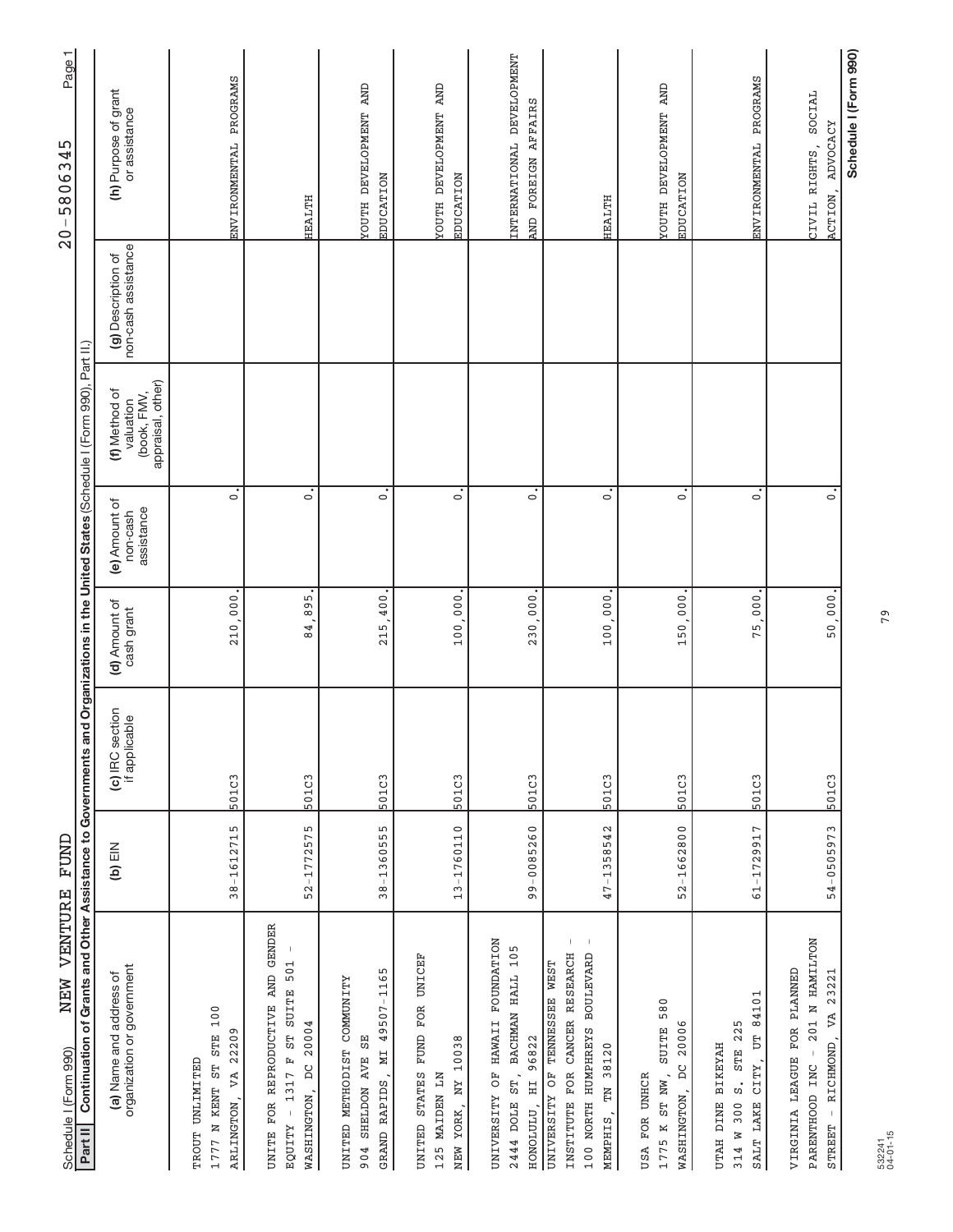| NEW VENTURE<br>Schedule I (Form 990)                                                                                                          | FUND           |                                                                                                                    |                             |                                         |                                                                |                                           | Page1<br>5<br>4<br>$-58063$<br>$\frac{0}{2}$                |
|-----------------------------------------------------------------------------------------------------------------------------------------------|----------------|--------------------------------------------------------------------------------------------------------------------|-----------------------------|-----------------------------------------|----------------------------------------------------------------|-------------------------------------------|-------------------------------------------------------------|
| Continuation of<br>Part II                                                                                                                    |                | Grants and Other Assistance to Governments and Organizations in the United States (Schedule I (Form 990), Part II, |                             |                                         |                                                                |                                           |                                                             |
| organization or government<br>(a) Name and address of                                                                                         | NIE (q)        | (c) IRC section<br>if applicable                                                                                   | (d) Amount of<br>cash grant | (e) Amount of<br>assistance<br>non-cash | (book, FMV,<br>appraisal, other)<br>(f) Method of<br>valuation | non-cash assistance<br>(g) Description of | (h) Purpose of grant<br>or assistance                       |
| EDUCATION<br><b>AVE</b><br>VIRGINIA NEW MAJORITY<br><b>M VERNON</b><br>22305<br>VA<br>3801<br>ALEXANDRIA,<br>FUND                             | $27 - 1705920$ | CORPORATION                                                                                                        | $000$ .<br>253              | $\dot{\circ}$                           |                                                                |                                           | SOCIAL<br>ADVOCACY<br>CIVIL RIGHTS,<br>ACTION,              |
| $\overline{5}$<br><b>SUITE</b><br>GLOBAL PARTNERSHIP<br>1625 MASSACHUSETTS AVE NW,<br>DC 20036<br>VITAL VOICES<br>WASHINGTON,                 | $52 - 2151557$ | 501C3                                                                                                              | 50,000                      | $\mathbf{c}$                            |                                                                |                                           | SOCIAL<br>ADVOCACY<br>CIVIL RIGHTS,<br>ACTION.              |
| NT ACNDE<br>95<br>C/O MICHAEL BRONNER<br>06268<br>$\overline{5}$<br>WARSCAPES<br>STORRS,                                                      | 45-4144794     | CORPORATION                                                                                                        | 514<br>72                   | $\dot{\circ}$                           |                                                                |                                           | <b>AND</b><br>CULTURE,<br><b>HUMANITIES</b><br>ARTS,        |
| COUNCIL<br>SUITE 1400<br>WASHINGTON ENVIRONMENTAL<br>1402 THIRD AVENUE<br>98101<br>SEATTLE, WA                                                | 91-0839385     | 501C3                                                                                                              | 300,000                     | $\dot{\circ}$                           |                                                                |                                           | ENVIRONMENTAL PROGRAMS                                      |
| 1005<br><b>SUITE</b><br>WV 25301<br>WEST VIRGINIA FREE<br>100 CAPITOL ST,<br>CHARLESTON,                                                      | $55 - 0715930$ | 501C3                                                                                                              | 100.250                     | $\dot{\circ}$                           |                                                                |                                           | <b>HEALTH</b>                                               |
| WESTERN CONSERVATION FOUNDATION<br>410<br><b>SUITE</b><br>1536 WYNKOOP ST,<br>DENVER, CO 80202                                                | 33-1107506     | 501C3                                                                                                              | 575<br>150.                 | $\dot{\circ}$                           |                                                                |                                           | ENVIRONMENTAL PROGRAMS                                      |
| <b>LIAND</b><br>PORT<br>WILD RIVERS COAST HERITAGE<br>ATTN: JERRY BECKER<br>$\perp$<br>DIRECTOR PO BOX 1158<br>97465<br>ORFORD, OR<br>TRUST - | 93-1289894     | 501C3                                                                                                              | 50,000                      | $\dot{\circ}$                           |                                                                |                                           | ENVIRONMENTAL PROGRAMS                                      |
| 112<br><b>STE</b><br>53214<br>WISCONSIN VOICES<br>633 S HAWLEY RD<br>MILWAUKEE, WI                                                            | $27 - 3183754$ | 501C3                                                                                                              | 140.000                     | $\dot{\circ}$                           |                                                                |                                           | HEALTH                                                      |
| 905<br><b>SUITE</b><br>10012<br>WOMEN DELIVER<br>588 BROADWAY,<br>NEW YORK, NY                                                                | $26 - 4462256$ | 501C3                                                                                                              | 750,000.                    | $\dot{\circ}$                           |                                                                |                                           | INTERNATIONAL DEVELOPMENT<br>FOREIGN AFFAIRS<br><b>CINN</b> |
|                                                                                                                                               |                |                                                                                                                    |                             |                                         |                                                                |                                           | Schedule I (Form 990)                                       |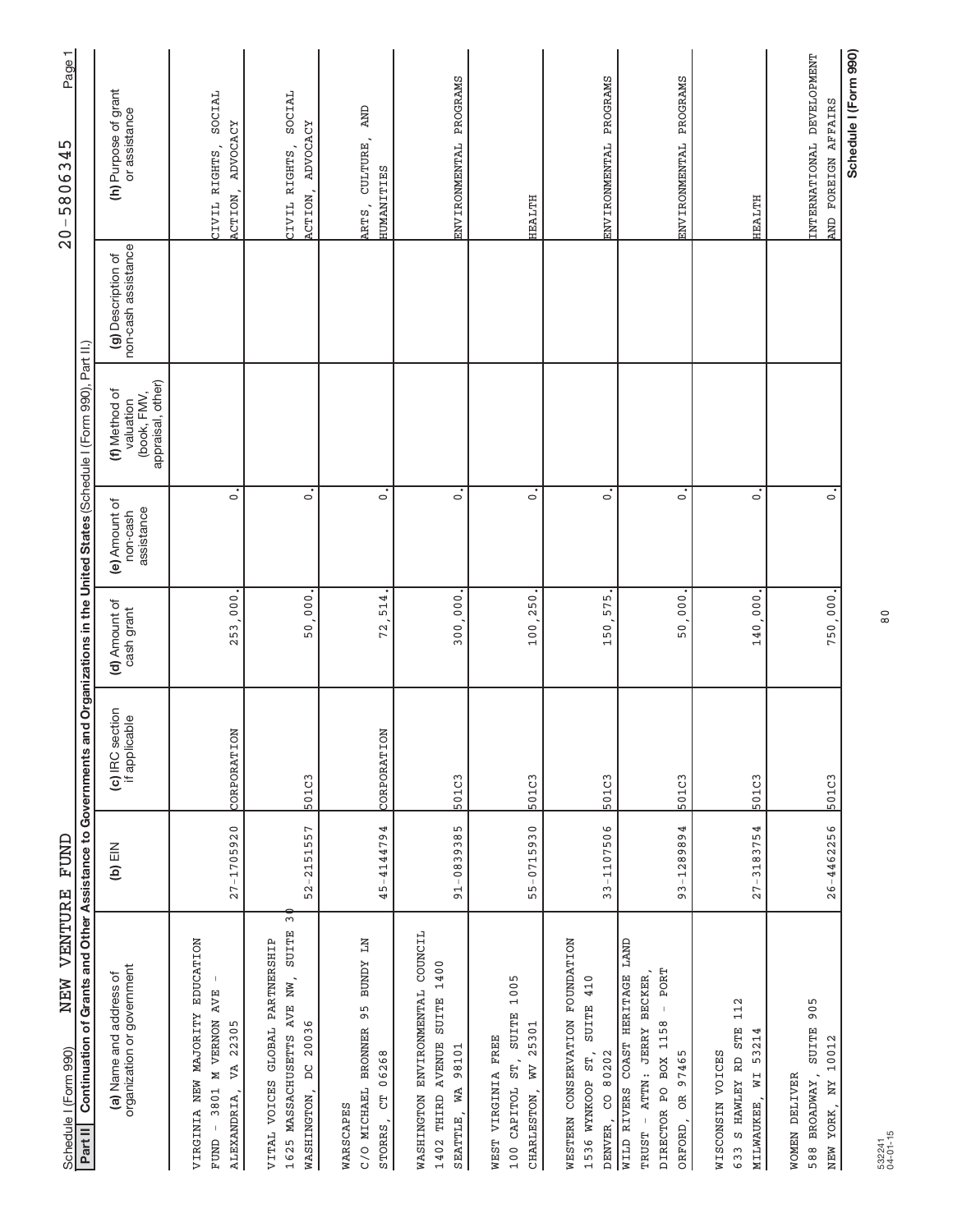| Page1                                     |                                                                                                                                                |                                                                |                                                                         |  |  |  |  |                       |
|-------------------------------------------|------------------------------------------------------------------------------------------------------------------------------------------------|----------------------------------------------------------------|-------------------------------------------------------------------------|--|--|--|--|-----------------------|
| $20 - 5806345$                            |                                                                                                                                                | (h) Purpose of grant<br>or assistance                          | <b>HEALTH</b>                                                           |  |  |  |  | Schedule I (Form 990) |
|                                           |                                                                                                                                                | non-cash assistance<br>(g) Description of                      |                                                                         |  |  |  |  |                       |
|                                           |                                                                                                                                                | valuation<br>(book, FMV,<br>appraisal, other)<br>(f) Method of |                                                                         |  |  |  |  |                       |
|                                           |                                                                                                                                                | (e) Amount of<br>assistance<br>non-cash                        | $\overline{\cdot}$                                                      |  |  |  |  |                       |
|                                           |                                                                                                                                                | (d) Amount of<br>cash grant                                    | 63,750.                                                                 |  |  |  |  |                       |
|                                           |                                                                                                                                                | (c) IRC section<br>if applicable                               | 501C3                                                                   |  |  |  |  |                       |
|                                           |                                                                                                                                                | NEIN)                                                          | 85-0481224                                                              |  |  |  |  |                       |
| NEW VENTURE FUND<br>Schedule I (Form 990) | Continuation of Grants and Other Assistance to Governments and Organizations in the United States (Schedule I (Form 990), Part II.)<br>Part II | (a) Name and address of<br>organization or government          | 87102<br><b>GETIMO NEWOM SMOGY</b><br>ALBUQUERQUE, MN<br>309 GOLD ST SW |  |  |  |  |                       |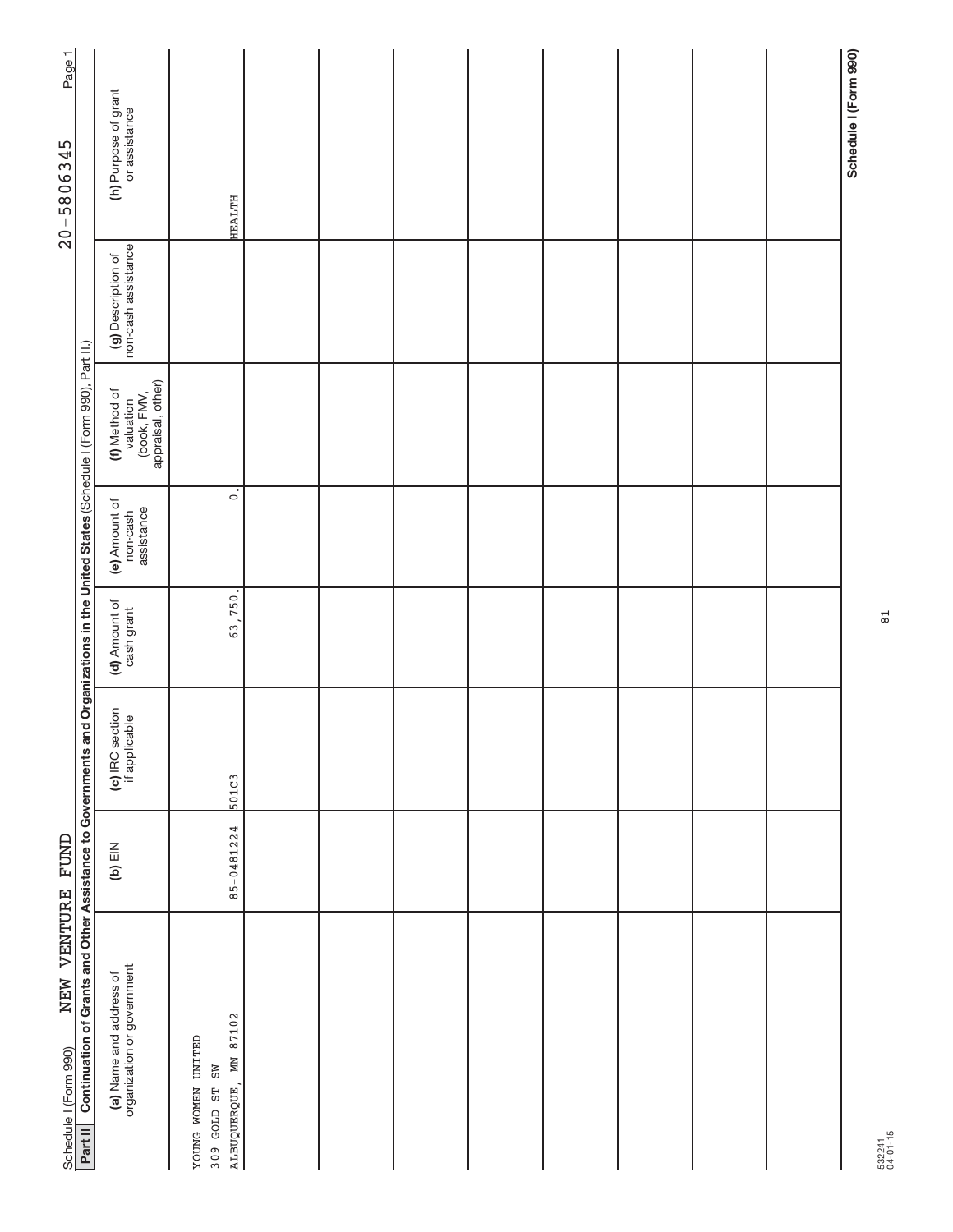| FUND<br>NEW VENTURE<br>Schedule I (Form 990) (2015)                                                                                                                                                     |                             |                             |                                       |                                                          | Page 2<br>$20 - 5806345$               |
|---------------------------------------------------------------------------------------------------------------------------------------------------------------------------------------------------------|-----------------------------|-----------------------------|---------------------------------------|----------------------------------------------------------|----------------------------------------|
| Grants and Other Assistance to Domestic Individuals. Complete if the organization answered "Yes" on Form 990, Part IV, line 22<br>Part III can be duplicated if additional space is needed.<br>Part III |                             |                             |                                       |                                                          |                                        |
| (a) Type of grant or assistance                                                                                                                                                                         | (b) Number of<br>recipients | (c) Amount of<br>cash grant | (d) Amount of non-<br>cash assistance | (e) Method of valuation<br>(book, FMV, appraisal, other) | (f) Description of non-cash assistance |
| 2015 SCHOLARSHIPS                                                                                                                                                                                       | 922                         | 5,146,530.                  | $\dot{\circ}$                         |                                                          |                                        |
|                                                                                                                                                                                                         |                             |                             |                                       |                                                          |                                        |
|                                                                                                                                                                                                         |                             |                             |                                       |                                                          |                                        |
|                                                                                                                                                                                                         |                             |                             |                                       |                                                          |                                        |
|                                                                                                                                                                                                         |                             |                             |                                       |                                                          |                                        |
| Supplemental Information. Provide the information required in Part I, line 2, Part III, column (b), and any other additional information.<br>Part IV                                                    |                             |                             |                                       |                                                          |                                        |
| $\bullet\bullet$<br>$\mathbf{\Omega}$<br><b>TINE</b><br>$\ddot{z}$<br><b>PART</b>                                                                                                                       |                             |                             |                                       |                                                          |                                        |
| THE<br>CONTRIBUTED,<br><b>GRANTS</b><br><b>MOST</b><br><b>FOR</b>                                                                                                                                       | <b>ORGANIZATION</b>         | <b>REQUIRES</b>             | <b>THAT</b>                           | <b>ORGANIZATIONS</b>                                     |                                        |
| PROPOSAL<br>$\Delta$<br><b>SUBMIT</b><br>RECEIVING FUNDS                                                                                                                                                | PROVIDE<br><b>CINA</b>      |                             | POST-GRANT REPORTS                    |                                                          |                                        |
|                                                                                                                                                                                                         |                             |                             |                                       |                                                          |                                        |
| THE<br><b>ORGANIZATIONS</b><br>501C3<br>NON<br><b>FOR</b>                                                                                                                                               | <b>ORGANIZATION</b>         | <b>GENERALLY</b>            | <b>REQUIRES</b>                       | WRITTEN<br>Ą                                             |                                        |
| PROPOSAL DESCRIBING HOW THE                                                                                                                                                                             | GRANT FUNDS WILL            | BE USED.                    | THE                                   | <b>ORGANIZATION</b>                                      |                                        |
| $\Omega$<br><b>INQUIRY</b><br>PRE-GRANT<br>$\Delta$<br>CONDUCTS                                                                                                                                         | EVALUATE THE                | GRANTEE.                    | ALL GRANTS ARE                        |                                                          |                                        |
| <b>AGREEMENT</b><br><b>GRANT</b><br>WRITTEN<br>$\overline{A}$<br><b>PL</b><br>SUBJECT                                                                                                                   | <b>THAT</b>                 | <b>IMPOSE</b>               | REPORTING                             | <b>OBLIGATIONS</b>                                       |                                        |
| <b>AS</b><br><b>ZTETZS</b><br>USED<br><b>BE</b><br><b>FUNDS</b><br>REQUIRE                                                                                                                              | SPECIFIED                   | TN THE                      | PROPOSAL,<br>82                       | AND REQUIRING                                            |                                        |
| 532102 10-28-15                                                                                                                                                                                         |                             |                             |                                       |                                                          | Schedule I (Form 990) (2015)           |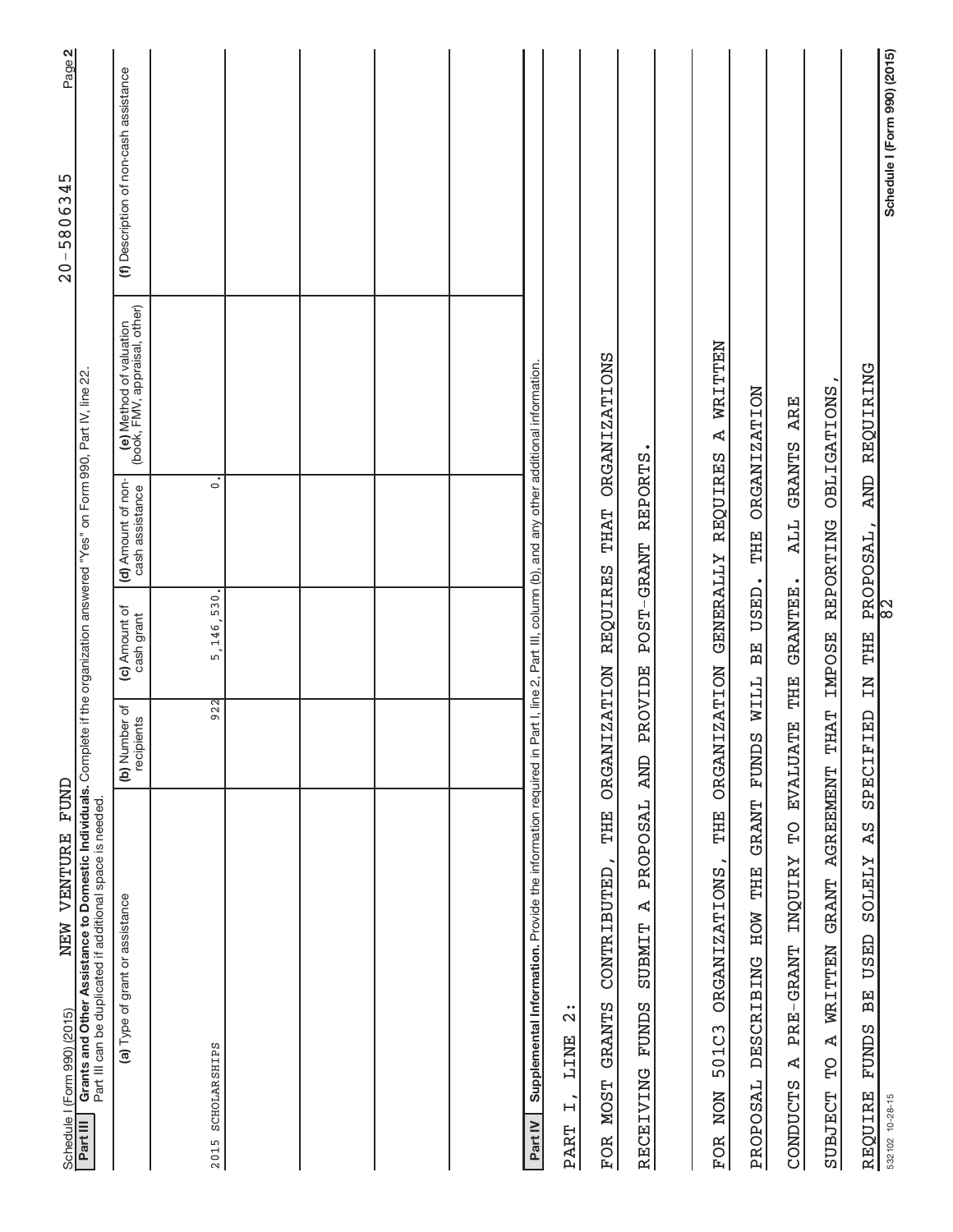**Part IV** Supplemental Information

THAT FUNDS BE RETURNED IF NOT SPENT APPROPRIATELY OR IF REPORTS AREN'T

FILED AS REQUIRED.

FOR GRANTS TO DOMESTIC INDIVIDUALS, THE ORGANIZATION HAS A RIGOROUS APPLICATION PROCESS BASED ON OBJECTIVE SELECTION CRITERIA THAT INCLUDE ANALYSIS AND SCORING OF GRADES, STANDARDIZED TEST SCORES, PARTICIPATION IN ADVANCED COURSES, EXTRACURRICULAR ACTIVITIES INCLUDING VOLUNTEER WORK AND COMMUNITY SERVICE, ESSAYS, AND LETTER OF RECOMMENDATION. APPLICATIONS ARE REVIEWED BY AN INDEPENDENT SCHOLARSHIP SELECTION COMMITTEE MADE UP OF NATIONAL EDUCATION AND IMMIGRATION LEADERS.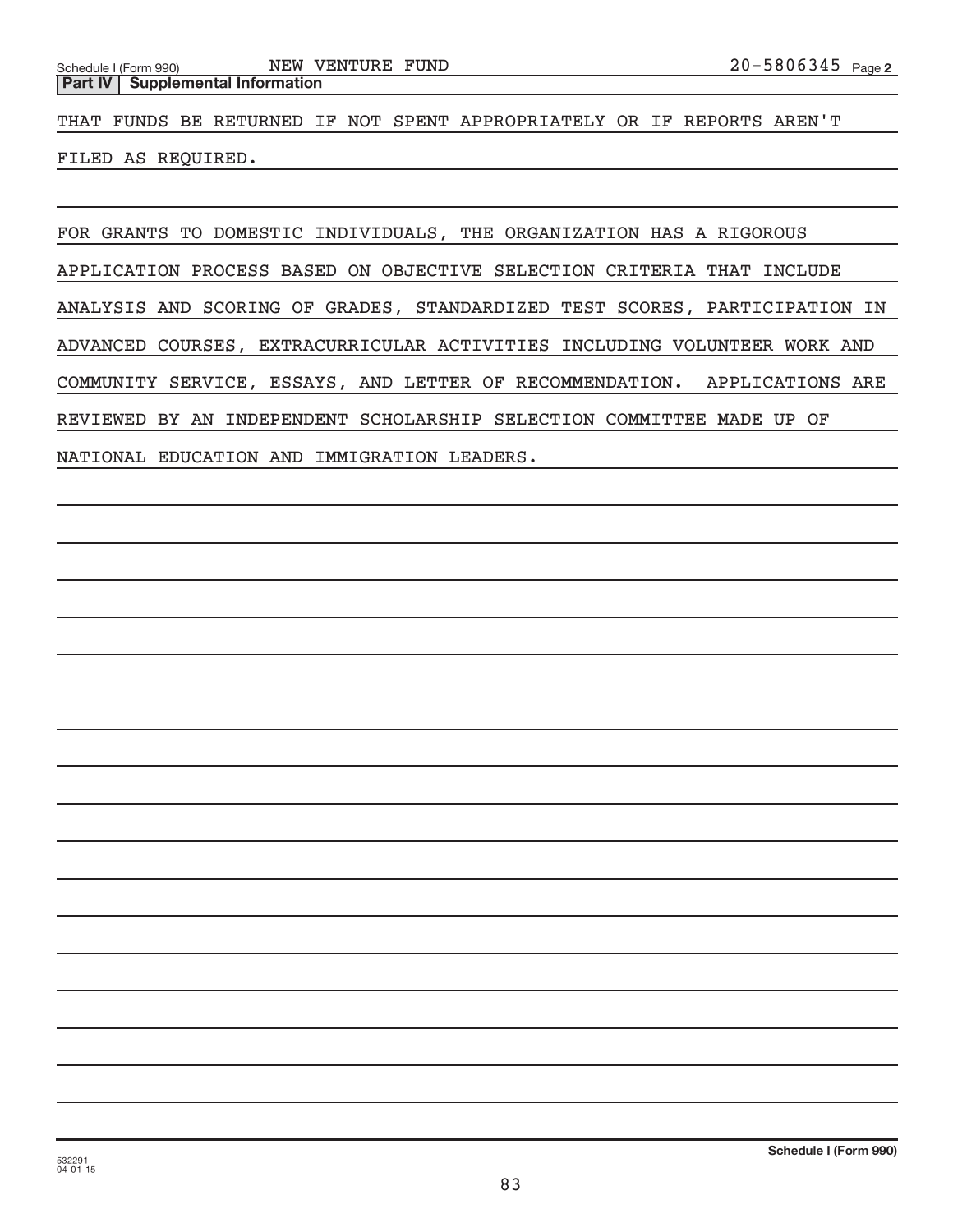| <b>Compensation Information</b><br><b>SCHEDULE J</b>                                                                                            |                                       | OMB No. 1545-0047     |                         |
|-------------------------------------------------------------------------------------------------------------------------------------------------|---------------------------------------|-----------------------|-------------------------|
| (Form 990)<br>For certain Officers, Directors, Trustees, Key Employees, and Highest                                                             |                                       | 15                    |                         |
| <b>Compensated Employees</b><br>Complete if the organization answered "Yes" on Form 990, Part IV, line 23.                                      |                                       |                       |                         |
| Attach to Form 990.<br>Department of the Treasury                                                                                               |                                       | <b>Open to Public</b> |                         |
| Information about Schedule J (Form 990) and its instructions is at www.irs.gov/form990.<br>Internal Revenue Service<br>Name of the organization | <b>Employer identification number</b> | Inspection            |                         |
| NEW VENTURE FUND                                                                                                                                | 20-5806345                            |                       |                         |
| <b>Questions Regarding Compensation</b><br>Part I                                                                                               |                                       |                       |                         |
|                                                                                                                                                 |                                       | Yes                   | <b>No</b>               |
| Check the appropriate box(es) if the organization provided any of the following to or for a person listed on Form 990,<br>1a                    |                                       |                       |                         |
| Part VII, Section A, line 1a. Complete Part III to provide any relevant information regarding these items.                                      |                                       |                       |                         |
| First-class or charter travel<br>Housing allowance or residence for personal use                                                                |                                       |                       |                         |
| Payments for business use of personal residence<br>Travel for companions                                                                        |                                       |                       |                         |
| X.<br>Health or social club dues or initiation fees<br>Tax indemnification and gross-up payments                                                |                                       |                       |                         |
| Personal services (e.g., maid, chauffeur, chef)<br>Discretionary spending account                                                               |                                       |                       |                         |
|                                                                                                                                                 |                                       |                       |                         |
| <b>b</b> If any of the boxes on line 1a are checked, did the organization follow a written policy regarding payment or                          |                                       |                       |                         |
|                                                                                                                                                 |                                       | х<br>1 <sub>b</sub>   |                         |
| Did the organization require substantiation prior to reimbursing or allowing expenses incurred by all directors,<br>2                           |                                       |                       |                         |
|                                                                                                                                                 |                                       | х<br>$\overline{2}$   |                         |
|                                                                                                                                                 |                                       |                       |                         |
| Indicate which, if any, of the following the filing organization used to establish the compensation of the organization's<br>з                  |                                       |                       |                         |
| CEO/Executive Director. Check all that apply. Do not check any boxes for methods used by a related organization to                              |                                       |                       |                         |
| establish compensation of the CEO/Executive Director, but explain in Part III.                                                                  |                                       |                       |                         |
| Compensation committee<br>Written employment contract                                                                                           |                                       |                       |                         |
| X.<br>$\mathbf{X}$ Independent compensation consultant<br>Compensation survey or study                                                          |                                       |                       |                         |
| Form 990 of other organizations<br>Approval by the board or compensation committee                                                              |                                       |                       |                         |
|                                                                                                                                                 |                                       |                       |                         |
| During the year, did any person listed on Form 990, Part VII, Section A, line 1a, with respect to the filing<br>4                               |                                       |                       |                         |
| organization or a related organization:                                                                                                         |                                       |                       |                         |
| Receive a severance payment or change-of-control payment?<br>а                                                                                  |                                       | 4a                    | х                       |
| b                                                                                                                                               | 4b                                    |                       | $\overline{\textbf{x}}$ |
| С                                                                                                                                               | 4c                                    |                       | Χ                       |
| If "Yes" to any of lines 4a-c, list the persons and provide the applicable amounts for each item in Part III.                                   |                                       |                       |                         |
|                                                                                                                                                 |                                       |                       |                         |
| Only section 501(c)(3), 501(c)(4), and 501(c)(29) organizations must complete lines 5-9.                                                        |                                       |                       |                         |
| For persons listed on Form 990, Part VII, Section A, line 1a, did the organization pay or accrue any compensation                               |                                       |                       |                         |
| contingent on the revenues of:                                                                                                                  |                                       |                       |                         |
|                                                                                                                                                 |                                       | 5a                    | x<br>X                  |
|                                                                                                                                                 |                                       | 5b                    |                         |
| If "Yes" to line 5a or 5b, describe in Part III.                                                                                                |                                       |                       |                         |
| For persons listed on Form 990, Part VII, Section A, line 1a, did the organization pay or accrue any compensation<br>6                          |                                       |                       |                         |
| contingent on the net earnings of:                                                                                                              |                                       |                       | x                       |
|                                                                                                                                                 |                                       | 6a                    | x                       |
|                                                                                                                                                 |                                       | 6b                    |                         |
| If "Yes" on line 6a or 6b, describe in Part III.                                                                                                |                                       |                       |                         |
| 7 For persons listed on Form 990, Part VII, Section A, line 1a, did the organization provide any non-fixed payments                             |                                       |                       | x                       |
|                                                                                                                                                 |                                       | 7                     |                         |
| Were any amounts reported on Form 990, Part VII, paid or accrued pursuant to a contract that was subject to the<br>8                            |                                       | 8                     | X.                      |
| If "Yes" to line 8, did the organization also follow the rebuttable presumption procedure described in                                          |                                       |                       |                         |
| 9                                                                                                                                               |                                       | 9                     |                         |
| LHA For Paperwork Reduction Act Notice, see the Instructions for Form 990.                                                                      | Schedule J (Form 990) 2015            |                       |                         |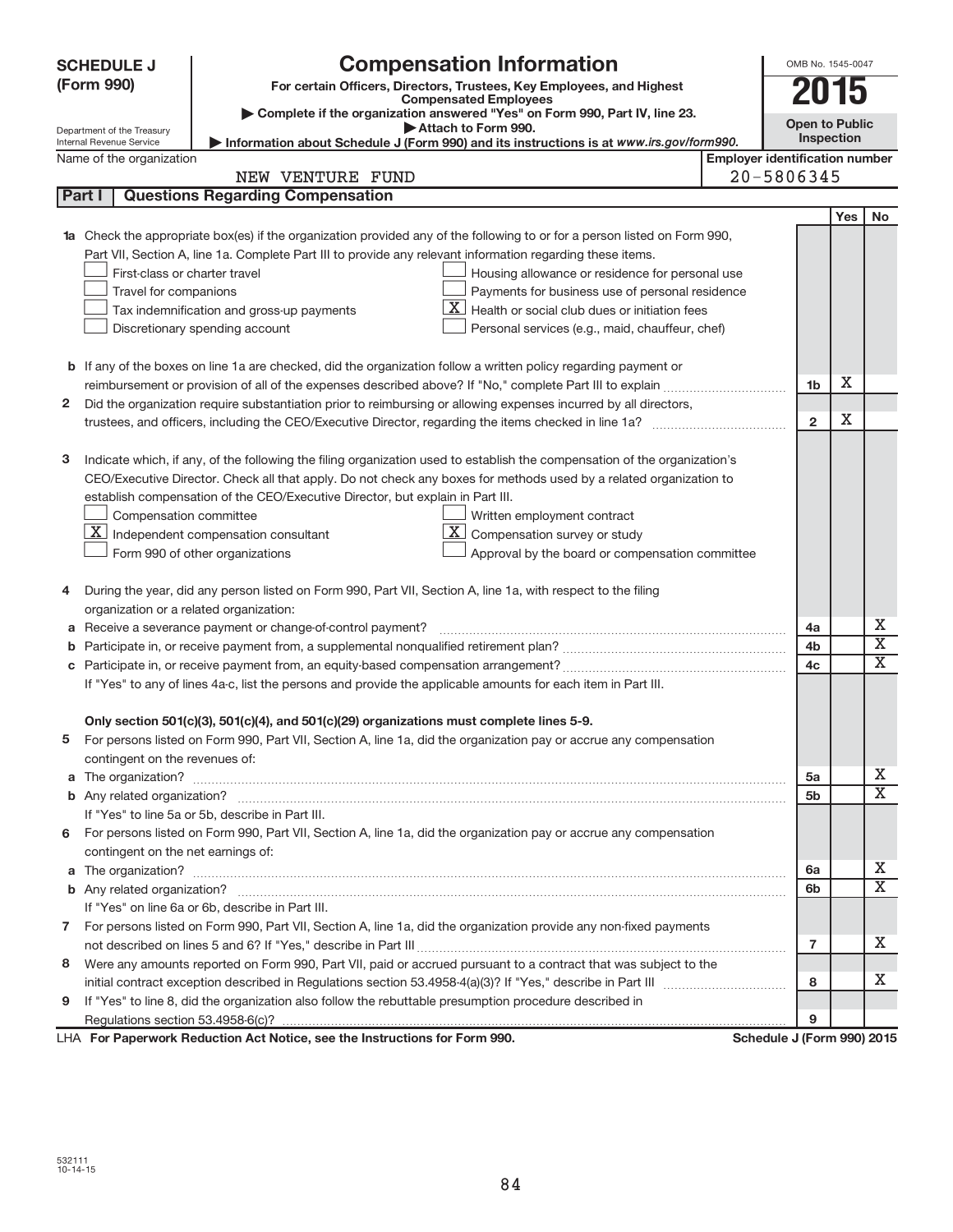| Schedule J (Form 990) 2015                                                                                                                                                                                                                                                        |                    | NEW VENTURE FUND                       |                                           |                                           | $20 - 5806345$                   |                                    |                                                    | Page 2                                                     |
|-----------------------------------------------------------------------------------------------------------------------------------------------------------------------------------------------------------------------------------------------------------------------------------|--------------------|----------------------------------------|-------------------------------------------|-------------------------------------------|----------------------------------|------------------------------------|----------------------------------------------------|------------------------------------------------------------|
| Part II   Officers, Directors, Trustees, Key Employees, and Highest Compensated Employees. Use duplicate copies if additional space is needed                                                                                                                                     |                    |                                        |                                           |                                           |                                  |                                    |                                                    |                                                            |
| For each individual whose compensation must be reported on Schedule J, report compensation from the organization on row (i) and from related organizations, described in the instructions, on row (ii).<br>Do not list any individuals that are not listed on Form 990, Part VII. |                    |                                        |                                           |                                           |                                  |                                    |                                                    |                                                            |
| Note: The sum of columns (B)(i)-(iii) for each listed individual must equal the total amount of Form 990, Part VII, Section A, line 1a, applicable column (D) and (E) amounts for that individual                                                                                 |                    |                                        |                                           |                                           |                                  |                                    |                                                    |                                                            |
|                                                                                                                                                                                                                                                                                   |                    | (B) Breakdown of W-2                   |                                           | and/or 1099-MISC compensation             | (C) Retirement and               | (D) Nontaxable                     | Total of columns<br>$\widehat{\mathbb{E}}$         | (F) Compensation                                           |
| (A) Name and Title                                                                                                                                                                                                                                                                |                    | compensation<br>(i) Base               | compensation<br>(ii) Bonus &<br>incentive | compensation<br>reportable<br>(iii) Other | other deferred<br>compensation   | benefits                           | $\textcolor{blue}{\textbf{(B)(i)\text{-}(D)}}$     | reported as deferred<br>on prior Form 990<br>in column (B) |
| LEE BODNER<br>(1)                                                                                                                                                                                                                                                                 | $\widehat{=}$      | ,833<br>160                            | $\circ$                                   | $\overline{\bullet}$                      | $\frac{1}{32}$<br>ന              | $\overline{09}$                    | $\sqrt{257}$<br>↤<br>$\frac{8}{1}$                 | $  \dot{\circ}$                                            |
| PRESIDENT                                                                                                                                                                                                                                                                         | $\widehat{\equiv}$ | $\overline{\phantom{0}}$               | $\dot{\circ}$                             | $\dot{\circ}$                             | $\circ$                          | $\Rightarrow$                      |                                                    | $\dot{\circ}$                                              |
| MARC KASTNER<br>(2)                                                                                                                                                                                                                                                               | $\widehat{=}$      | $\frac{1}{6}$<br> თ<br>$\sqrt{403}$    | $  \text{.}$                              | $  \text{.}$                              | $\overline{\vphantom{a}}$        | $\frac{1}{626}$ .<br>∣∞            | 587<br>$\frac{12}{12}$                             | $\overline{\circ}$                                         |
| PROJECT DIRECTOR                                                                                                                                                                                                                                                                  | $\widehat{\equiv}$ | $\dot{\circ}$                          | $\overline{\circ}$                        | $\mathsf{C}$                              | $\overline{\overline{\circ}}$    | $\mathsf{C}$                       | $\overline{\bullet}$                               | $\overline{10}$                                            |
| KAREN NUSSLE<br>(3)                                                                                                                                                                                                                                                               | $\widehat{=}$      | 79.<br>$\overline{\phantom{0}}$<br>300 | $\ddot{ }$ . 000<br>30                    | $\dot{\circ}$                             | .<br>056<br>م                    | 27,076.                            | $\overline{\phantom{0}}$<br>$\overline{31}$<br>363 | $ \cdot $                                                  |
| PROJECT DIRECTOR                                                                                                                                                                                                                                                                  | ε                  | $\circ$                                | ٠<br>$\circ$                              | $\dot{\circ}$                             | $\bullet$<br>$\circ$             | $\dot{\circ}$                      | $\circ$                                            |                                                            |
| HEATHER JOSEPH<br>(4)                                                                                                                                                                                                                                                             | $\widehat{=}$      | $\frac{1}{2}$<br>Ā<br>300              | ္က<br>1<br>ω<br>2                         | $\dot{\circ}$                             | 276.<br>5                        | 566.<br>2<br>$\mathbf{\Omega}$     | 606<br>ြ<br>ဂ<br>ო                                 | $ \cdot $                                                  |
| PROJECT DIRECTOR                                                                                                                                                                                                                                                                  | $\widehat{=}$      | $\dot{\circ}$                          | $\dot{\circ}$                             | $  \text{.}$                              | $\ddot{\circ}$                   | $\frac{1}{\circ}$                  | $\dot{\circ}$                                      |                                                            |
| BRITISH ROBINSON<br>$(5)$                                                                                                                                                                                                                                                         |                    | 077<br>$\frac{273}{ }$                 | $\dot{\circ}$                             | $\dot{\circ}$                             | $\bullet$<br>$\frac{00}{5}$<br>ഥ | 590.<br>$\frac{1}{4}$              | 167<br>$\frac{1}{29}$                              | $\overline{\mathsf{S}}$                                    |
| PROJECT DIRECTOR                                                                                                                                                                                                                                                                  | ΞÊ                 | ٠<br>$\circ$                           | $\dot{\circ}$                             | $\dot{\circ}$                             | $\bullet$<br>$\circ$             | $\bullet$<br>$\circ$               | $\circ$                                            | $\dot{\circ}$                                              |
| KATHERINE HUBBARD<br>(6)                                                                                                                                                                                                                                                          | $\widehat{=}$      | 000.<br>$\frac{6}{25}$                 | $\dot{\circ}$                             | $\mathsf{C}$                              | 688.<br>4                        | $\frac{1}{380}$ .<br>$\frac{5}{2}$ | 068.<br>$\frac{8}{28}$                             | $\mathsf{S}$                                               |
| PROJECT DIRECTOR                                                                                                                                                                                                                                                                  | $\widehat{=}$      | 0                                      | 0                                         | 0                                         | 0                                | $\bullet$<br>0                     | 0                                                  | lo                                                         |
|                                                                                                                                                                                                                                                                                   | $\widehat{=}$      |                                        |                                           |                                           |                                  |                                    |                                                    |                                                            |
|                                                                                                                                                                                                                                                                                   | $\widehat{=}$      |                                        |                                           |                                           |                                  |                                    |                                                    |                                                            |
|                                                                                                                                                                                                                                                                                   | $\widehat{=}$      |                                        |                                           |                                           |                                  |                                    |                                                    |                                                            |
|                                                                                                                                                                                                                                                                                   | $\widehat{\equiv}$ |                                        |                                           |                                           |                                  |                                    |                                                    |                                                            |
|                                                                                                                                                                                                                                                                                   | $\widehat{=}$      |                                        |                                           |                                           |                                  |                                    |                                                    |                                                            |
|                                                                                                                                                                                                                                                                                   | $\widehat{\equiv}$ |                                        |                                           |                                           |                                  |                                    |                                                    |                                                            |
|                                                                                                                                                                                                                                                                                   |                    |                                        |                                           |                                           |                                  |                                    |                                                    |                                                            |
|                                                                                                                                                                                                                                                                                   | ΞÊ                 |                                        |                                           |                                           |                                  |                                    |                                                    |                                                            |
|                                                                                                                                                                                                                                                                                   | $\widehat{=}$      |                                        |                                           |                                           |                                  |                                    |                                                    |                                                            |
|                                                                                                                                                                                                                                                                                   | $\widehat{=}$      |                                        |                                           |                                           |                                  |                                    |                                                    |                                                            |
|                                                                                                                                                                                                                                                                                   | $\widehat{=}$      |                                        |                                           |                                           |                                  |                                    |                                                    |                                                            |
|                                                                                                                                                                                                                                                                                   | $\widehat{\equiv}$ |                                        |                                           |                                           |                                  |                                    |                                                    |                                                            |
|                                                                                                                                                                                                                                                                                   | $\widehat{=}$      |                                        |                                           |                                           |                                  |                                    |                                                    |                                                            |
|                                                                                                                                                                                                                                                                                   | $\widehat{=}$      |                                        |                                           |                                           |                                  |                                    |                                                    |                                                            |
|                                                                                                                                                                                                                                                                                   | $\widehat{=}$      |                                        |                                           |                                           |                                  |                                    |                                                    |                                                            |
|                                                                                                                                                                                                                                                                                   | $\widehat{\equiv}$ |                                        |                                           |                                           |                                  |                                    |                                                    |                                                            |
|                                                                                                                                                                                                                                                                                   | ΞÊ                 |                                        |                                           |                                           |                                  |                                    |                                                    |                                                            |
|                                                                                                                                                                                                                                                                                   |                    |                                        |                                           |                                           |                                  |                                    |                                                    |                                                            |
|                                                                                                                                                                                                                                                                                   | $\widehat{=}$      |                                        |                                           |                                           |                                  |                                    |                                                    |                                                            |
|                                                                                                                                                                                                                                                                                   | ε                  |                                        |                                           |                                           |                                  |                                    |                                                    |                                                            |
|                                                                                                                                                                                                                                                                                   |                    |                                        |                                           |                                           |                                  |                                    |                                                    | Schedule J (Form 990) 2015                                 |

 $20 - 5806345$ 

NEW VENTURE FUND

 $\frac{5}{8}$ 

532112 10-14-15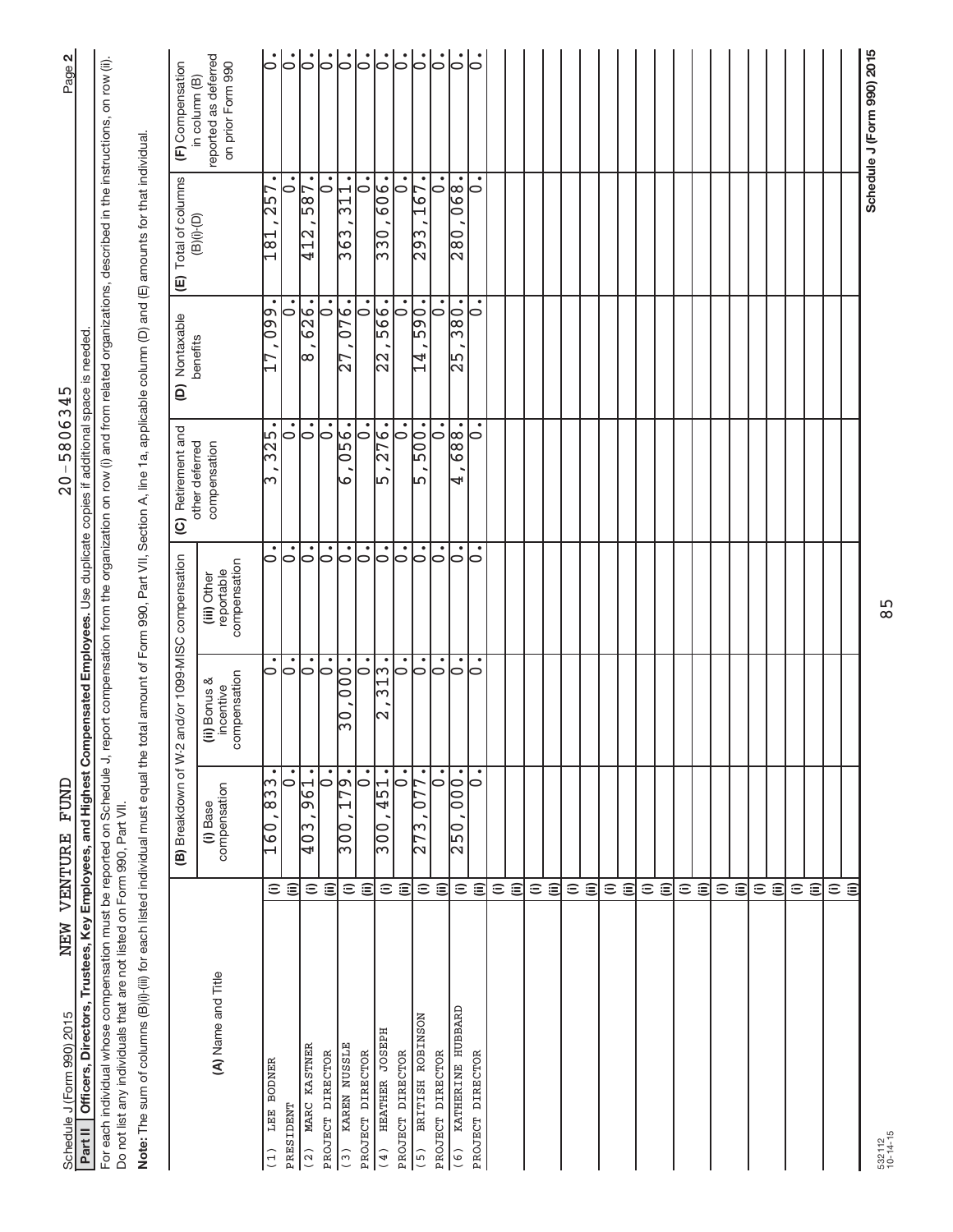| FUND<br>NEW VENTURE<br>Schedule J (Form 990) 2015                                                                                                                                                             | Page 3<br>$20 - 5806345$   |  |
|---------------------------------------------------------------------------------------------------------------------------------------------------------------------------------------------------------------|----------------------------|--|
| Part III Supplemental Information                                                                                                                                                                             |                            |  |
| 1a, 1b, 3, 4a, 4b, 4c, 5a, 5b, 6a, 6b, 7, and 8, and for Part II. Also complete this part for any additional information.<br>Provide the information, explanation, or descriptions required for Part I, lines |                            |  |
| $1A$ :<br>LINE<br>$\ddot{L}$<br>PART                                                                                                                                                                          |                            |  |
| FITNESS RELATED COSTS,<br>FOR<br>PER MONTH<br>515<br>PD<br>B<br><b>REIMBURSES</b><br><b>ORGANIZATION</b><br>THE                                                                                               |                            |  |
| IS OUTLINED IN THE NEW VENTURE<br><b>BENEFIT</b><br>THE <sub>1</sub><br>FEES.<br>CLUB<br>MHICH MAY INCLUDE                                                                                                    |                            |  |
| AFTER RECEIVING<br>ARE ONLY PAID<br>COSTS<br><b>SUCH</b><br><b>AND</b><br>EMPLOYEE HANDBOOK<br>FUND                                                                                                           |                            |  |
| DOCUMENTATION.<br>SUBSTANTIATING                                                                                                                                                                              |                            |  |
|                                                                                                                                                                                                               |                            |  |
|                                                                                                                                                                                                               |                            |  |
|                                                                                                                                                                                                               |                            |  |
|                                                                                                                                                                                                               |                            |  |
|                                                                                                                                                                                                               |                            |  |
|                                                                                                                                                                                                               |                            |  |
|                                                                                                                                                                                                               |                            |  |
|                                                                                                                                                                                                               |                            |  |
|                                                                                                                                                                                                               |                            |  |
|                                                                                                                                                                                                               |                            |  |
|                                                                                                                                                                                                               |                            |  |
|                                                                                                                                                                                                               |                            |  |
|                                                                                                                                                                                                               |                            |  |
|                                                                                                                                                                                                               |                            |  |
|                                                                                                                                                                                                               | Schedule J (Form 990) 2015 |  |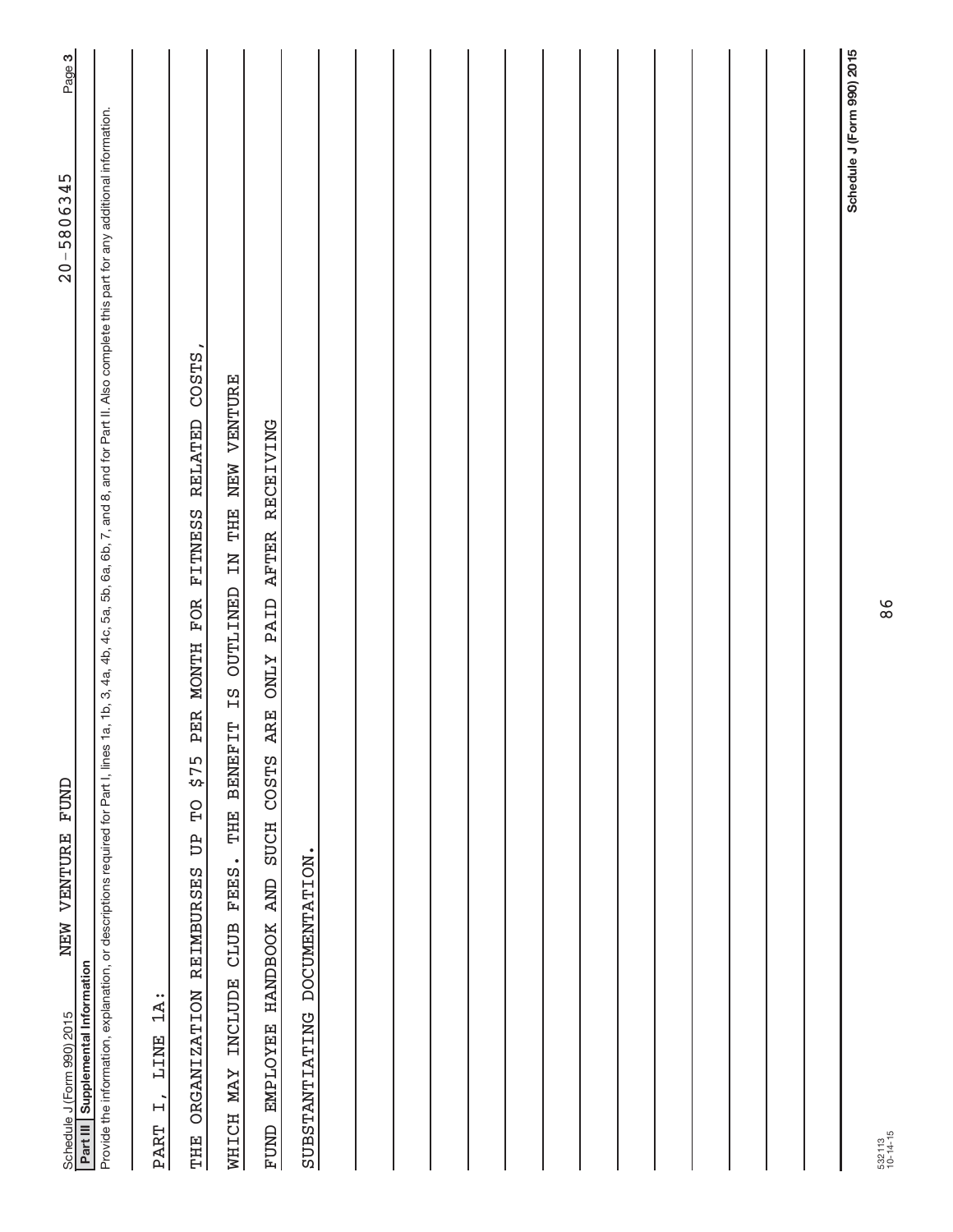| <b>SCHEDULE L</b>                                                                                                                                                                                                                                                                                                                                                                                                                                                                                                                                                                                                                                                                                                                                                                                                                                                                                                                                                                                                                                       | <b>Transactions With Interested Persons</b>                                                                                       |  |                                                                       |               |      |  |                                         |  |                                                                                                   |     |    | OMB No. 1545-0047                     |                               |                       |                |
|---------------------------------------------------------------------------------------------------------------------------------------------------------------------------------------------------------------------------------------------------------------------------------------------------------------------------------------------------------------------------------------------------------------------------------------------------------------------------------------------------------------------------------------------------------------------------------------------------------------------------------------------------------------------------------------------------------------------------------------------------------------------------------------------------------------------------------------------------------------------------------------------------------------------------------------------------------------------------------------------------------------------------------------------------------|-----------------------------------------------------------------------------------------------------------------------------------|--|-----------------------------------------------------------------------|---------------|------|--|-----------------------------------------|--|---------------------------------------------------------------------------------------------------|-----|----|---------------------------------------|-------------------------------|-----------------------|----------------|
|                                                                                                                                                                                                                                                                                                                                                                                                                                                                                                                                                                                                                                                                                                                                                                                                                                                                                                                                                                                                                                                         |                                                                                                                                   |  |                                                                       |               |      |  |                                         |  |                                                                                                   |     |    |                                       |                               |                       |                |
|                                                                                                                                                                                                                                                                                                                                                                                                                                                                                                                                                                                                                                                                                                                                                                                                                                                                                                                                                                                                                                                         |                                                                                                                                   |  | 28b, or 28c, or Form 990-EZ, Part V, line 38a or 40b.                 |               |      |  | Attach to Form 990 or Form 990-EZ.      |  |                                                                                                   |     |    |                                       |                               |                       |                |
| (Form 990 or 990-EZ) Complete if the organization answered "Yes" on Form 990, Part IV, line 25a, 25b, 26, 27, 28a,<br>Department of the Treasury<br>Internal Revenue Service<br>Excess Benefit Transactions (section 501(c)(3), section 501(c)(4), and 501(c)(29) organizations only).<br>Complete if the organization answered "Yes" on Form 990, Part IV, line 25a or 25b, or Form 990-EZ, Part V, line 40b.<br>1<br>(a) Name of disqualified person<br>2 Enter the amount of tax incurred by the organization managers or disqualified persons during the year under<br>section 4958<br>Loans to and/or From Interested Persons.<br>Complete if the organization answered "Yes" on Form 990-EZ, Part V, line 38a or Form 990, Part IV, line 26; or if the organization<br>reported an amount on Form 990, Part X, line 5, 6, or 22.<br>(a) Name of<br>interested person<br><b>Grants or Assistance Benefiting Interested Persons.</b><br>Complete if the organization answered "Yes" on Form 990, Part IV, line 27.<br>(a) Name of interested person |                                                                                                                                   |  |                                                                       |               |      |  |                                         |  | Information about Schedule L (Form 990 or 990-EZ) and its instructions is at www.irs.gov/form990. |     |    |                                       | Inspection                    | <b>Open To Public</b> |                |
| Name of the organization                                                                                                                                                                                                                                                                                                                                                                                                                                                                                                                                                                                                                                                                                                                                                                                                                                                                                                                                                                                                                                |                                                                                                                                   |  |                                                                       |               |      |  |                                         |  |                                                                                                   |     |    | <b>Employer identification number</b> |                               |                       |                |
|                                                                                                                                                                                                                                                                                                                                                                                                                                                                                                                                                                                                                                                                                                                                                                                                                                                                                                                                                                                                                                                         |                                                                                                                                   |  | NEW VENTURE FUND                                                      |               |      |  |                                         |  |                                                                                                   |     |    | 20-5806345                            |                               |                       |                |
| Part I                                                                                                                                                                                                                                                                                                                                                                                                                                                                                                                                                                                                                                                                                                                                                                                                                                                                                                                                                                                                                                                  |                                                                                                                                   |  |                                                                       |               |      |  |                                         |  |                                                                                                   |     |    |                                       |                               |                       |                |
|                                                                                                                                                                                                                                                                                                                                                                                                                                                                                                                                                                                                                                                                                                                                                                                                                                                                                                                                                                                                                                                         |                                                                                                                                   |  |                                                                       |               |      |  |                                         |  |                                                                                                   |     |    |                                       |                               |                       |                |
|                                                                                                                                                                                                                                                                                                                                                                                                                                                                                                                                                                                                                                                                                                                                                                                                                                                                                                                                                                                                                                                         |                                                                                                                                   |  | (b) Relationship between disqualified<br>person and organization      |               |      |  |                                         |  | (c) Description of transaction                                                                    |     |    |                                       |                               |                       | (d) Corrected? |
|                                                                                                                                                                                                                                                                                                                                                                                                                                                                                                                                                                                                                                                                                                                                                                                                                                                                                                                                                                                                                                                         |                                                                                                                                   |  |                                                                       |               |      |  |                                         |  |                                                                                                   |     |    |                                       |                               | Yes                   | No             |
|                                                                                                                                                                                                                                                                                                                                                                                                                                                                                                                                                                                                                                                                                                                                                                                                                                                                                                                                                                                                                                                         |                                                                                                                                   |  |                                                                       |               |      |  |                                         |  |                                                                                                   |     |    |                                       |                               |                       |                |
|                                                                                                                                                                                                                                                                                                                                                                                                                                                                                                                                                                                                                                                                                                                                                                                                                                                                                                                                                                                                                                                         |                                                                                                                                   |  |                                                                       |               |      |  |                                         |  |                                                                                                   |     |    |                                       |                               |                       |                |
|                                                                                                                                                                                                                                                                                                                                                                                                                                                                                                                                                                                                                                                                                                                                                                                                                                                                                                                                                                                                                                                         |                                                                                                                                   |  |                                                                       |               |      |  |                                         |  |                                                                                                   |     |    |                                       |                               |                       |                |
|                                                                                                                                                                                                                                                                                                                                                                                                                                                                                                                                                                                                                                                                                                                                                                                                                                                                                                                                                                                                                                                         |                                                                                                                                   |  |                                                                       |               |      |  |                                         |  |                                                                                                   |     |    |                                       |                               |                       |                |
|                                                                                                                                                                                                                                                                                                                                                                                                                                                                                                                                                                                                                                                                                                                                                                                                                                                                                                                                                                                                                                                         |                                                                                                                                   |  |                                                                       |               |      |  |                                         |  |                                                                                                   |     |    |                                       |                               |                       |                |
|                                                                                                                                                                                                                                                                                                                                                                                                                                                                                                                                                                                                                                                                                                                                                                                                                                                                                                                                                                                                                                                         |                                                                                                                                   |  |                                                                       |               |      |  |                                         |  |                                                                                                   |     |    |                                       |                               |                       |                |
|                                                                                                                                                                                                                                                                                                                                                                                                                                                                                                                                                                                                                                                                                                                                                                                                                                                                                                                                                                                                                                                         |                                                                                                                                   |  |                                                                       |               |      |  |                                         |  |                                                                                                   |     |    | $\triangleright$ \$                   |                               |                       |                |
|                                                                                                                                                                                                                                                                                                                                                                                                                                                                                                                                                                                                                                                                                                                                                                                                                                                                                                                                                                                                                                                         |                                                                                                                                   |  |                                                                       |               |      |  |                                         |  |                                                                                                   |     |    |                                       |                               |                       |                |
| Part II                                                                                                                                                                                                                                                                                                                                                                                                                                                                                                                                                                                                                                                                                                                                                                                                                                                                                                                                                                                                                                                 |                                                                                                                                   |  |                                                                       |               |      |  |                                         |  |                                                                                                   |     |    |                                       |                               |                       |                |
|                                                                                                                                                                                                                                                                                                                                                                                                                                                                                                                                                                                                                                                                                                                                                                                                                                                                                                                                                                                                                                                         |                                                                                                                                   |  |                                                                       |               |      |  |                                         |  |                                                                                                   |     |    |                                       |                               |                       |                |
|                                                                                                                                                                                                                                                                                                                                                                                                                                                                                                                                                                                                                                                                                                                                                                                                                                                                                                                                                                                                                                                         |                                                                                                                                   |  |                                                                       |               |      |  |                                         |  |                                                                                                   |     |    |                                       |                               |                       |                |
|                                                                                                                                                                                                                                                                                                                                                                                                                                                                                                                                                                                                                                                                                                                                                                                                                                                                                                                                                                                                                                                         | (d) Loan to or<br>(b) Relationship<br>(c) Purpose<br>(e) Original<br>from the<br>with organization<br>of loan<br>principal amount |  |                                                                       |               |      |  | (f) Balance due<br>$(g)$ In<br>default? |  | <b>(h)</b> Approved<br>by board or<br>committee?                                                  |     |    | (i) Written<br>agreement?             |                               |                       |                |
| Total<br>Part III                                                                                                                                                                                                                                                                                                                                                                                                                                                                                                                                                                                                                                                                                                                                                                                                                                                                                                                                                                                                                                       |                                                                                                                                   |  |                                                                       | organization? |      |  |                                         |  |                                                                                                   |     |    |                                       | <b>Yes</b><br>No<br><b>No</b> |                       |                |
|                                                                                                                                                                                                                                                                                                                                                                                                                                                                                                                                                                                                                                                                                                                                                                                                                                                                                                                                                                                                                                                         |                                                                                                                                   |  |                                                                       | To            | From |  |                                         |  |                                                                                                   | Yes | No | Yes                                   |                               |                       |                |
|                                                                                                                                                                                                                                                                                                                                                                                                                                                                                                                                                                                                                                                                                                                                                                                                                                                                                                                                                                                                                                                         |                                                                                                                                   |  |                                                                       |               |      |  |                                         |  |                                                                                                   |     |    |                                       |                               |                       |                |
|                                                                                                                                                                                                                                                                                                                                                                                                                                                                                                                                                                                                                                                                                                                                                                                                                                                                                                                                                                                                                                                         |                                                                                                                                   |  |                                                                       |               |      |  |                                         |  |                                                                                                   |     |    |                                       |                               |                       |                |
|                                                                                                                                                                                                                                                                                                                                                                                                                                                                                                                                                                                                                                                                                                                                                                                                                                                                                                                                                                                                                                                         |                                                                                                                                   |  |                                                                       |               |      |  |                                         |  |                                                                                                   |     |    |                                       |                               |                       |                |
|                                                                                                                                                                                                                                                                                                                                                                                                                                                                                                                                                                                                                                                                                                                                                                                                                                                                                                                                                                                                                                                         |                                                                                                                                   |  |                                                                       |               |      |  |                                         |  |                                                                                                   |     |    |                                       |                               |                       |                |
|                                                                                                                                                                                                                                                                                                                                                                                                                                                                                                                                                                                                                                                                                                                                                                                                                                                                                                                                                                                                                                                         |                                                                                                                                   |  |                                                                       |               |      |  |                                         |  |                                                                                                   |     |    |                                       |                               |                       |                |
|                                                                                                                                                                                                                                                                                                                                                                                                                                                                                                                                                                                                                                                                                                                                                                                                                                                                                                                                                                                                                                                         |                                                                                                                                   |  |                                                                       |               |      |  |                                         |  |                                                                                                   |     |    |                                       |                               |                       |                |
|                                                                                                                                                                                                                                                                                                                                                                                                                                                                                                                                                                                                                                                                                                                                                                                                                                                                                                                                                                                                                                                         |                                                                                                                                   |  |                                                                       |               |      |  |                                         |  |                                                                                                   |     |    |                                       |                               |                       |                |
|                                                                                                                                                                                                                                                                                                                                                                                                                                                                                                                                                                                                                                                                                                                                                                                                                                                                                                                                                                                                                                                         |                                                                                                                                   |  |                                                                       |               |      |  |                                         |  |                                                                                                   |     |    |                                       |                               |                       |                |
|                                                                                                                                                                                                                                                                                                                                                                                                                                                                                                                                                                                                                                                                                                                                                                                                                                                                                                                                                                                                                                                         |                                                                                                                                   |  |                                                                       |               |      |  | \$                                      |  |                                                                                                   |     |    |                                       |                               |                       |                |
|                                                                                                                                                                                                                                                                                                                                                                                                                                                                                                                                                                                                                                                                                                                                                                                                                                                                                                                                                                                                                                                         |                                                                                                                                   |  |                                                                       |               |      |  |                                         |  |                                                                                                   |     |    |                                       |                               |                       |                |
|                                                                                                                                                                                                                                                                                                                                                                                                                                                                                                                                                                                                                                                                                                                                                                                                                                                                                                                                                                                                                                                         |                                                                                                                                   |  |                                                                       |               |      |  |                                         |  |                                                                                                   |     |    |                                       |                               |                       |                |
|                                                                                                                                                                                                                                                                                                                                                                                                                                                                                                                                                                                                                                                                                                                                                                                                                                                                                                                                                                                                                                                         |                                                                                                                                   |  | (b) Relationship between<br>interested person and<br>the organization |               |      |  | (c) Amount of<br>assistance             |  | (d) Type of<br>assistance                                                                         |     |    | (e) Purpose of<br>assistance          |                               |                       |                |
|                                                                                                                                                                                                                                                                                                                                                                                                                                                                                                                                                                                                                                                                                                                                                                                                                                                                                                                                                                                                                                                         |                                                                                                                                   |  |                                                                       |               |      |  |                                         |  |                                                                                                   |     |    |                                       |                               |                       |                |
|                                                                                                                                                                                                                                                                                                                                                                                                                                                                                                                                                                                                                                                                                                                                                                                                                                                                                                                                                                                                                                                         |                                                                                                                                   |  |                                                                       |               |      |  |                                         |  |                                                                                                   |     |    |                                       |                               |                       |                |
|                                                                                                                                                                                                                                                                                                                                                                                                                                                                                                                                                                                                                                                                                                                                                                                                                                                                                                                                                                                                                                                         |                                                                                                                                   |  |                                                                       |               |      |  |                                         |  |                                                                                                   |     |    |                                       |                               |                       |                |
|                                                                                                                                                                                                                                                                                                                                                                                                                                                                                                                                                                                                                                                                                                                                                                                                                                                                                                                                                                                                                                                         |                                                                                                                                   |  |                                                                       |               |      |  |                                         |  |                                                                                                   |     |    |                                       |                               |                       |                |
|                                                                                                                                                                                                                                                                                                                                                                                                                                                                                                                                                                                                                                                                                                                                                                                                                                                                                                                                                                                                                                                         |                                                                                                                                   |  |                                                                       |               |      |  |                                         |  |                                                                                                   |     |    |                                       |                               |                       |                |
|                                                                                                                                                                                                                                                                                                                                                                                                                                                                                                                                                                                                                                                                                                                                                                                                                                                                                                                                                                                                                                                         |                                                                                                                                   |  |                                                                       |               |      |  |                                         |  |                                                                                                   |     |    |                                       |                               |                       |                |
|                                                                                                                                                                                                                                                                                                                                                                                                                                                                                                                                                                                                                                                                                                                                                                                                                                                                                                                                                                                                                                                         |                                                                                                                                   |  |                                                                       |               |      |  |                                         |  |                                                                                                   |     |    |                                       |                               |                       |                |
|                                                                                                                                                                                                                                                                                                                                                                                                                                                                                                                                                                                                                                                                                                                                                                                                                                                                                                                                                                                                                                                         |                                                                                                                                   |  |                                                                       |               |      |  |                                         |  |                                                                                                   |     |    |                                       |                               |                       |                |
|                                                                                                                                                                                                                                                                                                                                                                                                                                                                                                                                                                                                                                                                                                                                                                                                                                                                                                                                                                                                                                                         |                                                                                                                                   |  |                                                                       |               |      |  |                                         |  |                                                                                                   |     |    |                                       |                               |                       |                |

LHA For Paperwork Reduction Act Notice, see the Instructions for Form 990 or 990-EZ. Schedule L (Form 990 or 990-EZ) 2015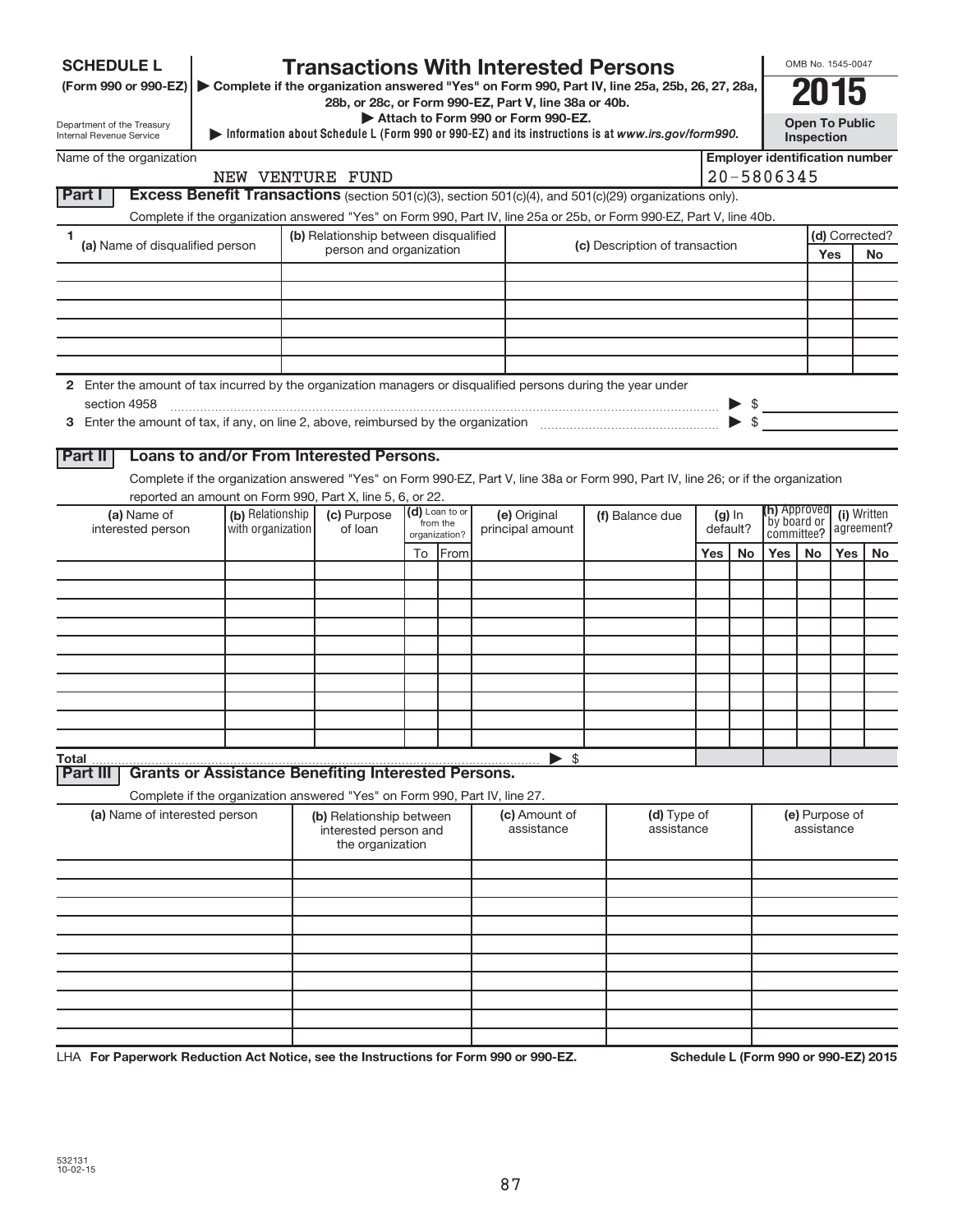| Schedule L (Form 990 or 990-EZ) 2015 NEW VENTURE FUND | $20 - 5806345$ Page 2 |
|-------------------------------------------------------|-----------------------|
|-------------------------------------------------------|-----------------------|

### **Part IV | Business Transactions Involving Interested Persons.**

Complete if the organization answered "Yes" on Form 990, Part IV, line 28a, 28b, or 28c.

| (a) Name of interested person | (b) Relationship between interested<br>person and the organization | (c) Amount of<br>transaction | (d) Description of<br>transaction | (e) Sharing of<br>organization's<br>revenues? |    |
|-------------------------------|--------------------------------------------------------------------|------------------------------|-----------------------------------|-----------------------------------------------|----|
|                               |                                                                    |                              |                                   | <b>Yes</b>                                    | No |
| ARABELLA ADVISORS, LLC        | <b>SEE PART V</b>                                                  | 13, 167, 207. SEE PART V     |                                   |                                               | х  |
|                               |                                                                    |                              |                                   |                                               |    |
|                               |                                                                    |                              |                                   |                                               |    |
|                               |                                                                    |                              |                                   |                                               |    |
|                               |                                                                    |                              |                                   |                                               |    |
|                               |                                                                    |                              |                                   |                                               |    |
|                               |                                                                    |                              |                                   |                                               |    |
|                               |                                                                    |                              |                                   |                                               |    |
|                               |                                                                    |                              |                                   |                                               |    |
|                               |                                                                    |                              |                                   |                                               |    |

### **Part V** | Supplemental Information

Provide additional information for responses to questions on Schedule L (see instructions).

### SCH L, PART IV, BUSINESS TRANSACTIONS INVOLVING INTERESTED PERSONS:

(A) NAME OF PERSON: ARABELLA ADVISORS, LLC

(B) RELATIONSHIP BETWEEN INTERESTED PERSON AND ORGANIZATION:

ENTITY MORE THAN 35% OWNED BY ERIC KESSLER, BOARD CHAIR

(C) AMOUNT OF TRANSACTION: \$13,167,207.

(D) DESCRIPTION OF TRANSACTION: SPECIFICALLY, ARABELLA ADVISORS

PROVIDED

1) STAFF FOR NVF PROJECTS; 2) OPERATIONAL SUPPORT IN MANAGING THE

ORGANIZATION AND 3) SUPPLEMENTAL CONSULTING SUPPORT FOR SOME NVF

PROJECTS.

(E) SHARING OF ORGANIZATION REVENUES? = NO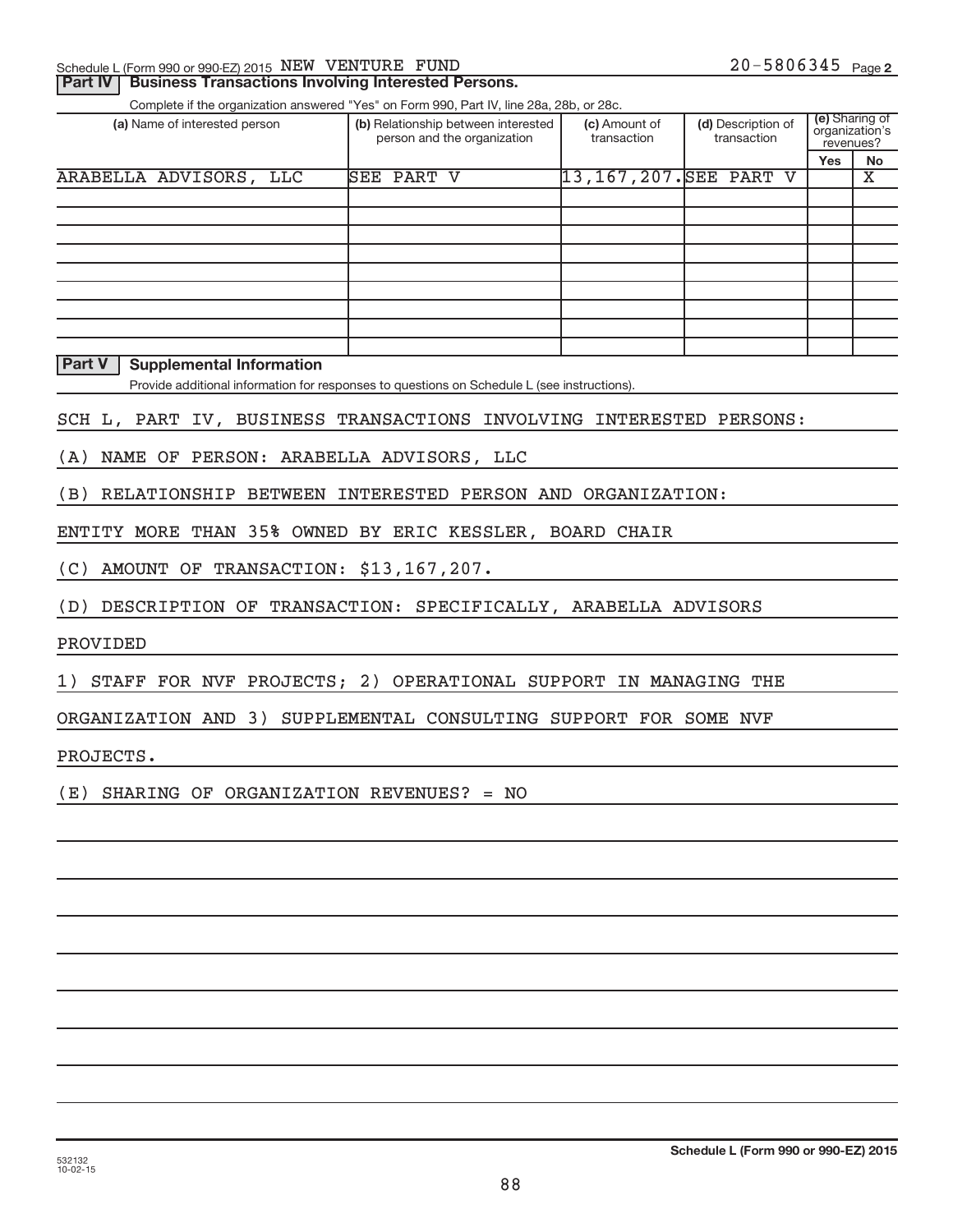### **SCHEDULE M (Form 990)**

### **Noncash Contributions**

OMB No. 1545-0047

Department of the Treasury Internal Revenue Service

◆ Complete if the organizations answered "Yes" on Form 990, Part IV, lines 29 or 30.<br>▶ Complete if the organizations answered "Yes" on Form 990, Part IV, lines 29 or 30. **Attach to Form 990.**  $\blacktriangleright$ 

**Open To Public Inspection**

|  | Name of the organization |
|--|--------------------------|
|  |                          |

**Information about Schedule M (Form 990) and its instructions is at www.irs.gov/form990.** 

| <b>Employer identification number</b> |  |
|---------------------------------------|--|
| ON EQUESTE                            |  |

### NEW VENTURE FUND 20-5806345

| Part I | <b>Types of Property</b>                                                                                                       |                             |                               |                                                |                                                       |            |     |    |
|--------|--------------------------------------------------------------------------------------------------------------------------------|-----------------------------|-------------------------------|------------------------------------------------|-------------------------------------------------------|------------|-----|----|
|        |                                                                                                                                | (a)                         | (b)                           | (c)                                            | (d)                                                   |            |     |    |
|        |                                                                                                                                | Check if<br>applicable      | Number of<br>contributions or | Noncash contribution<br>amounts reported on    | Method of determining<br>noncash contribution amounts |            |     |    |
|        |                                                                                                                                |                             |                               | items contributed Form 990, Part VIII, line 1g |                                                       |            |     |    |
| 1.     |                                                                                                                                |                             |                               |                                                |                                                       |            |     |    |
| 2      |                                                                                                                                |                             |                               |                                                |                                                       |            |     |    |
| з      | Art - Fractional interests                                                                                                     |                             |                               |                                                |                                                       |            |     |    |
| 4      |                                                                                                                                |                             |                               |                                                |                                                       |            |     |    |
| 5      | Clothing and household goods                                                                                                   |                             |                               |                                                |                                                       |            |     |    |
| 6      |                                                                                                                                |                             |                               |                                                |                                                       |            |     |    |
| 7      |                                                                                                                                |                             |                               |                                                |                                                       |            |     |    |
| 8      |                                                                                                                                |                             |                               |                                                |                                                       |            |     |    |
| 9      | Securities - Publicly traded                                                                                                   |                             |                               |                                                |                                                       |            |     |    |
| 10     | Securities - Closely held stock                                                                                                | $\overline{\textnormal{x}}$ | 62                            |                                                | 65,505,267. SELLING PRICE OF DON                      |            |     |    |
| 11     | Securities - Partnership, LLC, or                                                                                              |                             |                               |                                                |                                                       |            |     |    |
|        | trust interests                                                                                                                |                             |                               |                                                |                                                       |            |     |    |
| 12     | Securities - Miscellaneous                                                                                                     |                             |                               |                                                |                                                       |            |     |    |
| 13     | Qualified conservation contribution -                                                                                          |                             |                               |                                                |                                                       |            |     |    |
|        |                                                                                                                                |                             |                               |                                                |                                                       |            |     |    |
| 14     | Qualified conservation contribution - Other                                                                                    |                             |                               |                                                |                                                       |            |     |    |
| 15     | Real estate - Residential                                                                                                      |                             |                               |                                                |                                                       |            |     |    |
| 16     | Real estate - Commercial                                                                                                       |                             |                               |                                                |                                                       |            |     |    |
| 17     |                                                                                                                                |                             |                               |                                                |                                                       |            |     |    |
| 18     |                                                                                                                                |                             |                               |                                                |                                                       |            |     |    |
| 19     |                                                                                                                                |                             |                               |                                                |                                                       |            |     |    |
| 20     | Drugs and medical supplies                                                                                                     |                             |                               |                                                |                                                       |            |     |    |
| 21     |                                                                                                                                |                             |                               |                                                |                                                       |            |     |    |
| 22     |                                                                                                                                |                             |                               |                                                |                                                       |            |     |    |
| 23     |                                                                                                                                |                             |                               |                                                |                                                       |            |     |    |
| 24     |                                                                                                                                |                             |                               |                                                |                                                       |            |     |    |
| 25     | Other $\blacktriangleright$                                                                                                    |                             |                               |                                                |                                                       |            |     |    |
| 26     | Other                                                                                                                          |                             |                               |                                                |                                                       |            |     |    |
| 27     | Other $\blacktriangleright$                                                                                                    |                             |                               |                                                |                                                       |            |     |    |
| 28     | Other $\triangleright$                                                                                                         |                             |                               |                                                |                                                       |            |     |    |
| 29     | Number of Forms 8283 received by the organization during the tax year for contributions                                        |                             |                               |                                                |                                                       |            |     |    |
|        | for which the organization completed Form 8283, Part IV, Donee Acknowledgement [10001]                                         |                             |                               | 29                                             |                                                       |            |     |    |
|        |                                                                                                                                |                             |                               |                                                |                                                       |            | Yes | No |
|        | 30a During the year, did the organization receive by contribution any property reported in Part I, lines 1 through 28, that it |                             |                               |                                                |                                                       |            |     |    |
|        | must hold for at least three years from the date of the initial contribution, and which is not required to be used for         |                             |                               |                                                |                                                       |            |     |    |
|        |                                                                                                                                |                             |                               |                                                |                                                       | 30a        |     | Х  |
|        | <b>b</b> If "Yes," describe the arrangement in Part II.                                                                        |                             |                               |                                                |                                                       |            |     |    |
| 31     | Does the organization have a gift acceptance policy that requires the review of any non-standard contributions?                |                             |                               |                                                |                                                       | 31         |     | Х  |
|        | 32a Does the organization hire or use third parties or related organizations to solicit, process, or sell noncash              |                             |                               |                                                |                                                       |            |     |    |
|        | contributions?                                                                                                                 |                             |                               |                                                |                                                       | <b>32a</b> |     | х  |
|        | <b>b</b> If "Yes," describe in Part II.                                                                                        |                             |                               |                                                |                                                       |            |     |    |
| 33     | If the organization did not report an amount in column (c) for a type of property for which column (a) is checked,             |                             |                               |                                                |                                                       |            |     |    |
|        | describe in Part II.                                                                                                           |                             |                               |                                                |                                                       |            |     |    |

| LHA | For Paperwork Reduction Act Notice, see the Instructions for Form 990. |
|-----|------------------------------------------------------------------------|
|     |                                                                        |

**Schedule M (Form 990) (2015)**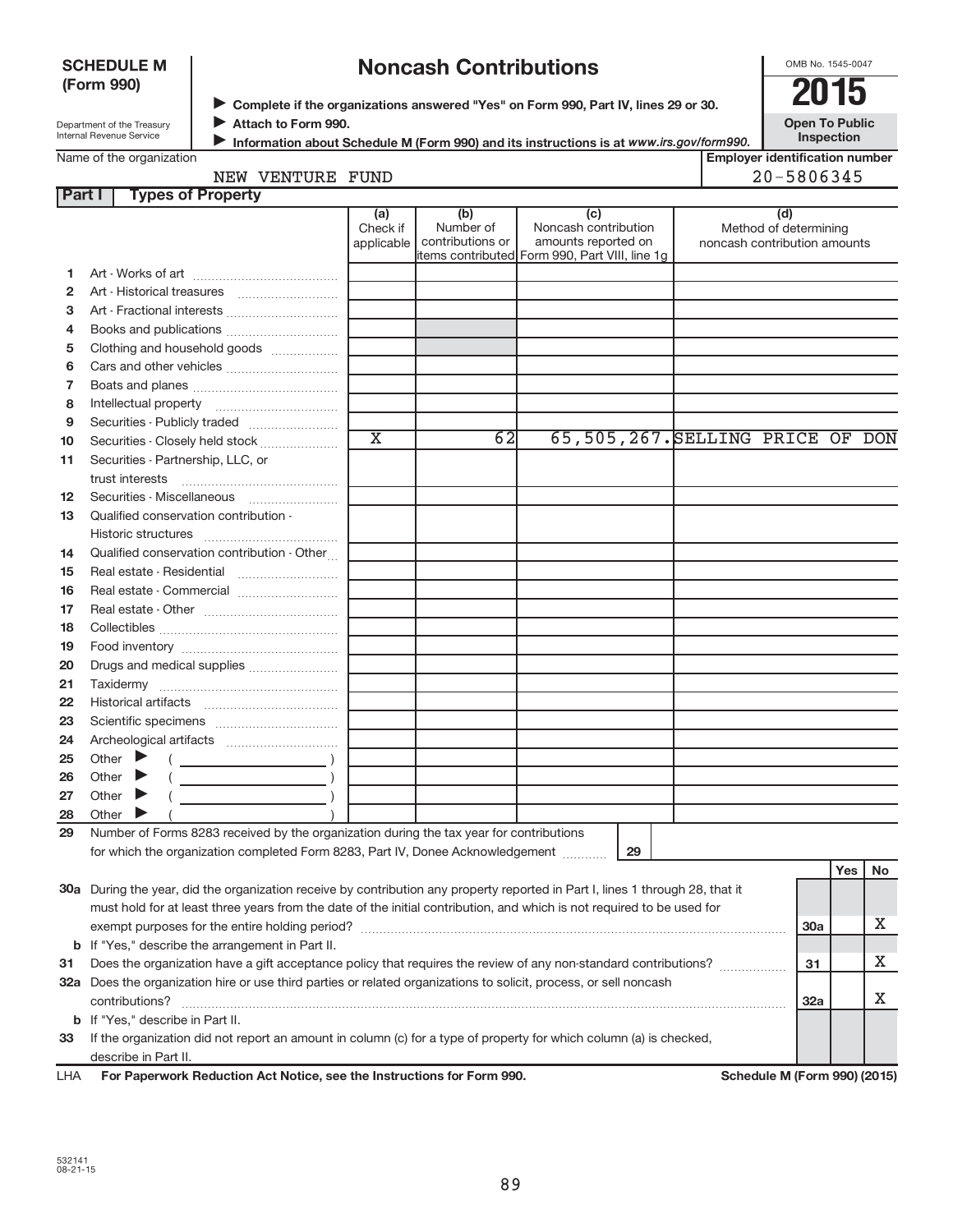**2**

Provide the information required by Part I, lines 30b, 32b, and 33, and whether the organization is reporting in Part I, column (b), the number of contributions, the number of items received, or a combination of both. Also complete this part for any additional information. **Part II Supplemental Information.**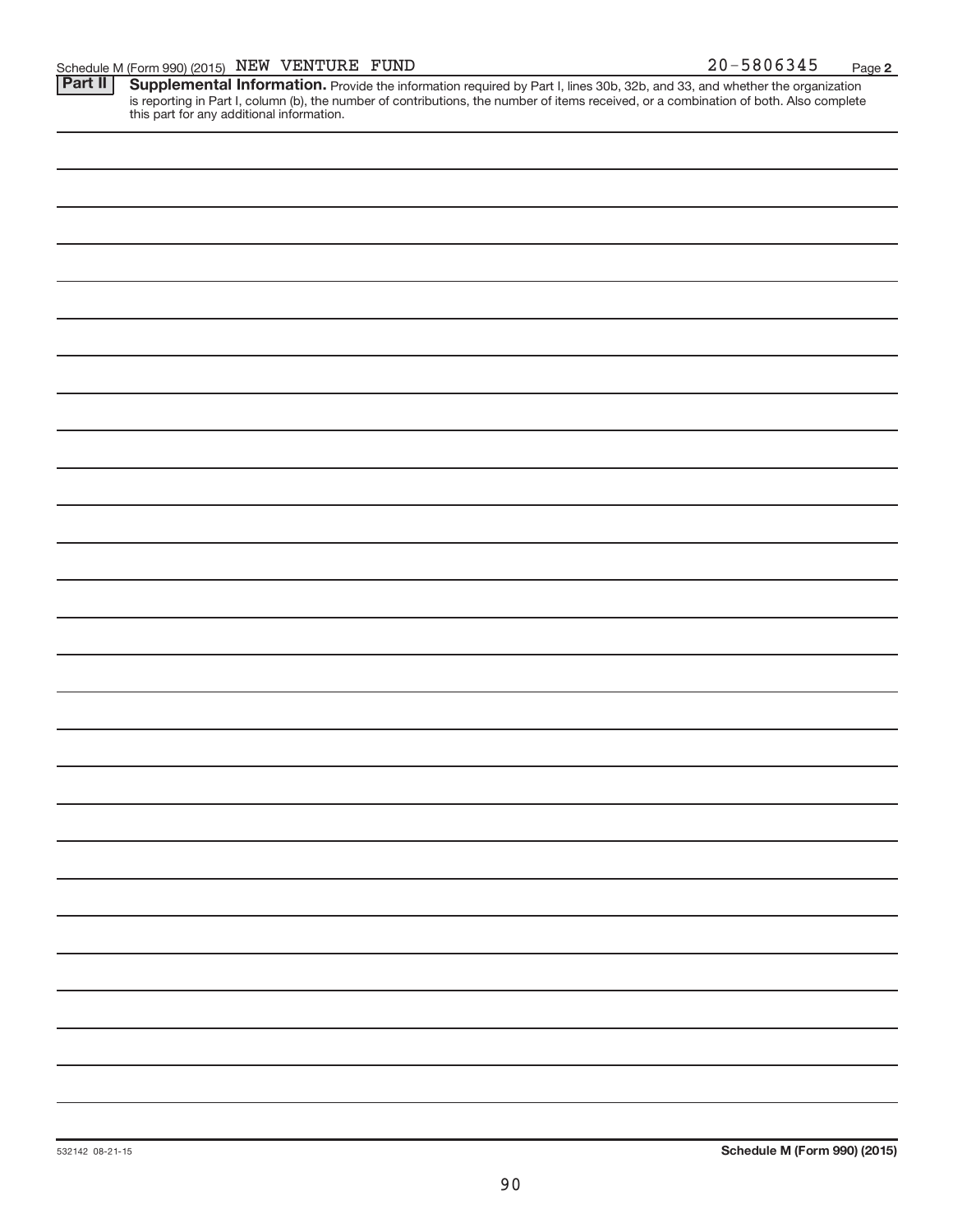**(Form 990 or 990-EZ)**

Department of the Treasury Internal Revenue Service

Name of the organization

### SCHEDULE O **Supplemental Information to Form 990 or 990-EZ** 2015<br>(Form 990 or 990-EZ)

**Complete to provide information for responses to specific questions on Form 990 or 990-EZ or to provide any additional information. | Attach to Form 990 or 990-EZ.**

**Information about Schedule O (Form 990 or 990-EZ) and its instructions is at WWW.irs.gov/form990.** 

NEW VENTURE FUND 20-5806345

**Employer identification number**

OMB No. 1545-0047

**Open to Public Inspection**

FORM 990, PART III, LINE 1, DESCRIPTION OF ORGANIZATION MISSION:

COORDINATES GRANTS PROGRAMS. NVF SUPPORTS A RANGE OF PUBLIC INTEREST

PROJECTS, THE MAJORITY OF WHICH FOCUS ON CONSERVATION, GLOBAL

DEVELOPMENT AND HEALTH, AND EDUCATION. NVF HAS ALSO MANAGED PROGRAMS

FOCUSED ON CIVIC ENGAGEMENT, ECONOMIC POLICY, DISASTER RECOVERY, AND

MUSIC AND THE ARTS.

FORM 990, PART III, LINE 2, NEW PROGRAM SERVICES:

IN 2015, THE ORGANIZATION CREATED AVON BREAST CANCER CRUSADE, A

DELAWARE SINGLE-MEMBER LLC FOR THE PURPOSE OF CARRYING ON PROGRAMS

RELATED TO PROMOTING AWARENESS OF BREAST CANCER, EMPOWERING WOMEN AND

THEIR FAMILIES, AND FUNDING BREAST CANCER RESEARCH TO ERADICATE BREAST

CANCER. THIS WORK WAS PREVIOUSLY HOUSED AT AND FUNDED BY THE AVON

FOUNDATION FOR WOMEN. ABCC IS A DISREGARDED ENTITY, AND THUS THOSE

ACTIVITIES ARE ATTRIBUTABLE TO THE ORGANIZATION AND CONSTITUTE A

SIGNIFICANT NEW PROGRAM NOT PREVIOUSLY LISTED ON A PRIOR 990.

FORM 990, PART III, LINE 4D, OTHER PROGRAM SERVICES: IN ADDITION TO OUR PRIMARY FOCUS AREAS, NVF OPERATES A NUMBER OF OTHER PROJECTS WITH A FOCUS ON CIVIC PARTICIPATION, ACCESS TO HEALTHY FOODS, REDUCTION OF GUN VIOLENCE, THE ARTS, REPRODUCTIVE HEALTH, AND DISASTER RECOVERY. STRATEGIES AMONG THESE PROJECTS INCLUDE GRANTMAKING, POLICY RESEARCH, COMMUNICATIONS AND MEDIA ENGAGEMENT, AND PUBLIC AWARENESS CAMPAIGNS. EXPENSES \$ 61,496,636. INCL GRANTS OF \$ 35,187,646. REVENUE \$ 369,022.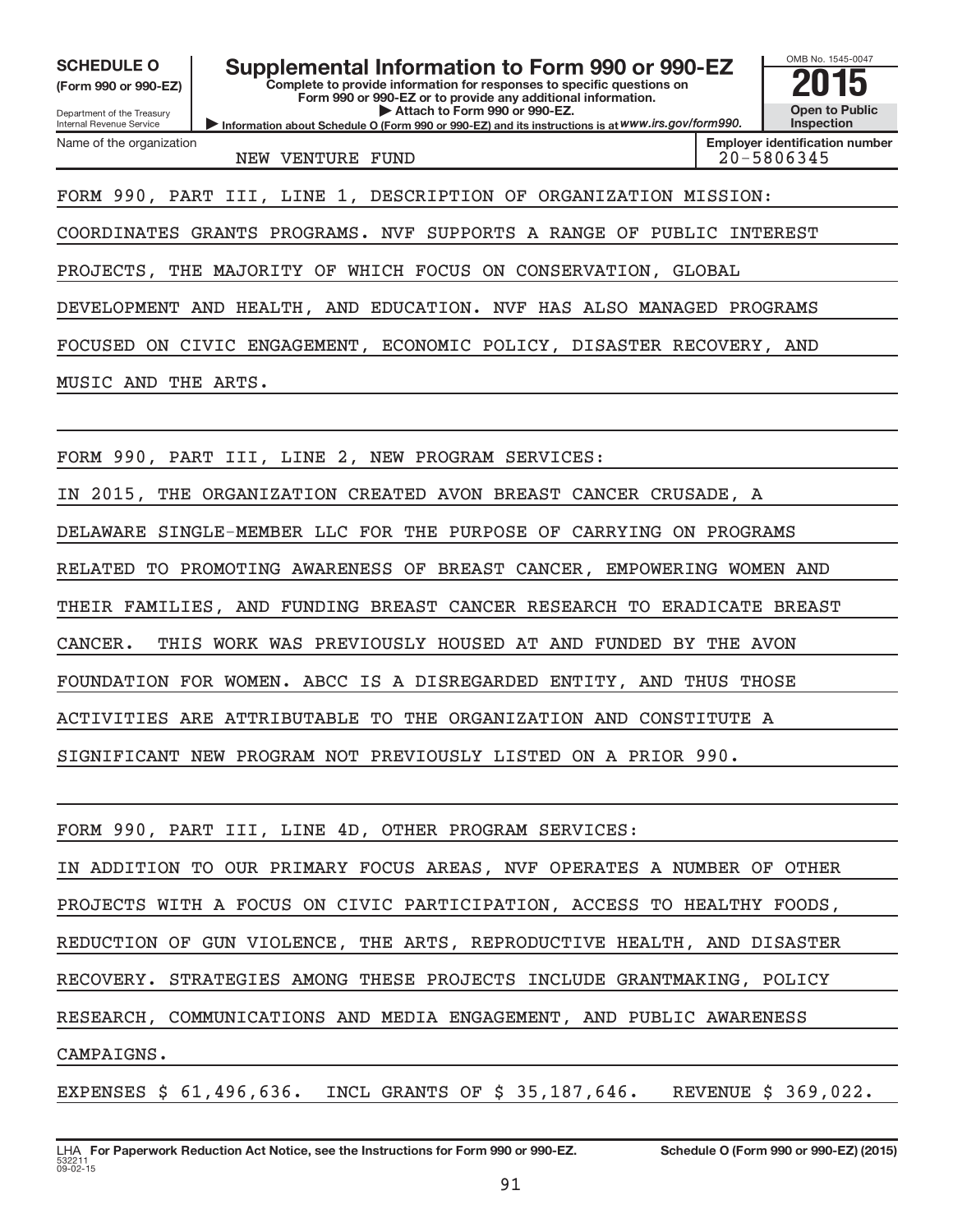FORM 990, PART VI, SECTION A, LINE 3:

NEW VENTURE FUND HAS AN ADMINISTRATIVE SERVICES AGREEMENT WITH ARABELLA ADVISORS, LLC. DURING THE YEAR, NEW VENTURE FUND PAID TO ARABELLA ADVISORS, LLC \$ 13,167,207 FOR MANAGEMENT, ADMINISTRATIVE PERSONNEL, CONSULTING SERVICES, AND REIMBURSABLE EXPENSES.

FORM 990, PART VI, SECTION B, LINE 11:

THE BOARD OF DIRECTORS AND THE ORGANIZATION'S LEGAL COUNSEL REVIEWED THE RETURN PRIOR TO FILING. IN ADDITION, MANAGEMENT PERFORMED AN IN-DEPTH REVIEW PRIOR TO THE RETURN BEING PROVIDED TO THE BOARD OF DIRECTORS.

FORM 990, PART VI, SECTION B, LINE 12C:

ALL PERSONS COVERED BY THE ORGANIZATION'S CONFLICT OF INTEREST POLICY ARE REQUIRED TO DECLARE CONFLICTS OF INTEREST ANNUALLY. COVERED INDIVIDUALS CANNOT VOTE ON MATTERS BEFORE THE BOARD WHEN THEY HAVE A CONFLICT IN THE MATTER. DISINTERESTED MEMBERS MUST DETERMINE WHETHER OR NOT THERE ARE ANY SUITABLE ALTERNATIVES TO POTENTIAL TRANSACTIONS THAT CAUSE CONFLICT. IF A COVERED PERSON IS FOUND TO BE IN VIOLATION OF THIS POLICY, IT MAY BE CAUSE FOR REMOVAL FROM THE BOARD OF DIRECTORS.

FORM 990, PART VI, LINE 17, LIST OF STATES RECEIVING COPY OF FORM 990: AL,AK,AR,CA,CO,CT,FL,GA,HI,IL,KS,KY,MD,MA,MI,MN,MS,NH,NJ,NM,NY,NC,OH,OK,OR PA,RI,SC,TN,UT,VA,WV,WI

FORM 990, PART VI, SECTION C, LINE 19:

THE ORGANIZATION MAKES ITS GOVERNING DOCUMENTS, CONFLICT OF INTEREST

POLICY, AND FINANCIAL STATEMENTS AVAILABLE TO THE PUBLIC UPON REQUEST FOR

THE SAME PERIOD OF DISCLOSURE AS SET FORTH IN SECTION 6104(D).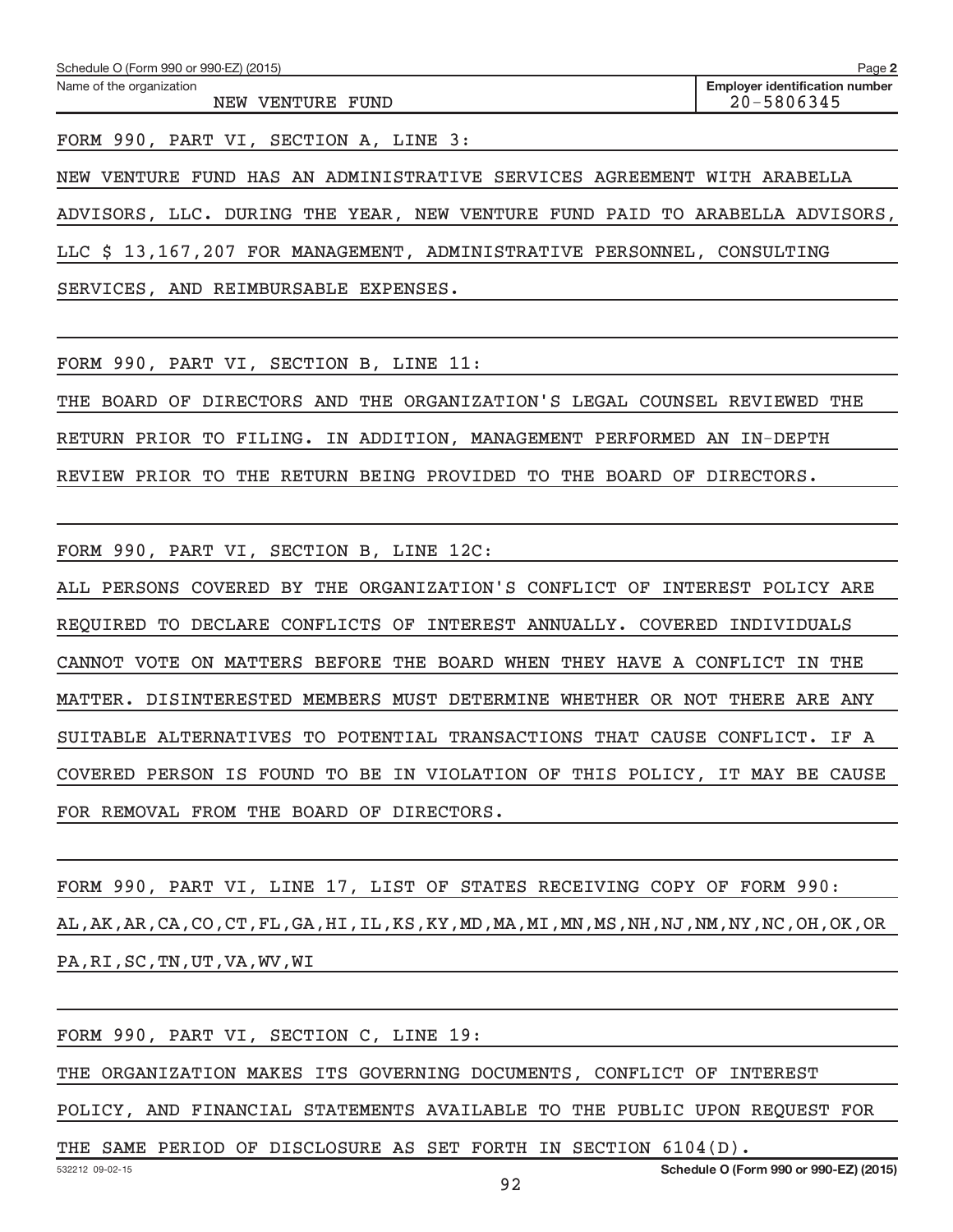| Schedule O (Form 990 or 990-EZ) (2015) |  | Page |  |
|----------------------------------------|--|------|--|
|                                        |  |      |  |

Name of the organization

NEW VENTURE FUND 20-5806345

FORM 990, PART IX, LINE 11G, OTHER FEES

IN CARRYING OUT ITS PUBLIC INTEREST PROJECTS, NVF RELIES ON A BROAD

ARRAY OF CONSULTANTS WHO PROVIDE RESEARCH, MEDIA, COMMUNICATIONS,

PROJECT MANAGEMENT, TECHNOLOGY, EVENT COORDINATION, GOVERNMENT

RELATIONS, AND OTHER STRATEGIC SUPPORT OF OUR PROGRAMS.

FORM 990, PART IX, LINE 11G, OTHER FEES:

CONSULTING SERVICES:

PROGRAM SERVICE EXPENSES 63,490,785.

MANAGEMENT AND GENERAL EXPENSES 1,367,871.

FUNDRAISING EXPENSES 853,862.

TOTAL EXPENSES 65,712,518.

TOTAL OTHER FEES ON FORM 990, PART IX, LINE 11G, COL A 65,712,518.

FORM 990, PART XI, LINE 9, CHANGES IN NET ASSETS:

RETURN OF GRANT FUNDS  $-66,750$ .

FORM 990, PART XII, LINE 2C

THE PROCESS FOR OVERSEEING THE AUDIT OF THE FINANCIAL STATEMENTS AND

SELECTION OF AN INDEPENDENT ACCOUNTANT THAT AUDITED THE FINANCIAL

STATEMENTS HAS BEEN CONSISTENT WITH PRIOR YEARS.

AMENDED FORM 990:

THE NVF 2015 FORM 990 WAS AMENDED TO CORRECT PART VII AND SCHEDULE L,

PART V (SUPPLEMENTAL INFORMATION) TITLE OF ERIC KESSLER, CORRECT PART

VIII STATEMENT OF REVENUE GROSS AMOUNTS FROM SALES OF ASSETS OTHER THAN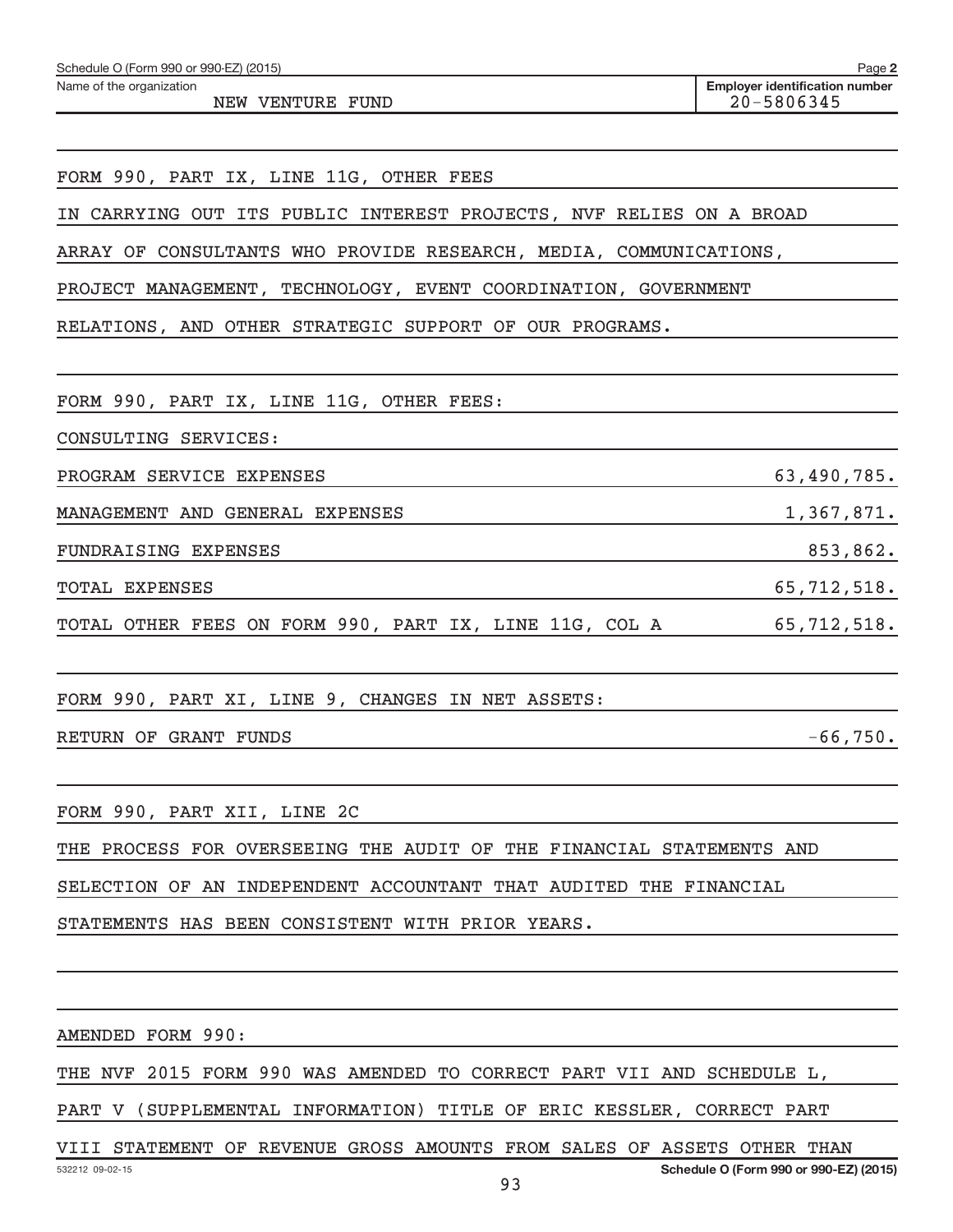| Schedule O (Form 990 or 990-EZ) (2015)                                  | Page 2                                                  |
|-------------------------------------------------------------------------|---------------------------------------------------------|
| Name of the organization<br>NEW VENTURE FUND                            | <b>Employer identification number</b><br>$20 - 5806345$ |
| INVENTORY LESS COST OR OTHER BASIS AND SALES EXPENSES AND TO REPORT THE |                                                         |
| CORRECT BALANCES OF PART X UNRESTRICTED AND TEMPORARILY RESTRICTED NET  |                                                         |
| ASSET CATEGORIES.                                                       |                                                         |
|                                                                         |                                                         |
|                                                                         |                                                         |
|                                                                         |                                                         |
|                                                                         |                                                         |
|                                                                         |                                                         |
|                                                                         |                                                         |
|                                                                         |                                                         |
|                                                                         |                                                         |
|                                                                         |                                                         |
|                                                                         |                                                         |
|                                                                         |                                                         |
|                                                                         |                                                         |
|                                                                         |                                                         |
|                                                                         |                                                         |
|                                                                         |                                                         |
|                                                                         |                                                         |
|                                                                         |                                                         |
|                                                                         |                                                         |
|                                                                         |                                                         |
|                                                                         |                                                         |
|                                                                         |                                                         |
|                                                                         |                                                         |
|                                                                         |                                                         |
|                                                                         |                                                         |
|                                                                         |                                                         |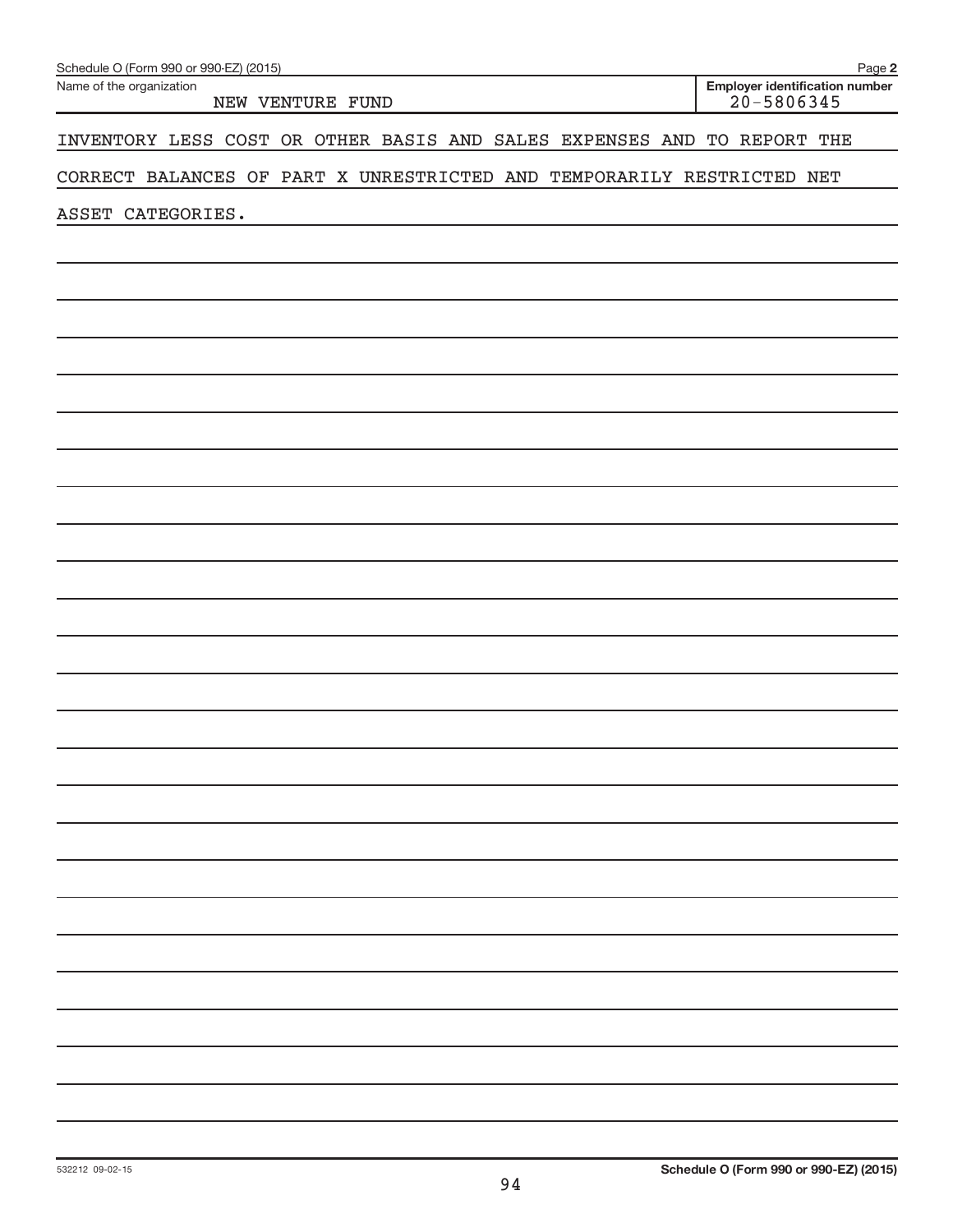| <b>SCHEDULER</b><br>(Form 990)                                                                                               |                                                                | Complete if the organization answered "Yes" on Form 990, Part IV, line 33, 34, 35b, 36, or 37.<br>Related Organizations and Unrelated Partnerships |                                                                                                             |                                              |                                                                    |                                            | OMB No. 1545-0047<br>2015                                                   |  |
|------------------------------------------------------------------------------------------------------------------------------|----------------------------------------------------------------|----------------------------------------------------------------------------------------------------------------------------------------------------|-------------------------------------------------------------------------------------------------------------|----------------------------------------------|--------------------------------------------------------------------|--------------------------------------------|-----------------------------------------------------------------------------|--|
| Department of the Treasury<br>Internal Revenue Service                                                                       |                                                                | Information about Schedule R (Form 990) and its instructions is at www.irs.gov/form990.                                                            | Attach to Form 990.                                                                                         |                                              |                                                                    |                                            | Open to Public<br>Inspection                                                |  |
| Name of the organization                                                                                                     | FUND<br>NEW VENTURE                                            |                                                                                                                                                    |                                                                                                             |                                              |                                                                    |                                            | Employer identification number<br>20-5806345                                |  |
| Part I                                                                                                                       |                                                                | Identification of Disregarded Entities Complete if the organization answered "Yes" on Form 990, Part IV, line 33.                                  |                                                                                                             |                                              |                                                                    |                                            |                                                                             |  |
| Name, address, and EIN (if applicable)<br>of disregarded entity<br><u>ි</u>                                                  |                                                                | Primary activity<br>ê                                                                                                                              | Legal domicile (state or<br>foreign country)<br>$\mathbf{c}$                                                | Total income<br>$\widehat{\mathbf{c}}$       | End-of-year assets<br>$\mathbf{e}$                                 |                                            | Direct controlling<br>entity<br>$\mathbf{\epsilon}$                         |  |
| AVON BREAST CANCER CRUSADE,<br>CONNECTICUT AVE NW,<br>20036<br>WASHINGTON, DC<br>1201                                        | $47 - 5070120$<br>$\,$ $\,$<br>300<br><b>LLC</b><br><b>STE</b> | DE CERTIFIED ED<br>THE MISSION OF ERADICATING<br>BREAST CANCER.<br>THE CRUSADE                                                                     | <b>DELAWARE</b>                                                                                             | 17,604,                                      | 445.                                                               | 17, 455, 793. NEW VENTURE FUND             |                                                                             |  |
|                                                                                                                              |                                                                |                                                                                                                                                    |                                                                                                             |                                              |                                                                    |                                            |                                                                             |  |
|                                                                                                                              |                                                                |                                                                                                                                                    |                                                                                                             |                                              |                                                                    |                                            |                                                                             |  |
|                                                                                                                              |                                                                |                                                                                                                                                    |                                                                                                             |                                              |                                                                    |                                            |                                                                             |  |
| organizations during the tax year.<br>Part II                                                                                | Identification of Related Tax-Exempt Organizations Complete if |                                                                                                                                                    | the organization answered "Yes" on Form 990, Part IV, line 34 because it had one or more related tax-exempt |                                              |                                                                    |                                            |                                                                             |  |
| Name, address, and EIN<br>of related organization<br>@                                                                       |                                                                | Primary activity<br>e)                                                                                                                             | Legal domicile (state or<br>foreign country)<br>$\widehat{\mathbf{c}}$                                      | Exempt Code<br>section<br>$\widehat{\sigma}$ | status (if section<br>Public charity<br>501(c)(3)<br>$\widehat{e}$ | Direct controlling<br>entity<br>$\epsilon$ | Section $\frac{1}{5}$ 12(b)(13)<br><u>ہ</u><br>controlled<br>entity?<br>Yes |  |
| POSTSECONDARY NATIONAL POLICY INSTITUTE<br>718 7TH STREET NW,<br>20001<br>$\sum_{i=1}^{n}$<br>$47 - 4374655,$<br>WASHINGTON, | F <sub>L</sub><br>2ND                                          | SEE PART VII                                                                                                                                       | DISTRICT OF COLUMBIA                                                                                        | 501(C)(3)                                    | $\mathsf{H}$<br>LINE 11A,                                          | NEW VENTURE FUND                           | X                                                                           |  |
|                                                                                                                              |                                                                |                                                                                                                                                    |                                                                                                             |                                              |                                                                    |                                            |                                                                             |  |
|                                                                                                                              |                                                                |                                                                                                                                                    |                                                                                                             |                                              |                                                                    |                                            |                                                                             |  |
|                                                                                                                              |                                                                |                                                                                                                                                    |                                                                                                             |                                              |                                                                    |                                            |                                                                             |  |
| For Paperwork Reduction Act Notice, see the Instructions for Form 990.                                                       |                                                                |                                                                                                                                                    |                                                                                                             |                                              |                                                                    |                                            | Schedule R (Form 990) 2015                                                  |  |

532161 09-08-15 LHA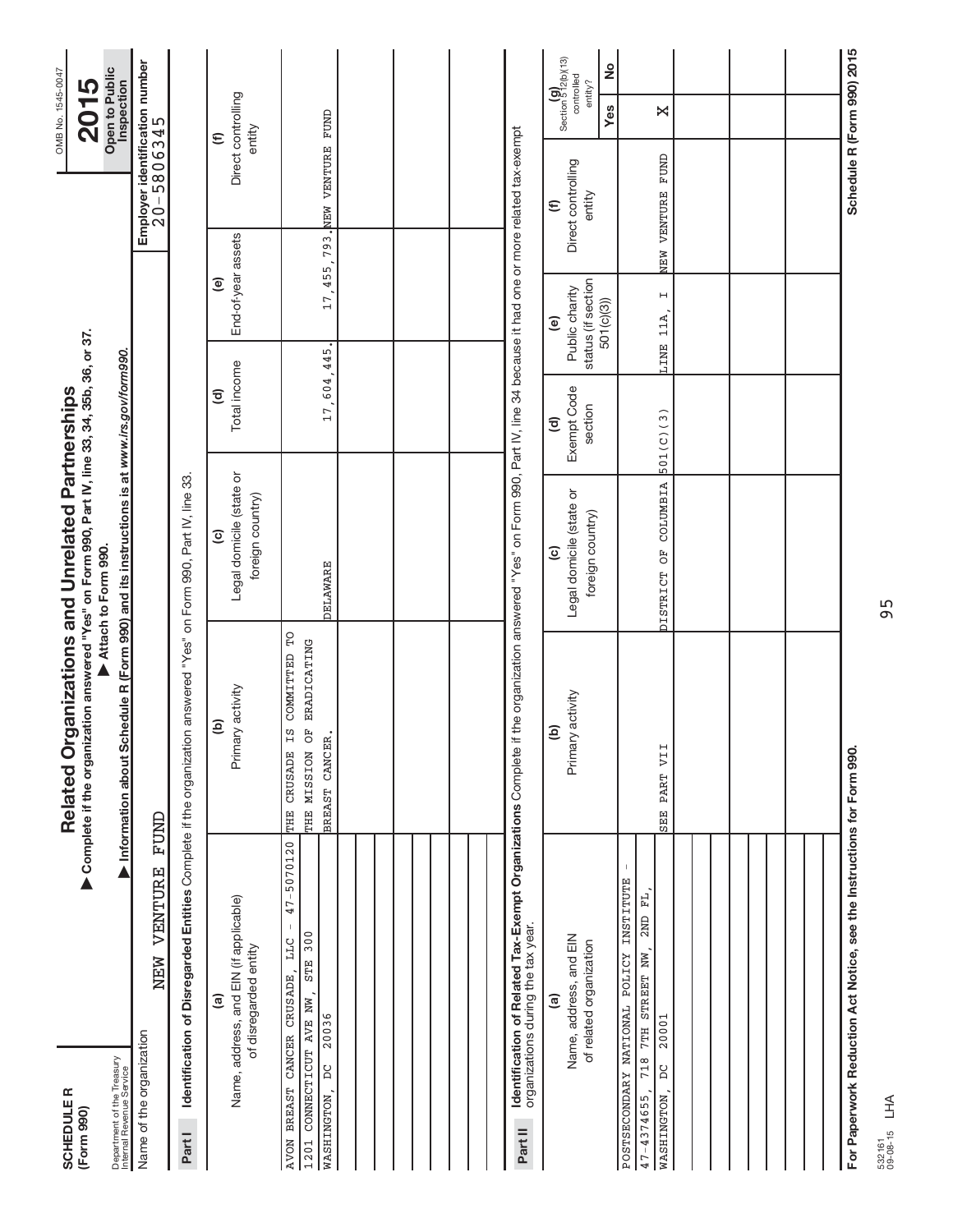| Page 2                                                                                                                                                                                                                                   |                                                                      | General or <b>Percentage</b><br>managing <b>ownership</b><br>partner?<br>$\mathfrak{D}$ |  |                                                                                                                          |                                                                                                                                                        | $\frac{1}{2}$<br>$\begin{array}{c} \textbf{(i)}\\ \text{Section}\\ 512 \text{(b)} \text{(13)}\\ \text{controlled}\\ \text{contrנled} \end{array}$<br>Yes |  |   | Schedule R (Form 990) 2015 |
|------------------------------------------------------------------------------------------------------------------------------------------------------------------------------------------------------------------------------------------|----------------------------------------------------------------------|-----------------------------------------------------------------------------------------|--|--------------------------------------------------------------------------------------------------------------------------|--------------------------------------------------------------------------------------------------------------------------------------------------------|----------------------------------------------------------------------------------------------------------------------------------------------------------|--|---|----------------------------|
| 5806345                                                                                                                                                                                                                                  |                                                                      | YesNo<br>$\widehat{=}$                                                                  |  |                                                                                                                          |                                                                                                                                                        | Percentage<br>$\widehat{\epsilon}$                                                                                                                       |  |   |                            |
| $\,$ $\,$<br>$\overline{0}$                                                                                                                                                                                                              |                                                                      | amount in box<br>20 of Schedule<br>K-1 (Form 1065)<br>Code V-UBI<br>$\widehat{=}$       |  |                                                                                                                          |                                                                                                                                                        | end-of-year<br>Share of<br>assets<br>ම                                                                                                                   |  |   |                            |
|                                                                                                                                                                                                                                          |                                                                      | Disproportionate<br><sup>2</sup><br>allocations?<br>Ξ<br><b>Yes</b>                     |  |                                                                                                                          |                                                                                                                                                        |                                                                                                                                                          |  |   |                            |
| Identification of Related Organizations Taxable as a Partnership Complete if the organization answered "Yes" on Form 990, Part IV, line 34 because it had one or more related<br>$\circledcirc$<br>$\epsilon$<br>ම<br>$\widehat{\sigma}$ | end-of-year<br>assets<br>Share of                                    |                                                                                         |  |                                                                                                                          | Share of total<br>income<br>$\widehat{\epsilon}$                                                                                                       |                                                                                                                                                          |  |   |                            |
|                                                                                                                                                                                                                                          |                                                                      |                                                                                         |  |                                                                                                                          | Type of entity<br>(C corp, S corp,<br>or trust)<br>$\widehat{e}$                                                                                       |                                                                                                                                                          |  |   |                            |
|                                                                                                                                                                                                                                          | Share of total<br>income                                             |                                                                                         |  |                                                                                                                          |                                                                                                                                                        |                                                                                                                                                          |  |   |                            |
|                                                                                                                                                                                                                                          | Predominant income                                                   |                                                                                         |  |                                                                                                                          | Direct controlling<br>entity<br>$\widehat{\sigma}$                                                                                                     |                                                                                                                                                          |  |   |                            |
|                                                                                                                                                                                                                                          | (related, unrelated,<br>excluded from tax under<br>sections 512-514) |                                                                                         |  |                                                                                                                          | Legal domicile<br>foreign<br>country)<br>(state or<br>$\widehat{\mathbf{c}}$                                                                           |                                                                                                                                                          |  | မ |                            |
|                                                                                                                                                                                                                                          | ect controlling<br>entity<br>ă                                       |                                                                                         |  | on or Trust Complete if the organization answered "Yes" on Form 990, Part IV, line 34 because it had one or more related | Primary activity<br><u>ම</u>                                                                                                                           |                                                                                                                                                          |  |   |                            |
|                                                                                                                                                                                                                                          |                                                                      | Legal<br>domicile<br>(state or<br>foreign<br>country)<br>$\widehat{c}$                  |  |                                                                                                                          |                                                                                                                                                        |                                                                                                                                                          |  |   |                            |
| <b>TUND</b><br>NEW VENTURE                                                                                                                                                                                                               | Primary activity<br>e)                                               |                                                                                         |  |                                                                                                                          |                                                                                                                                                        |                                                                                                                                                          |  |   |                            |
| Schedule R (Form 990) 2015                                                                                                                                                                                                               | organizations treated as a partnership during the tax year.          | Name, address, and EIN<br>of related organization<br>$\widehat{a}$                      |  |                                                                                                                          | Identification of Related Organizations Taxable as a Corporation of the Market as a Corporations treated as a corporation or trust during the tax year | Name, address, and EIN<br>of related organization<br>ම                                                                                                   |  |   |                            |
|                                                                                                                                                                                                                                          | Part III                                                             |                                                                                         |  |                                                                                                                          | Part IV                                                                                                                                                |                                                                                                                                                          |  |   |                            |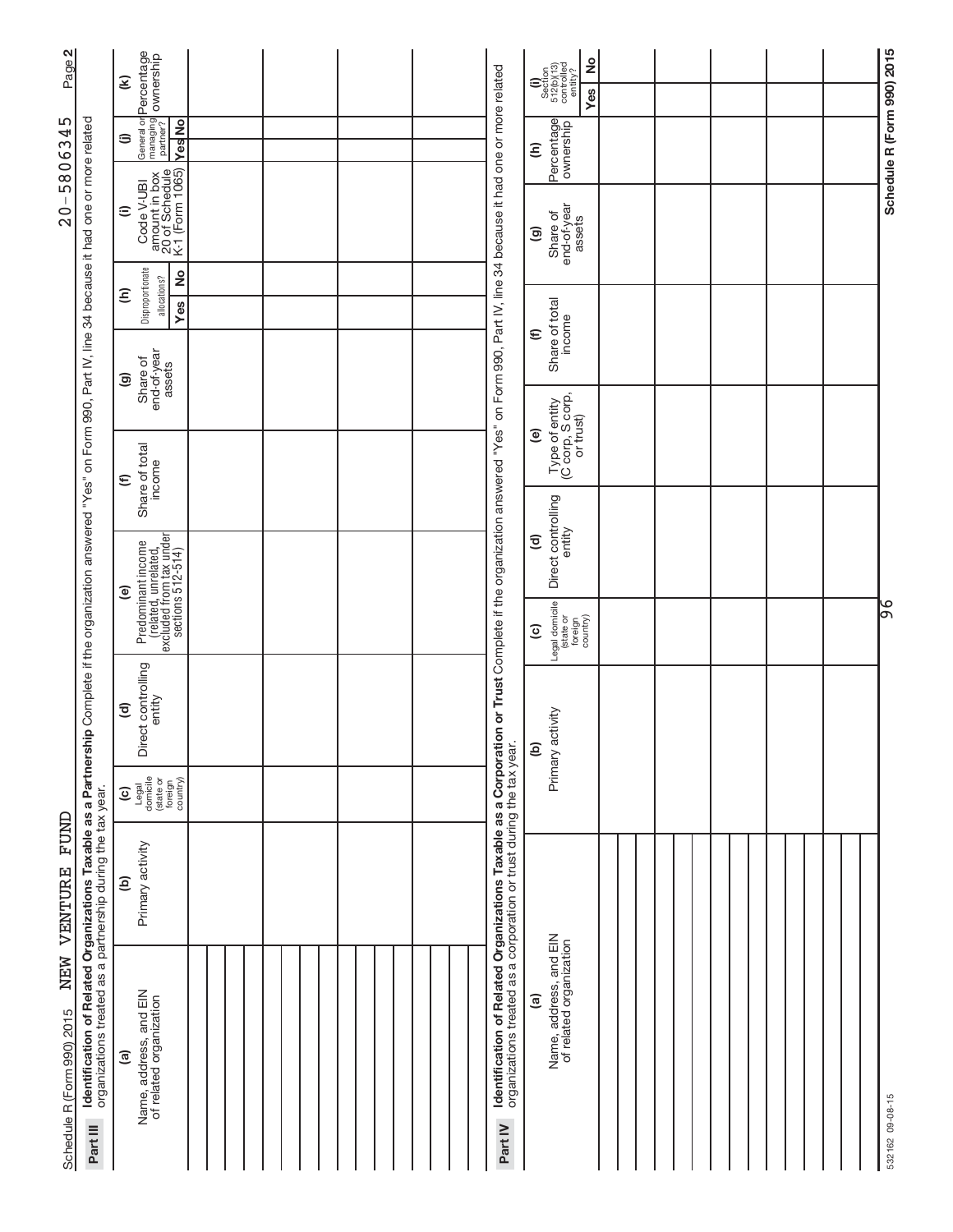| I                                                                                    |
|--------------------------------------------------------------------------------------|
| l<br>)<br>)<br>)<br>)<br>١<br>י<br>י<br>١<br>$\mathbf{I}$<br>ı<br>$\frac{1}{6}$<br>I |
|                                                                                      |
|                                                                                      |
|                                                                                      |
| ļ                                                                                    |
| <br> <br> <br>í<br>ı                                                                 |
| ı<br>I<br>I                                                                          |
| ı<br>ĺ<br>,<br>!<br>!<br>i                                                           |
| j<br>j<br>ļ                                                                          |
| i<br>Kabupatèn<br>١<br>֕<br>֕                                                        |

က|

Part V Transactions With Related Organizations Complete if the organization answered "Yes" on Form 990, Part IV, line 34, 35b, or 36. Complete if the organization answered "Yes" on Form 990, Part IV, line 34, 35b, or 36. **Part V Transactions With Related Organizations** 

| $\underline{\dot{\Phi}}$<br>Note. Complete line 1 if any entity is listed in Parts II, III, or IV of this schedu                                                                                  |                                |                                                                            |                                                                 |                            | $\frac{1}{2}$<br>Yes      |
|---------------------------------------------------------------------------------------------------------------------------------------------------------------------------------------------------|--------------------------------|----------------------------------------------------------------------------|-----------------------------------------------------------------|----------------------------|---------------------------|
| During the tax year, did the organization engage in any of the following                                                                                                                          |                                | transactions with one or more related organizations listed in Parts II-IV? |                                                                 |                            |                           |
| Receipt of (i) interest, (ii) annuities, (iii) royalties, or (iv) rent from a controlled entity<br>G                                                                                              |                                |                                                                            |                                                                 | <b>1</b> a                 |                           |
| Gift, grant, or capital contribution to related organization(s)<br>$\Omega$                                                                                                                       |                                |                                                                            |                                                                 | $\frac{1}{2}$              | ×l×                       |
| Gift, grant, or capital contribution from related organization(s)<br>$\circ$                                                                                                                      |                                |                                                                            |                                                                 | $\frac{1}{2}$              | ∣⋈                        |
| <b><i><u><u><u></u></u></u></i></b><br>Loans or loan guarantees to or for related organization(s)<br>ত                                                                                            |                                |                                                                            |                                                                 | $\overline{1}$             | K                         |
|                                                                                                                                                                                                   |                                |                                                                            |                                                                 |                            | l⋈                        |
| Loans or loan guarantees by related organization(s)<br>$\mathbf 0$                                                                                                                                |                                |                                                                            |                                                                 | $\frac{6}{1}$              |                           |
|                                                                                                                                                                                                   |                                |                                                                            |                                                                 | ŧ,                         |                           |
| Sale of assets to related organization(s)<br>ರಾ                                                                                                                                                   |                                |                                                                            |                                                                 | $\overline{9}$             | $\Join \Join$             |
| Purchase of assets from related organization(s)<br>ᇰ                                                                                                                                              |                                |                                                                            |                                                                 | ≑                          |                           |
|                                                                                                                                                                                                   |                                |                                                                            |                                                                 |                            |                           |
| Exchange of assets with related organization(s)                                                                                                                                                   |                                |                                                                            |                                                                 | Ŧ                          | $ \mathbb{X} \mathbb{X} $ |
| Lease of facilities, equipment, or other assets to related organization(s)                                                                                                                        |                                |                                                                            |                                                                 | Ξ                          |                           |
| $\overline{6}$<br>Lease of facilities, equipment, or other assets from related organization<br>×                                                                                                  |                                |                                                                            |                                                                 | $\breve{+}$                |                           |
| Performance of services or membership or fundraising solicitations for                                                                                                                            | related organization(s)        |                                                                            |                                                                 | $\equiv$                   | x x                       |
| Performance of services or membership or fundraising solicitations by<br>E                                                                                                                        | related organization(s)        |                                                                            |                                                                 | $\mathbf{m}$               |                           |
| Sharing of facilities, equipment, mailing lists, or other assets with related organization(s)<br>$\epsilon$                                                                                       |                                |                                                                            |                                                                 | $\ddot{=}$                 | K                         |
|                                                                                                                                                                                                   |                                |                                                                            |                                                                 |                            | K                         |
| $\frac{1}{2}$<br>Sharing of paid employees with related organization(s)<br>$\circ$                                                                                                                |                                |                                                                            |                                                                 | $\overline{a}$             |                           |
| Reimbursement paid to related organization(s) for expenses<br>$\Omega$                                                                                                                            |                                |                                                                            |                                                                 | 우                          | X.                        |
| Reimbursement paid by related organization(s) for expenses<br>$\sigma$                                                                                                                            |                                |                                                                            |                                                                 | $\overline{q}$             | lЖ                        |
|                                                                                                                                                                                                   |                                |                                                                            |                                                                 |                            |                           |
| Other transfer of cash or property to related organization(s)<br>L,                                                                                                                               |                                |                                                                            |                                                                 | $\dagger$                  | X                         |
| Other transfer of cash or property from related organization(s)<br>S                                                                                                                              |                                |                                                                            |                                                                 | $\frac{0}{1}$              |                           |
| If the answer to any of the above is "Yes," see the instructions for information on who must complete this line, including covered relationships and transaction thresholds.<br>$\mathbf{\Omega}$ |                                |                                                                            |                                                                 |                            |                           |
| Name of related organization<br>$\widehat{a}$                                                                                                                                                     | Transaction<br>type (a-s)<br>ව | Amount involved<br>$\widehat{\mathbf{c}}$                                  | Method of determining amount involved<br>$\widehat{\mathbf{c}}$ |                            |                           |
| $\widehat{E}$                                                                                                                                                                                     |                                |                                                                            |                                                                 |                            |                           |
| ତ୍ର                                                                                                                                                                                               |                                |                                                                            |                                                                 |                            |                           |
| ම                                                                                                                                                                                                 |                                |                                                                            |                                                                 |                            |                           |
| E)                                                                                                                                                                                                |                                |                                                                            |                                                                 |                            |                           |
| ම                                                                                                                                                                                                 |                                |                                                                            |                                                                 |                            |                           |
| මු                                                                                                                                                                                                |                                |                                                                            |                                                                 |                            |                           |
| 532163 09-08-15                                                                                                                                                                                   | 57                             |                                                                            |                                                                 | Schedule R (Form 990) 2015 |                           |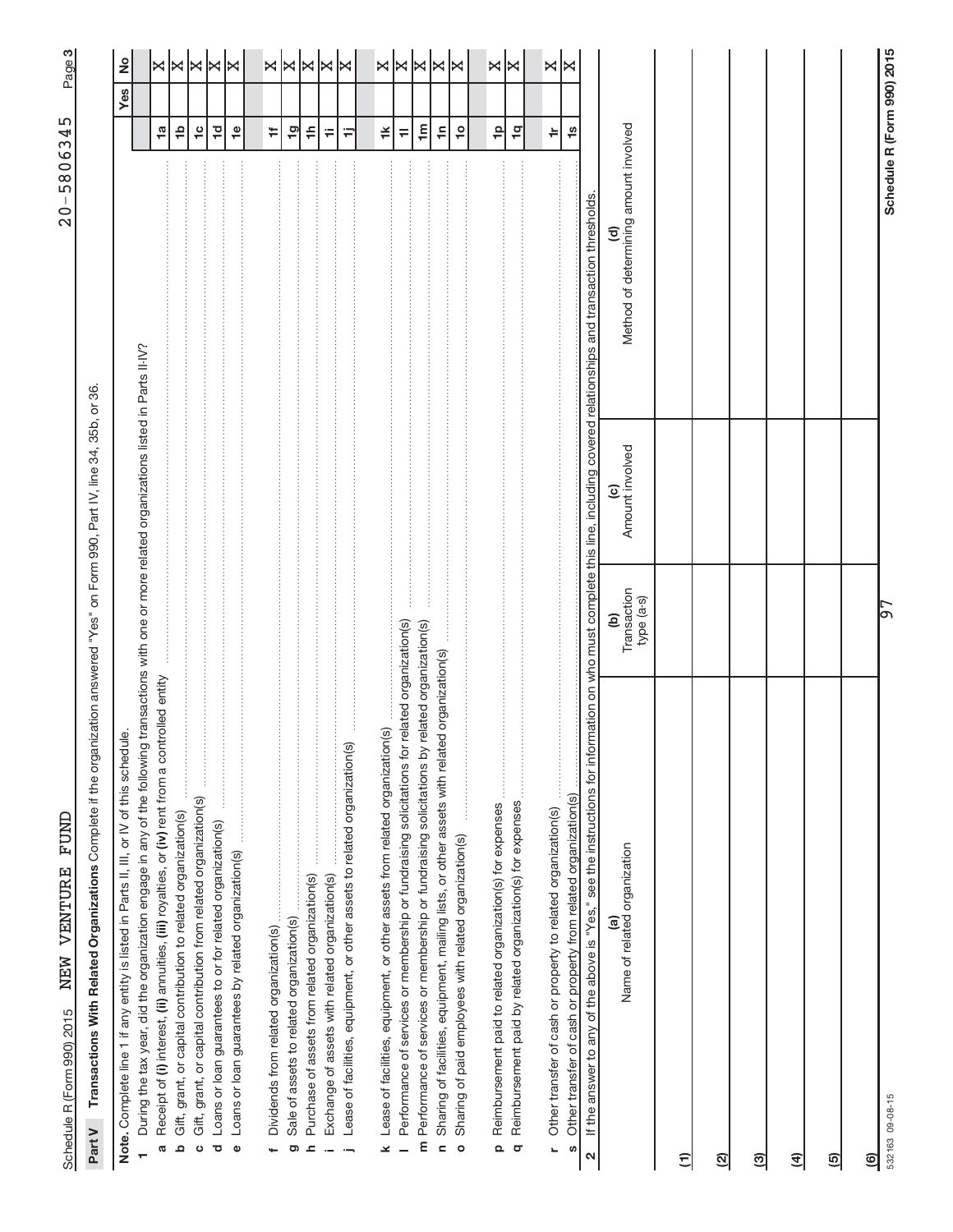| Page 4                                                                        |                                                                         |                                                                                                                                                                                                                                                                                                                          | $\mathfrak{D}$                                                                                  | General or <b>Percentage</b><br>managing<br>partner? <b>OWNership</b>                                                                                    |  |  |  |  |  |  |  |  |  |  |  |  |  |  | Schedule R (Form 990) 2015 |
|-------------------------------------------------------------------------------|-------------------------------------------------------------------------|--------------------------------------------------------------------------------------------------------------------------------------------------------------------------------------------------------------------------------------------------------------------------------------------------------------------------|-------------------------------------------------------------------------------------------------|----------------------------------------------------------------------------------------------------------------------------------------------------------|--|--|--|--|--|--|--|--|--|--|--|--|--|--|----------------------------|
| 5                                                                             |                                                                         |                                                                                                                                                                                                                                                                                                                          | $\widehat{=}$                                                                                   | <b>Yes</b> No                                                                                                                                            |  |  |  |  |  |  |  |  |  |  |  |  |  |  |                            |
| 580634                                                                        |                                                                         |                                                                                                                                                                                                                                                                                                                          |                                                                                                 |                                                                                                                                                          |  |  |  |  |  |  |  |  |  |  |  |  |  |  |                            |
| $-0.5$                                                                        |                                                                         |                                                                                                                                                                                                                                                                                                                          | $\widehat{=}$                                                                                   | $\begin{array}{c}\n 2 \text{ or } \text{Cotel V-UB1} \\  \hline\n 2 \text{ or } \text{Schedule K-1} \\  1 \text{ or } \text{Schedule K-1}\n \end{array}$ |  |  |  |  |  |  |  |  |  |  |  |  |  |  |                            |
|                                                                               |                                                                         |                                                                                                                                                                                                                                                                                                                          | Ξ                                                                                               | Dispropor-<br>tionate<br>allocations?<br><b>Yes</b> No                                                                                                   |  |  |  |  |  |  |  |  |  |  |  |  |  |  |                            |
|                                                                               |                                                                         |                                                                                                                                                                                                                                                                                                                          |                                                                                                 |                                                                                                                                                          |  |  |  |  |  |  |  |  |  |  |  |  |  |  |                            |
|                                                                               |                                                                         |                                                                                                                                                                                                                                                                                                                          | $\widehat{\mathbf{e}}$                                                                          | end-of-year<br>Share of<br>assets                                                                                                                        |  |  |  |  |  |  |  |  |  |  |  |  |  |  |                            |
|                                                                               |                                                                         |                                                                                                                                                                                                                                                                                                                          | $\boldsymbol{\epsilon}$                                                                         | Share of<br>income<br>total                                                                                                                              |  |  |  |  |  |  |  |  |  |  |  |  |  |  |                            |
|                                                                               |                                                                         |                                                                                                                                                                                                                                                                                                                          |                                                                                                 |                                                                                                                                                          |  |  |  |  |  |  |  |  |  |  |  |  |  |  |                            |
| the organization answered "Yes" on Form 990, Part IV, line 37.<br><b>TUND</b> |                                                                         |                                                                                                                                                                                                                                                                                                                          |                                                                                                 | $\begin{bmatrix} \mathbf{e} \\ \mathbf{h} \end{bmatrix}$<br>Are all<br>partners sec.<br>501(c)(3)<br>$\frac{501(0)(3)}{9095.2}$<br><b>Yes</b> No         |  |  |  |  |  |  |  |  |  |  |  |  |  |  |                            |
|                                                                               |                                                                         | $\widehat{\mathbf{c}}$                                                                                                                                                                                                                                                                                                   | Predominant income<br>(related, unrelated,<br>excluded from tax under<br>sections 512-514)<br>v |                                                                                                                                                          |  |  |  |  |  |  |  |  |  |  |  |  |  |  |                            |
|                                                                               |                                                                         | $\widehat{\mathbf{c}}$                                                                                                                                                                                                                                                                                                   | (state or foreign<br>Legal domicile<br>country)                                                 |                                                                                                                                                          |  |  |  |  |  |  |  |  |  |  |  |  |  |  |                            |
|                                                                               |                                                                         | ê                                                                                                                                                                                                                                                                                                                        | Primary activity                                                                                |                                                                                                                                                          |  |  |  |  |  |  |  |  |  |  |  |  |  |  |                            |
| NEW VENTURE<br>Schedule R (Form 990) 2015                                     | Unrelated Organizations Taxable as a Partnership Complete if<br>Part VI | Provide the following information for each entity taxed as a partnership through which the organization conducted more than five percent of its activities (measured by total assets or gross revenue)<br>that was not a related organization. See instructions regarding exclusion for certain investment partnerships. | $\widehat{a}$                                                                                   | Name, address, and EIN<br>of entity                                                                                                                      |  |  |  |  |  |  |  |  |  |  |  |  |  |  |                            |

532164 09-08-15